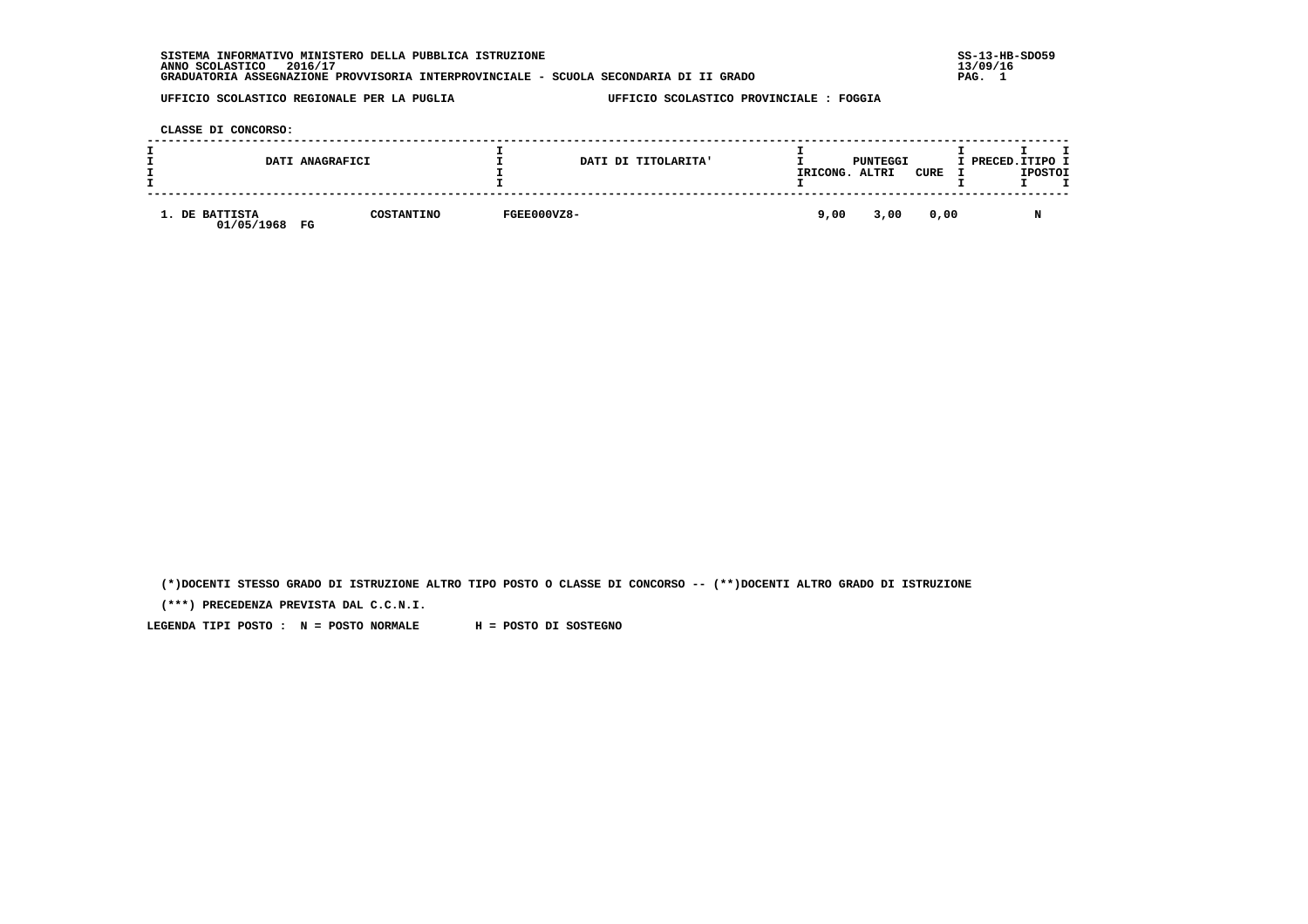**CLASSE DI CONCORSO:A007 ARTE DELLA FOTOGR. E GRAFICA PUBBL.**

|                              | DATI ANAGRAFICI |               |                             | DATI DI TITOLARITA' | IRICONG. | PUNTEGGI<br>ALTRI | CURE | I PRECED.ITIPO I | <b>IPOSTOI</b> |  |
|------------------------------|-----------------|---------------|-----------------------------|---------------------|----------|-------------------|------|------------------|----------------|--|
| 1. FORGIONE<br>19/12/1980 AV |                 | <b>CHIARA</b> | TOTF013016-BODONI - PARAVIA |                     | 10,00    | 4,00              | 0,00 | ***              | N              |  |
| 2. PAZIENZA<br>26/06/1979 FG |                 | PIO           | VESS000VP8-                 |                     | 6,00     | 0,00              | 0,00 |                  | N              |  |

 **(\*)DOCENTI STESSO GRADO DI ISTRUZIONE ALTRO TIPO POSTO O CLASSE DI CONCORSO -- (\*\*)DOCENTI ALTRO GRADO DI ISTRUZIONE**

 **(\*\*\*) PRECEDENZA PREVISTA DAL C.C.N.I.**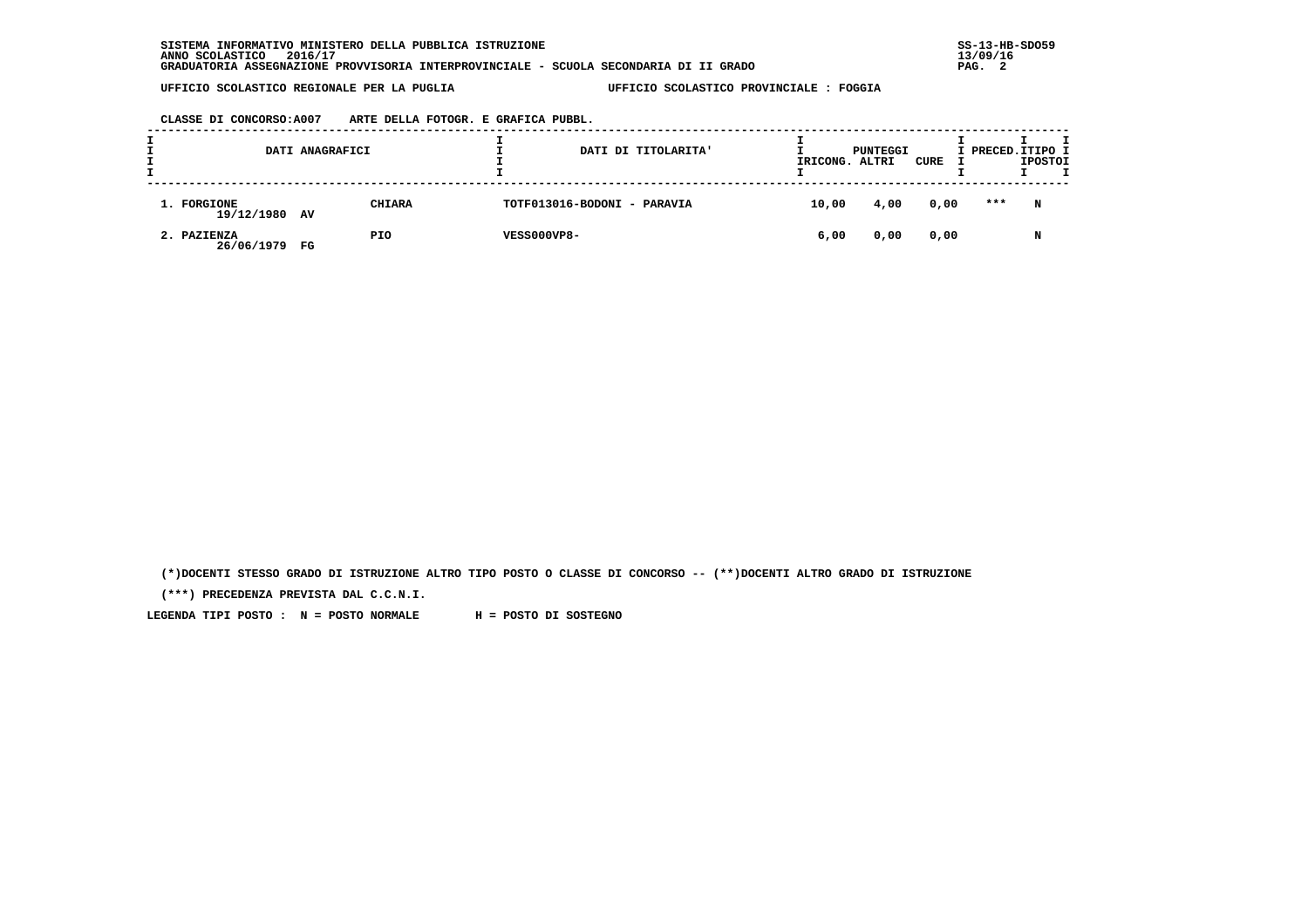**CLASSE DI CONCORSO:A016 COSTR.,TECNOL.DELLE COST.E DIS.TEC.**

| I<br>÷<br>$\mathbf{I}$ |                                     | DATI ANAGRAFICI |                 |                    | DATI DI TITOLARITA' | IRICONG. ALTRI | PUNTEGGI | CURE  | I PRECED.ITIPO I | <b>IPOSTOI</b> |  |
|------------------------|-------------------------------------|-----------------|-----------------|--------------------|---------------------|----------------|----------|-------|------------------|----------------|--|
|                        | 1. CARRIERI<br>12/11/1963 FG        |                 | ANNA MARIA      | PESS000VI8-        |                     | 9,00           | 3,00     | 0,00  |                  | N              |  |
|                        | 2. TROTTA<br>19/03/1955 FG          |                 | <b>NICOLA</b>   | <b>RMSS000VI8-</b> |                     | 6,00           | 0,00     | 0,00  |                  | N              |  |
|                        | 3. CAFARO<br>07/05/1979 FG<br>$(*)$ |                 | <b>ISABELLA</b> | BGSS000VD8-        |                     | 12,00          | 0,00     | 12,00 |                  | N              |  |
|                        | 4. PLACIDO<br>27/08/1965<br>( * )   | FG              | <b>ARTURO</b>   | <b>PZSS000VH8-</b> |                     | 6,00           | 0,00     | 0,00  |                  | N              |  |

 **(\*)DOCENTI STESSO GRADO DI ISTRUZIONE ALTRO TIPO POSTO O CLASSE DI CONCORSO -- (\*\*)DOCENTI ALTRO GRADO DI ISTRUZIONE**

 **(\*\*\*) PRECEDENZA PREVISTA DAL C.C.N.I.**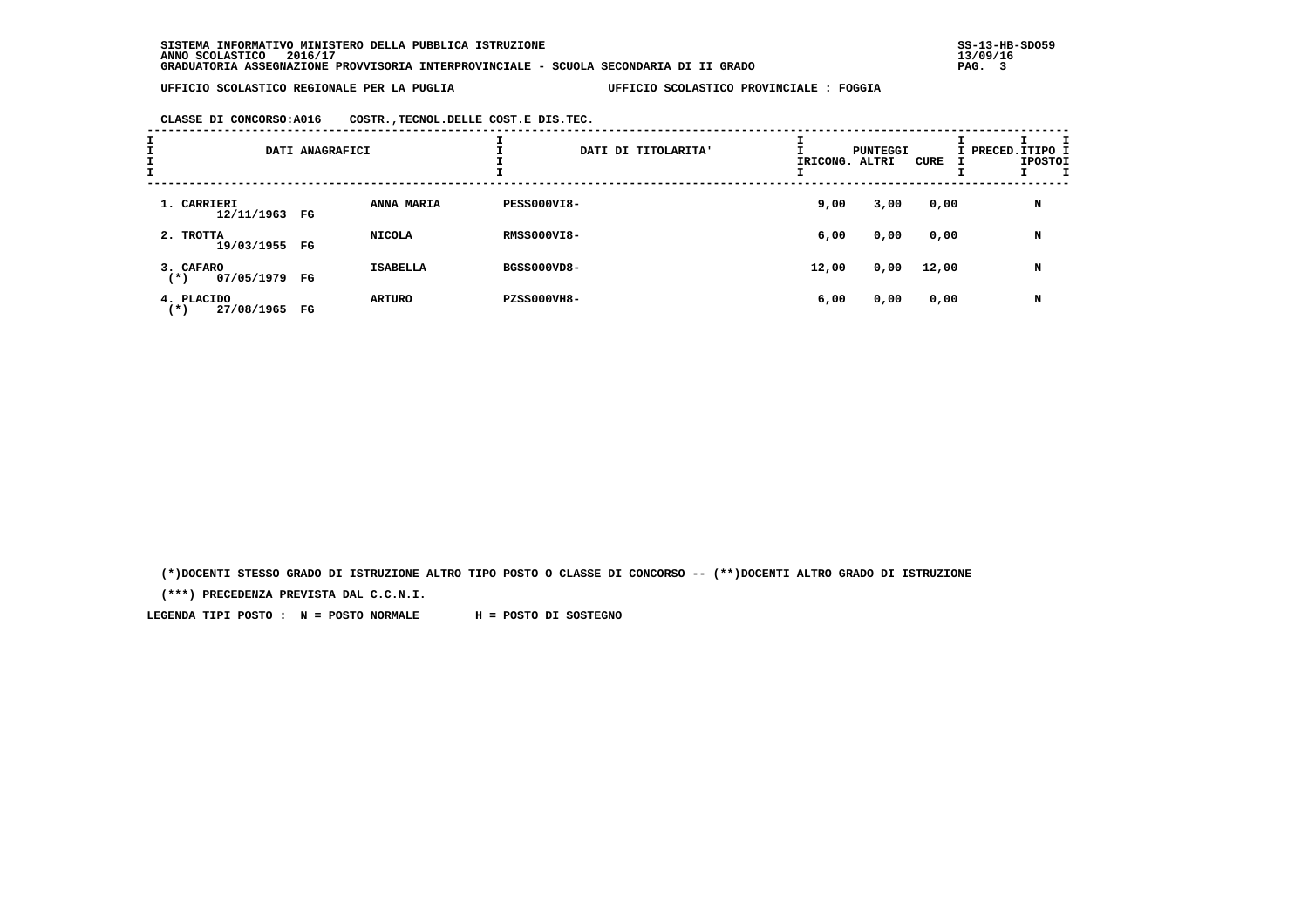### **CLASSE DI CONCORSO:A017 DISCIPLINE ECONOMICO-AZIENDALI**

| I<br>$\mathbf{I}$ |                                        | DATI ANAGRAFICI |                   | DATI DI TITOLARITA' | IRICONG. ALTRI | PUNTEGGI | CURE | I PRECED.ITIPO I | <b>IPOSTOI</b> |
|-------------------|----------------------------------------|-----------------|-------------------|---------------------|----------------|----------|------|------------------|----------------|
|                   | 1. VOLPE<br>16/10/1976 BA              |                 | FELICIA VALERIA   | <b>RASS000VR8-</b>  | 17,00          | 11,00    | 0,00 | ***              | H,N            |
|                   | 2. MARINO<br>30/03/1974 FG             |                 | <b>DAVIDE</b>     | MOSS000VW8-         | 10,00          | 4,00     | 0,00 | ***              | N              |
|                   | 3. FORTUNATO<br>05/09/1974 FG<br>$(*)$ |                 | <b>STEFANIA</b>   | <b>BSSS000VF8-</b>  | 12,00          | 6,00     | 0,00 | ***              | H,N            |
|                   | 4. TRIGGIANI<br>24/04/1964<br>( * )    | FG              | <b>ANTONIETTA</b> | A0SS000VD8-         | 6,00           | 0,00     | 0,00 |                  | N              |

 **(\*)DOCENTI STESSO GRADO DI ISTRUZIONE ALTRO TIPO POSTO O CLASSE DI CONCORSO -- (\*\*)DOCENTI ALTRO GRADO DI ISTRUZIONE**

 **(\*\*\*) PRECEDENZA PREVISTA DAL C.C.N.I.**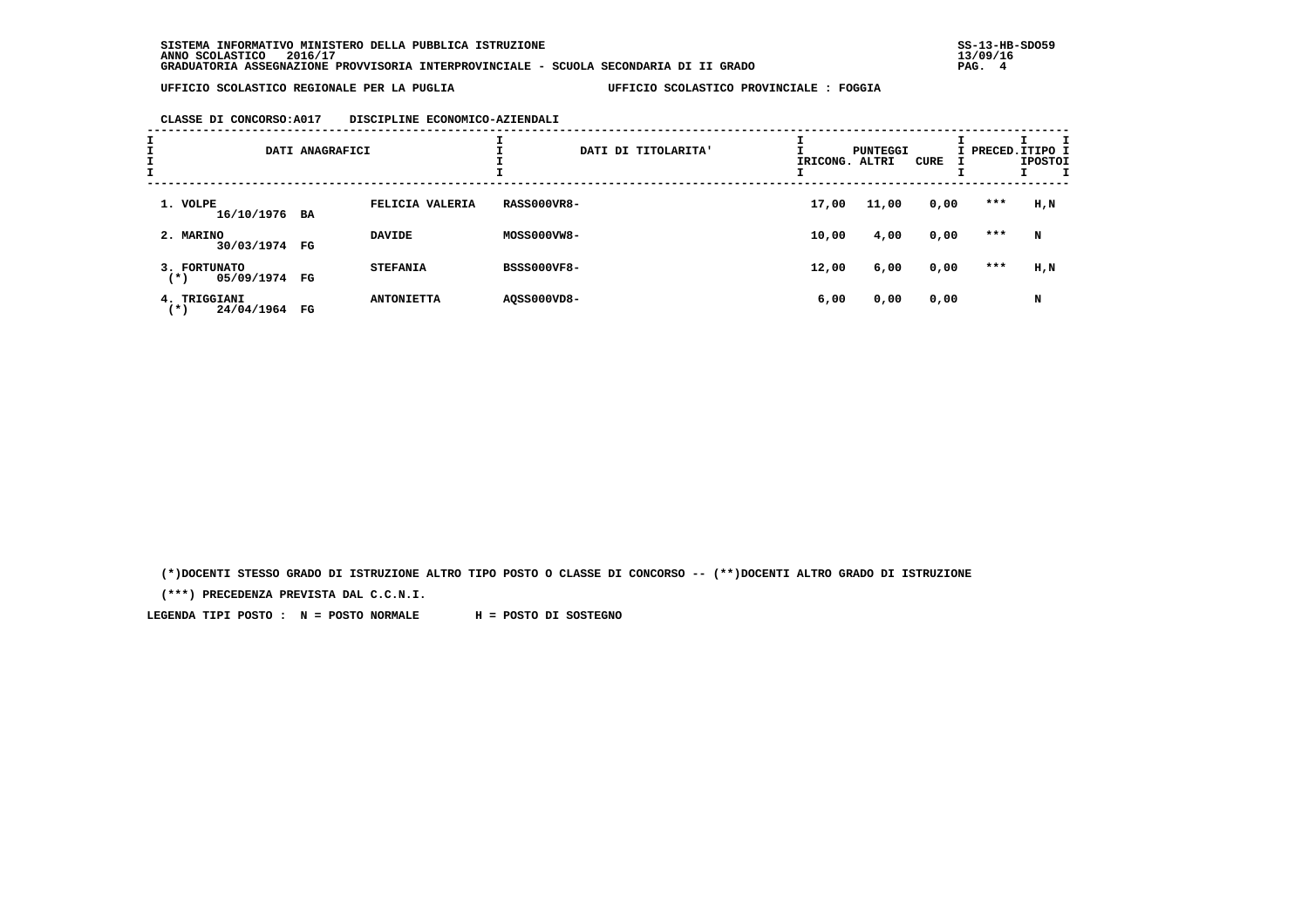**CLASSE DI CONCORSO:A018 DISCIP.GEOM.,ARCHIT.ARRED.E SCENOT.**

| エエエエ |                |            | DATI ANAGRAFICI | I               | DATI DI TITOLARITA'                         | IRICONG. | PUNTEGGI<br>ALTRI | <b>CURE</b> |     | I PRECED.ITIPO I<br><b>IPOSTOI</b> |
|------|----------------|------------|-----------------|-----------------|---------------------------------------------|----------|-------------------|-------------|-----|------------------------------------|
|      | 1. BUONTEMPO   | 21/08/1970 | FG              | TIZIANA         | LTSS000VR8-                                 | 12,00    | 6,00              | 0,00        | *** | N                                  |
|      | 2. MASSARIELLO | 03/04/1972 | FG              | <b>MARIANNA</b> | <b>MTSS000VN8-</b>                          | 9,00     | 3,00              | 0,00        | *** | N                                  |
|      | 3. CAFARO      | 07/05/1979 | FG              | <b>ISABELLA</b> | BGSS000VD8-                                 | 12,00    | 0,00              | 12,00       |     | N                                  |
|      | 4. GAMMAROTA   | 11/06/1967 | FG              | CARLA           | PCSS000VD8-                                 | 9,00     | 3,00              | 0,00        |     | H,N                                |
|      | 5. ROSSI       | 25/09/1962 | FG              | MARIA GIOVANNA  | <b>PVPS00101G-LS</b><br>A. OMODEO - MORTARA | 6,00     | 0,00              | 0,00        |     | N                                  |
|      | 6. MIRAGLIA    | 31/10/1979 | FG              | <b>FABRIZIO</b> | <b>RMSS000VI8-</b>                          | 6,00     | 0,00              | 0,00        |     | H,N                                |

 **(\*)DOCENTI STESSO GRADO DI ISTRUZIONE ALTRO TIPO POSTO O CLASSE DI CONCORSO -- (\*\*)DOCENTI ALTRO GRADO DI ISTRUZIONE**

 **(\*\*\*) PRECEDENZA PREVISTA DAL C.C.N.I.**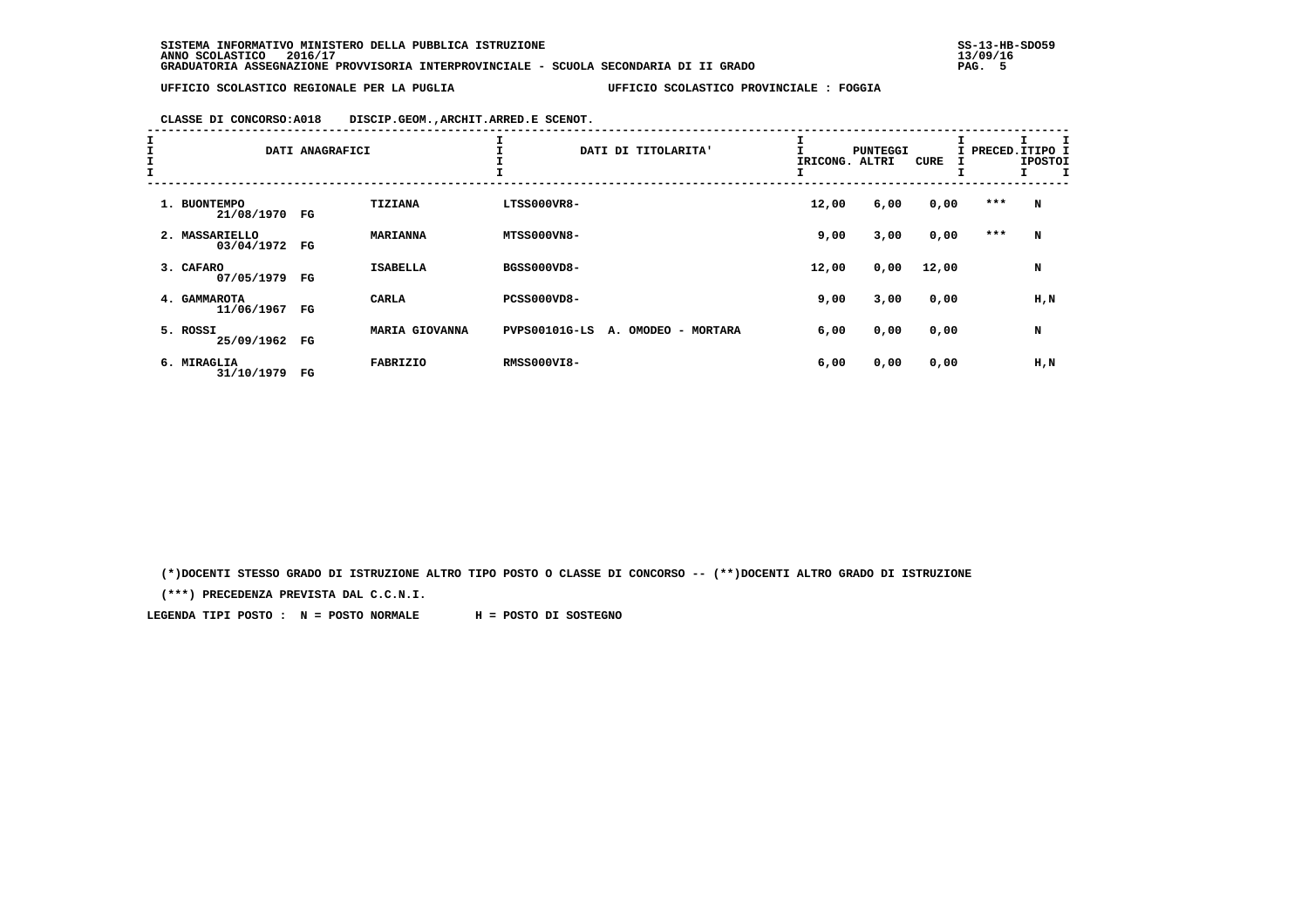# **CLASSE DI CONCORSO:A019 DISCIPLINE GIURIDICHE ED ECONOMIC.**

| I<br>I<br>I<br>I |                               | DATI ANAGRAFICI |                 | $\mathbf{I}$<br>DATI DI TITOLARITA'<br>I<br>I | I<br>$\mathbf{I}$<br>IRICONG. ALTRI<br>I | <b>PUNTEGGI</b> | <b>CURE</b> |         | I.<br>I<br>I PRECED. ITIPO I<br><b>IPOSTOI</b><br>$\mathbf I$<br>I. |
|------------------|-------------------------------|-----------------|-----------------|-----------------------------------------------|------------------------------------------|-----------------|-------------|---------|---------------------------------------------------------------------|
|                  | 1. DE SANTIS<br>23/06/1960 FG |                 | <b>GIOVANNA</b> | <b>BISS000VI8-</b>                            | 6,00                                     | 0,00            | 0,00        | $***$   | H,N                                                                 |
|                  | 2. DE ROGATIS<br>27/03/1973   | FG              | LUCIA           | MOSS000VW8-                                   | 13,00                                    | 7,00            | 0,00        | $* * *$ | N                                                                   |
|                  | 3. CASOLI<br>08/07/1968 FG    |                 | <b>IDA</b>      | TVSS000VZ8-                                   | 9,00                                     | 3,00            | 0,00        | $* * *$ | N                                                                   |
|                  | 4. LABELLA<br>01/11/1957 PZ   |                 | <b>ADELAIDE</b> | VCSS000VI8-                                   | 6,00                                     | 0,00            | 0,00        | $***$   | N                                                                   |
|                  | 5. DE COTIIS<br>19/04/1966    | RM              | LUCIA           | MISS000VB8-                                   | 6,00                                     | 0,00            | 0,00        | $* * *$ | N                                                                   |
|                  | 6. FIORENTINO<br>09/02/1963   | FG              | GIOVANNI        | VRSS000VG8-                                   | 18,00                                    | 6,00            | 18,00       | $***$   | $H$ , $N$                                                           |
|                  | 7. DE VITO<br>15/05/1966 FG   |                 | <b>GIOVANNA</b> | <b>VESS000VP8-</b>                            | 6,00                                     | 0,00            | 0,00        | $* * *$ | N                                                                   |
|                  | 8. PATERNO<br>20/05/1973 BA   |                 | <b>VINCENZA</b> | MOSS000VW8-                                   | 13,00                                    | 7,00            | 0,00        | $***$   | H,N                                                                 |
|                  | 9. BALASCIO<br>18/10/1968 FG  |                 | <b>ANGELA</b>   | GOSS000VM8-                                   | 10,00                                    | 4,00            | 0,00        | $***$   | H,N                                                                 |
|                  | 10. FORTUNATO<br>07/02/1975   | $_{\rm FG}$     | FATIMA PIA      | GOSS000VM8-                                   | 10,00                                    | 4,00            | 0,00        | $***$   | H,N                                                                 |

 **(\*)DOCENTI STESSO GRADO DI ISTRUZIONE ALTRO TIPO POSTO O CLASSE DI CONCORSO -- (\*\*)DOCENTI ALTRO GRADO DI ISTRUZIONE**

 **(\*\*\*) PRECEDENZA PREVISTA DAL C.C.N.I.**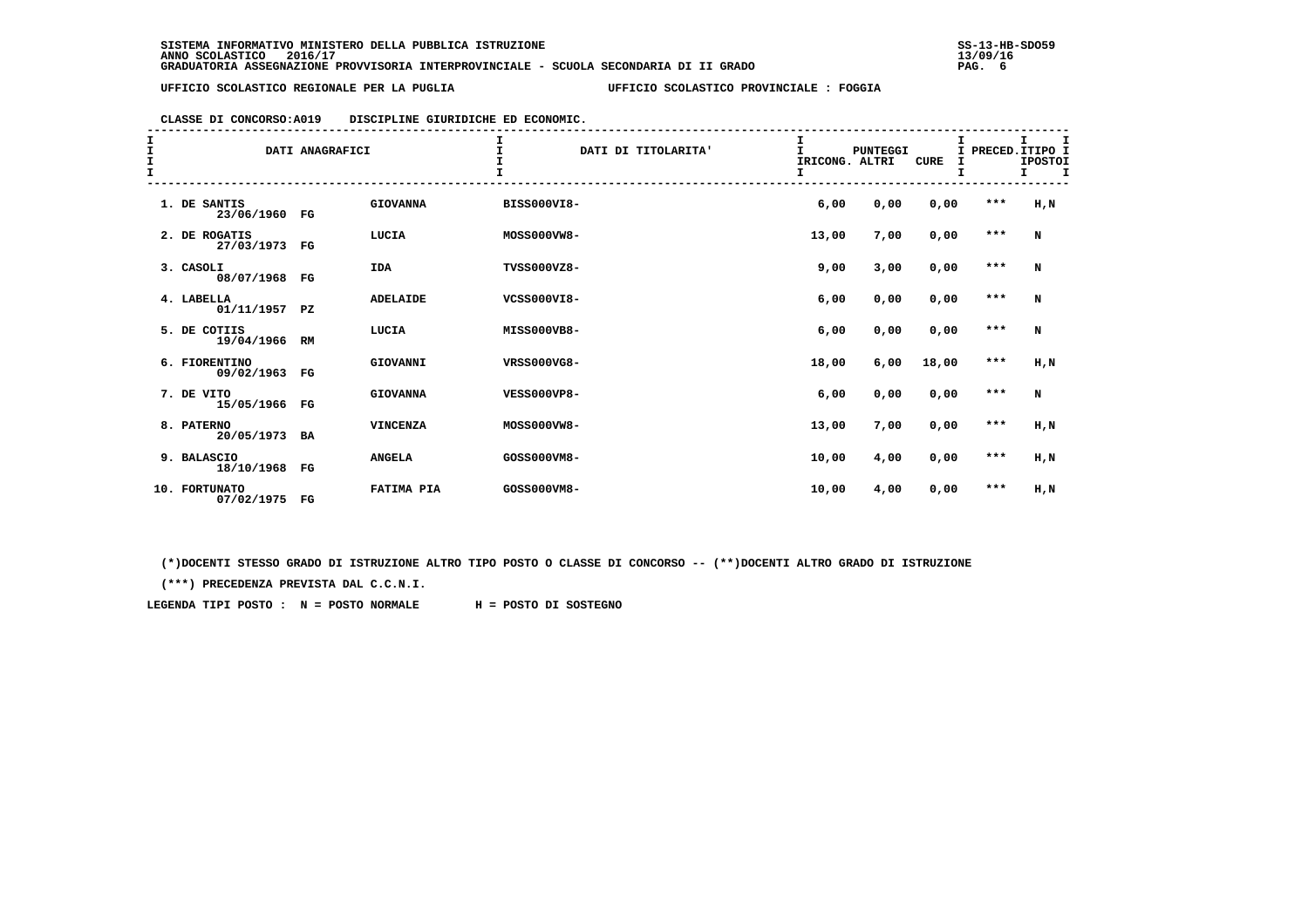# **CLASSE DI CONCORSO:A019 DISCIPLINE GIURIDICHE ED ECONOMIC.**

| I<br>I<br>I<br>I |                                  | DATI ANAGRAFICI |                                | $\mathbf I$        | DATI DI TITOLARITA' | $\mathbf{I}$<br>IRICONG. ALTRI | <b>PUNTEGGI</b> | <b>CURE</b> | Ι.    | T.<br>I<br>I PRECED. ITIPO I<br><b>IPOSTOI</b><br>$\mathbf{T}$<br>I. |
|------------------|----------------------------------|-----------------|--------------------------------|--------------------|---------------------|--------------------------------|-----------------|-------------|-------|----------------------------------------------------------------------|
|                  | 11. RAIETA<br>26/10/1965 BN      |                 | <b>ANGELA</b>                  | <b>ROSS000VH8-</b> |                     | 12,00                          | 6,00            | 0,00        | $***$ | H,N                                                                  |
|                  | 12. DE FRANCESCO<br>01/10/1967   | $_{\rm FG}$     | <b>DEBORA</b>                  | <b>RASS000VR8-</b> |                     | 12,00                          | 6,00            | 0,00        | $***$ | N                                                                    |
|                  | 13. PISANTE<br>01/06/1969 FG     |                 | LEA MARIA PIA                  | LOSS000VZ8-        |                     | 12,00                          | 6,00            | 0,00        | $***$ | H,N                                                                  |
|                  | 14. FORTUNATO<br>05/09/1974 FG   |                 | <b>STEFANIA</b>                | <b>BSSS000VF8-</b> |                     | 12,00                          | 6,00            | 0,00        | $***$ | $H$ , $N$                                                            |
|                  | 15. CAPACCHIONE<br>10/05/1969 BA |                 | ANTONIO MASSIMO                | VISS000VA8-        |                     | 9,00                           | 3,00            | 0,00        | $***$ | H,N                                                                  |
|                  | 16. TROCCOLI<br>05/08/1969 FG    |                 | STEFANIA ROMINA AN RNSS000VZ8- |                    |                     | 12,00                          | 6,00            | 0,00        |       | N                                                                    |
|                  | 17. RUTIGLIANO<br>11/01/1958 FG  |                 | RAFFAELE ANTONIO               | <b>VRSS000VG8-</b> |                     | 9,00                           | 3,00            | 0,00        |       | N                                                                    |
|                  | 18. STICOZZI<br>27/09/1966 FG    |                 | ANNA LUCIA                     | TOSS000VB8-        |                     | 9,00                           | 3,00            | 0,00        |       | N                                                                    |
|                  | 19. GRIECO<br>07/01/1969 FG      |                 | CARLA ADELE                    | <b>VESS000VP8-</b> |                     | 9,00                           | 3,00            | 0,00        |       | N                                                                    |
|                  | 20. CRIASIA<br>29/04/1970 FG     |                 | <b>ROSANNA</b>                 | COSS000VA8-        |                     | 9,00                           | 3,00            | 0,00        |       | N                                                                    |

 **(\*)DOCENTI STESSO GRADO DI ISTRUZIONE ALTRO TIPO POSTO O CLASSE DI CONCORSO -- (\*\*)DOCENTI ALTRO GRADO DI ISTRUZIONE**

 **(\*\*\*) PRECEDENZA PREVISTA DAL C.C.N.I.**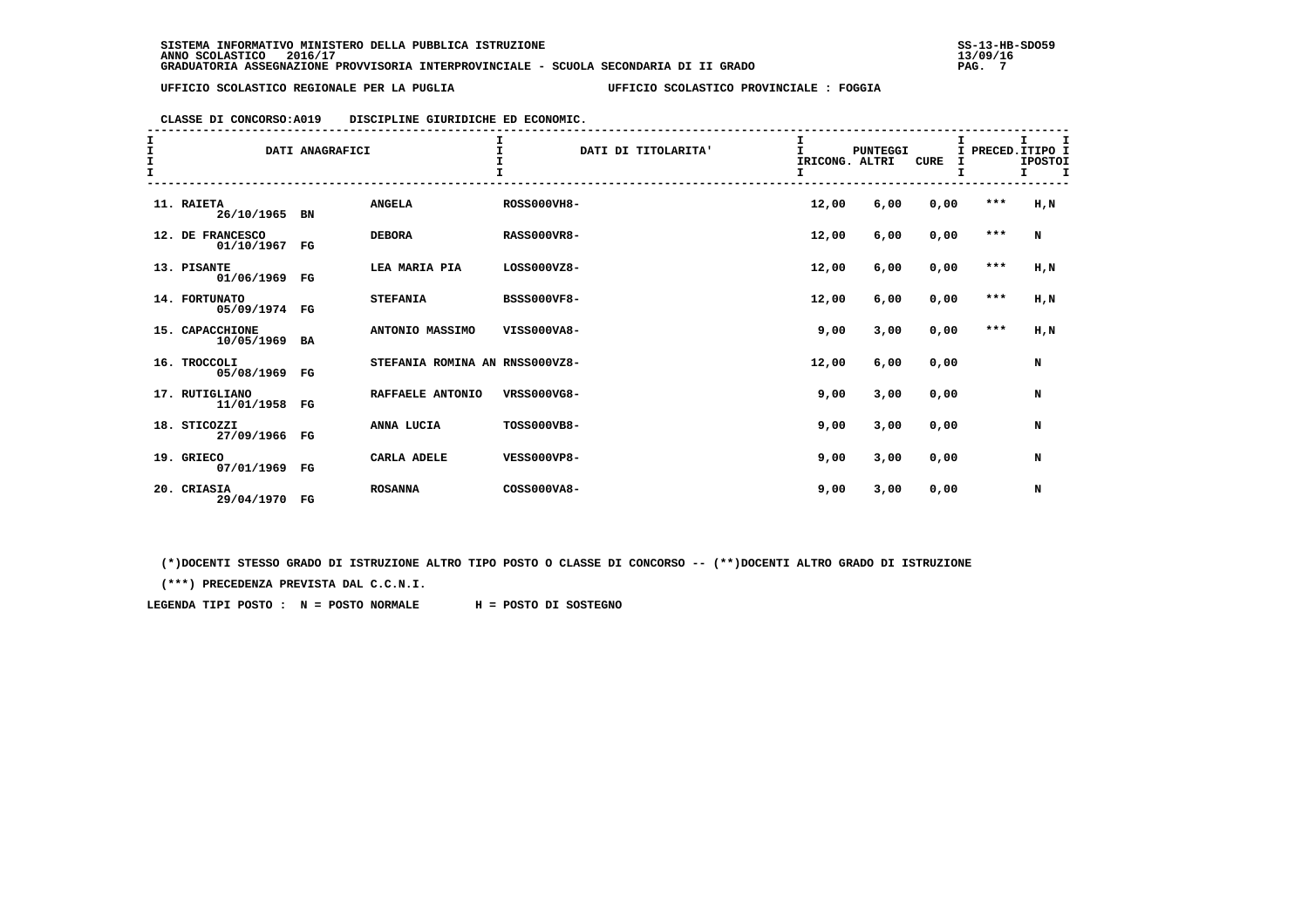# **CLASSE DI CONCORSO:A019 DISCIPLINE GIURIDICHE ED ECONOMIC.**

| I<br>I<br>I<br>I |                                 | DATI ANAGRAFICI |                                | $\mathbf{I}$               | DATI DI TITOLARITA' | I<br>$\mathbf{I}$<br>IRICONG. ALTRI | <b>PUNTEGGI</b> | <b>CURE</b> | I PRECED. ITIPO I | I.<br><b>IPOSTOI</b><br>$I \tI$ | I |
|------------------|---------------------------------|-----------------|--------------------------------|----------------------------|---------------------|-------------------------------------|-----------------|-------------|-------------------|---------------------------------|---|
|                  | 21. MIRMINA<br>09/05/1971 FG    |                 | ANNA MONIA                     | <b>BASS000VM8-</b>         |                     | 9,00                                | 3,00            | 0,00        |                   | H, N                            |   |
|                  | 22. GIULIANI<br>13/06/1956 FG   |                 | MARIA ASSUNTA ANTO PNSS000VF8- |                            |                     | 6,00                                | 0,00            | 0,00        |                   | H, N                            |   |
|                  | 23. TALANI<br>17/11/1958 FG     |                 | <b>SANDRO</b>                  | BISS000VI8-                |                     | 6,00                                | 0,00            | 0,00        |                   | N                               |   |
|                  | 24. BOCOLA<br>06/12/1960 FG     |                 | GIUSEPPE NICOLA                | BISS000VI8-                |                     | 6,00                                | 0,00            | 0,00        |                   | H, N                            |   |
|                  | 25. PRENCIPE<br>11/03/1962 FG   |                 | <b>CARMINE</b>                 | VRRH03000E-LUIGI CARNACINA |                     | 6,00                                | 0,00            | 0,00        |                   | N                               |   |
|                  | 26. TRIGGIANI<br>24/04/1964 FG  |                 | <b>ANTONIETTA</b>              | A0SS000VD8-                |                     | 6,00                                | 0,00            | 0,00        |                   | N                               |   |
|                  | 27. MAFFULLO<br>08/09/1964 VA   |                 | GIOVANNI                       | TVSS000VZ8-                |                     | 6,00                                | 0,00            | 0,00        |                   | N                               |   |
|                  | 28. MASSARO<br>27/11/1965 FG    |                 | <b>EMILIA</b>                  | GOSS000VM8-                |                     | 6,00                                | 0,00            | 0,00        |                   | H, N                            |   |
|                  | 29. SETTANNI<br>11/06/1966 FG   |                 | <b>ANTONIETTA</b>              | IMSS000VG8-                |                     | 6,00                                | 0,00            | 0,00        |                   | H, N                            |   |
|                  | 30. DEL GROSSO<br>14/08/1969 FG |                 | <b>ALBERTO</b>                 | PDSS000VT8-                |                     | 6,00                                | 0,00            | 0,00        |                   | N                               |   |

 **(\*)DOCENTI STESSO GRADO DI ISTRUZIONE ALTRO TIPO POSTO O CLASSE DI CONCORSO -- (\*\*)DOCENTI ALTRO GRADO DI ISTRUZIONE**

 **(\*\*\*) PRECEDENZA PREVISTA DAL C.C.N.I.**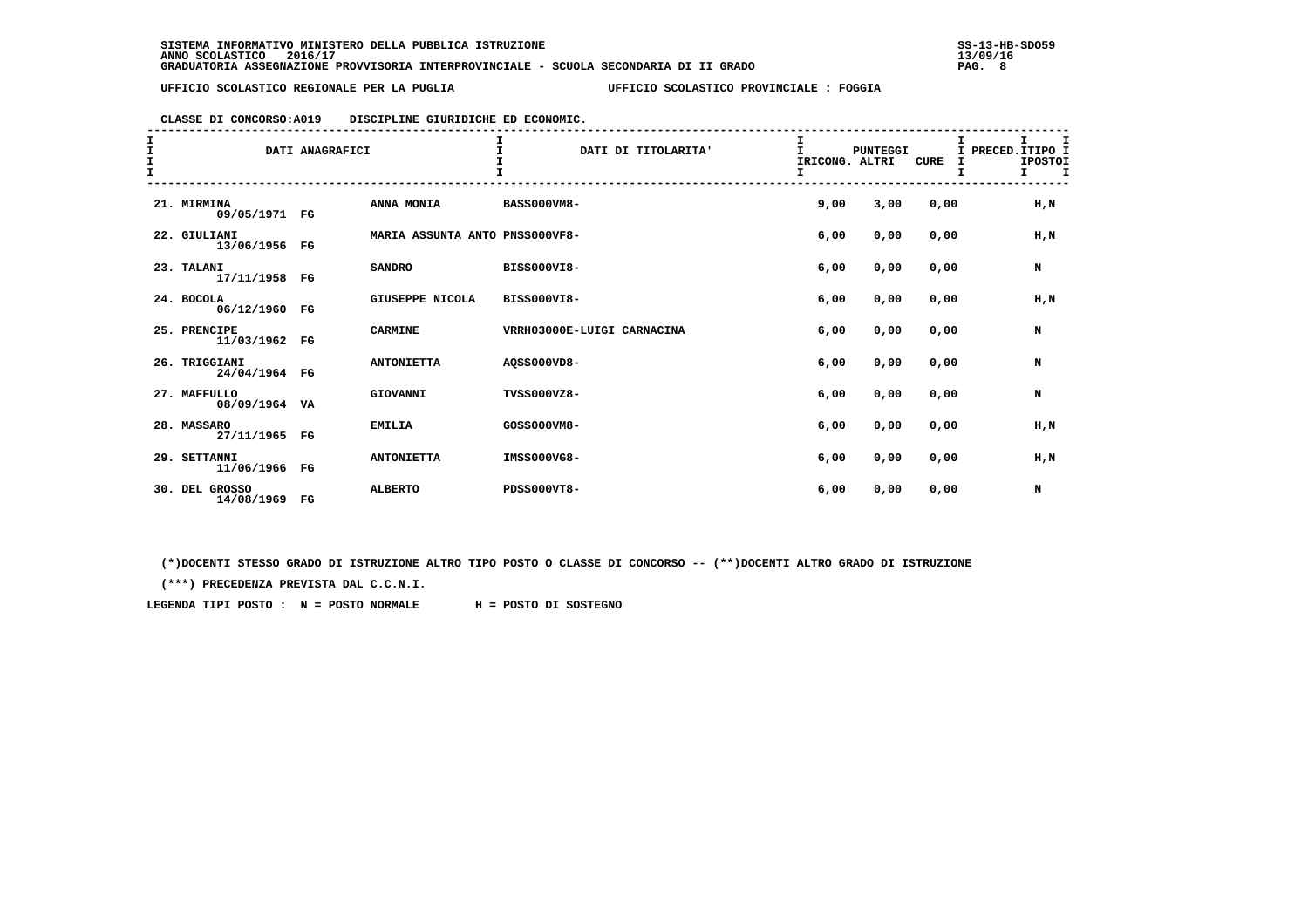# **CLASSE DI CONCORSO:A019 DISCIPLINE GIURIDICHE ED ECONOMIC.**

| $\frac{1}{1}$<br>$\frac{\texttt{I}}{\texttt{I}}$ |                                        | DATI ANAGRAFICI |                                | $\mathbf{I}$       | DATI DI TITOLARITA' | I<br>$\mathbf{I}$<br>IRICONG. ALTRI | <b>PUNTEGGI</b> | CURE | I PRECED. ITIPO I | <b>IPOSTOI</b><br>$\mathbf{I}$<br>$\mathbf{I}$ |  |
|--------------------------------------------------|----------------------------------------|-----------------|--------------------------------|--------------------|---------------------|-------------------------------------|-----------------|------|-------------------|------------------------------------------------|--|
|                                                  | 31. MARTINO<br>22/12/1974 FG           |                 | <b>VALERIA</b>                 | VRSS000VG8-        |                     | 6,00                                | 0,00            | 0,00 |                   | N                                              |  |
|                                                  | 32. BASSO<br>04/01/1977                | FG              | ALESSANDRO MICHELE PDSS000VT8- |                    |                     | 6,00                                | 0,00            | 0,00 |                   | N                                              |  |
|                                                  | 33. SCILLITANI<br>$(*)$ 17/10/1966     | $_{\rm FG}$     | <b>BRUNO</b>                   | CRSS000VM8-        |                     | 6,00                                | 0,00            | 0,00 | $***$             | H,N                                            |  |
|                                                  | 34. COLUCCI<br>$(*)$ 06/09/1977        | $_{\rm FG}$     | LUIGI CRISTIAN PIO BASS000VM8- |                    |                     | 13,00                               | 7,00            | 0,00 | $* * *$           | $H$ , $N$                                      |  |
|                                                  | 35. VIVOLI<br>$(*)$ 03/12/1971         | FG              | ROCCO PIO                      | <b>BASS000VM8-</b> |                     | 10,00                               | 4,00            | 0,00 | $***$             | $H$ , $N$                                      |  |
|                                                  | 36. D'ALOISO<br>02/01/1981<br>$(*)$    | CB              | MARIA GIOVANNA                 | <b>BSSS000VF8-</b> |                     | 10,00                               | 4,00            | 0,00 | $* * *$           | $H$ , $N$                                      |  |
|                                                  | 37. PRATTICHIZZO<br>$(*)$ 15/02/1965   | FG              | <b>MICHELE</b>                 | <b>PSSS000VR8-</b> |                     | 12,00                               | 6,00            | 0,00 |                   | H,N                                            |  |
|                                                  | 38. GIANNATEMPO<br>06/11/1962<br>$(*)$ | FG              | <b>CARMELA</b>                 | <b>BASS000VM8-</b> |                     | 6,00                                | 0,00            | 0,00 |                   | N                                              |  |
|                                                  | 39. COCO<br>27/06/1972 FG<br>$(*)$     |                 | <b>ANTONIO</b>                 | <b>PDSS000VT8-</b> |                     | 6,00                                | 0,00            | 0,00 |                   | H,N                                            |  |

 **(\*)DOCENTI STESSO GRADO DI ISTRUZIONE ALTRO TIPO POSTO O CLASSE DI CONCORSO -- (\*\*)DOCENTI ALTRO GRADO DI ISTRUZIONE**

 **(\*\*\*) PRECEDENZA PREVISTA DAL C.C.N.I.**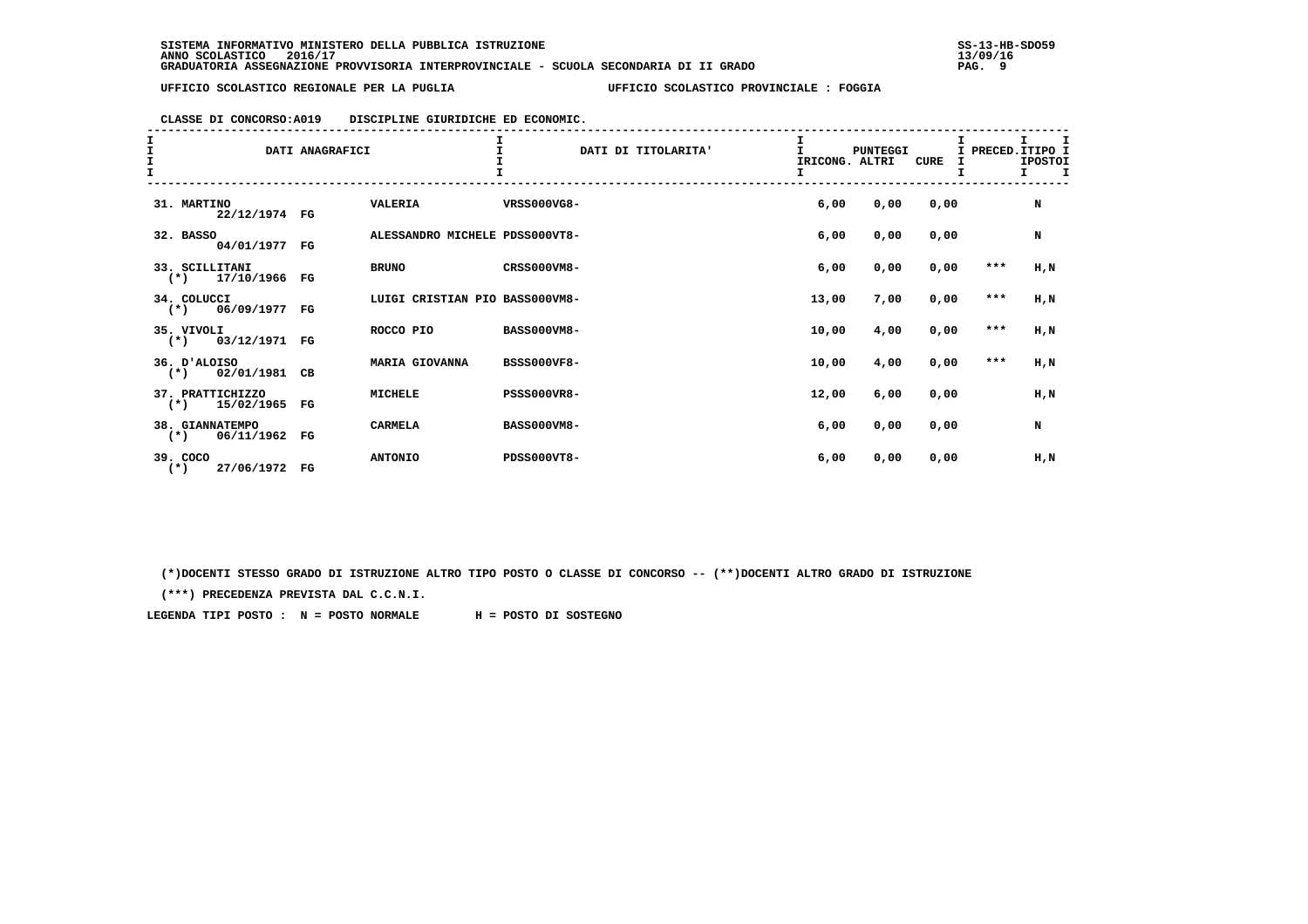**CLASSE DI CONCORSO:A021 DISCIPLINE PITTORICHE**

| I<br>I<br>I<br>I |                                 | DATI ANAGRAFICI |                      | ᅩ<br>DATI DI TITOLARITA' | IRICONG. ALTRI | <b>PUNTEGGI</b> | CURE  | I PRECED.ITIPO I | <b>IPOSTOI</b> |
|------------------|---------------------------------|-----------------|----------------------|--------------------------|----------------|-----------------|-------|------------------|----------------|
|                  | 1. BASTA<br>25/07/1968          | MТ              | ROSA RITA            | <b>VESS000VP8-</b>       | 12,00          | 0,00            | 12,00 | ***              | N              |
|                  | 2. LATTARUOLO<br>11/10/1977     | FG              | <b>MARIA ROSARIA</b> | <b>RNSS000VZ8-</b>       | 12,00          | 0,00            | 12,00 | $***$            | N              |
|                  | 3. FERRANTE<br>22/11/1974       | FG              | CECILIA              | AQSS000VD8-              | 12,00          | 6,00            | 0,00  | ***              | N              |
|                  | 4. RUSSO<br>12/07/1980          | vc              | <b>SILVANO</b>       | BOSS000VD8-              | 6,00           | 0,00            | 0,00  |                  | N              |
|                  | 5. GUERRA<br>15/10/1962<br>(**) | FG              | <b>ANTONIA</b>       | BAMM000VZ6-              | 6,00           | 0,00            | 0,00  |                  | $H$ , $N$      |

 **(\*)DOCENTI STESSO GRADO DI ISTRUZIONE ALTRO TIPO POSTO O CLASSE DI CONCORSO -- (\*\*)DOCENTI ALTRO GRADO DI ISTRUZIONE**

 **(\*\*\*) PRECEDENZA PREVISTA DAL C.C.N.I.**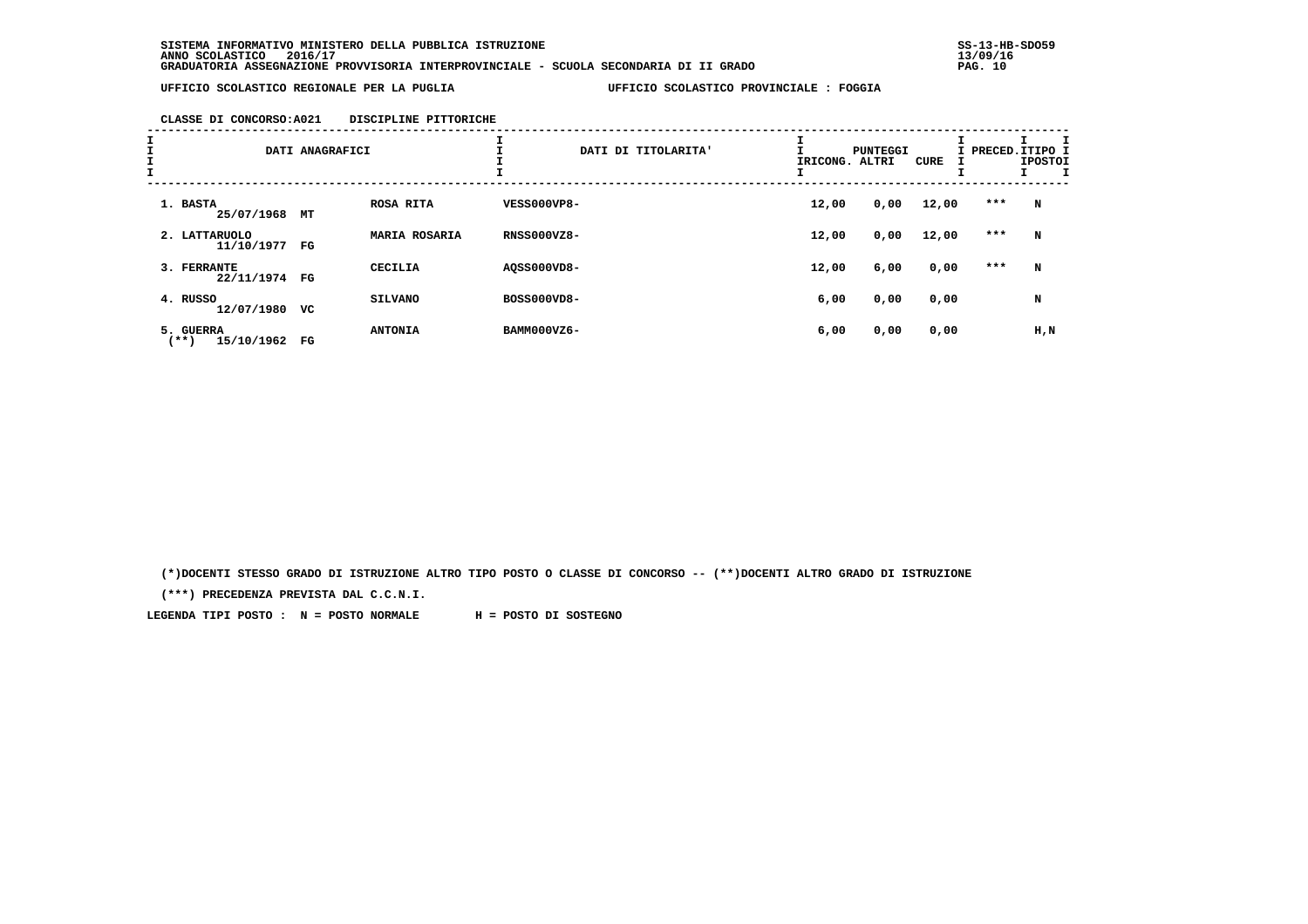| . INFORMATIVO MINISTERO DELLA PUBBLICA ISTRUZIONE<br>SISTEMA                          | $SS-13-HE$ |
|---------------------------------------------------------------------------------------|------------|
| 2016/17<br>ANNO SCOLASTICO                                                            | 13/09/16   |
| GRADUATORIA ASSEGNAZIONE PROVVISORIA INTERPROVINCIALE - SCUOLA SECONDARIA DI II GRADO | PAG.       |

 **CLASSE DI CONCORSO:A022 DISCIPLINE PLASTICHE**

|                            | DATI ANAGRAFICI |             | DATI DI TITOLARITA' | IRICONG. | PUNTEGGI<br>ALTRI | CURE | I PRECED. ITIPO I<br><b>IPOSTOI</b> |
|----------------------------|-----------------|-------------|---------------------|----------|-------------------|------|-------------------------------------|
| 1. D'ORSI<br>30/06/1966 FG | <b>LEONARDO</b> | AQSS000VD8- |                     | 9,00     | 3,00              | 0,00 | M                                   |

 **(\*)DOCENTI STESSO GRADO DI ISTRUZIONE ALTRO TIPO POSTO O CLASSE DI CONCORSO -- (\*\*)DOCENTI ALTRO GRADO DI ISTRUZIONE**

 **(\*\*\*) PRECEDENZA PREVISTA DAL C.C.N.I.**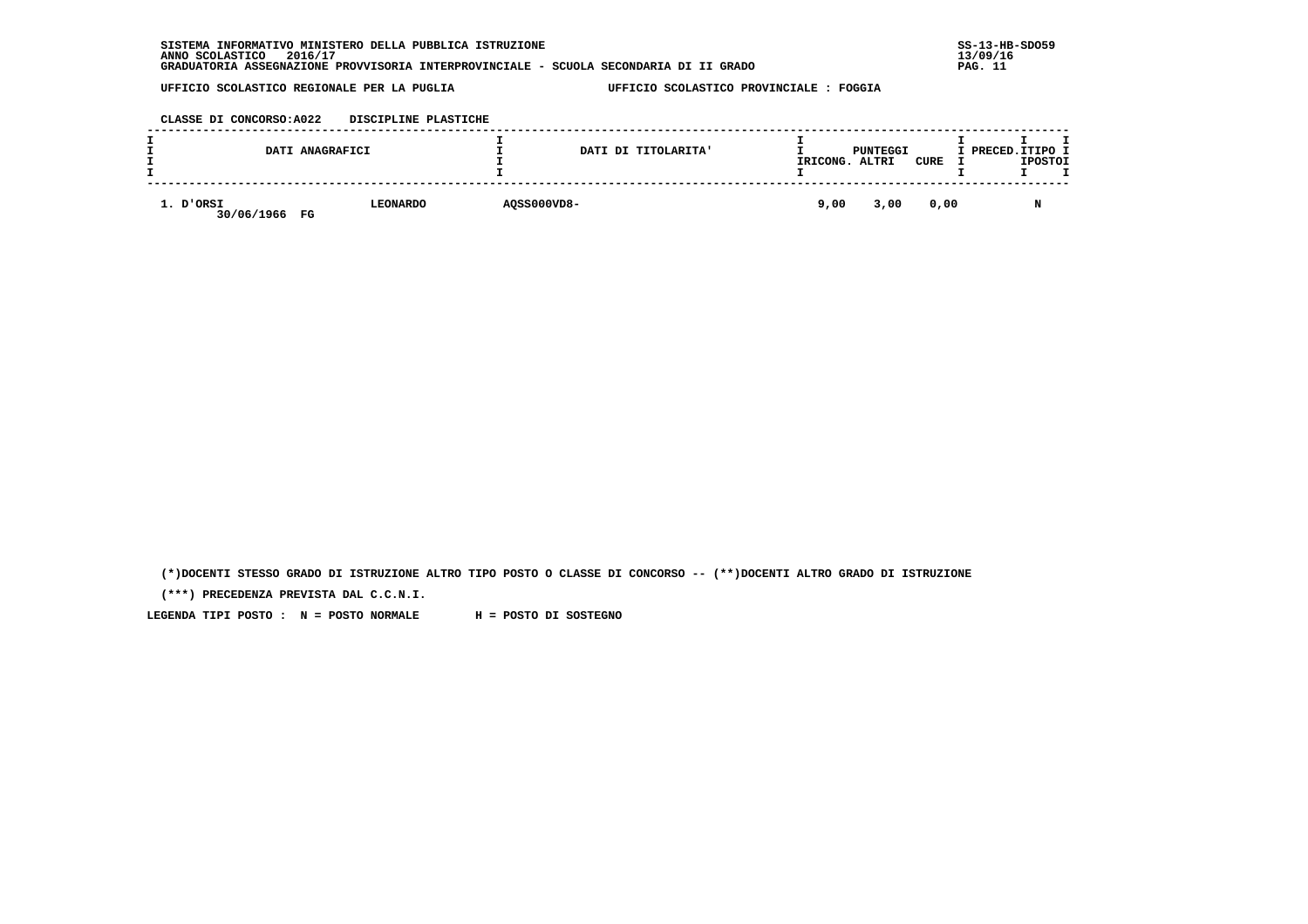| . INFORMATIVO MINISTERO DELLA PUBBLICA ISTRUZIONE<br>SISTEMA                          | $SS-13-HE$ |
|---------------------------------------------------------------------------------------|------------|
| 2016/17<br>ANNO SCOLASTICO                                                            | 13/09/16   |
| GRADUATORIA ASSEGNAZIONE PROVVISORIA INTERPROVINCIALE - SCUOLA SECONDARIA DI II GRADO | PAG. 12    |

 **CLASSE DI CONCORSO:A023 DISEGNO E MODELLAZ. ODONTOTECNICA**

|                                | DATI ANAGRAFICI       |             | DATI DI TITOLARITA' | IRICONG. | PUNTEGGI<br>ALTRI | CURE | I PRECED.ITIPO I | <b>IPOSTOI</b> |  |
|--------------------------------|-----------------------|-------------|---------------------|----------|-------------------|------|------------------|----------------|--|
| 1. CAFARO<br>07/05/1979<br>. ж | <b>ISABELLA</b><br>FG | BGSS000VD8- |                     | 12,00    | 0,00 12,00        |      |                  |                |  |

 **(\*)DOCENTI STESSO GRADO DI ISTRUZIONE ALTRO TIPO POSTO O CLASSE DI CONCORSO -- (\*\*)DOCENTI ALTRO GRADO DI ISTRUZIONE**

 **(\*\*\*) PRECEDENZA PREVISTA DAL C.C.N.I.**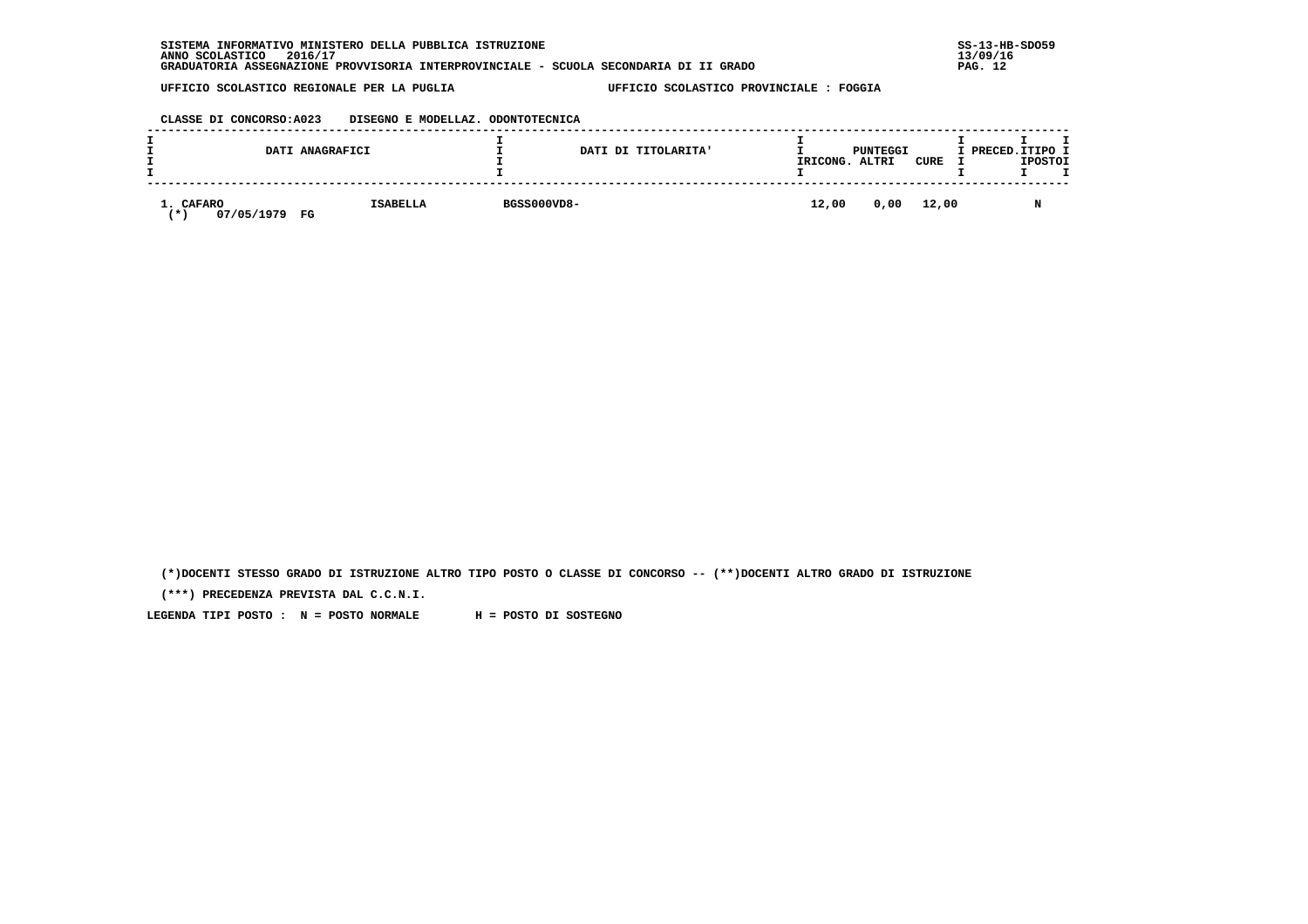## **CLASSE DI CONCORSO:A025 DISEGNO E STORIA DELL'ARTE**

| エエエ<br>I. |                                                                                                                                                                                                                                                                                                                                                                                                    | DATI ANAGRAFICI |                 |                    | DATI DI TITOLARITA' | I<br>$\mathbf{I}$<br>IRICONG. ALTRI<br>I | <b>PUNTEGGI</b> | CURE  | I PRECED. ITIPO I | $\mathbf{I}$<br><b>IPOSTOI</b><br>$I \tI$ | I |
|-----------|----------------------------------------------------------------------------------------------------------------------------------------------------------------------------------------------------------------------------------------------------------------------------------------------------------------------------------------------------------------------------------------------------|-----------------|-----------------|--------------------|---------------------|------------------------------------------|-----------------|-------|-------------------|-------------------------------------------|---|
|           | 1. INGLESE<br>25/04/1957 FG                                                                                                                                                                                                                                                                                                                                                                        |                 | MARIA ROSARIA   | <b>BLSS000VP8-</b> |                     | 6,00                                     | 0,00            | 0,00  |                   | N                                         |   |
|           | 2. DE SANTIS<br>06/03/1974 FG                                                                                                                                                                                                                                                                                                                                                                      |                 | LUCIA           | <b>BLSS000VP8-</b> |                     | 6,00                                     | 0,00            | 0,00  |                   | N                                         |   |
|           | 3. MENICHELLA<br>28/08/1976 FG                                                                                                                                                                                                                                                                                                                                                                     |                 | <b>ANTONIO</b>  | VASS000VD8-        |                     | 6,00                                     | 0,00            | 0,00  |                   | N                                         |   |
|           | 4. CASIERO<br>18/04/1979 FG                                                                                                                                                                                                                                                                                                                                                                        |                 | <b>FABIO</b>    | <b>PDSS000VT8-</b> |                     | 6,00                                     | 0,00            | 0,00  |                   | N                                         |   |
|           | 5. TARDIO<br>20/12/1979 FG                                                                                                                                                                                                                                                                                                                                                                         |                 | <b>ROBERTA</b>  | VASS000VD8-        |                     | 6,00                                     | 0,00            | 0,00  |                   | N                                         |   |
|           | 6. PUPILLO<br>19/07/1982 FG                                                                                                                                                                                                                                                                                                                                                                        |                 | LAURA           | <b>VESS000VP8-</b> |                     | 6,00                                     | 0,00            | 0,00  |                   | N                                         |   |
|           | 7. VALENTE<br>20/10/1983 FG                                                                                                                                                                                                                                                                                                                                                                        |                 | <b>DAVIDE</b>   | VASS000VD8-        |                     | 6,00                                     | 0,00            | 0,00  |                   | N                                         |   |
|           | 8. CAFARO<br>$(*)$ 07/05/1979 FG                                                                                                                                                                                                                                                                                                                                                                   |                 | <b>ISABELLA</b> | BGSS000VD8-        |                     | 12,00                                    | 0,00            | 12,00 |                   | N                                         |   |
|           | 9. CARRIERI<br>$(*)$ 12/11/1963 FG                                                                                                                                                                                                                                                                                                                                                                 |                 | ANNA MARIA      | <b>PESS000VI8-</b> |                     | 9,00                                     | 3,00            | 0,00  |                   | N                                         |   |
|           | 10. GUERRA<br>$\overline{1}$ $\overline{1}$ $\overline{1}$ $\overline{1}$ $\overline{1}$ $\overline{1}$ $\overline{1}$ $\overline{1}$ $\overline{1}$ $\overline{1}$ $\overline{1}$ $\overline{1}$ $\overline{1}$ $\overline{1}$ $\overline{1}$ $\overline{1}$ $\overline{1}$ $\overline{1}$ $\overline{1}$ $\overline{1}$ $\overline{1}$ $\overline{1}$ $\overline{1}$ $\overline{1}$ $\overline{$ |                 | <b>ANTONIA</b>  | BAMM000VZ6-        |                     | 6,00                                     | 0,00            | 0,00  |                   | $H$ , $N$                                 |   |

 **(\*\*) 15/10/1962 FG**

 **(\*)DOCENTI STESSO GRADO DI ISTRUZIONE ALTRO TIPO POSTO O CLASSE DI CONCORSO -- (\*\*)DOCENTI ALTRO GRADO DI ISTRUZIONE**

 **(\*\*\*) PRECEDENZA PREVISTA DAL C.C.N.I.**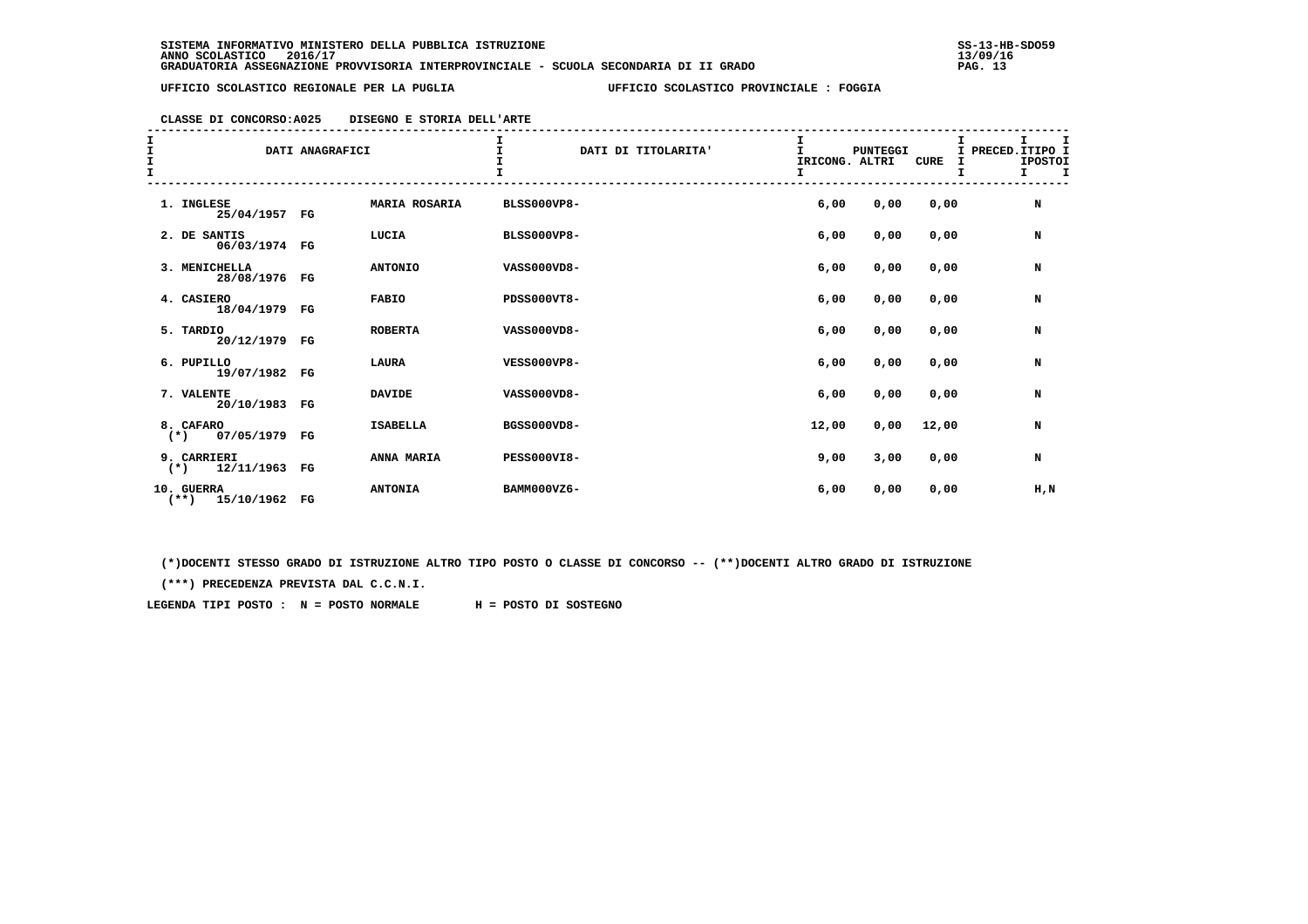| . INFORMATIVO MINISTERO DELLA PUBBLICA ISTRUZIONE<br><b>SISTEMA</b>                   | $SS-13-HB-SDO59$ |
|---------------------------------------------------------------------------------------|------------------|
| 2016/17<br>ANNO SCOLASTICO                                                            | 13/09/16         |
| GRADUATORIA ASSEGNAZIONE PROVVISORIA INTERPROVINCIALE - SCUOLA SECONDARIA DI II GRADO | PAG. 14          |

 **CLASSE DI CONCORSO:A025 DISEGNO E STORIA DELL'ARTE**

|                                                    | DATI ANAGRAFICI |            |             | DATI DI TITOLARITA' | IRICONG. | PUNTEGGI<br>ALTRI | <b>CURE</b> | I PRECED. ITIPO I | <b>IPOSTOI</b> |  |
|----------------------------------------------------|-----------------|------------|-------------|---------------------|----------|-------------------|-------------|-------------------|----------------|--|
| 11.<br><b>PAPARESTA</b><br>24/12/1972<br><b>**</b> | FG              | MARIANGELA | RMMM000VW6- |                     | 6,00     | 0,00              | 0,00        |                   | M              |  |

 **(\*)DOCENTI STESSO GRADO DI ISTRUZIONE ALTRO TIPO POSTO O CLASSE DI CONCORSO -- (\*\*)DOCENTI ALTRO GRADO DI ISTRUZIONE**

 **(\*\*\*) PRECEDENZA PREVISTA DAL C.C.N.I.**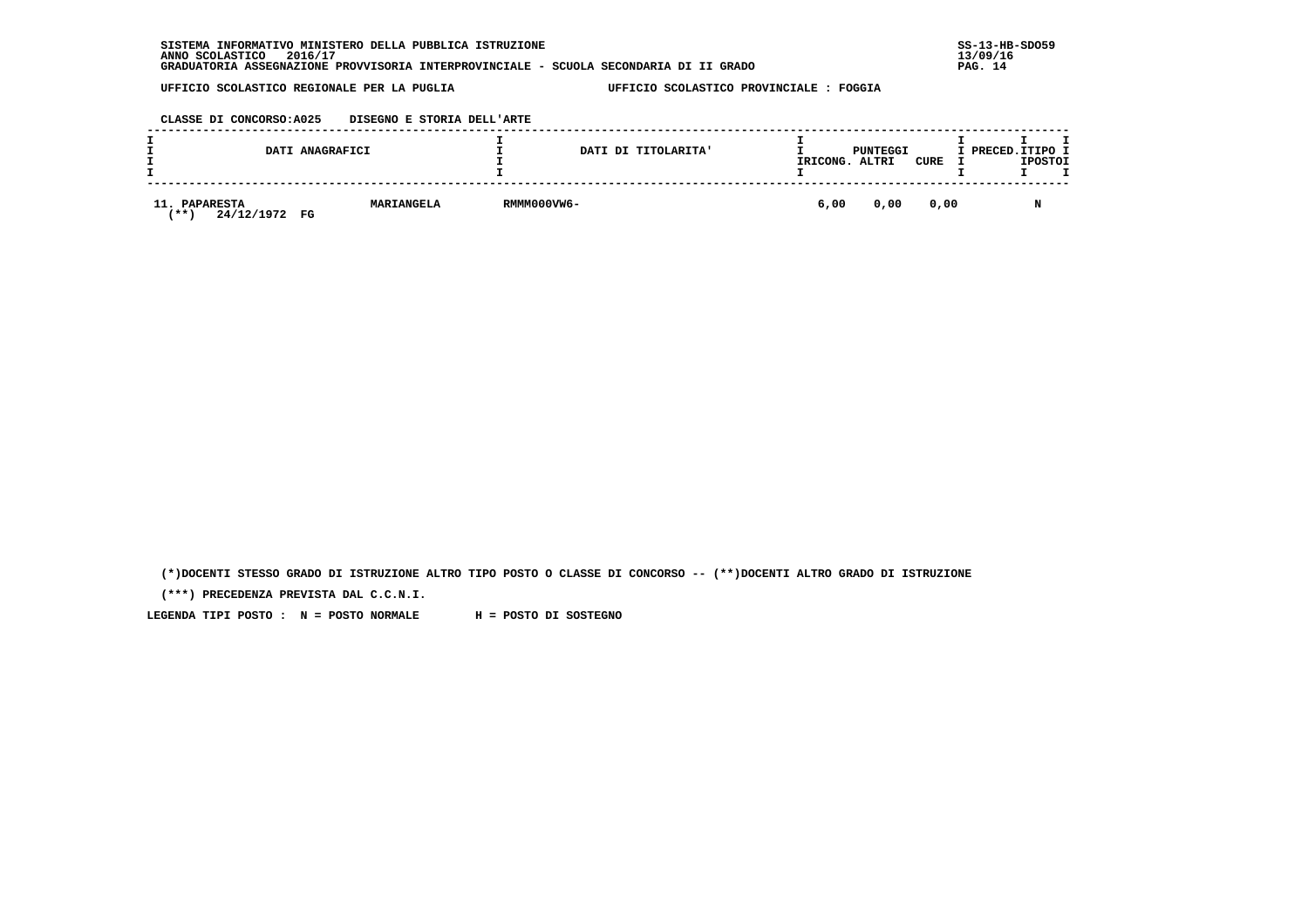| . INFORMATIVO MINISTERO DELLA PUBBLICA ISTRUZIONE<br>SISTEMA                          | $SS-13-HE$ |
|---------------------------------------------------------------------------------------|------------|
| 2016/17<br>ANNO SCOLASTICO                                                            | 13/09/16   |
| GRADUATORIA ASSEGNAZIONE PROVVISORIA INTERPROVINCIALE - SCUOLA SECONDARIA DI II GRADO | PAG. 15    |

## **CLASSE DI CONCORSO:A027 DISEGNO TECNICO ED ARTISTICO**

|                                | DATI ANAGRAFICI       |             | DATI DI TITOLARITA' | IRICONG. | PUNTEGGI<br>ALTRI | CURE | I PRECED.ITIPO I | <b>IPOSTOI</b> |  |
|--------------------------------|-----------------------|-------------|---------------------|----------|-------------------|------|------------------|----------------|--|
| 1. CAFARO<br>07/05/1979<br>. ж | <b>ISABELLA</b><br>FG | BGSS000VD8- |                     | 12,00    | 0,00 12,00        |      |                  |                |  |

 **(\*)DOCENTI STESSO GRADO DI ISTRUZIONE ALTRO TIPO POSTO O CLASSE DI CONCORSO -- (\*\*)DOCENTI ALTRO GRADO DI ISTRUZIONE**

 **(\*\*\*) PRECEDENZA PREVISTA DAL C.C.N.I.**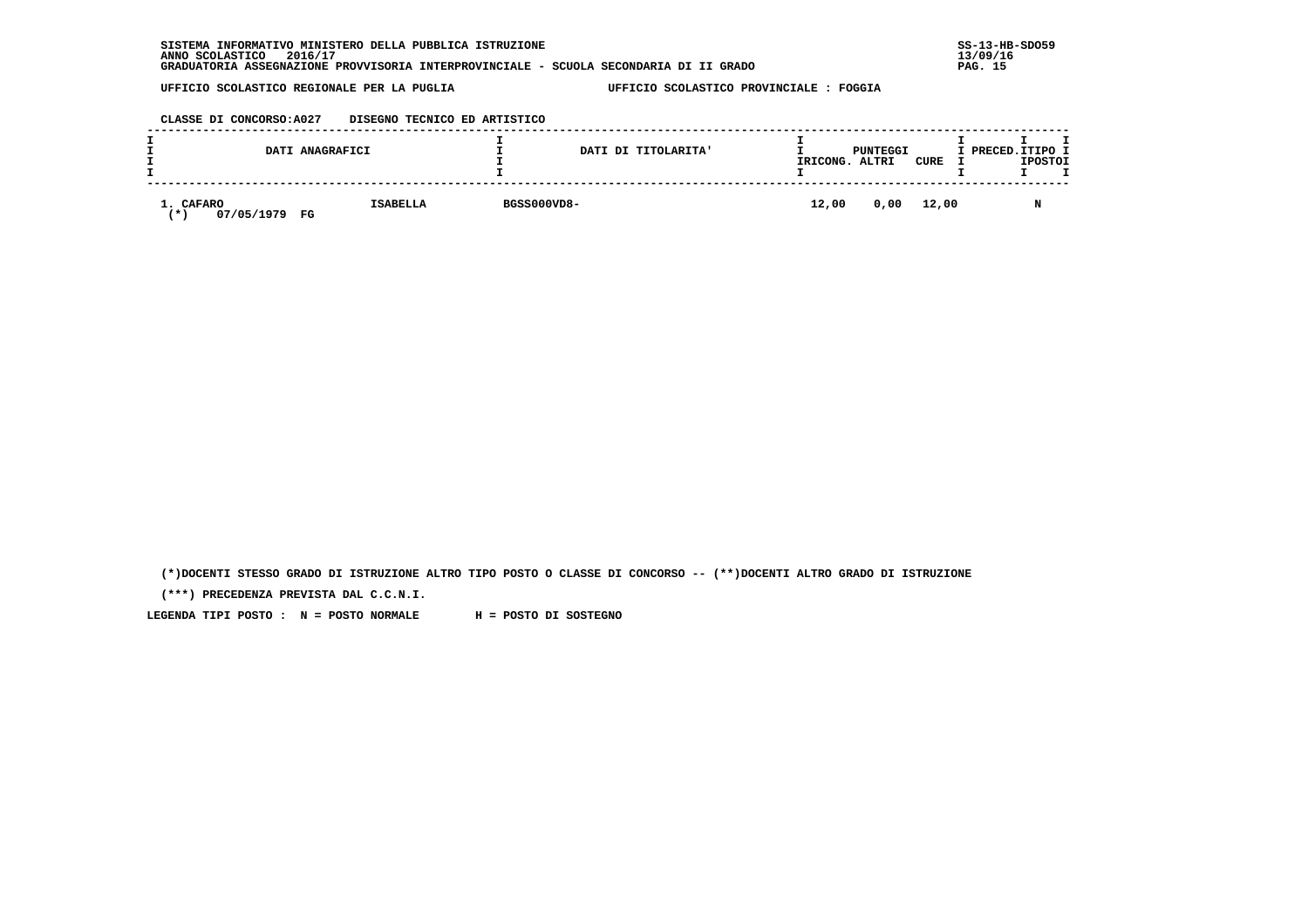**CLASSE DI CONCORSO:A029 EDUCAZIONE FISICA II GRADO**

|                                            | DATI ANAGRAFICI |                 |                    | DATI DI TITOLARITA' | IRICONG. | PUNTEGGI<br>ALTRI | CURE  | I PRECED. ITIPO I | <b>IPOSTOI</b> | т |
|--------------------------------------------|-----------------|-----------------|--------------------|---------------------|----------|-------------------|-------|-------------------|----------------|---|
| 1. RENZULLI<br>19/11/1961 FG               |                 | <b>FERNANDO</b> | <b>BASS000VM8-</b> |                     | 6,00     | 0,00              | 0,00  |                   | N              |   |
| 2. NOTARANGELO<br>18/06/1972 FG<br>7 * * 1 |                 | <b>ANNARITA</b> | CHMM000VC6-        |                     | 15,00    | 3,00              | 15,00 | $***$             | H,N            |   |

 **(\*)DOCENTI STESSO GRADO DI ISTRUZIONE ALTRO TIPO POSTO O CLASSE DI CONCORSO -- (\*\*)DOCENTI ALTRO GRADO DI ISTRUZIONE**

 **(\*\*\*) PRECEDENZA PREVISTA DAL C.C.N.I.**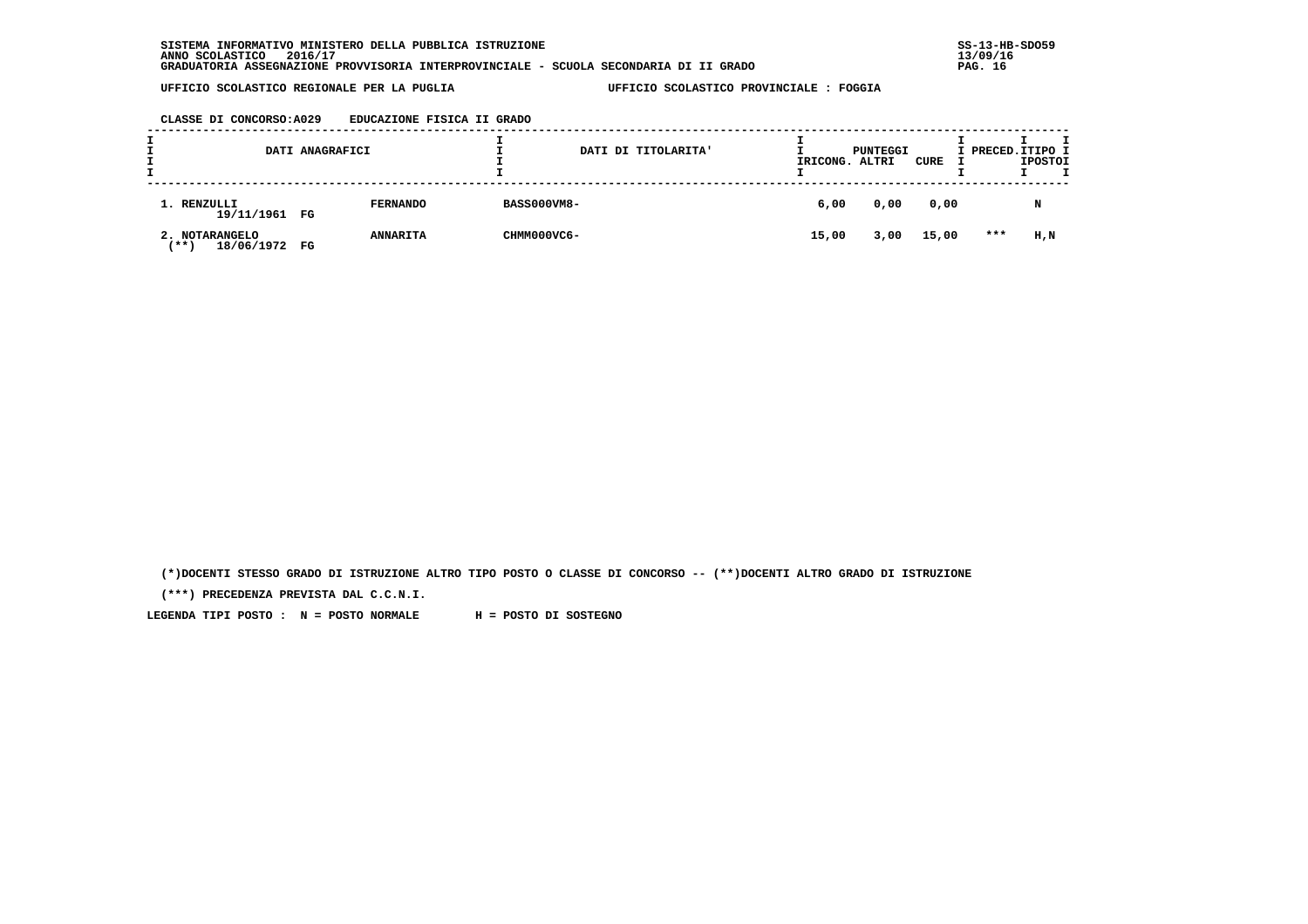## **CLASSE DI CONCORSO:A031 ED.MUSICALE IST.ISTR.SEC.II GRADO**

| ÷<br>÷ |                               | DATI ANAGRAFICI |                  |                    | DATI DI TITOLARITA' | IRICONG. ALTRI | PUNTEGGI | CURE | I PRECED.ITIPO I | <b>IPOSTOI</b> |  |
|--------|-------------------------------|-----------------|------------------|--------------------|---------------------|----------------|----------|------|------------------|----------------|--|
|        | 1. TRISCIUOGLIO<br>13/04/1960 | FG              | MASSIMO          | <b>FRSS000VC8-</b> |                     | 6,00           | 0,00     | 0,00 |                  | N              |  |
|        | 2. FRISOLI<br>17/03/1968 FG   |                 | GIOVANNI         | PZSS000VH8-        |                     | 6,00           | 0,00     | 0,00 |                  | N              |  |
|        | 3. OLIVIERI<br>18/08/1969     | FG              | <b>FRANCESCA</b> | <b>PRSS000VB8-</b> |                     | 6,00           | 0,00     | 0,00 |                  | N              |  |

 **(\*)DOCENTI STESSO GRADO DI ISTRUZIONE ALTRO TIPO POSTO O CLASSE DI CONCORSO -- (\*\*)DOCENTI ALTRO GRADO DI ISTRUZIONE**

 **(\*\*\*) PRECEDENZA PREVISTA DAL C.C.N.I.**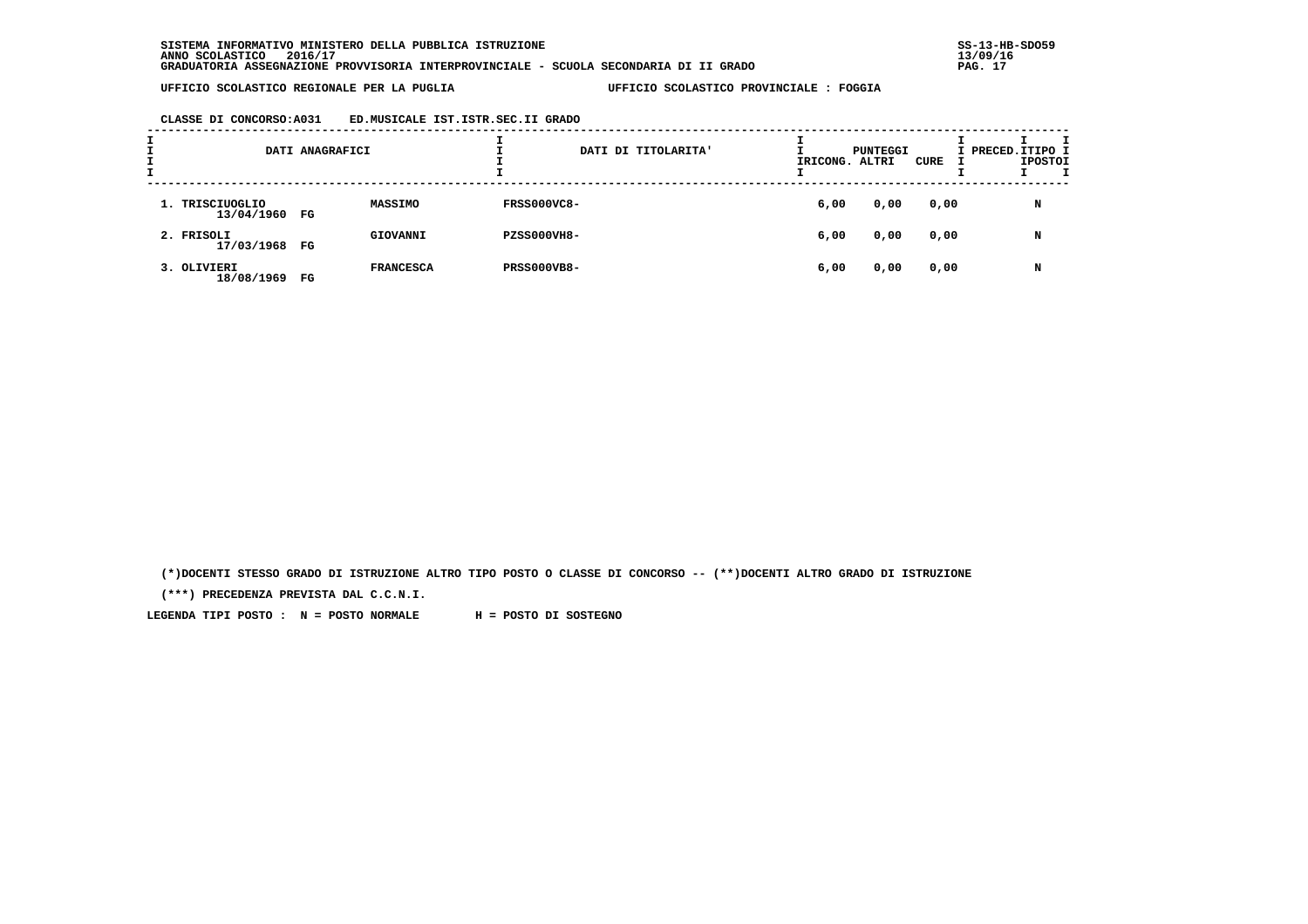**CLASSE DI CONCORSO:A036 FILOSOFIA,PSICOL. E SC.DELL'EDUCAZ.**

| ÷ |                                   | DATI ANAGRAFICI |                  | DATI DI TITOLARITA'                       | IRICONG. ALTRI | PUNTEGGI | CURE | I PRECED.ITIPO I | <b>IPOSTOI</b> |  |
|---|-----------------------------------|-----------------|------------------|-------------------------------------------|----------------|----------|------|------------------|----------------|--|
|   | 1. CINQUEPALMI<br>12/03/1979 FG   |                 | <b>GIUSEPPE</b>  | BARC046029-N.GARRONE - SEDE ASSOCIATA CAN | 10,00          | 4,00     | 0,00 | ***              | N              |  |
|   | 2. GIANNATEMPO<br>06/11/1962 FG   |                 | <b>CARMELA</b>   | <b>BASS000VM8-</b>                        | 6,00           | 0,00     | 0,00 |                  | N              |  |
|   | 3. DI BARI<br>18/10/1979<br>( * ) | FG              | <b>GABRIELLA</b> | RERH008011-"A. MOTTI"                     | 6,00           | 0,00     | 0,00 |                  | H,N            |  |

 **(\*)DOCENTI STESSO GRADO DI ISTRUZIONE ALTRO TIPO POSTO O CLASSE DI CONCORSO -- (\*\*)DOCENTI ALTRO GRADO DI ISTRUZIONE**

 **(\*\*\*) PRECEDENZA PREVISTA DAL C.C.N.I.**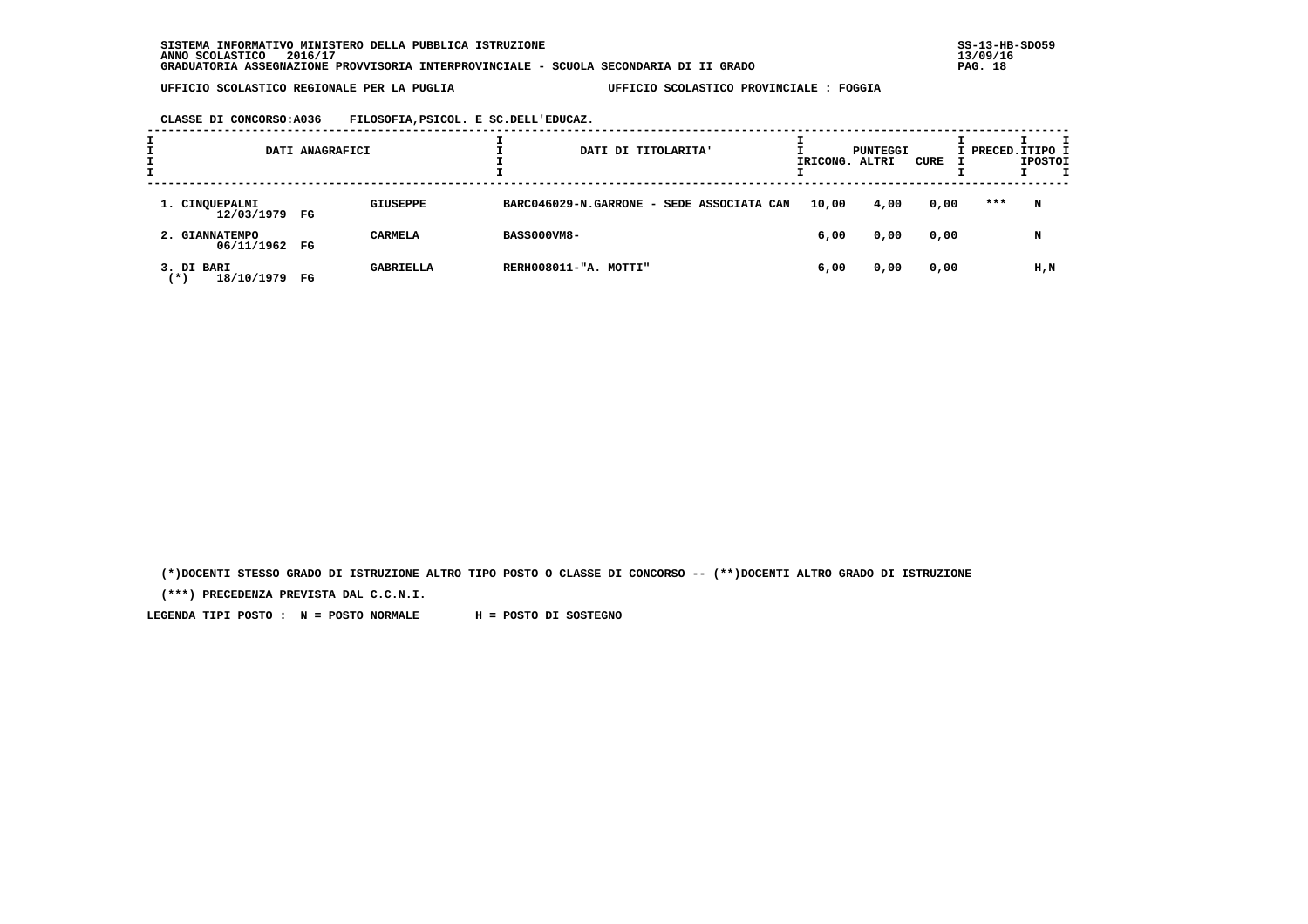| INFORMATIVO MINISTERO DELLA PUBBLICA ISTRUZIONE<br><b>SISTEMA</b>                     | $SS-13-HE$ |
|---------------------------------------------------------------------------------------|------------|
| 2016/17<br>ANNO SCOLASTICO                                                            | 13/09/16   |
| GRADUATORIA ASSEGNAZIONE PROVVISORIA INTERPROVINCIALE - SCUOLA SECONDARIA DI II GRADO | 19<br>PAG. |

 **CLASSE DI CONCORSO:A037 FILOSOFIA E STORIA**

| <b>DI CONCORSO:AU3/</b> | FILOSOFIA E STORIA |  |
|-------------------------|--------------------|--|
|                         |                    |  |

|                           | DATI ANAGRAFICI       | DATI DI TITOLARITA'                             | IRICONG. | PUNTEGGI<br>ALTRI | CURE | I PRECED. ITIPO I | <b>IPOSTOI</b> |  |
|---------------------------|-----------------------|-------------------------------------------------|----------|-------------------|------|-------------------|----------------|--|
| CINQUEPALMI<br>12/03/1979 | <b>GIUSEPPE</b><br>FG | BARC046029-N.GARRONE - SEDE ASSOCIATA CAN 10,00 |          | 4,00              | 0.00 | $* * *$           | N              |  |

 **(\*)DOCENTI STESSO GRADO DI ISTRUZIONE ALTRO TIPO POSTO O CLASSE DI CONCORSO -- (\*\*)DOCENTI ALTRO GRADO DI ISTRUZIONE**

 **(\*\*\*) PRECEDENZA PREVISTA DAL C.C.N.I.**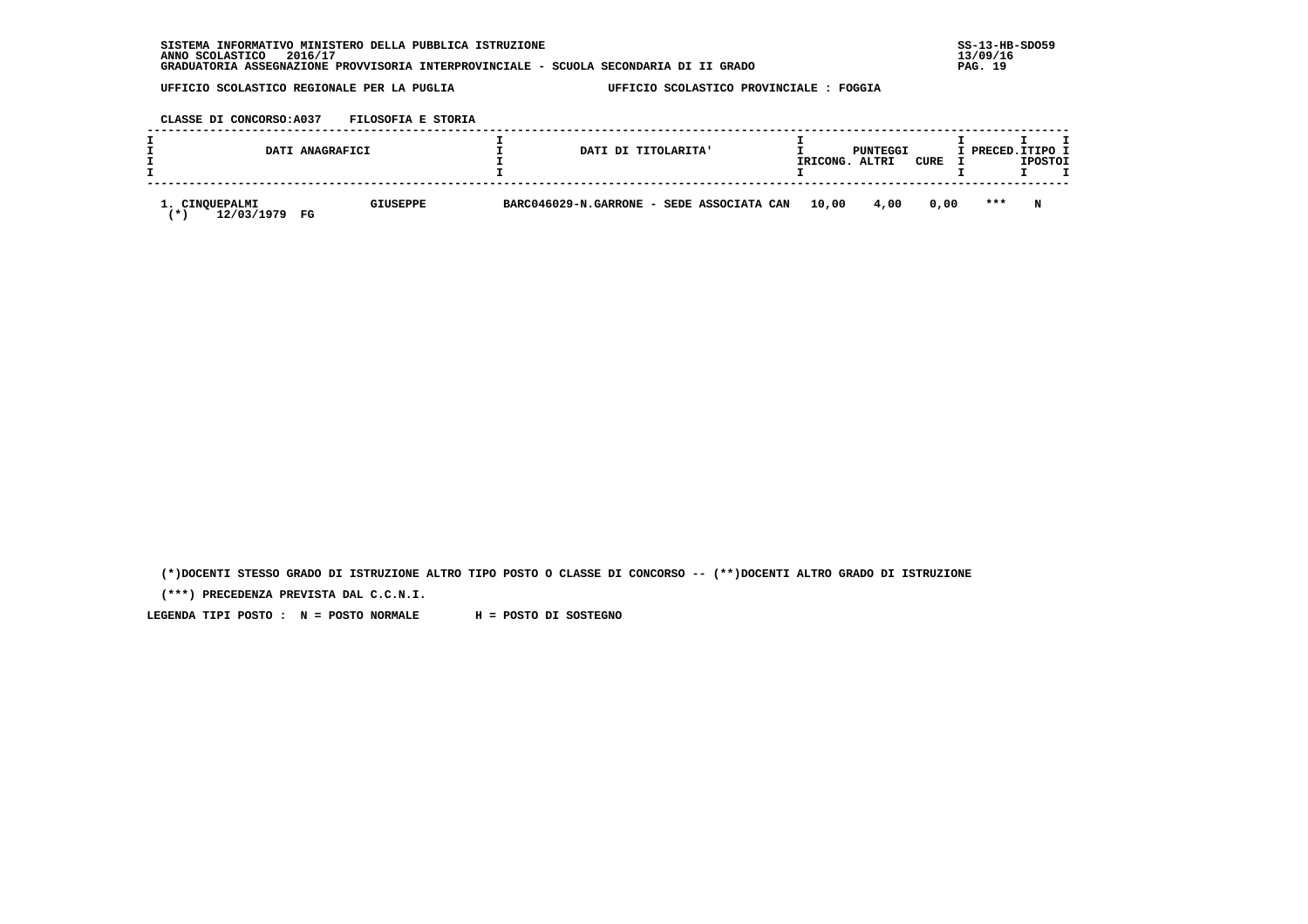**CLASSE DI CONCORSO:A038 FISICA**

| I<br>$\mathbf{I}$ |                                           | DATI ANAGRAFICI |                 |                    | DATI DI TITOLARITA' | IRICONG. ALTRI | PUNTEGGI | CURE  | I PRECED.ITIPO I | <b>IPOSTOI</b> |  |
|-------------------|-------------------------------------------|-----------------|-----------------|--------------------|---------------------|----------------|----------|-------|------------------|----------------|--|
|                   | 1. CALDERISI<br>03/06/1969 FG<br>$^{(*)}$ |                 | LUCIA TIZIANA   | CBSS000VZ8-        |                     | 12,00          | 0,00     | 12,00 | ***              | N              |  |
|                   | 2. LOMBARDI<br>12/11/1978 BA<br>$^{(*)}$  |                 | <b>CHIARA</b>   | ISSS000VH8-        |                     | 14,00          | 8,00     | 0,00  |                  | N              |  |
|                   | 3. PLACIDO<br>27/08/1965 FG<br>$(*)$      |                 | <b>ARTURO</b>   | <b>PZSS000VH8-</b> |                     | 6,00           | 0,00     | 0,00  |                  | N              |  |
|                   | 4. LUONGO<br>10/12/1972<br>$^{(*)}$       | FG              | <b>DOMENICO</b> | VITF010009-ITI     | "GALILEO GALILEI"   | 6,00           | 0,00     | 0,00  |                  | N              |  |

 **(\*)DOCENTI STESSO GRADO DI ISTRUZIONE ALTRO TIPO POSTO O CLASSE DI CONCORSO -- (\*\*)DOCENTI ALTRO GRADO DI ISTRUZIONE**

 **(\*\*\*) PRECEDENZA PREVISTA DAL C.C.N.I.**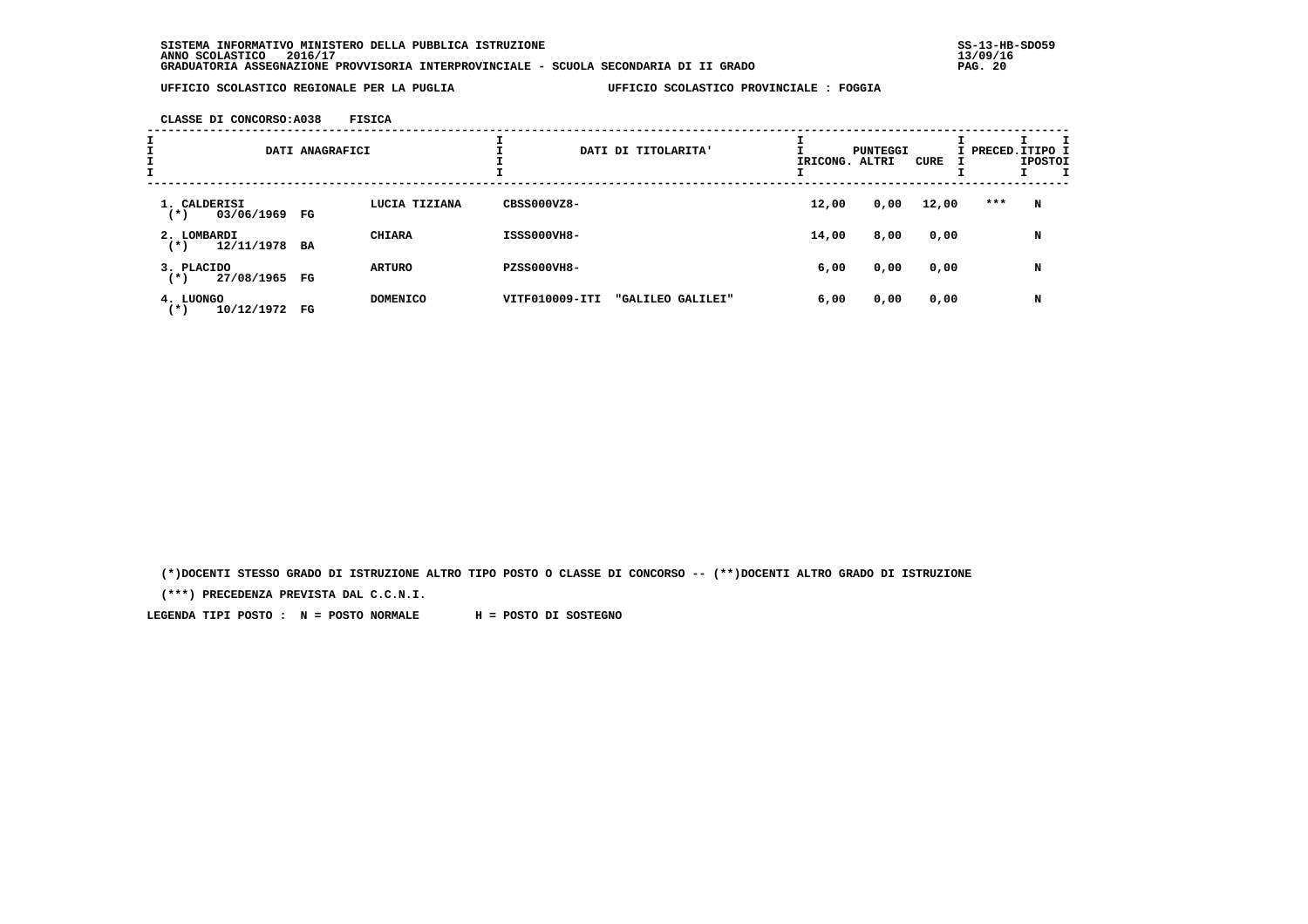**CLASSE DI CONCORSO:A039 GEOGRAFIA**

| I<br>÷. |                                      | DATI ANAGRAFICI |                   |                    | DATI DI TITOLARITA' | IRICONG. ALTRI | PUNTEGGI | CURE | I PRECED. ITIPO I | <b>IPOSTOI</b> |  |
|---------|--------------------------------------|-----------------|-------------------|--------------------|---------------------|----------------|----------|------|-------------------|----------------|--|
|         | 1. SGARRO<br>29/06/1966 FG           |                 | <b>ENRICO</b>     | <b>BASS000VM8-</b> |                     | 12,00          | 6,00     | 0,00 |                   | N              |  |
|         | 2. DE MARTINIS<br>16/07/1969<br>(* ) | FG              | MARIA ANTONIETTA  | PDSS000VT8-        |                     | 6,00           | 0,00     | 0,00 |                   | H,N            |  |
|         | 3. NARDELLA<br>$***$ )<br>06/12/1975 | FG              | <b>ANTONIETTA</b> | ANMM000VK6-        |                     | 6,00           | 0,00     | 0,00 |                   | H,N            |  |

 **(\*)DOCENTI STESSO GRADO DI ISTRUZIONE ALTRO TIPO POSTO O CLASSE DI CONCORSO -- (\*\*)DOCENTI ALTRO GRADO DI ISTRUZIONE**

 **(\*\*\*) PRECEDENZA PREVISTA DAL C.C.N.I.**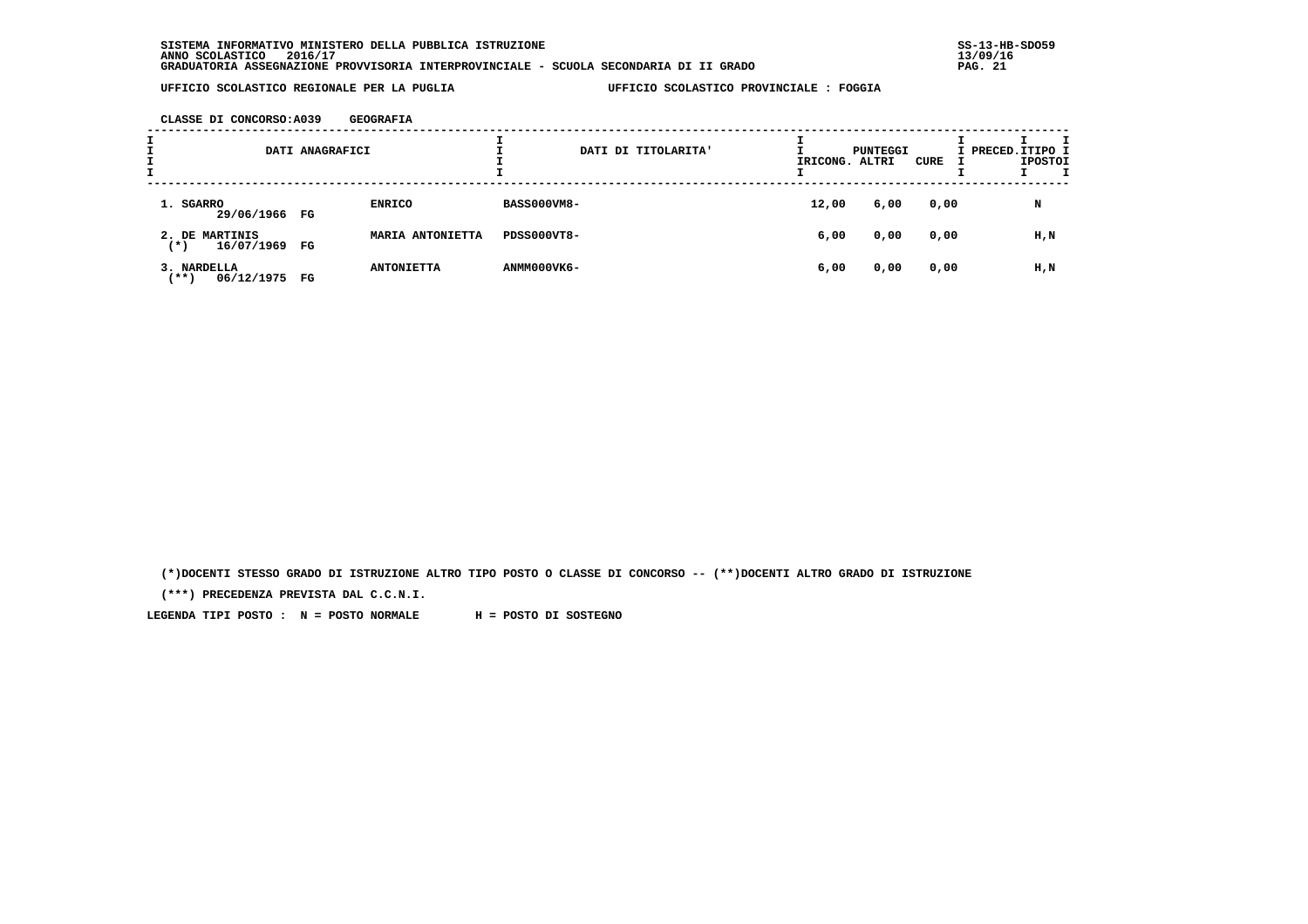**CLASSE DI CONCORSO:A042 INFORMATICA**

| л.<br><b>.</b><br><b>.</b> |                               | DATI ANAGRAFICI |               |             | DATI DI TITOLARITA' | IRICONG. ALTRI | PUNTEGGI | CURE  | I PRECED. ITIPO I | <b>IPOSTOI</b> | т |
|----------------------------|-------------------------------|-----------------|---------------|-------------|---------------------|----------------|----------|-------|-------------------|----------------|---|
|                            | 1. CALDERISI<br>03/06/1969 FG |                 | LUCIA TIZIANA | CBSS000VZ8- |                     | 12,00          | 0,00     | 12,00 | ***               | N              |   |
|                            | 2. LOMBARDI<br>12/11/1978 BA  |                 | <b>CHIARA</b> | ISSS000VH8- |                     | 14,00          | 8,00     | 0,00  |                   | N              |   |

 **(\*)DOCENTI STESSO GRADO DI ISTRUZIONE ALTRO TIPO POSTO O CLASSE DI CONCORSO -- (\*\*)DOCENTI ALTRO GRADO DI ISTRUZIONE**

 **(\*\*\*) PRECEDENZA PREVISTA DAL C.C.N.I.**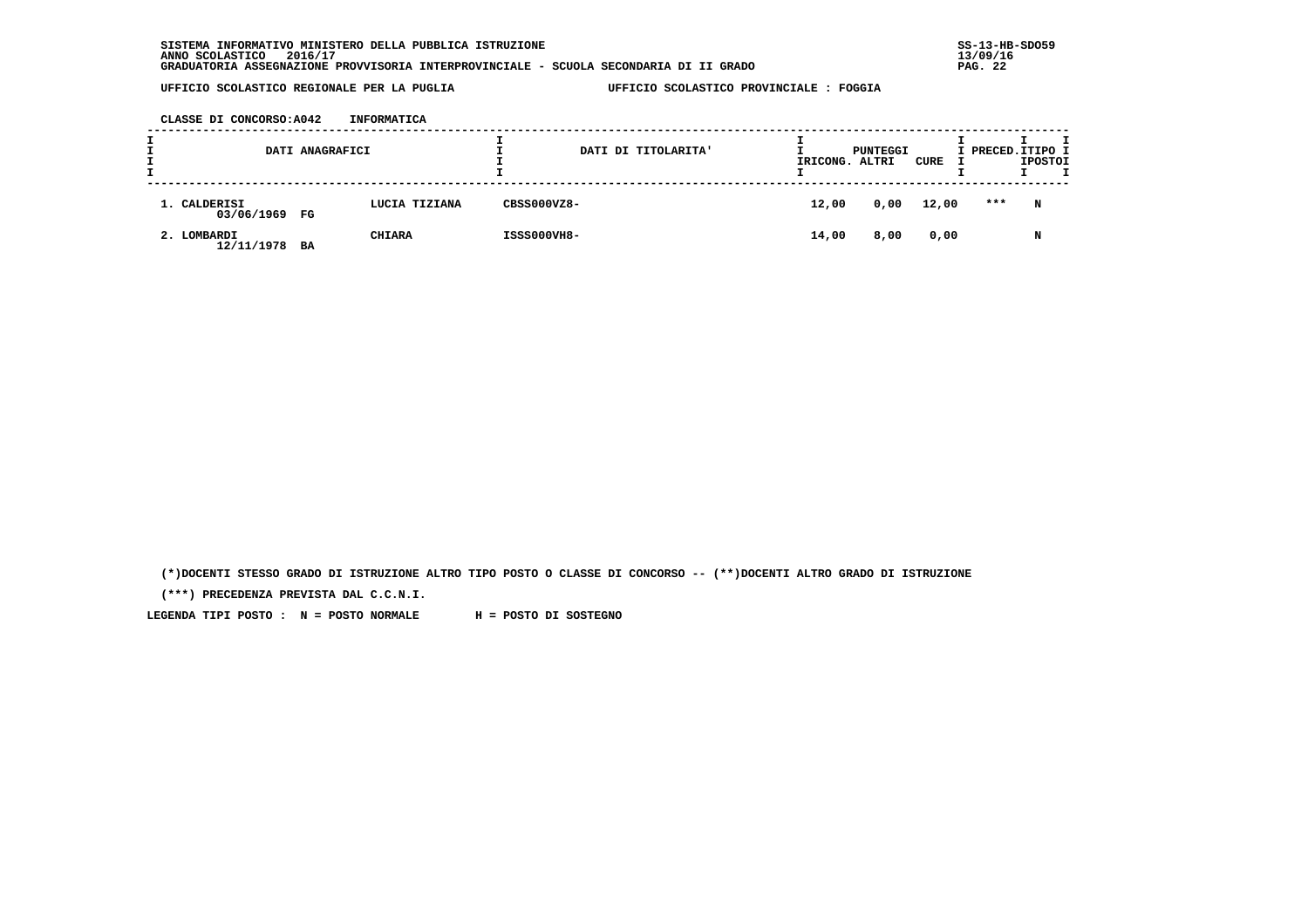**CLASSE DI CONCORSO:A047 MATEMATICA**

| I<br>I<br>I<br>I |                                     | DATI ANAGRAFICI       | ᆠ               |                    | DATI DI TITOLARITA' | ÷.<br>IRICONG. ALTRI | PUNTEGGI | <b>CURE</b> | I PRECED.ITIPO I | <b>IPOSTOI</b> |
|------------------|-------------------------------------|-----------------------|-----------------|--------------------|---------------------|----------------------|----------|-------------|------------------|----------------|
|                  | 1. BONABITACOLA<br>03/07/1975       | <b>GIANLUCA</b><br>FG |                 | CBSS000VZ8-        |                     | 12,00                | 0,00     | 12,00       |                  | $H$ , $N$      |
|                  | 2. LUONGO<br>10/12/1972             | FG                    | <b>DOMENICO</b> | VITF010009-ITI     | "GALILEO GALILEI"   | 6,00                 | 0,00     | 0,00        |                  | N              |
|                  | 3. CALDERISI<br>03/06/1969<br>$(*)$ | FG                    | LUCIA TIZIANA   | CBSS000VZ8-        |                     | 12,00                | 0,00     | 12,00       | ***              | N              |
|                  | 4. LOMBARDI<br>12/11/1978<br>$(*)$  | <b>CHIARA</b><br>BA   |                 | ISSS000VH8-        |                     | 14,00                | 8,00     | 0,00        |                  | N              |
|                  | 5. TROTTA<br>19/03/1955<br>$(*)$    | <b>NICOLA</b><br>FG   |                 | <b>RMSS000VI8-</b> |                     | 6,00                 | 0,00     | 0,00        |                  | N              |
|                  | 6. PLACIDO<br>27/08/1965<br>$(*)$   | <b>ARTURO</b><br>FG   |                 | <b>PZSS000VH8-</b> |                     | 6,00                 | 0,00     | 0,00        |                  | N              |

 **(\*)DOCENTI STESSO GRADO DI ISTRUZIONE ALTRO TIPO POSTO O CLASSE DI CONCORSO -- (\*\*)DOCENTI ALTRO GRADO DI ISTRUZIONE**

 **(\*\*\*) PRECEDENZA PREVISTA DAL C.C.N.I.**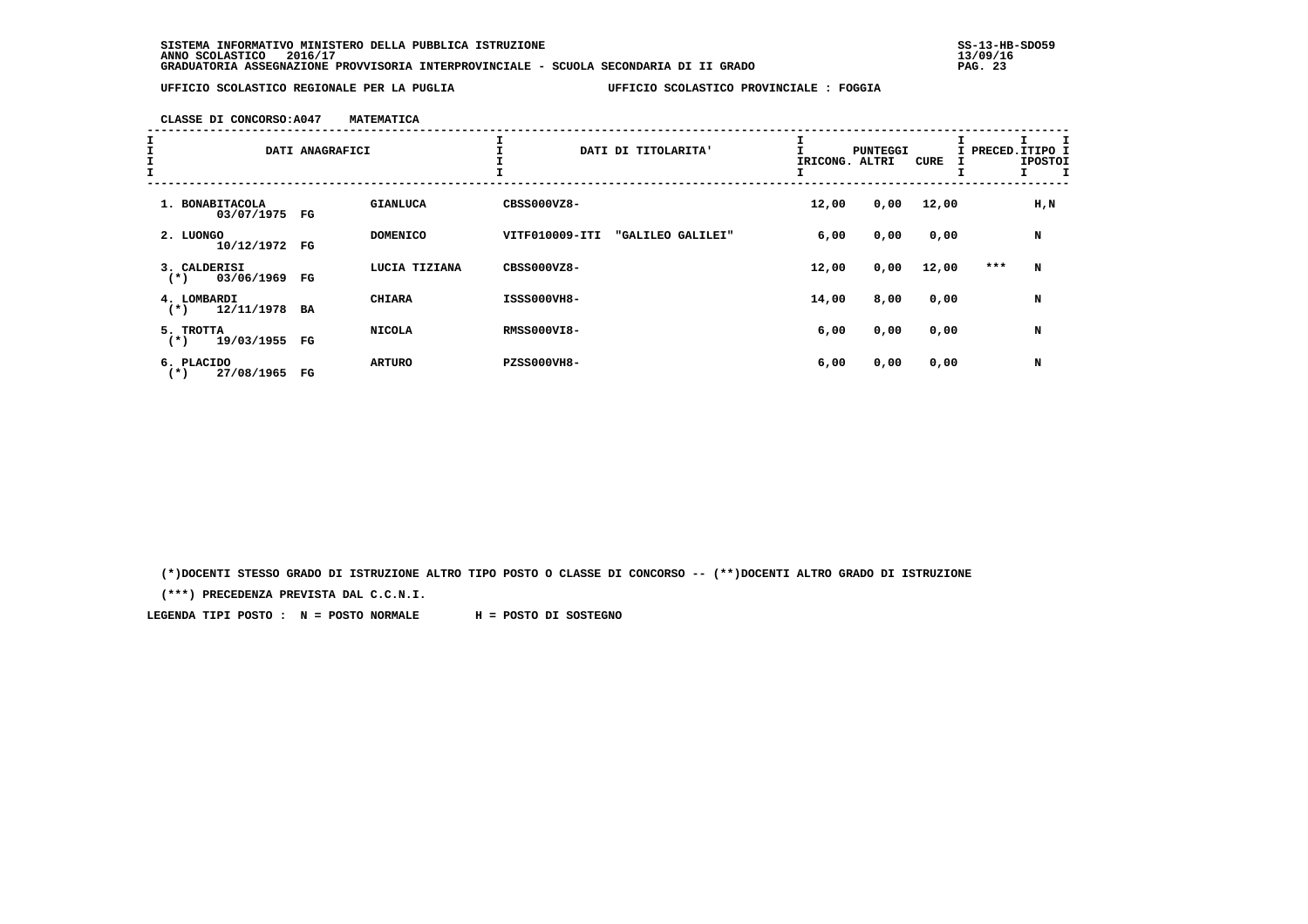# **CLASSE DI CONCORSO:A048 MATEMATICA APPLICATA**

| エエエエ |                                        | DATI ANAGRAFICI |                  | $\mathbf I$<br>DATI DI TITOLARITA'<br>T | I<br>$\mathbf{I}$<br>IRICONG. ALTRI<br>T. | <b>PUNTEGGI</b> | <b>CURE</b><br>I |       | I.<br>I PRECED. ITIPO I<br><b>IPOSTOI</b><br>I. |
|------|----------------------------------------|-----------------|------------------|-----------------------------------------|-------------------------------------------|-----------------|------------------|-------|-------------------------------------------------|
|      | 1. LEONE<br>14/10/1971 FG              |                 | <b>PAOLA</b>     | TSSS000VD8-                             | 12,00                                     | 6,00            | 0,00             | $***$ | H, N                                            |
|      | 2. GRANA<br>03/06/1973 FG              |                 | <b>MARIA</b>     | <b>RASS000VR8-</b>                      | 12,00                                     | 6,00            | 0,00             | $***$ | N                                               |
|      | 3. MONTECALVO<br>10/02/1967 FG         |                 | <b>GINA</b>      | MOTD03000T-J.BAROZZI                    | 12,00                                     | 0,00            | 12,00            |       | N                                               |
|      | 4. DE MARTINIS<br>16/07/1969 FG        |                 | MARIA ANTONIETTA | PDSS000VT8-                             | 6,00                                      | 0,00            | 0,00             |       | H, N                                            |
|      | 5. COCO<br>27/06/1972 FG               |                 | <b>ANTONIO</b>   | <b>PDSS000VT8-</b>                      | 6,00                                      | 0,00            | 0,00             |       | $H$ , $N$                                       |
|      | 6. CALDERISI<br>03/06/1969 FG<br>$(*)$ |                 | LUCIA TIZIANA    | CBSS000VZ8-                             | 12,00                                     | 0,00            | 12,00            | $***$ | N                                               |
|      | 7. MARINO<br>30/03/1974 FG<br>$(*)$    |                 | <b>DAVIDE</b>    | MOSS000VW8-                             | 10,00                                     | 4,00            | 0,00             | $***$ | N                                               |
|      | 8. LOMBARDI<br>12/11/1978 BA<br>$(*)$  |                 | <b>CHIARA</b>    | ISSS000VH8-                             | 14,00                                     | 8,00            | 0,00             |       | N                                               |
|      | 9. PLACIDO<br>$(*)$ 27/08/1965 FG      |                 | <b>ARTURO</b>    | <b>PZSS000VH8-</b>                      | 6,00                                      | 0,00            | 0,00             |       | N                                               |
|      | 10. SECCIA<br>30/03/1974 FG<br>$(*)$   |                 | <b>ROBERTO</b>   | <b>BSSS000VF8-</b>                      | 6,00                                      | 0,00            | 0,00             |       | H,N                                             |

 **(\*)DOCENTI STESSO GRADO DI ISTRUZIONE ALTRO TIPO POSTO O CLASSE DI CONCORSO -- (\*\*)DOCENTI ALTRO GRADO DI ISTRUZIONE**

 **(\*\*\*) PRECEDENZA PREVISTA DAL C.C.N.I.**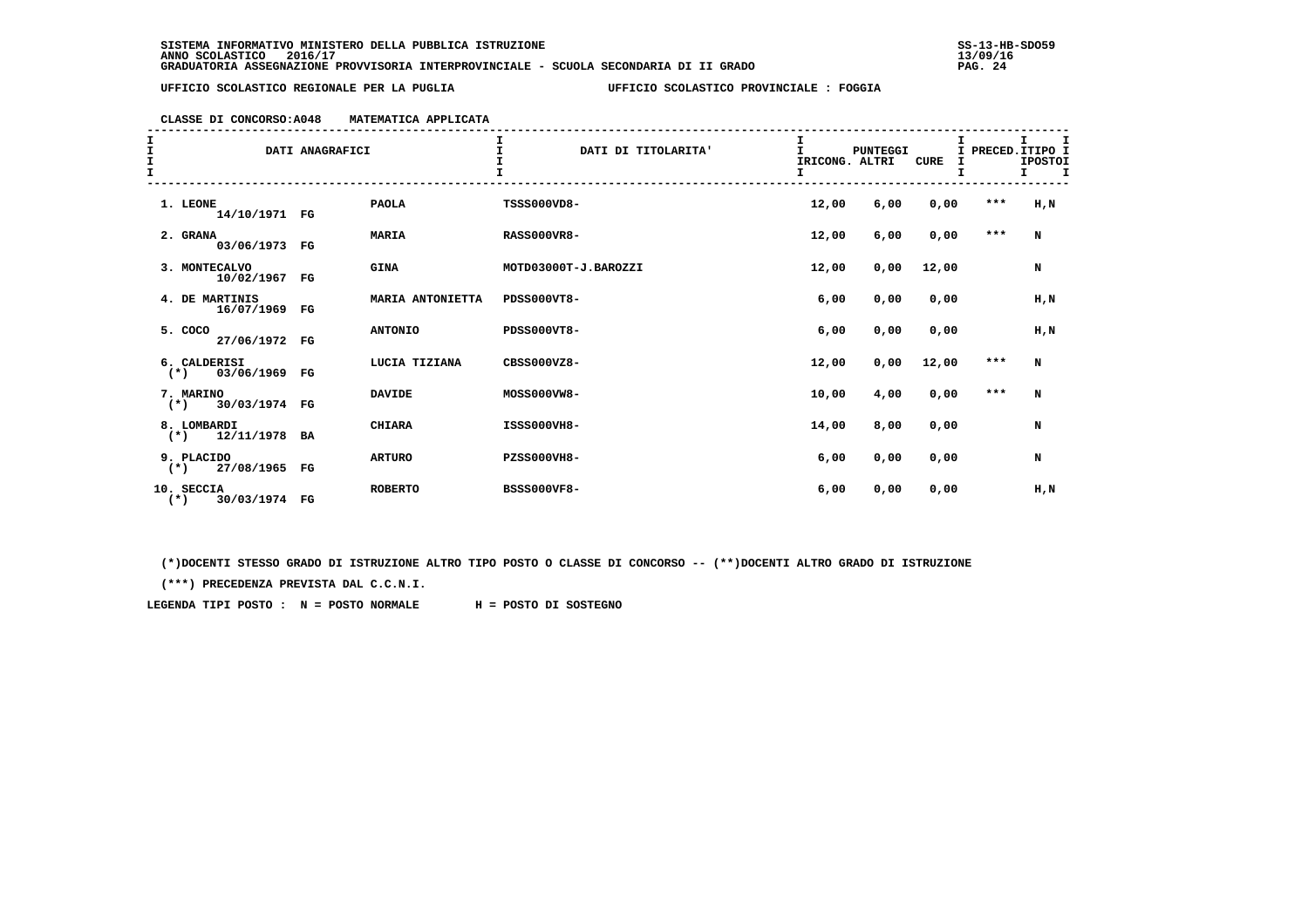**CLASSE DI CONCORSO:A048 MATEMATICA APPLICATA**

| DATI ANAGRAFICI | DATI DI TITOLARITA' | PUNTEGGI                                | TTIPO 1<br>חתימסס |
|-----------------|---------------------|-----------------------------------------|-------------------|
|                 |                     | <b>ALTRI</b><br><b>CURE</b><br>IRICONG. | IPOSTOI           |
|                 |                     |                                         |                   |
|                 |                     |                                         |                   |

 **(\*)DOCENTI STESSO GRADO DI ISTRUZIONE ALTRO TIPO POSTO O CLASSE DI CONCORSO -- (\*\*)DOCENTI ALTRO GRADO DI ISTRUZIONE**

 **(\*\*\*) PRECEDENZA PREVISTA DAL C.C.N.I.**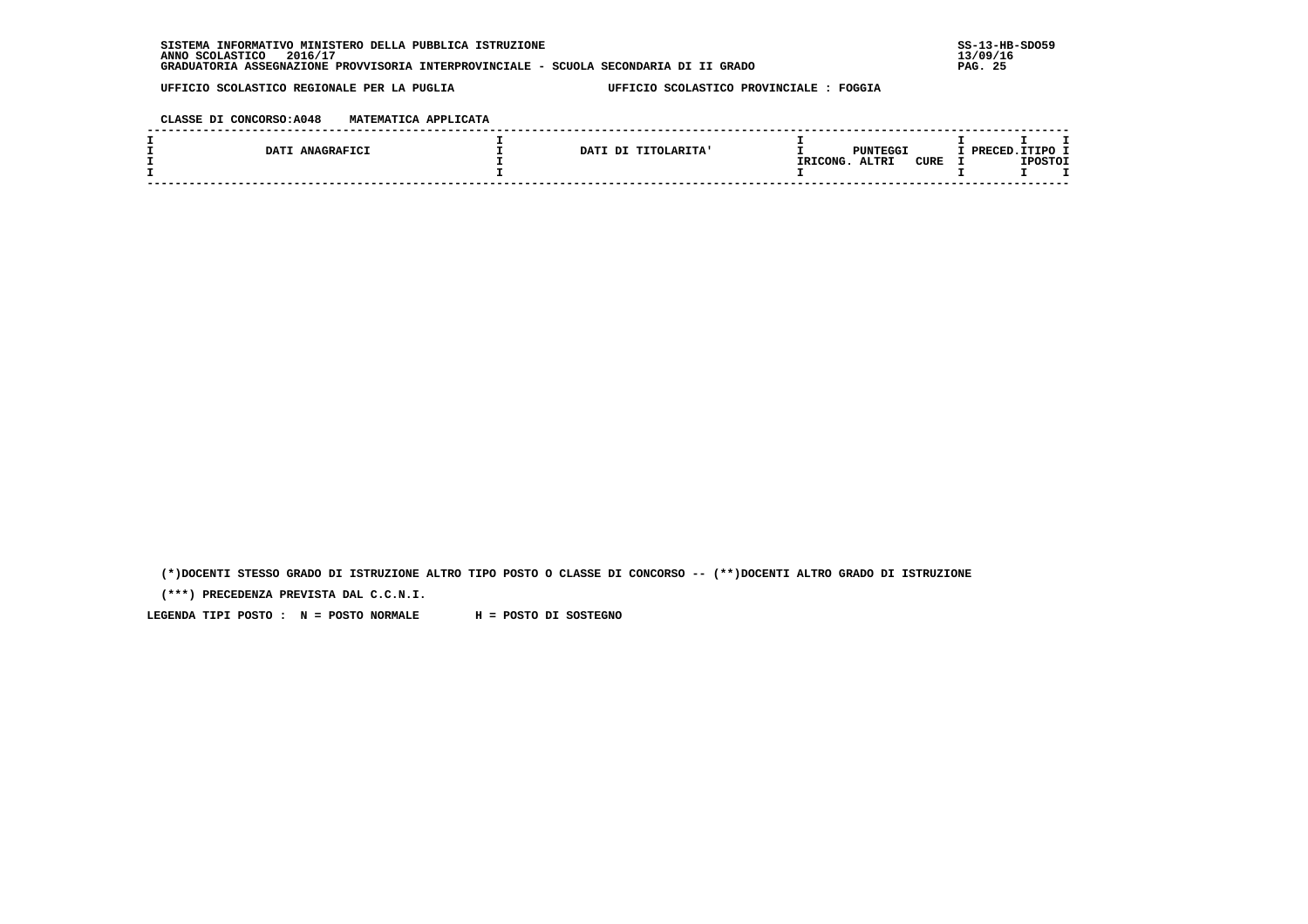**CLASSE DI CONCORSO:A049 MATEMATICA E FISICA**

| I<br>$\mathbf{I}$ |                                           | DATI ANAGRAFICI |                 |                    | DATI DI TITOLARITA' | IRICONG. ALTRI | <b>PUNTEGGI</b> | CURE  | I PRECED. ITIPO I | <b>IPOSTOI</b> |  |
|-------------------|-------------------------------------------|-----------------|-----------------|--------------------|---------------------|----------------|-----------------|-------|-------------------|----------------|--|
|                   | 1. CALDERISI<br>03/06/1969 FG<br>$^{(*)}$ |                 | LUCIA TIZIANA   | CBSS000VZ8-        |                     | 12,00          | 0,00            | 12,00 | ***               | N              |  |
|                   | 2. LOMBARDI<br>12/11/1978 BA<br>$^{(*)}$  |                 | <b>CHIARA</b>   | ISSS000VH8-        |                     | 14,00          | 8,00            | 0,00  |                   | N              |  |
|                   | 3. PLACIDO<br>27/08/1965 FG<br>$(*)$      |                 | <b>ARTURO</b>   | <b>PZSS000VH8-</b> |                     | 6,00           | 0,00            | 0,00  |                   | N              |  |
|                   | 4. LUONGO<br>10/12/1972<br>$^{(*)}$       | FG              | <b>DOMENICO</b> | VITF010009-ITI     | "GALILEO GALILEI"   | 6,00           | 0,00            | 0,00  |                   | N              |  |

 **(\*)DOCENTI STESSO GRADO DI ISTRUZIONE ALTRO TIPO POSTO O CLASSE DI CONCORSO -- (\*\*)DOCENTI ALTRO GRADO DI ISTRUZIONE**

 **(\*\*\*) PRECEDENZA PREVISTA DAL C.C.N.I.**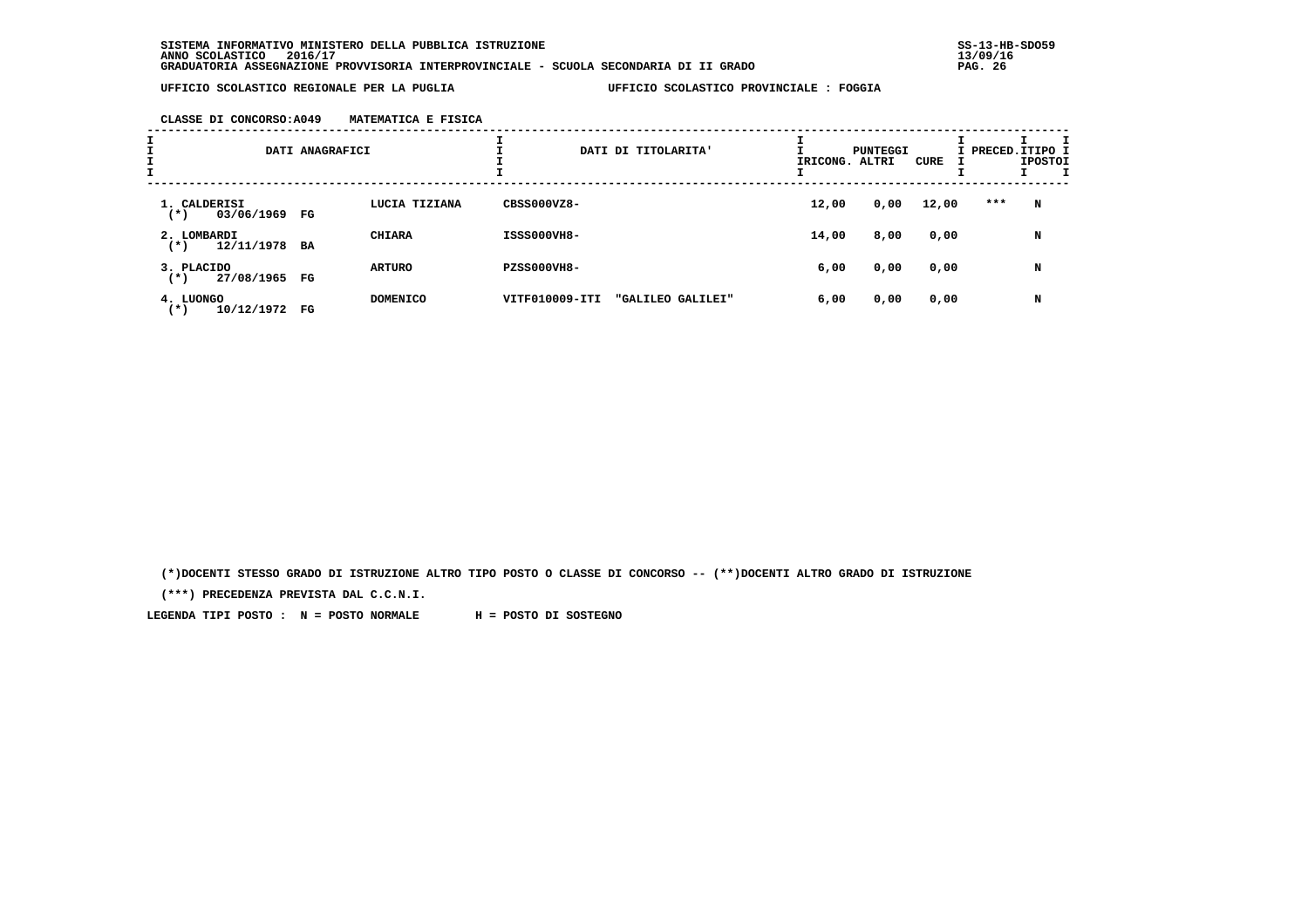| CLASSE DI CONCORSO: A050 | LETTERE IST. ISTR. SECOND. DI II GR. |
|--------------------------|--------------------------------------|
|--------------------------|--------------------------------------|

| I<br>I<br>I<br>I |                                      | DATI ANAGRAFICI |                                | $\mathbf{I}$<br>DATI DI TITOLARITA' | I<br>$\mathbf{I}$<br>IRICONG. ALTRI<br>I. | PUNTEGGI | CURE |       | I.<br>I<br>I PRECED. ITIPO I<br><b>IPOSTOI</b><br>$T$ T |
|------------------|--------------------------------------|-----------------|--------------------------------|-------------------------------------|-------------------------------------------|----------|------|-------|---------------------------------------------------------|
|                  | 1. DI SIMIO<br>$(*)$ 26/04/1973 FG   |                 | <b>BARBARA</b>                 | <b>AVSS000VE8-</b>                  | 9,00                                      | 3,00     | 0,00 | $***$ | N                                                       |
|                  | 2. PALMIERI<br>$(**)$ 15/07/1973 FG  |                 | LUCIA                          | RMMM000VW6-                         | 6,00                                      | 0,00     | 0,00 | $***$ | $H$ , $N$                                               |
|                  | 3. SIMIELE<br>$(**)$ 09/03/1976 FG   |                 | <b>FILENA</b>                  | RNMM81901X-ALIGHIERI (IC ALIGHIERI) | 10,00                                     | 4,00     | 0,00 | $***$ | N                                                       |
|                  | 4. SPINELLI<br>$(**)$ 20/01/1976 FG  |                 | GIUSEPPINA INCORON RMMM000VW6- |                                     | 13,00                                     | 7,00     | 0,00 |       | $H$ , $N$                                               |
|                  | 5. D'IMPERIO<br>$(**)$ 05/02/1981 FG |                 | <b>MARIA ELENA</b>             | PTMM000VT6-                         | 10,00                                     | 4,00     | 0,00 |       | H,N                                                     |
|                  | 6. STODUTO<br>$(**)$ 23/10/1964 FG   |                 | <b>EMANUELA</b>                | ANMM000VK6-                         | 6,00                                      | 0,00     | 0,00 |       | $H$ , $N$                                               |
|                  | 7. VETRITTO<br>$(**)$ 06/03/1972 FG  |                 | <b>GRAZIA</b>                  | PDMM000VF6-                         | 6,00                                      | 0,00     | 0,00 |       | $H$ , $N$                                               |
|                  | 8. SPINA<br>$(**)$ 21/04/1974 KR     |                 | STEFANIA DOMENICA RMMM000VW6-  |                                     | 6,00                                      | 0,00     | 0,00 |       | H,N                                                     |
|                  | 9. MASCIOCCO<br>$(**)$ 11/06/1974 MI |                 | ROSARIA ANNA GRAZI ANMM000VK6- |                                     | 6,00                                      | 0,00     | 0,00 |       | H.N                                                     |
|                  | 10. NARDELLA<br>(**) 06/12/1975 FG   |                 | <b>ANTONIETTA</b>              | ANMM000VK6-                         | 6,00                                      | 0,00     | 0,00 |       | H,N                                                     |

 **(\*)DOCENTI STESSO GRADO DI ISTRUZIONE ALTRO TIPO POSTO O CLASSE DI CONCORSO -- (\*\*)DOCENTI ALTRO GRADO DI ISTRUZIONE**

 **(\*\*\*) PRECEDENZA PREVISTA DAL C.C.N.I.**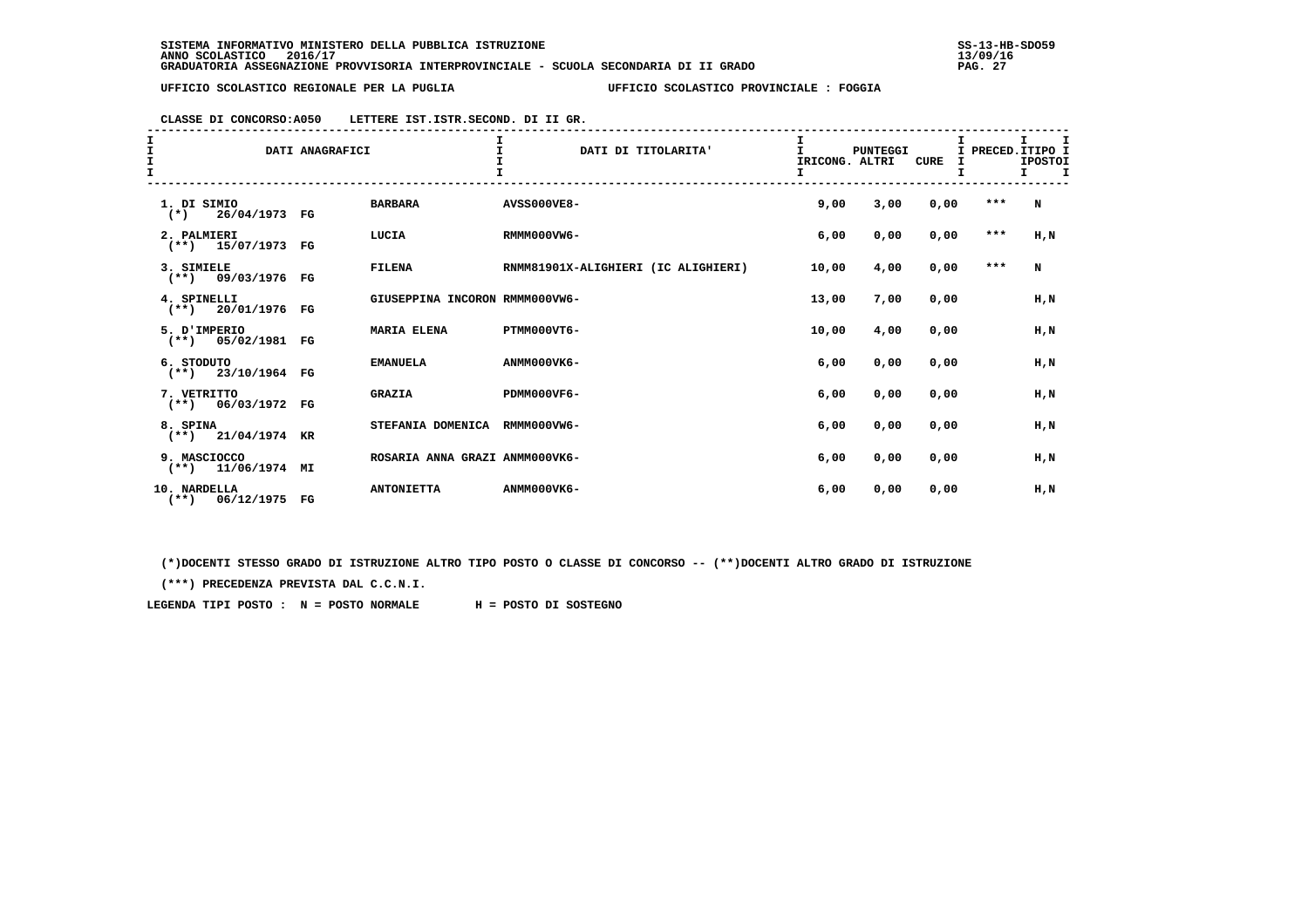**CLASSE DI CONCORSO:A050 LETTERE IST.ISTR.SECOND. DI II GR.**

|     |                                              | DATI ANAGRAFICI |                |                             | DATI DI TITOLARITA' |      | PUNTEGGI<br>IRICONG. ALTRI | CURE | I PRECED.ITIPO I | <b>IPOSTOI</b> |
|-----|----------------------------------------------|-----------------|----------------|-----------------------------|---------------------|------|----------------------------|------|------------------|----------------|
|     | 11. TEDESCO<br>28/12/1978 FG<br>$***$ )      |                 | <b>DORIANA</b> | RMMM8DM01P-SMS PORTO ROMANO |                     | 6,00 | 0,00                       | 0,00 |                  | N              |
| 12. | MENNELLA BETTINO<br>18/12/1981 FG<br>' * * \ |                 | <b>DAVIDE</b>  | CEMM000VG6-                 |                     | 6,00 | 0,00                       | 0,00 |                  | N              |

 **(\*)DOCENTI STESSO GRADO DI ISTRUZIONE ALTRO TIPO POSTO O CLASSE DI CONCORSO -- (\*\*)DOCENTI ALTRO GRADO DI ISTRUZIONE**

 **(\*\*\*) PRECEDENZA PREVISTA DAL C.C.N.I.**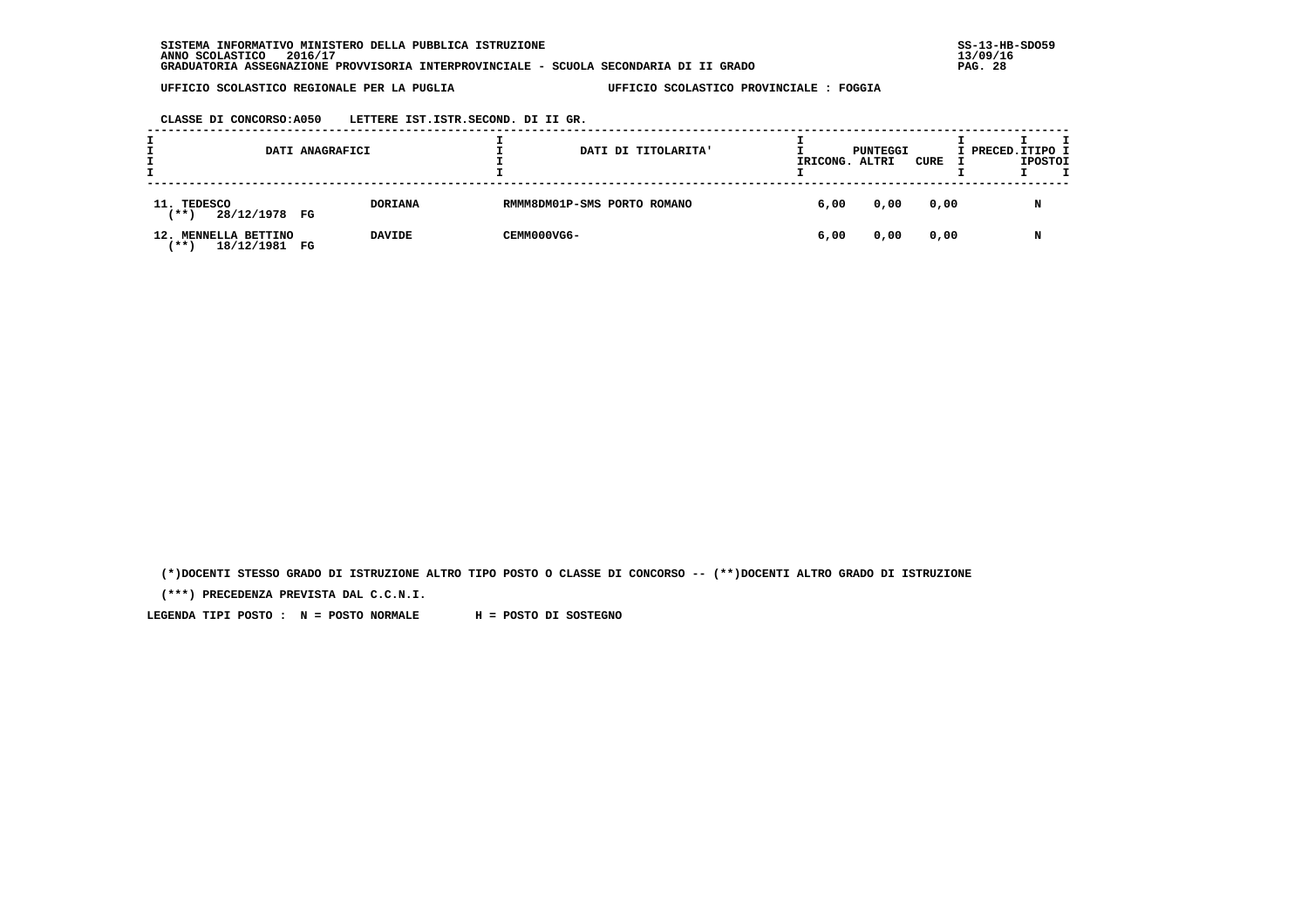**CLASSE DI CONCORSO:A051 LETTERE,LATINO NEI LICEI E IST.MAG.**

| I<br>$\frac{1}{1}$ |                                       | DATI ANAGRAFICI |                                |                    | DATI DI TITOLARITA' | IRICONG. ALTRI | PUNTEGGI | CURE | I PRECED. ITIPO I | <b>IPOSTOI</b> |  |
|--------------------|---------------------------------------|-----------------|--------------------------------|--------------------|---------------------|----------------|----------|------|-------------------|----------------|--|
|                    | 1. DI SIMIO<br>26/04/1973 FG<br>$(*)$ |                 | <b>BARBARA</b>                 | <b>AVSS000VE8-</b> |                     | 9,00           | 3,00     | 0,00 | ***               | N              |  |
|                    | 2. ARIANO<br>31/05/1981<br>$(*)$      | TO              | GIUDITTA FRANCESCA NASS000VB8- |                    |                     | 6,00           | 0,00     | 0,00 |                   | N              |  |
|                    | 3. VETRITTO<br>06/03/1972 FG<br>(**)  |                 | <b>GRAZIA</b>                  | PDMM000VF6-        |                     | 6,00           | 0,00     | 0,00 |                   | H,N            |  |
|                    | 4. MASCIOCCO<br>11/06/1974<br>$***)$  | ΜI              | ROSARIA ANNA GRAZI ANMM000VK6- |                    |                     | 6,00           | 0,00     | 0,00 |                   | H,N            |  |

 **(\*)DOCENTI STESSO GRADO DI ISTRUZIONE ALTRO TIPO POSTO O CLASSE DI CONCORSO -- (\*\*)DOCENTI ALTRO GRADO DI ISTRUZIONE**

 **(\*\*\*) PRECEDENZA PREVISTA DAL C.C.N.I.**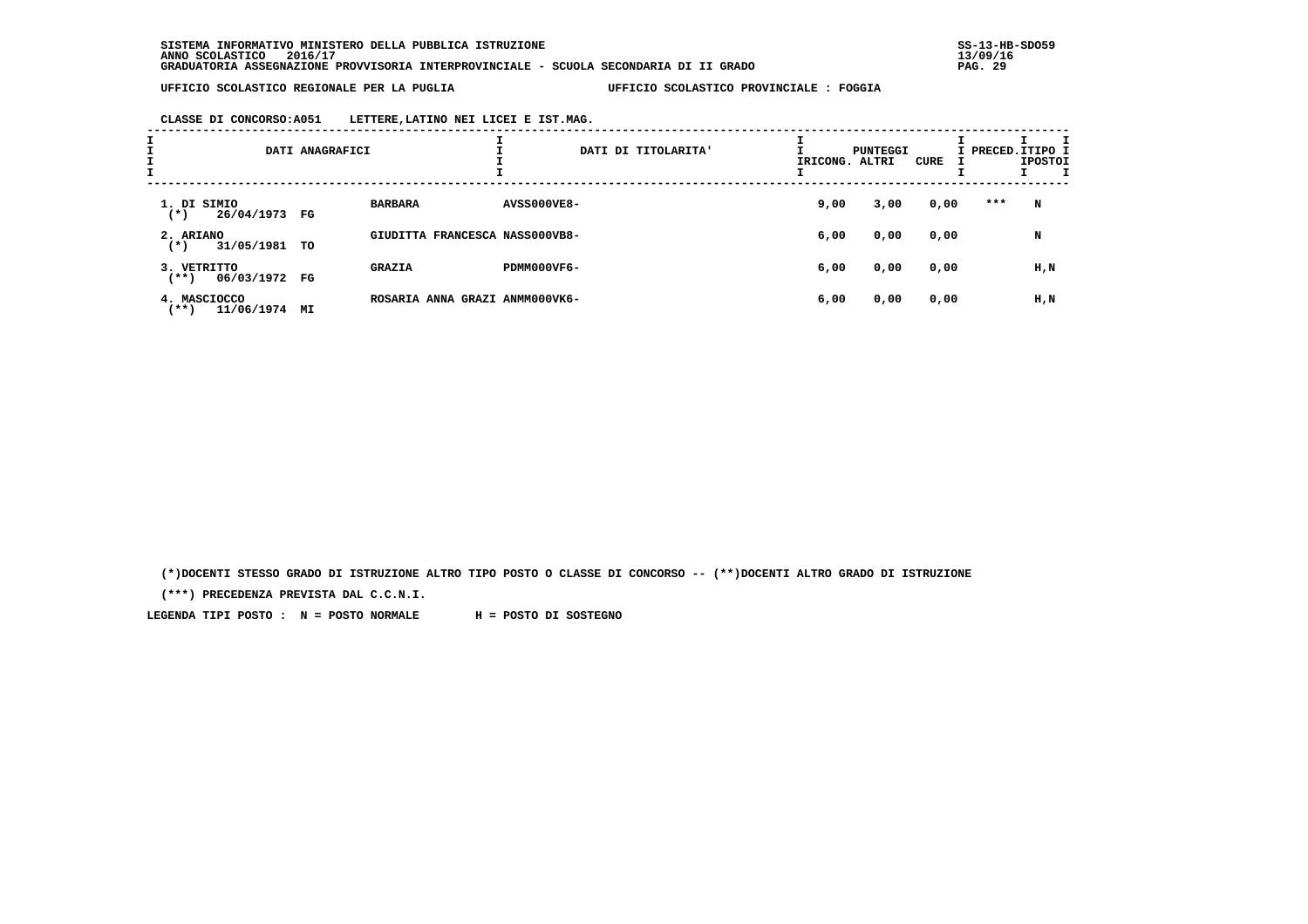**CLASSE DI CONCORSO:A052 LETTERE,LATINO,GRECO LICEO CLASSICO**

| ÷ |                                      | DATI ANAGRAFICI |                                | DATI DI TITOLARITA' |      | PUNTEGGI<br>IRICONG. ALTRI | CURE | I PRECED.ITIPO I | <b>IPOSTOI</b> |  |
|---|--------------------------------------|-----------------|--------------------------------|---------------------|------|----------------------------|------|------------------|----------------|--|
|   | 1. DI SIMIO<br>26/04/1973 FG         |                 | <b>BARBARA</b>                 | <b>AVSS000VE8-</b>  | 9,00 | 3,00                       | 0,00 | ***              | $\mathbf N$    |  |
|   | 2. ARIANO<br>31/05/1981 TO           |                 | GIUDITTA FRANCESCA NASS000VB8- |                     | 6,00 | 0,00                       | 0,00 |                  | N              |  |
|   | 3. VETRITTO<br>06/03/1972<br>$***$ ) | FG              | <b>GRAZIA</b>                  | PDMM000VF6-         | 6,00 | 0,00                       | 0,00 |                  | H,N            |  |

 **(\*)DOCENTI STESSO GRADO DI ISTRUZIONE ALTRO TIPO POSTO O CLASSE DI CONCORSO -- (\*\*)DOCENTI ALTRO GRADO DI ISTRUZIONE**

 **(\*\*\*) PRECEDENZA PREVISTA DAL C.C.N.I.**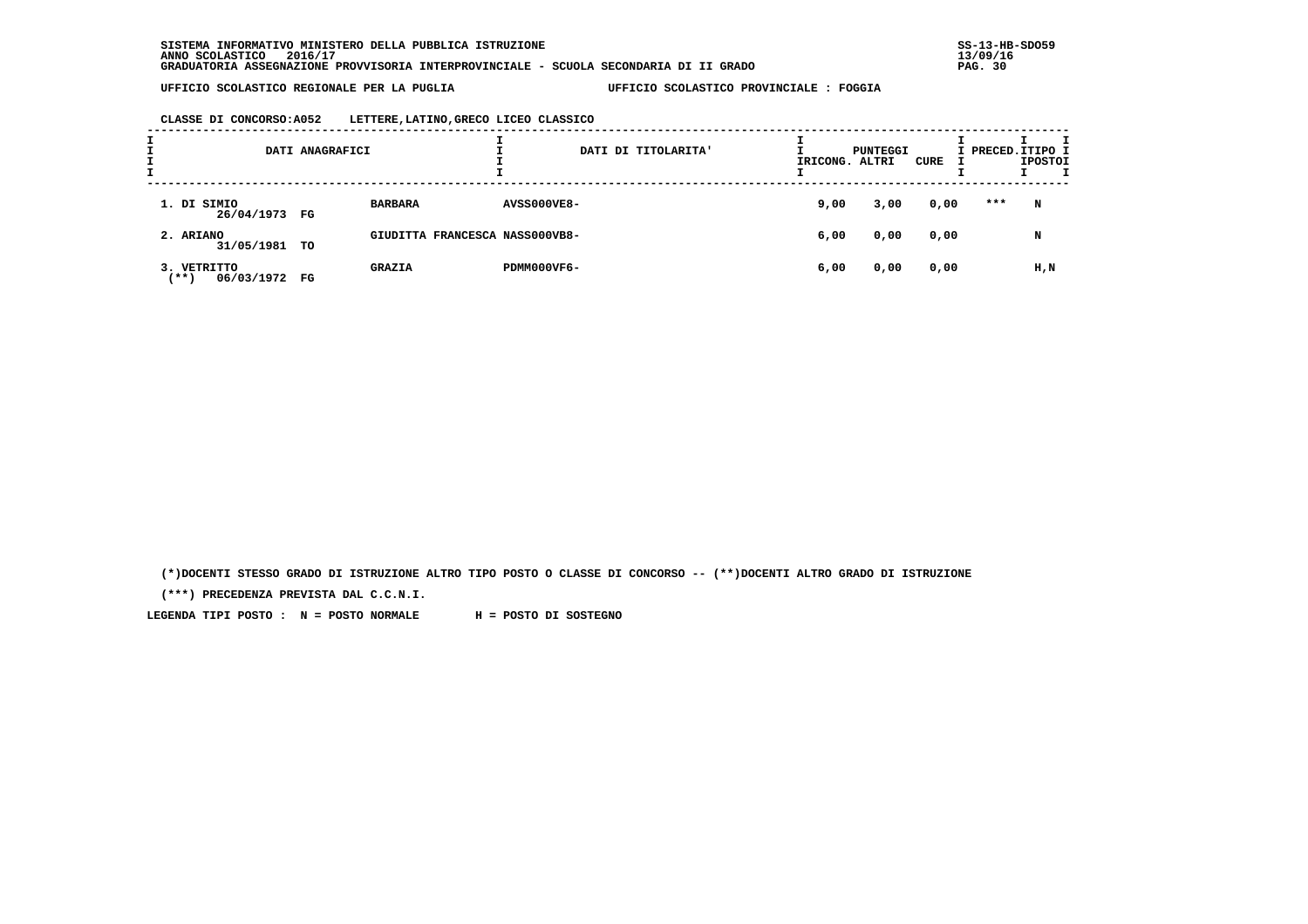**CLASSE DI CONCORSO:A060 SC.NA.,CH.,GEOG.,MIC.**

| DATI ANAGRAFICI               |                       | DATI DI TITOLARITA'                         | IRICONG. ALTRI | PUNTEGGI | CURE |     | I PRECED.ITIPO I<br><b>IPOSTOI</b> |
|-------------------------------|-----------------------|---------------------------------------------|----------------|----------|------|-----|------------------------------------|
| 1. MASSENZIO<br>02/11/1979 FG | <b>FRANCESCA</b>      | <b>MNSS000VM8-</b>                          | 6,00           | 0,00     | 0,00 | *** | N                                  |
| 2. SIBILLA<br>09/06/1961      | ALDA ANNA MARIA<br>FG | "DE' FRANCESCHI - A.<br>PTRA010008-IST.PROF | 6,00           | 0,00     | 0,00 |     | H,N                                |

 **(\*)DOCENTI STESSO GRADO DI ISTRUZIONE ALTRO TIPO POSTO O CLASSE DI CONCORSO -- (\*\*)DOCENTI ALTRO GRADO DI ISTRUZIONE**

 **(\*\*\*) PRECEDENZA PREVISTA DAL C.C.N.I.**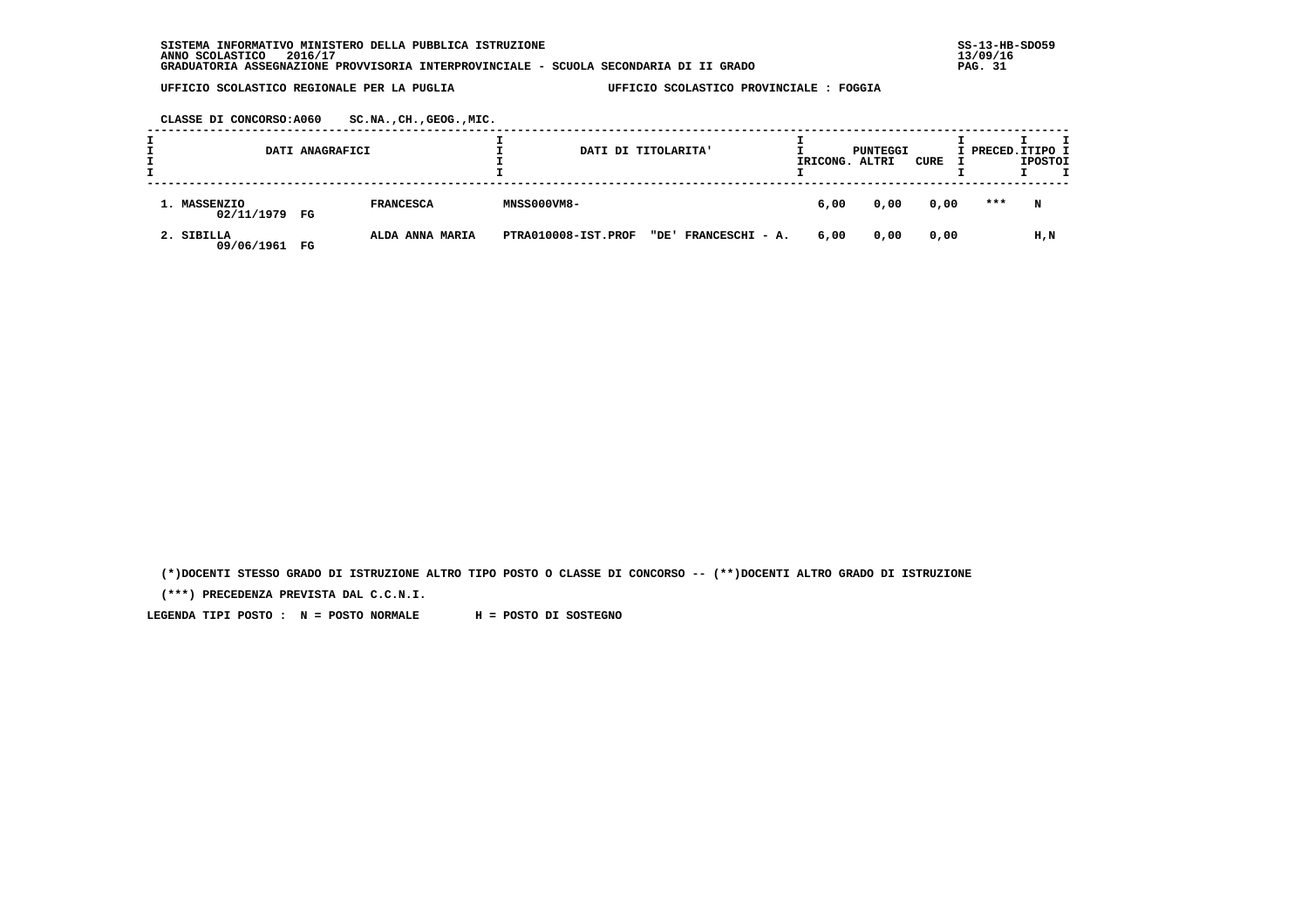**CLASSE DI CONCORSO:A061 STORIA DELL'ARTE**

| I<br>$\mathbf{I}$<br>I<br>I |                                    | DATI ANAGRAFICI |                    | DATI DI TITOLARITA' |  | IRICONG. ALTRI | PUNTEGGI | CURE  | I PRECED.ITIPO I | <b>IPOSTOI</b> |
|-----------------------------|------------------------------------|-----------------|--------------------|---------------------|--|----------------|----------|-------|------------------|----------------|
|                             | 1. MASSIMO<br>21/11/1974 FG        |                 | <b>GIULIANA</b>    | CBSS000VZ8-         |  | 14,00          | 8,00     | 0,00  |                  | N              |
|                             | 2. LEONE<br>22/12/1961             | BA              | <b>MARIA LAURA</b> | <b>BASS000VM8-</b>  |  | 6,00           | 0,00     | 0,00  |                  | N              |
|                             | 3. CAFARO<br>07/05/1979<br>$(*)$   | FG              | <b>ISABELLA</b>    | BGSS000VD8-         |  | 12,00          | 0,00     | 12,00 |                  | N              |
|                             | 4. D'IMPERIO<br>05/02/1981<br>(**) | FG              | <b>MARIA ELENA</b> | PTMM000VT6-         |  | 10,00          | 4,00     | 0,00  |                  | H, N           |

 **(\*)DOCENTI STESSO GRADO DI ISTRUZIONE ALTRO TIPO POSTO O CLASSE DI CONCORSO -- (\*\*)DOCENTI ALTRO GRADO DI ISTRUZIONE**

 **(\*\*\*) PRECEDENZA PREVISTA DAL C.C.N.I.**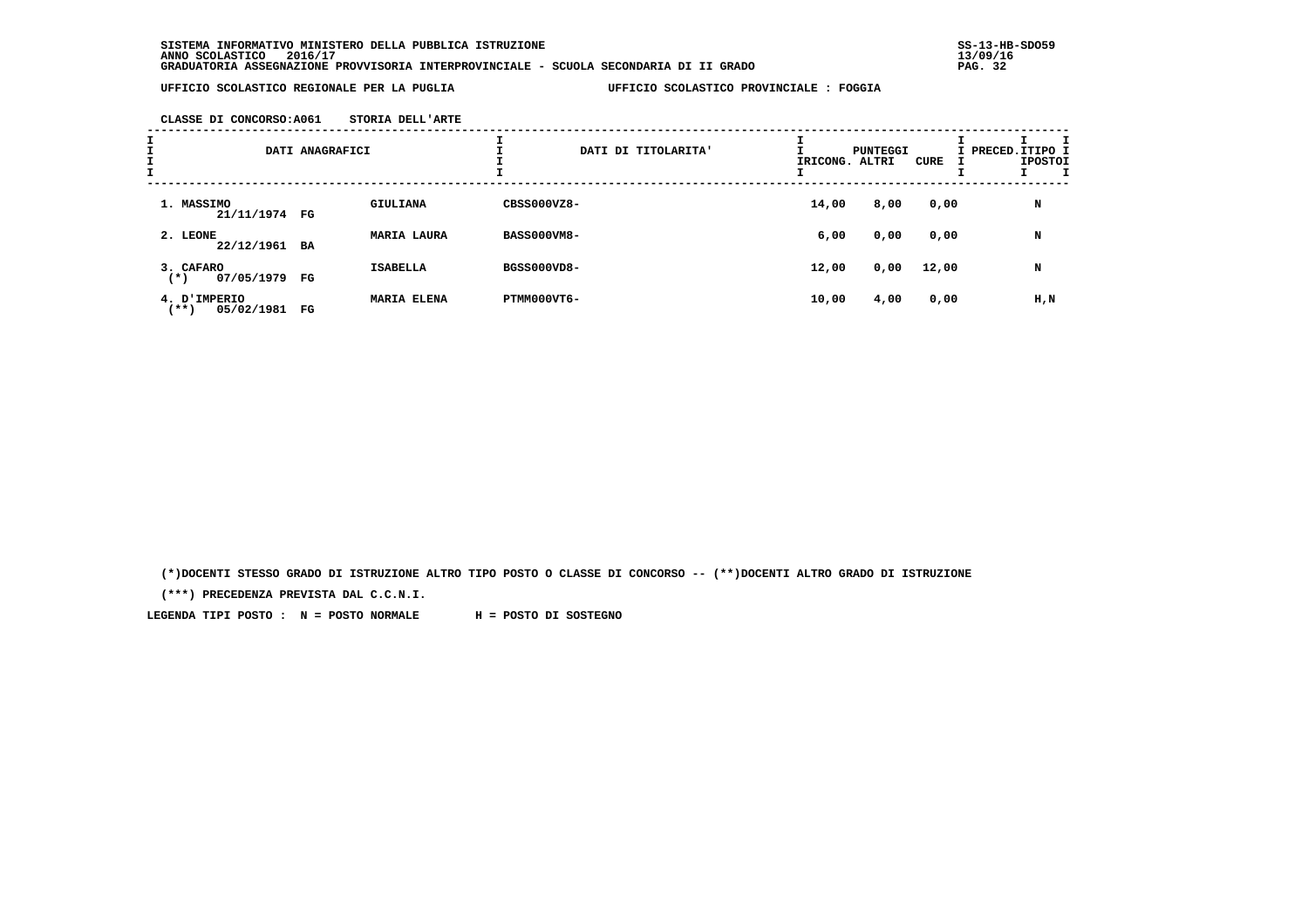**CLASSE DI CONCORSO:A065 TECNICA FOTOGRAFICA**

|                            | DATI ANAGRAFICI              | DATI DI TITOLARITA'                 | IRICONG. ALTRI | PUNTEGGI | CURE | I PRECED. ITIPO I<br><b>IPOSTOI</b> |
|----------------------------|------------------------------|-------------------------------------|----------------|----------|------|-------------------------------------|
| 1. CAMPANILE<br>30/05/1967 | PATRIZIA ANNA<br>$_{\rm FG}$ | CSTD08000C-ITC "L.PALMA" CORIGLIANO | 12,00          | 6,00     | 0,00 | N                                   |

 **(\*)DOCENTI STESSO GRADO DI ISTRUZIONE ALTRO TIPO POSTO O CLASSE DI CONCORSO -- (\*\*)DOCENTI ALTRO GRADO DI ISTRUZIONE**

 **(\*\*\*) PRECEDENZA PREVISTA DAL C.C.N.I.**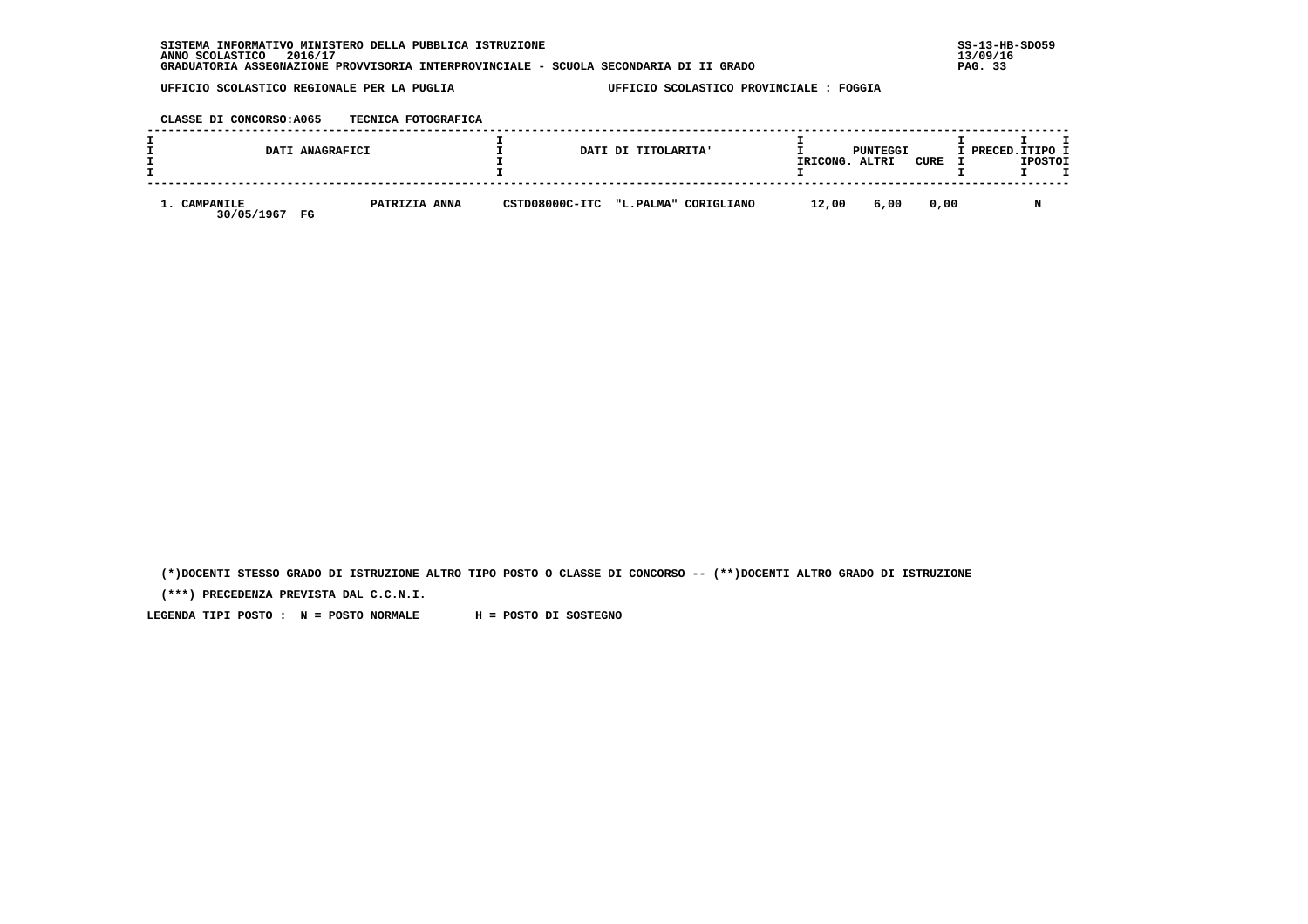| . INFORMATIVO MINISTERO DELLA PUBBLICA ISTRUZIONE<br>SISTEMA                          | $SS-13-HE$ |
|---------------------------------------------------------------------------------------|------------|
| 2016/17<br>ANNO SCOLASTICO                                                            | 13/09/16   |
| GRADUATORIA ASSEGNAZIONE PROVVISORIA INTERPROVINCIALE - SCUOLA SECONDARIA DI II GRADO | PAG. 34    |

 **CLASSE DI CONCORSO:A071 TECNOLOGIE E DISEGNO TECNICO**

|                               | DATI ANAGRAFICI       |             | DATI DI TITOLARITA' | IRICONG. | PUNTEGGI<br>ALTRI | CURE       | I PRECED.ITIPO I | <b>IPOSTOI</b> |  |
|-------------------------------|-----------------------|-------------|---------------------|----------|-------------------|------------|------------------|----------------|--|
| 1. CAFARO<br>07/05/1979<br>′∗ | <b>ISABELLA</b><br>FG | BGSS000VD8- |                     | 12,00    |                   | 0,00 12,00 |                  | M              |  |

 **(\*)DOCENTI STESSO GRADO DI ISTRUZIONE ALTRO TIPO POSTO O CLASSE DI CONCORSO -- (\*\*)DOCENTI ALTRO GRADO DI ISTRUZIONE**

 **(\*\*\*) PRECEDENZA PREVISTA DAL C.C.N.I.**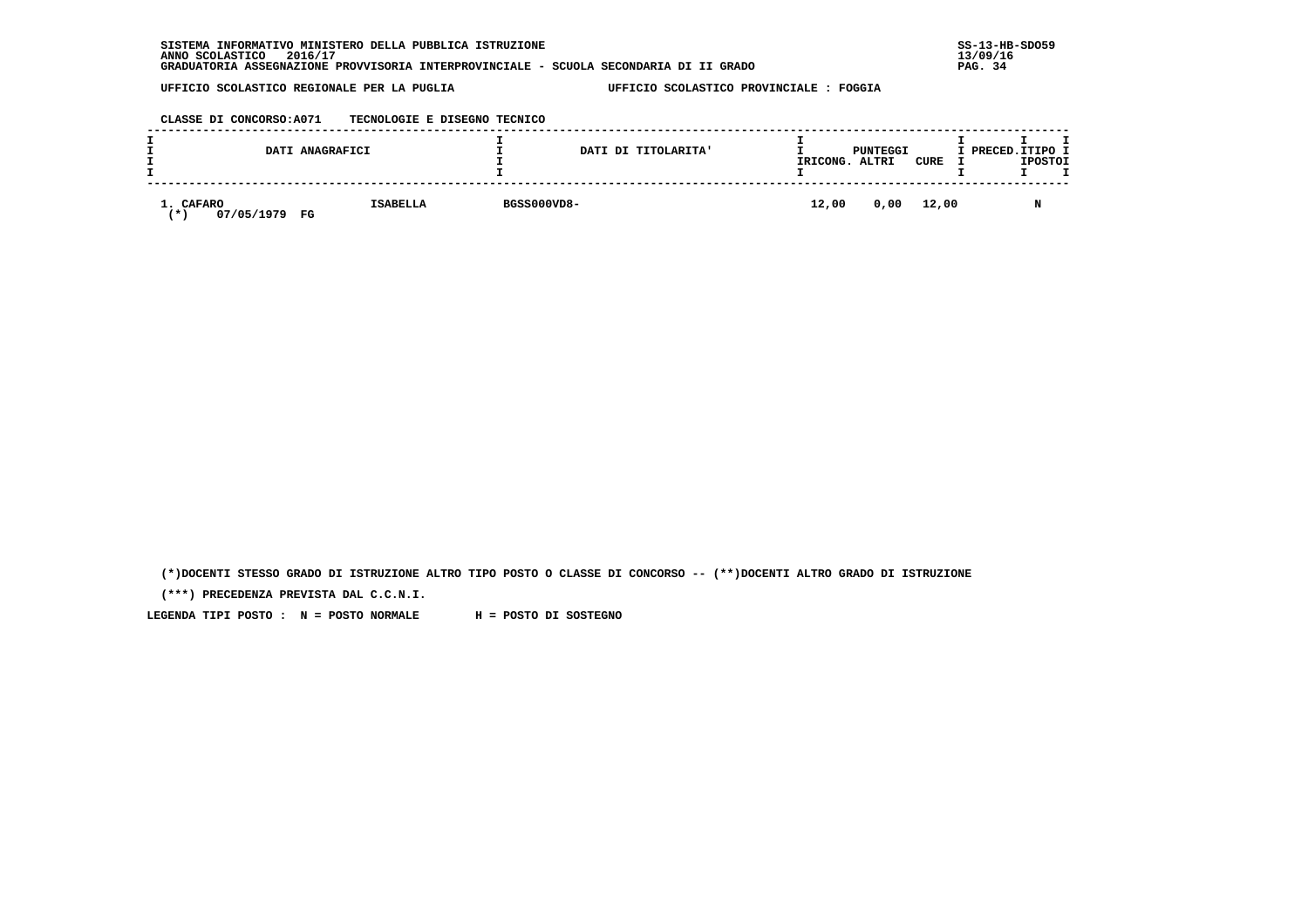| INFORMATIVO MINISTERO DELLA PUBBLICA ISTRUZIONE<br><b>SISTEMA</b>                     | $SS-13-HE$ |
|---------------------------------------------------------------------------------------|------------|
| 2016/17<br>ANNO SCOLASTICO                                                            | 13/09/16   |
| GRADUATORIA ASSEGNAZIONE PROVVISORIA INTERPROVINCIALE - SCUOLA SECONDARIA DI II GRADO | PAG. 35    |

 **CLASSE DI CONCORSO:A072 TOPOG. GEN., COSTR.RUR. E DISEGNO**

|                          | DATI ANAGRAFICI     |                    | DATI DI TITOLARITA' | IRICONG. | PUNTEGGI<br>ALTRI | <b>CURE</b> | I PRECED.ITIPO I<br><b>IPOSTOI</b> |
|--------------------------|---------------------|--------------------|---------------------|----------|-------------------|-------------|------------------------------------|
| 1. PLACIDO<br>27/08/1965 | <b>ARTURO</b><br>FG | <b>PZSS000VH8-</b> |                     | 6,00     | 0,00              | 0,00        | M                                  |

 **(\*)DOCENTI STESSO GRADO DI ISTRUZIONE ALTRO TIPO POSTO O CLASSE DI CONCORSO -- (\*\*)DOCENTI ALTRO GRADO DI ISTRUZIONE**

 **(\*\*\*) PRECEDENZA PREVISTA DAL C.C.N.I.**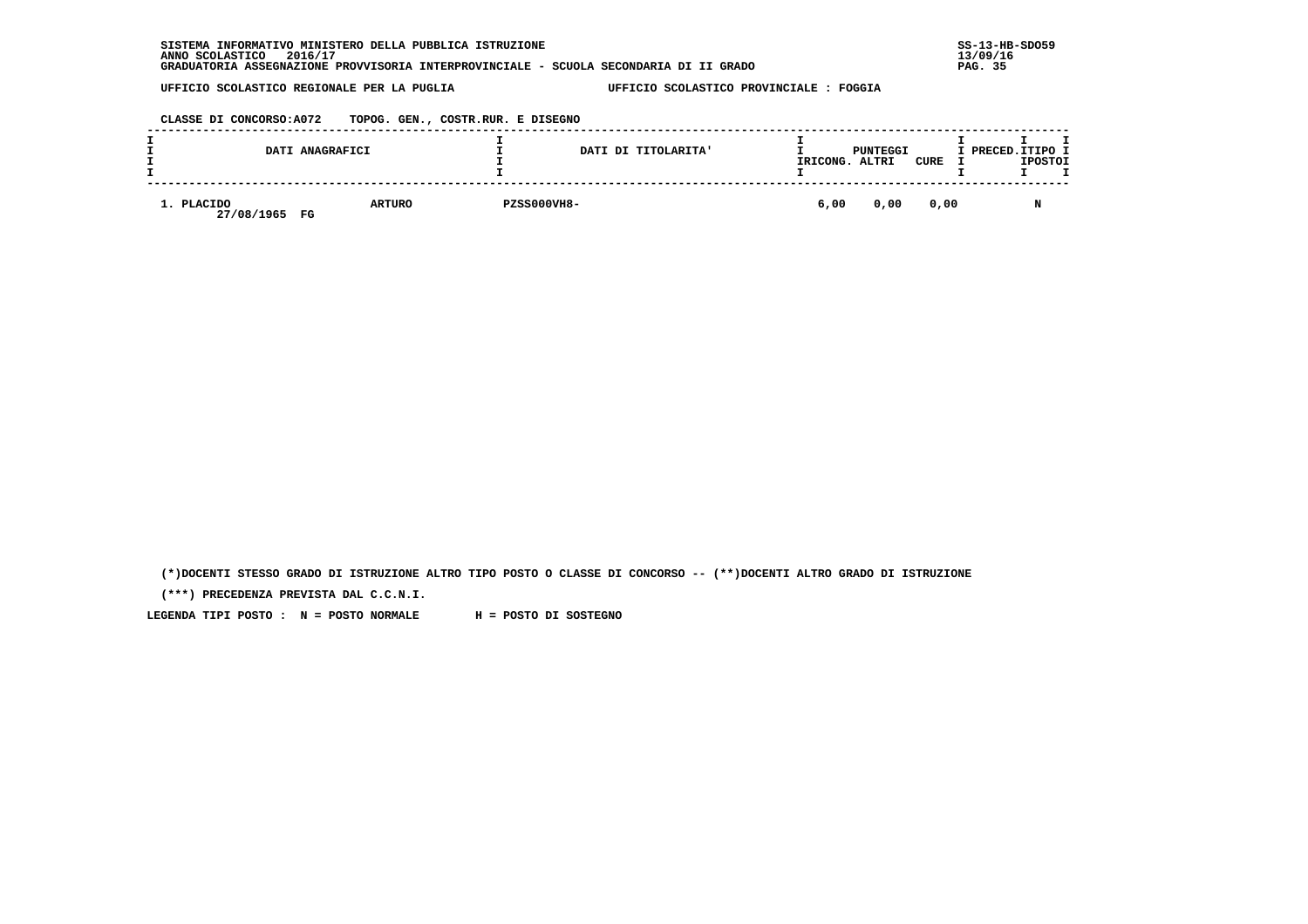### **CLASSE DI CONCORSO:A075 DATTILOGRAFIA E STENOGRAFIA**

| I<br>I<br>I<br>I |                                       | DATI ANAGRAFICI |                   | I                  | DATI DI TITOLARITA' | <b>PUNTEGGI</b><br>IRICONG. ALTRI | <b>CURE</b> | I PRECED.ITIPO I | <b>IPOSTOI</b> |
|------------------|---------------------------------------|-----------------|-------------------|--------------------|---------------------|-----------------------------------|-------------|------------------|----------------|
|                  | 1. AQUILINO<br>24/09/1971 FG          |                 | <b>LEONARDA</b>   | SISS000VK8-        | 16,00               | 10,00                             | 0,00        | ***              | N              |
|                  | 2. DE CATO<br>06/10/1979              | FG              | <b>MICHELA</b>    | <b>VRSS000VG8-</b> | 10,00               | 4,00                              | 0,00        | ***              | H,N            |
|                  | 3. ANTONICIELLO<br>04/08/1971         | FG              | PATRIZIA          | <b>RASS000VR8-</b> | 18,00               | 12,00                             | 0,00        | $***$            | N              |
|                  | 4. STUCCILLI<br>08/05/1958            | FG              | <b>MICHELINA</b>  | TOSS000VB8-        | 6,00                | 0,00                              | 0,00        |                  | N              |
|                  | 5. LA ROTONDA<br>18/01/1965<br>$(*)$  | FG              | <b>ELISABETTA</b> | TVSS000VZ8-        | 6,00                | 0,00                              | 0,00        | ***              | N              |
|                  | 6. DE BATTISTA<br>01/05/1968<br>$(*)$ | $_{\rm FG}$     | COSTANTINO        | FGEE000VZ8-        | 9,00                | 3,00                              | 0,00        |                  | N              |

 **(\*)DOCENTI STESSO GRADO DI ISTRUZIONE ALTRO TIPO POSTO O CLASSE DI CONCORSO -- (\*\*)DOCENTI ALTRO GRADO DI ISTRUZIONE**

 **(\*\*\*) PRECEDENZA PREVISTA DAL C.C.N.I.**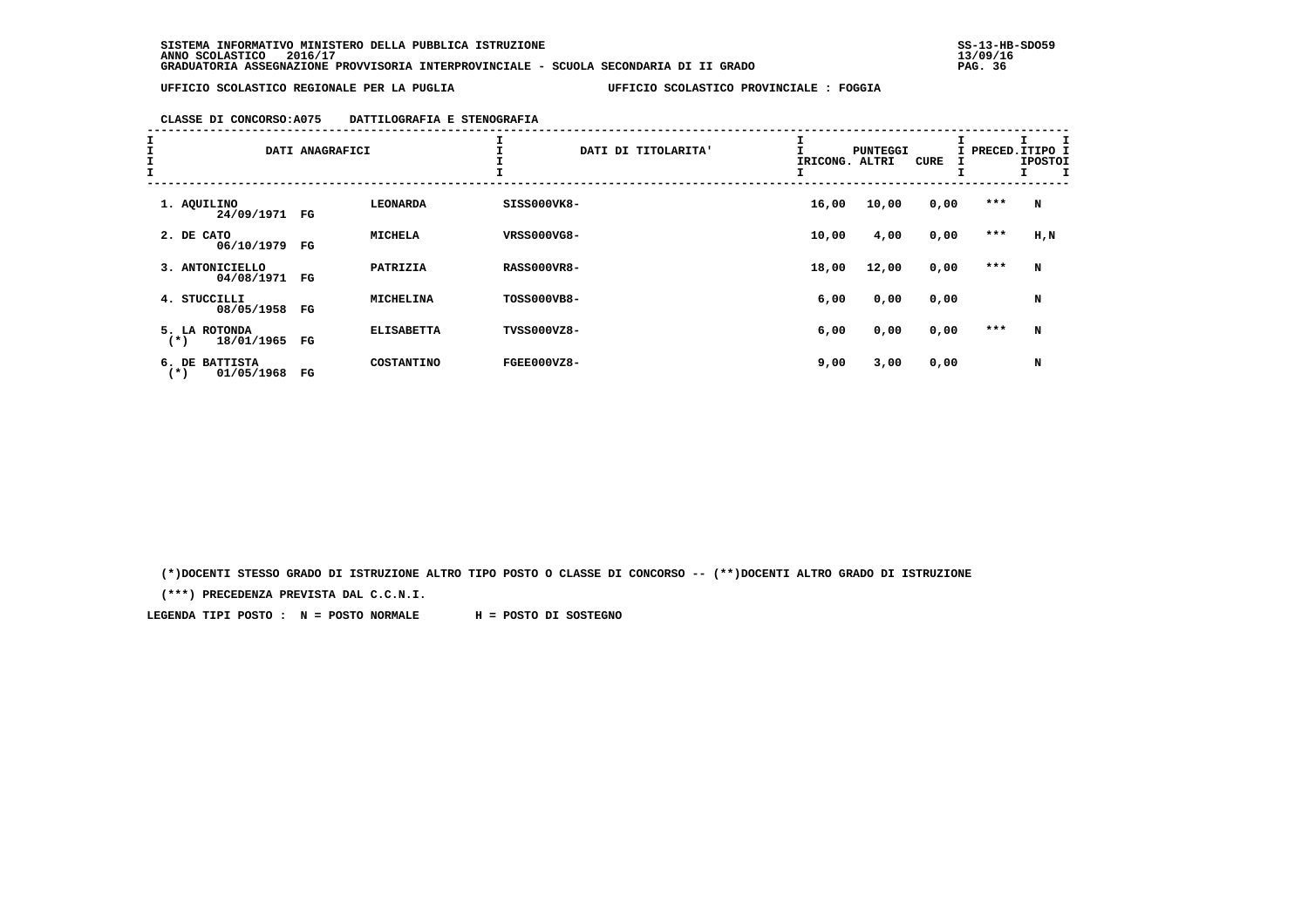**CLASSE DI CONCORSO:A076 TRAT.TESTI,CAL.,CONT.ELET.E AP.GES.**

| $\frac{1}{1}$ | DATI ANAGRAFICI                         |             |                   | DATI DI TITOLARITA'                | IRICONG. | <b>PUNTEGGI</b><br>ALTRI | CURE | I PRECED.ITIPO I<br>Ŧ. | <b>IPOSTOI</b><br>I. |
|---------------|-----------------------------------------|-------------|-------------------|------------------------------------|----------|--------------------------|------|------------------------|----------------------|
|               | 1. LA ROTONDA<br>18/01/1965             | FG          | <b>ELISABETTA</b> | TVSS000VZ8-                        | 6,00     | 0,00                     | 0,00 | $***$                  | N                    |
|               | 2. MAURIELLO<br>31/12/1976              | FG          | <b>SILVANA</b>    | BOSS000VD8-                        | 12,00    | 6,00                     | 0,00 |                        | N                    |
|               | 3. COLASANTO<br>02/01/1963<br>$(*)$     | FG          | <b>MARIA</b>      | <b>BLSS000VP8-</b>                 | 6,00     | 0,00                     | 0,00 | ***                    | H, N                 |
|               | 4. DONCIGLIO<br>07/10/1971<br>$(*)$     | CE          | <b>CLELIA</b>     | BORH022043-IPSSA BARTOLOMEO SCAPPI | 13,00    | 7,00                     | 0,00 | ***                    | H, N                 |
|               | 5. DE CATO<br>06/10/1979<br>$(*)$       | $_{\rm FG}$ | <b>MICHELA</b>    | VRSS000VG8-                        | 10,00    | 4,00                     | 0,00 | $***$                  | H,N                  |
|               | 6. ANTONICIELLO<br>04/08/1971<br>$(* )$ | FG          | PATRIZIA          | <b>RASS000VR8-</b>                 | 18,00    | 12,00                    | 0,00 | ***                    | N                    |
|               | 7. STUCCILLI<br>08/05/1958<br>$(*)$     | $_{\rm FG}$ | <b>MICHELINA</b>  | TOSS000VB8-                        | 6,00     | 0,00                     | 0,00 |                        | N                    |

 **(\*)DOCENTI STESSO GRADO DI ISTRUZIONE ALTRO TIPO POSTO O CLASSE DI CONCORSO -- (\*\*)DOCENTI ALTRO GRADO DI ISTRUZIONE**

 **(\*\*\*) PRECEDENZA PREVISTA DAL C.C.N.I.**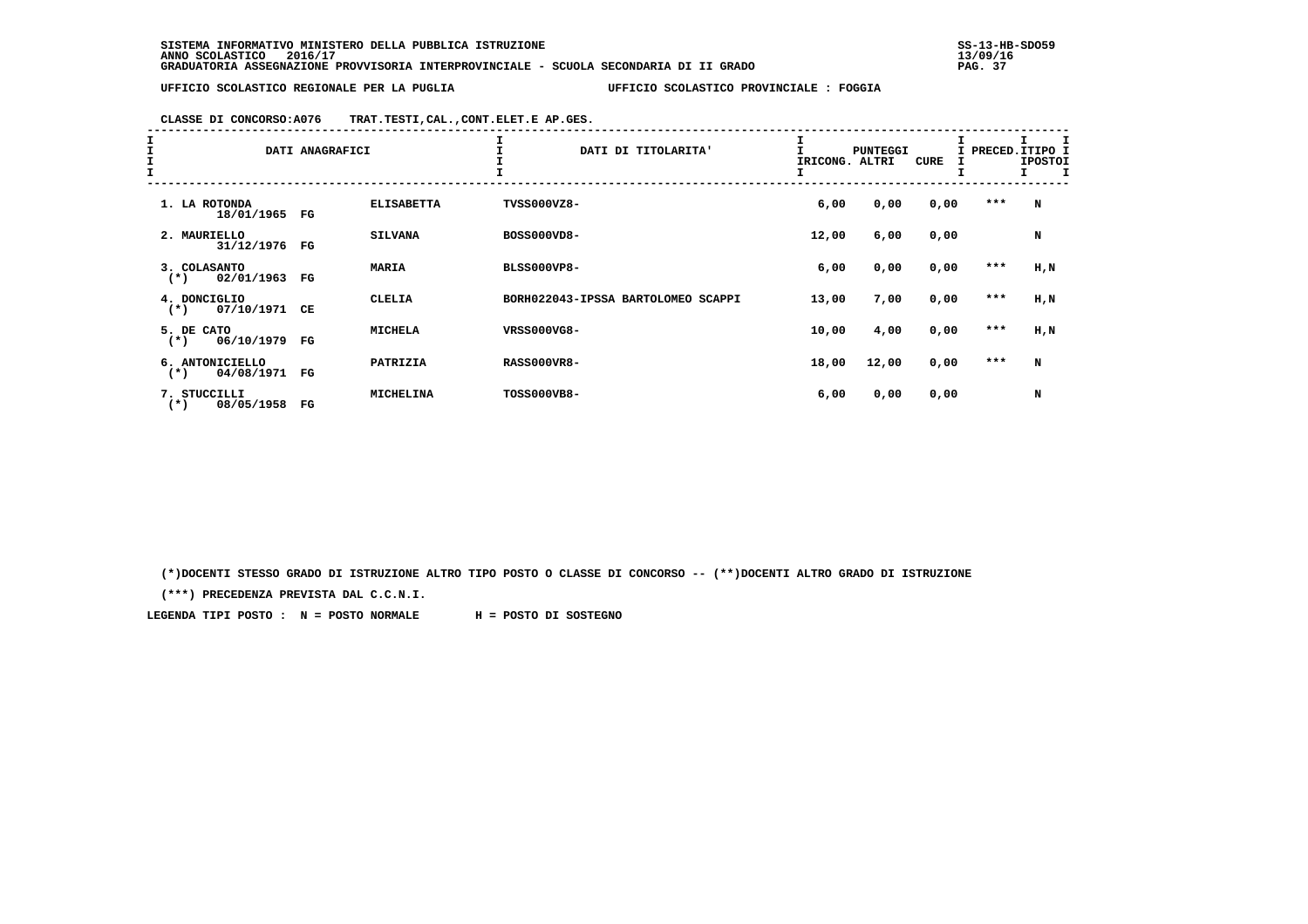## **CLASSE DI CONCORSO:A346 LINGUA E CIV. STRANIERA (INGLESE)**

|                                 | DATI ANAGRAFICI |                                                    | DATI DI TITOLARITA' | IRICONG. | PUNTEGGI<br>ALTRI | CURE | I PRECED. ITIPO I | <b>IPOSTOI</b> |  |
|---------------------------------|-----------------|----------------------------------------------------|---------------------|----------|-------------------|------|-------------------|----------------|--|
| 1. DELL'AQUILA<br>15/09/1968 FG |                 | ANTONELLA ISABELLA CNRH02000B-ISTITUTO VELSO MUCCI |                     | 6,00     | 0.00              | 0.00 |                   |                |  |

 **(\*)DOCENTI STESSO GRADO DI ISTRUZIONE ALTRO TIPO POSTO O CLASSE DI CONCORSO -- (\*\*)DOCENTI ALTRO GRADO DI ISTRUZIONE**

 **(\*\*\*) PRECEDENZA PREVISTA DAL C.C.N.I.**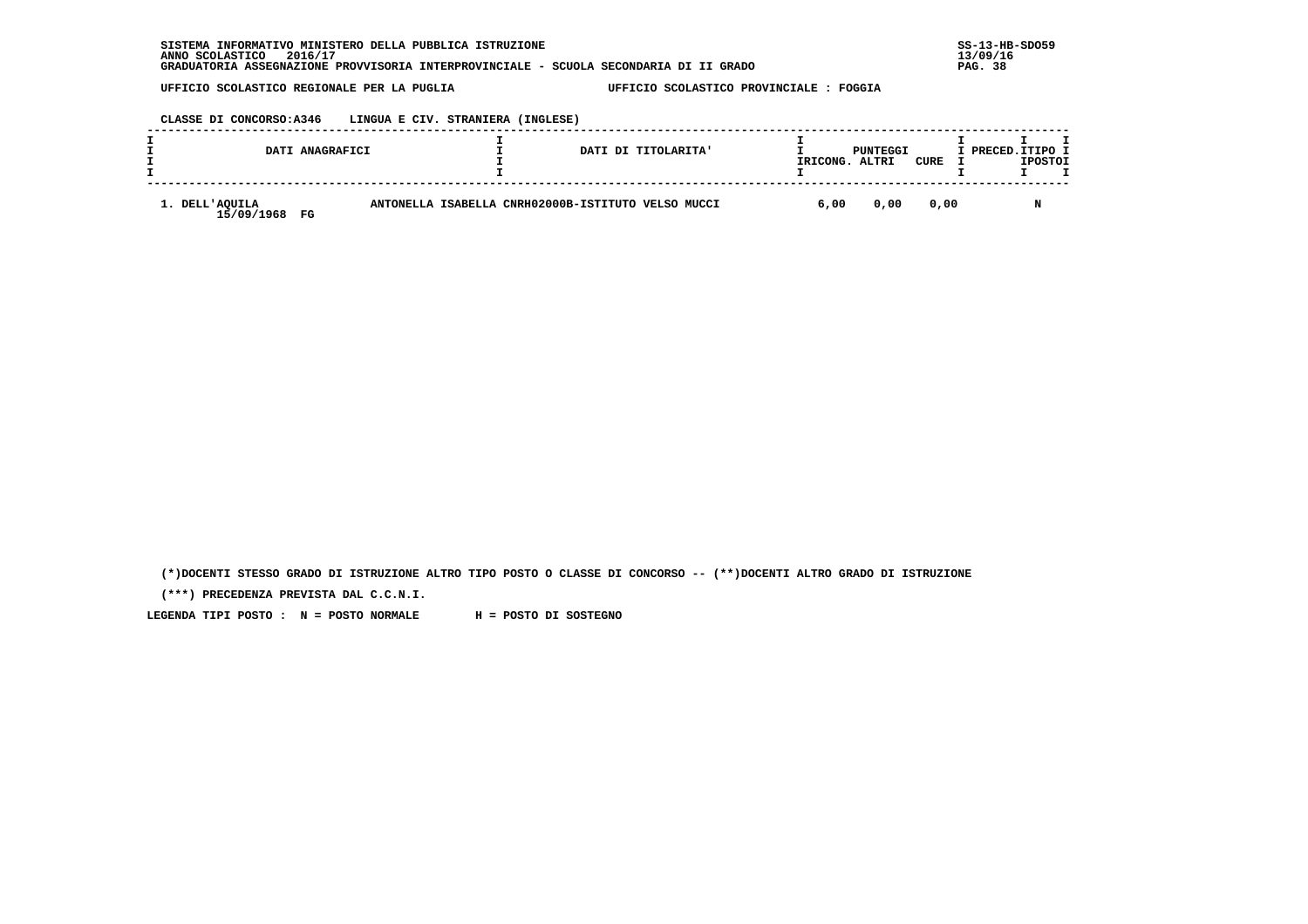**CLASSE DI CONCORSO:C031 CONV.IN LINGUA STRANIERA (FRANCESE)**

|                                   | DATI ANAGRAFICI |                     |                    | DATI DI TITOLARITA' | IRICONG. ALTRI | PUNTEGGI | CURE | т<br>I PRECED. ITIPO I<br><b>IPOSTOI</b> |  |
|-----------------------------------|-----------------|---------------------|--------------------|---------------------|----------------|----------|------|------------------------------------------|--|
| 1. LA MARCA<br>30/05/1970         | EE              | <b>ODILE</b>        | <b>BASS000VM8-</b> |                     | 12,00          | 6,00     | 0,00 | $H$ , $N$                                |  |
| 2. PUGLISI<br>22/12/1966<br>′ ★ ' | EE              | <b>MARIA GRAZIA</b> | <b>RMSS000VI8-</b> |                     | 6,00           | 0,00     | 0,00 | N                                        |  |

 **(\*)DOCENTI STESSO GRADO DI ISTRUZIONE ALTRO TIPO POSTO O CLASSE DI CONCORSO -- (\*\*)DOCENTI ALTRO GRADO DI ISTRUZIONE**

 **(\*\*\*) PRECEDENZA PREVISTA DAL C.C.N.I.**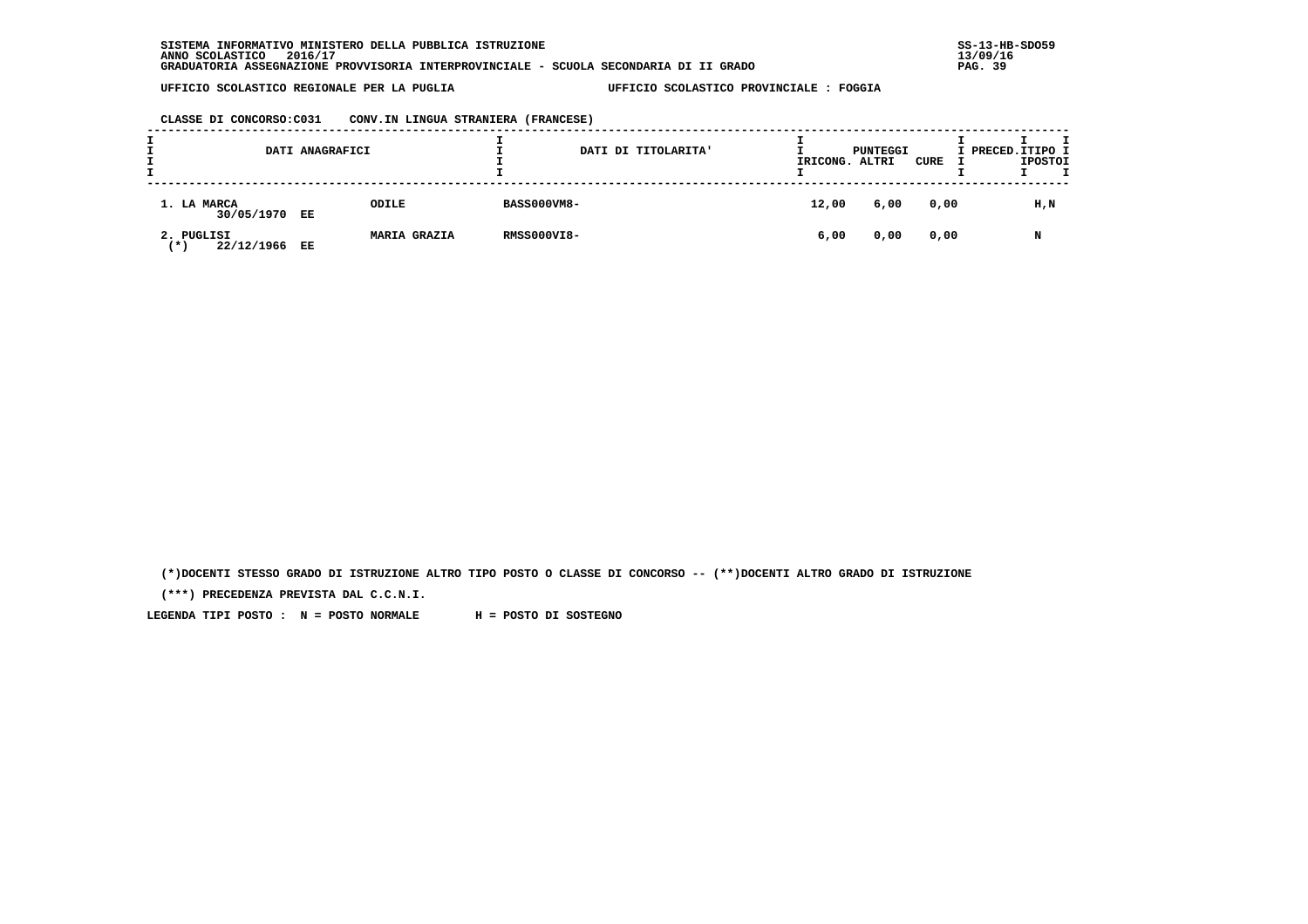**CLASSE DI CONCORSO:C032 CONV.IN LINGUA STRANIERA (INGLESE)**

|                               | DATI ANAGRAFICI |                     |                    | DATI DI TITOLARITA' | IRICONG. | PUNTEGGI<br>ALTRI | CURE | I PRECED. ITIPO I | <b>IPOSTOI</b> |  |
|-------------------------------|-----------------|---------------------|--------------------|---------------------|----------|-------------------|------|-------------------|----------------|--|
| 1. DE COTIIS<br>11/04/1962 EE |                 | <b>ERSILIA</b>      | <b>BASS000VM8-</b> |                     | 6,00     | 0,00              | 0,00 |                   | N              |  |
| 2. PUGLISI<br>22/12/1966 EE   |                 | <b>MARIA GRAZIA</b> | <b>RMSS000VI8-</b> |                     | 6,00     | 0,00              | 0,00 |                   | N              |  |

 **(\*)DOCENTI STESSO GRADO DI ISTRUZIONE ALTRO TIPO POSTO O CLASSE DI CONCORSO -- (\*\*)DOCENTI ALTRO GRADO DI ISTRUZIONE**

 **(\*\*\*) PRECEDENZA PREVISTA DAL C.C.N.I.**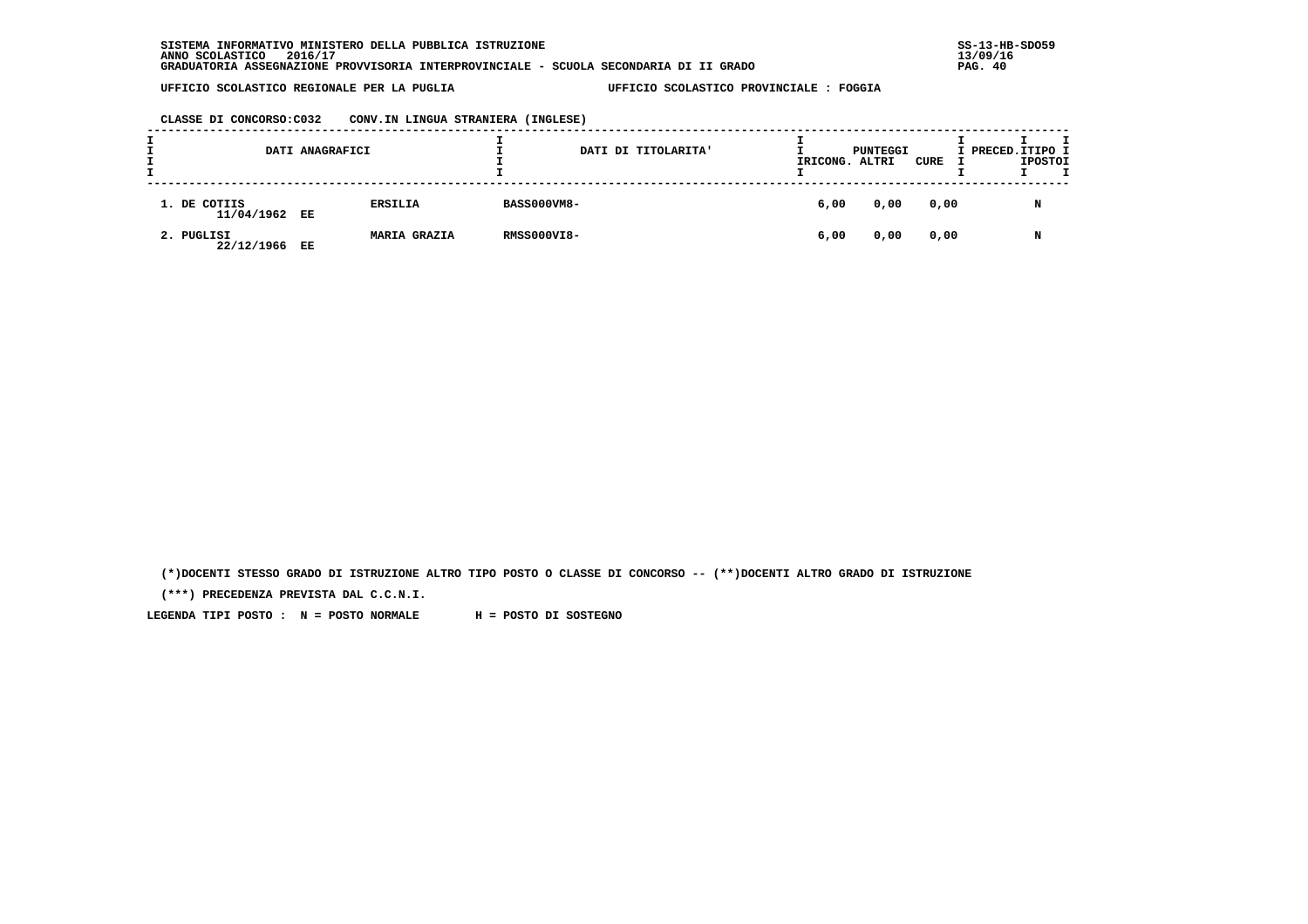# **CLASSE DI CONCORSO:C260 LABORATORIO DI ELETTRONICA**

| I<br>I<br>I | DATI ANAGRAFICI                       |             |                  | DATI DI TITOLARITA'                             | IRICONG. | <b>PUNTEGGI</b><br>ALTRI | CURE | I PRECED.ITIPO I<br><b>IPOSTOI</b><br>I |
|-------------|---------------------------------------|-------------|------------------|-------------------------------------------------|----------|--------------------------|------|-----------------------------------------|
|             | 1. CARBONELLA<br>29/01/1968           | FG          | LUIGI            | <b>FRSS000VC8-</b>                              | 12,00    | 6,00                     | 0,00 | N                                       |
|             | 2. CORNACCHIA<br>28/04/1954           | FG          | <b>SALVATORE</b> | $CBS3000VZ8 -$                                  | 6,00     | 0,00                     | 0,00 | N                                       |
|             | 3. SPINELLI<br>25/03/1958 FG          |             | <b>GAETANO</b>   | BARI05000G-I.P.S.I.A. "ARCHIMEDE "              | 6,00     | 0,00                     | 0,00 | N                                       |
|             | 4. NARDELLA<br>12/11/1959 FG          |             | <b>SILVIO</b>    | CHRI016015-U. POMILIO<br>CHIETI                 | 6,00     | 0,00                     | 0,00 | N                                       |
|             | 5. MONTERISI<br>08/02/1960            | $_{\rm FG}$ | <b>STEFANO</b>   | <b>BASS000VM8-</b>                              | 6,00     | 0,00                     | 0,00 | N                                       |
|             | 6. MIGLIONICO<br>13/06/1961<br>$(* )$ | FG          | <b>ANTONIO</b>   | CBTH01801L-IST. TEC. NAUTICO E<br>GEOM.<br>"UGO | 12,00    | 6,00                     | 0,00 | N                                       |
|             | 7. TROTTA<br>03/11/1963<br>$(*)$      | $_{\rm FG}$ | <b>GIUSEPPE</b>  | CBRI026017-IPSIA L.MONTINI                      | 12,00    | 6,00                     | 0,00 | N                                       |

 **(\*)DOCENTI STESSO GRADO DI ISTRUZIONE ALTRO TIPO POSTO O CLASSE DI CONCORSO -- (\*\*)DOCENTI ALTRO GRADO DI ISTRUZIONE**

 **(\*\*\*) PRECEDENZA PREVISTA DAL C.C.N.I.**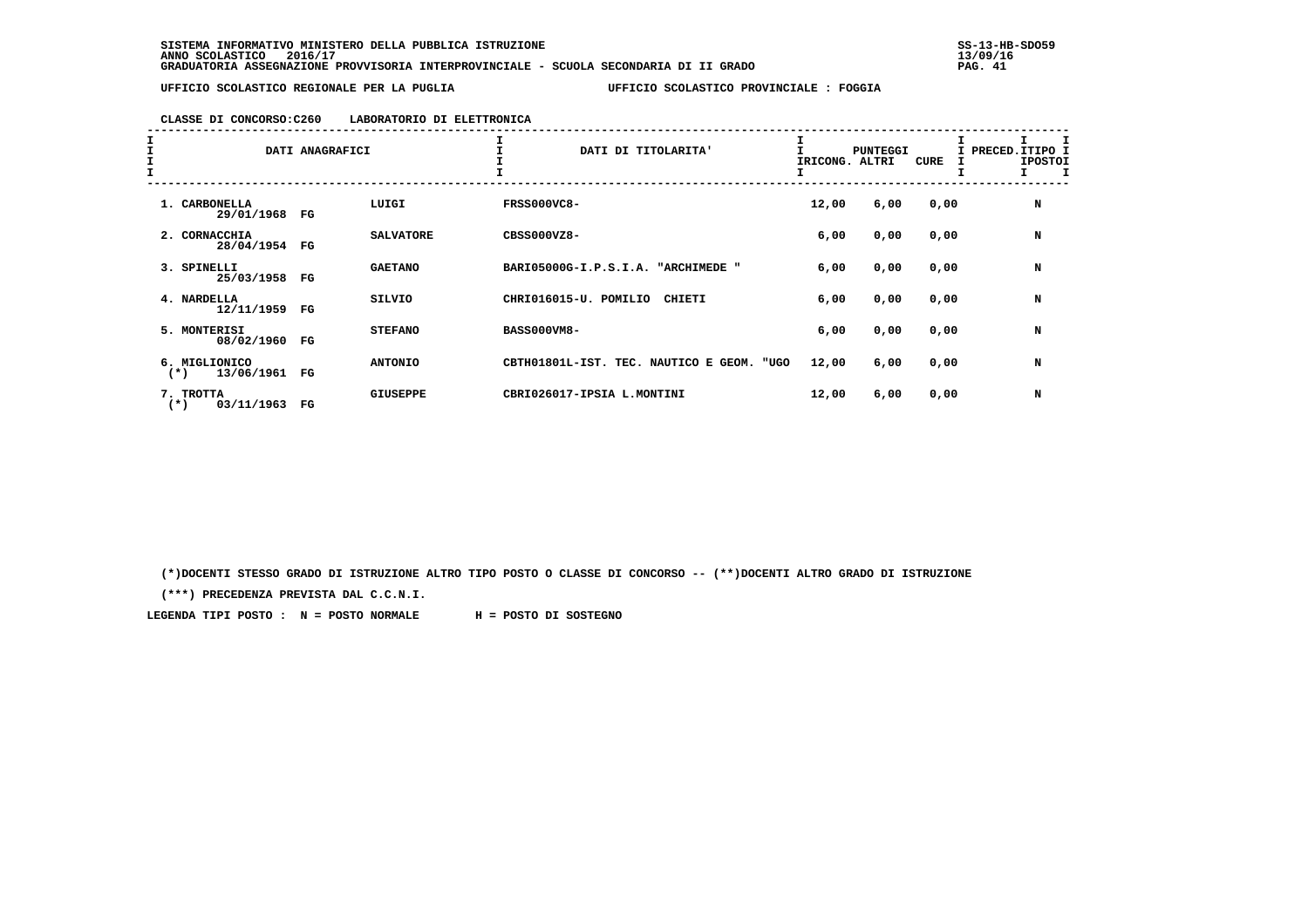### **CLASSE DI CONCORSO:C270 LABORATORIO DI ELETTROTECNICA**

| I<br>$\frac{1}{1}$ | DATI ANAGRAFICI                       |             |                   | DATI DI TITOLARITA'                          | <b>PUNTEGGI</b><br>IRICONG. ALTRI |      | CURE | I PRECED. ITIPO I<br>I | <b>IPOSTOI</b> |  |
|--------------------|---------------------------------------|-------------|-------------------|----------------------------------------------|-----------------------------------|------|------|------------------------|----------------|--|
|                    | 1. SEVERO<br>17/07/1952               | FG          | PELLEGRINO CARMIN | GRSS000VZ8-                                  | 6,00                              | 0,00 | 0,00 | $***$                  | N              |  |
|                    | 2. MIGLIONICO<br>13/06/1961           | FG          | <b>ANTONIO</b>    | CBTH01801L-IST. TEC. NAUTICO E GEOM.<br>"UGO | 12,00                             | 6,00 | 0,00 |                        | N              |  |
|                    | 3. TROTTA<br>03/11/1963               | FG          | <b>GIUSEPPE</b>   | CBRI026017-IPSIA L.MONTINI                   | 12,00                             | 6,00 | 0,00 |                        | N              |  |
|                    | 4. DEL COCCHIO<br>31/03/1963          | $_{\rm FG}$ | <b>ALFREDO</b>    | CHRI00701A-IPSIA - SEDE AGGR. I.I.S.<br>"R.  | 6,00                              | 0,00 | 0,00 |                        | N              |  |
|                    | 5. CARBONELLA<br>29/01/1968<br>$(*)$  | FG          | LUIGI             | <b>FRSS000VC8-</b>                           | 12,00                             | 6,00 | 0,00 |                        | N              |  |
|                    | 6. CORNACCHIA<br>28/04/1954<br>$(*)$  | FG          | <b>SALVATORE</b>  | $CBS000VZ8 -$                                | 6,00                              | 0,00 | 0,00 |                        | N              |  |
|                    | 7. SPINELLI<br>25/03/1958<br>$(*)$    | FG          | <b>GAETANO</b>    | BARI05000G-I.P.S.I.A. "ARCHIMEDE "           | 6,00                              | 0,00 | 0,00 |                        | N              |  |
|                    | 8. NARDELLA<br>$^{(*)}$<br>12/11/1959 | FG          | <b>SILVIO</b>     | CHRI016015-U. POMILIO<br>CHIETI              | 6,00                              | 0,00 | 0,00 |                        | N              |  |

 **(\*)DOCENTI STESSO GRADO DI ISTRUZIONE ALTRO TIPO POSTO O CLASSE DI CONCORSO -- (\*\*)DOCENTI ALTRO GRADO DI ISTRUZIONE**

 **(\*\*\*) PRECEDENZA PREVISTA DAL C.C.N.I.**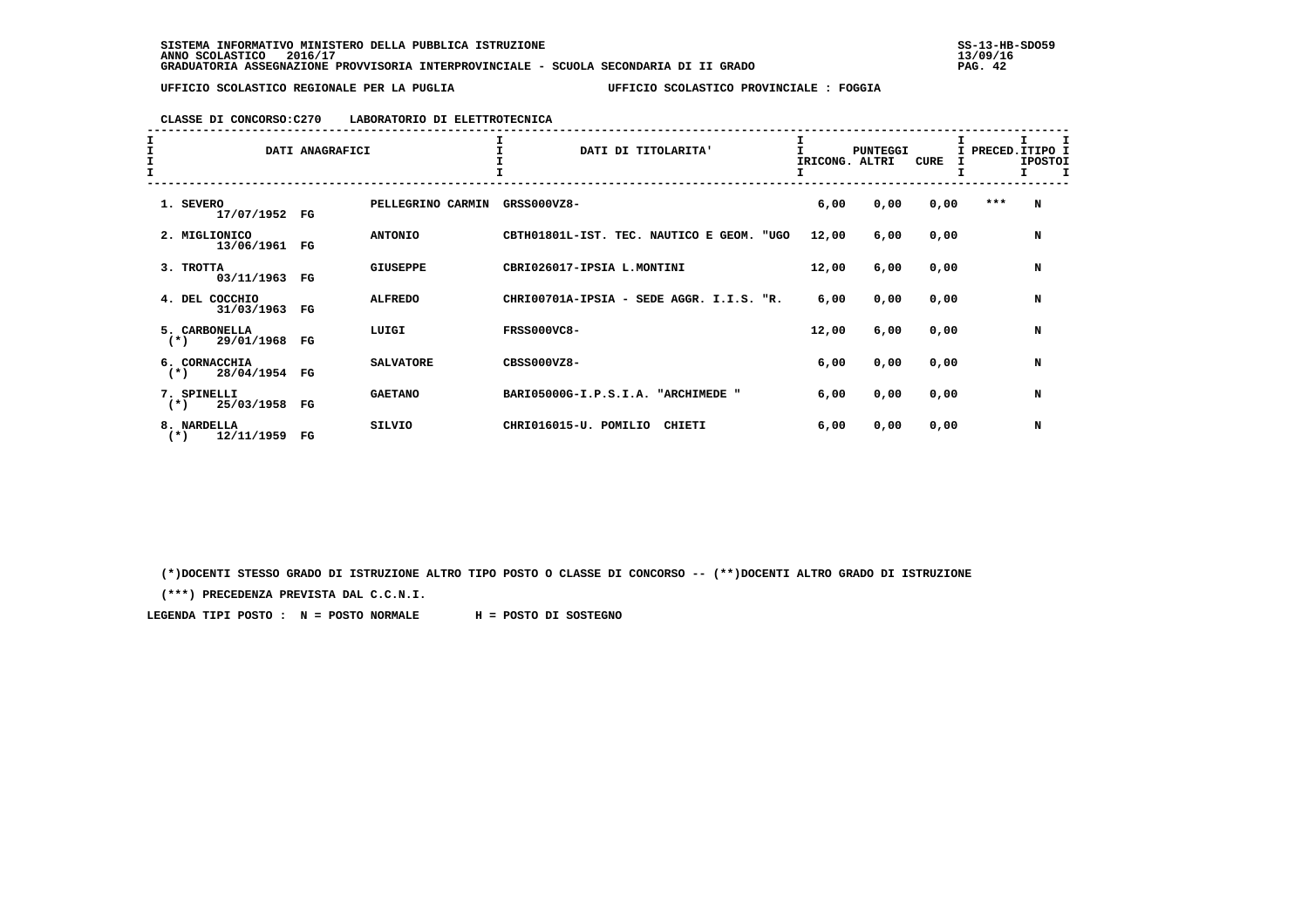# **CLASSE DI CONCORSO:C290 LAB. DI FISICA E FISICA APPLICATA**

| $\mathbf{I}$ |                                            | DATI ANAGRAFICI |                 |                            | DATI DI TITOLARITA'                      | IRICONG. ALTRI | PUNTEGGI | CURE | I PRECED.ITIPO I<br><b>IPOSTOI</b> |
|--------------|--------------------------------------------|-----------------|-----------------|----------------------------|------------------------------------------|----------------|----------|------|------------------------------------|
|              | 1. MIGLIONICO<br>13/06/1961<br>( * )       | FG              | <b>ANTONIO</b>  |                            | CBTH01801L-IST. TEC. NAUTICO E GEOM.     | 12,00<br>"UGO  | 6,00     | 0,00 | N                                  |
|              | 2. TROTTA<br>03/11/1963<br>$(*)$           | FG              | <b>GIUSEPPE</b> | CBRI026017-IPSIA L.MONTINI |                                          | 12,00          | 6,00     | 0,00 | N                                  |
|              | 3. SPINELLI<br>25/03/1958<br>$^{(*)}$      | FG              | <b>GAETANO</b>  |                            | BARI05000G-I.P.S.I.A. "ARCHIMEDE "       | 6,00           | 0,00     | 0,00 | N                                  |
|              | COCCHIO<br>$4.$ DEL<br>31/03/1963<br>( * ) | $_{\rm FG}$     | <b>ALFREDO</b>  |                            | CHRI00701A-IPSIA - SEDE AGGR. I.I.S. "R. | 6,00           | 0,00     | 0,00 | N                                  |

 **(\*)DOCENTI STESSO GRADO DI ISTRUZIONE ALTRO TIPO POSTO O CLASSE DI CONCORSO -- (\*\*)DOCENTI ALTRO GRADO DI ISTRUZIONE**

 **(\*\*\*) PRECEDENZA PREVISTA DAL C.C.N.I.**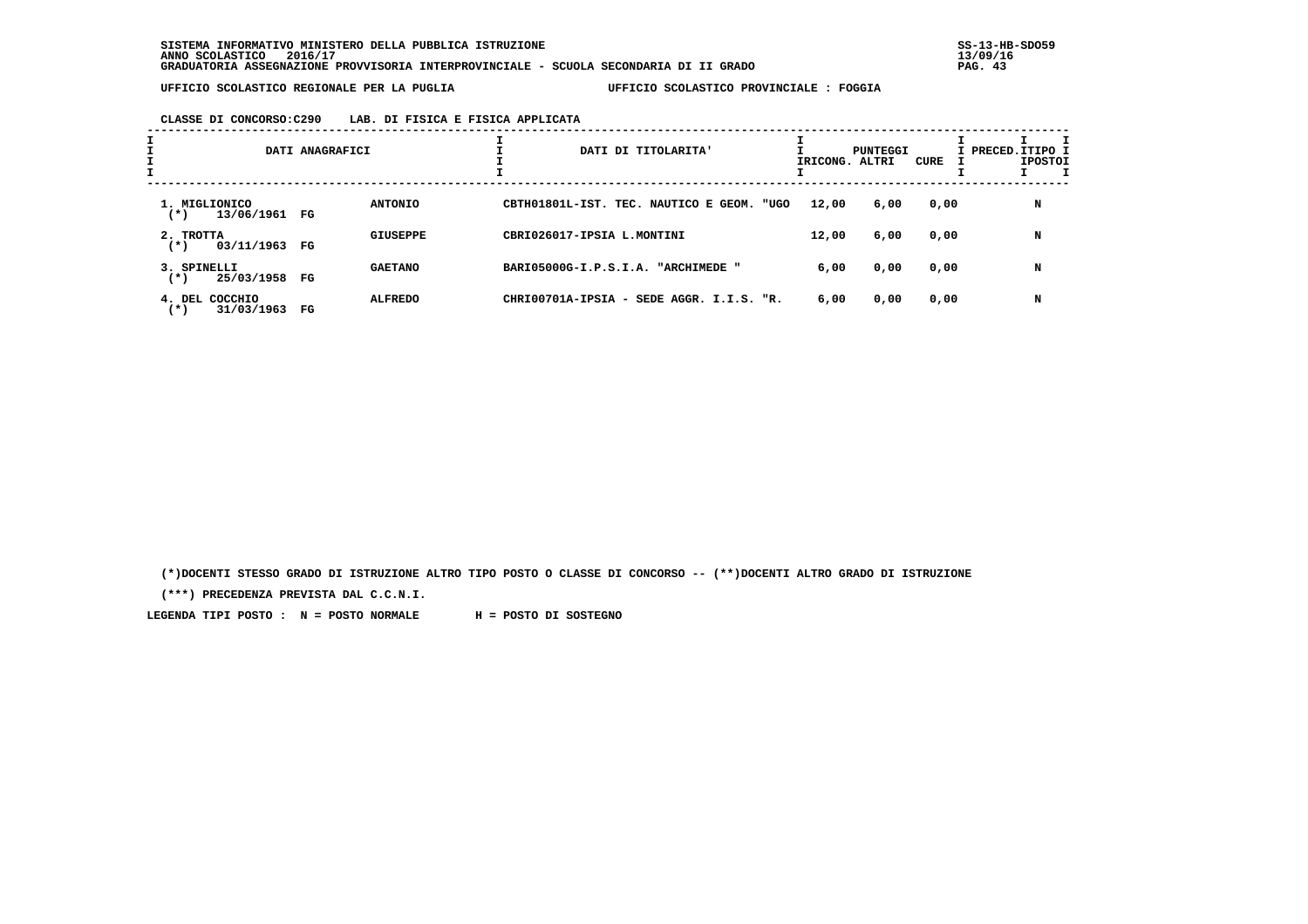| INFORMATIVO MINISTERO DELLA PUBBLICA ISTRUZIONE<br><b>SISTEMA</b>                     | $SS-13-HE$ |
|---------------------------------------------------------------------------------------|------------|
| 2016/17<br>ANNO SCOLASTICO                                                            | 13/09/16   |
| GRADUATORIA ASSEGNAZIONE PROVVISORIA INTERPROVINCIALE - SCUOLA SECONDARIA DI II GRADO | PAG. 44    |

# **CLASSE DI CONCORSO:C300 LAB. DI INFORMATICA GESTIONALE**

|                                             | DATI ANAGRAFICI |                    | DATI DI TITOLARITA' | IRICONG. | PUNTEGGI<br>ALTRI | <b>CURE</b> | I PRECED.ITIPO I | <b>IPOSTOI</b> |  |
|---------------------------------------------|-----------------|--------------------|---------------------|----------|-------------------|-------------|------------------|----------------|--|
| <b>PANNIELLO</b><br>⊥.<br>02/10/1964<br>. ж | LUIGI<br>FG     | <b>RNSS000VZ8-</b> |                     | 12,00    | 6,00              | 0,00        |                  | H,N            |  |

 **(\*)DOCENTI STESSO GRADO DI ISTRUZIONE ALTRO TIPO POSTO O CLASSE DI CONCORSO -- (\*\*)DOCENTI ALTRO GRADO DI ISTRUZIONE**

 **(\*\*\*) PRECEDENZA PREVISTA DAL C.C.N.I.**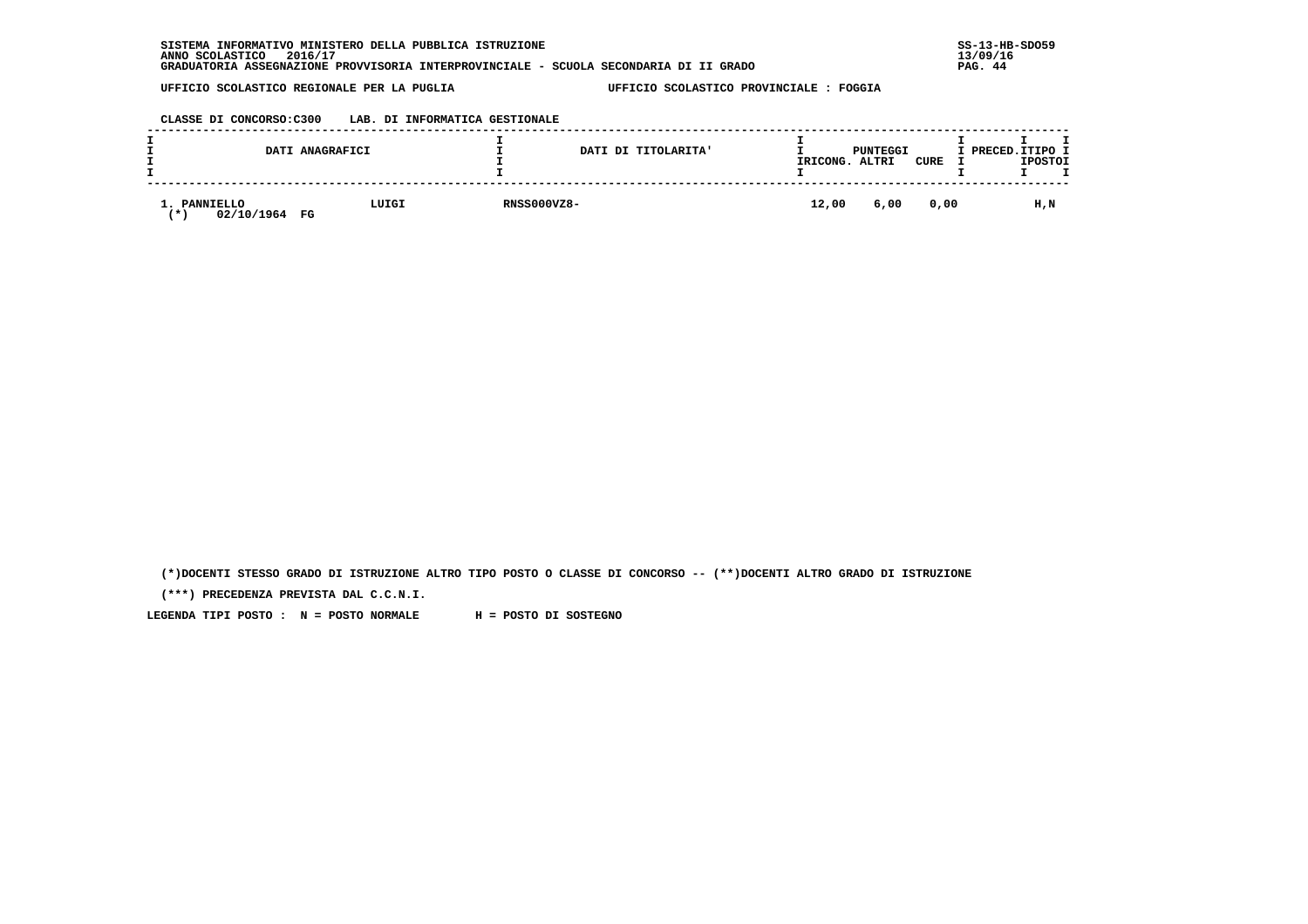# **CLASSE DI CONCORSO:C310 LAB. DI INFORMATICA INDUSTRIALE**

|                           | DATI ANAGRAFICI |                                |                    | DATI DI TITOLARITA' | IRICONG. ALTRI | PUNTEGGI | CURE | I PRECED. ITIPO I | <b>IPOSTOI</b> |  |
|---------------------------|-----------------|--------------------------------|--------------------|---------------------|----------------|----------|------|-------------------|----------------|--|
| 1. LECCE<br>08/09/1976 FG |                 | GIOVANNI                       | <b>BASS000VM8-</b> |                     | 14,00          | 8,00     | 0,00 | ***               | N              |  |
| 2. COLUCCI<br>06/09/1977  | FG              | LUIGI CRISTIAN PIO BASS000VM8- |                    |                     | 13,00          | 7,00     | 0,00 | $***$             | H,N            |  |

 **(\*)DOCENTI STESSO GRADO DI ISTRUZIONE ALTRO TIPO POSTO O CLASSE DI CONCORSO -- (\*\*)DOCENTI ALTRO GRADO DI ISTRUZIONE**

 **(\*\*\*) PRECEDENZA PREVISTA DAL C.C.N.I.**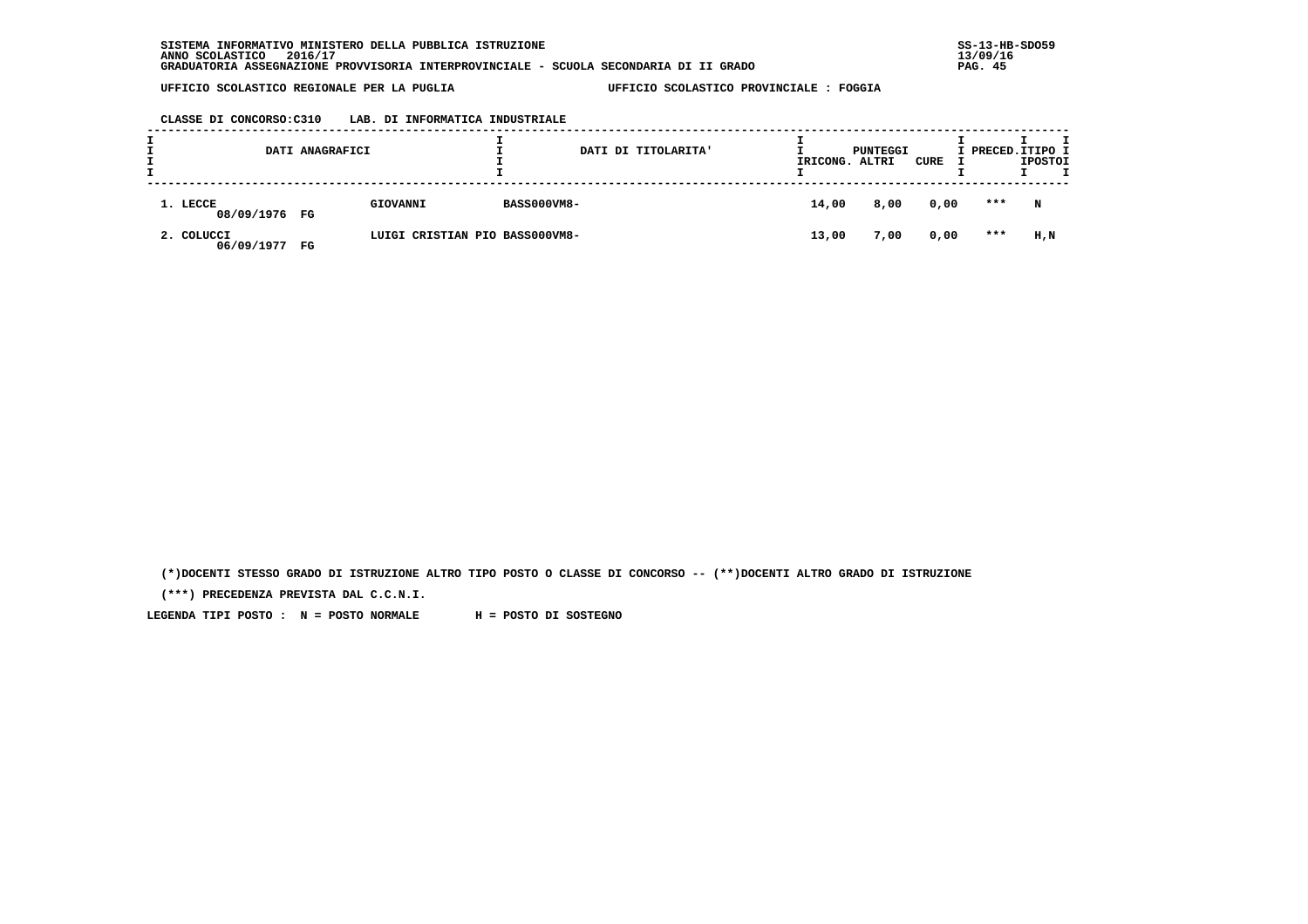| . INFORMATIVO MINISTERO DELLA PUBBLICA ISTRUZIONE<br>SISTEMA                          | $SS-13-HE$   |
|---------------------------------------------------------------------------------------|--------------|
| 2016/17<br>ANNO SCOLASTICO                                                            | 13/09/16     |
| GRADUATORIA ASSEGNAZIONE PROVVISORIA INTERPROVINCIALE - SCUOLA SECONDARIA DI II GRADO | . 46<br>PAG. |

 **CLASSE DI CONCORSO:C320 LAB. MECCANICO-TECNOLOGICO**

|                              | DATI ANAGRAFICI |                    | DATI DI TITOLARITA' | IRICONG. | PUNTEGGI<br>ALTRI | <b>CURE</b> |         | I PRECED. ITIPO I<br><b>IPOSTOI</b> |
|------------------------------|-----------------|--------------------|---------------------|----------|-------------------|-------------|---------|-------------------------------------|
| 1. LECCE<br>08/09/1976<br>′∗ | GIOVANNI<br>FG  | <b>BASS000VM8-</b> |                     | 14,00    | 8,00              | 0,00        | $* * *$ | N                                   |

 **(\*)DOCENTI STESSO GRADO DI ISTRUZIONE ALTRO TIPO POSTO O CLASSE DI CONCORSO -- (\*\*)DOCENTI ALTRO GRADO DI ISTRUZIONE**

 **(\*\*\*) PRECEDENZA PREVISTA DAL C.C.N.I.**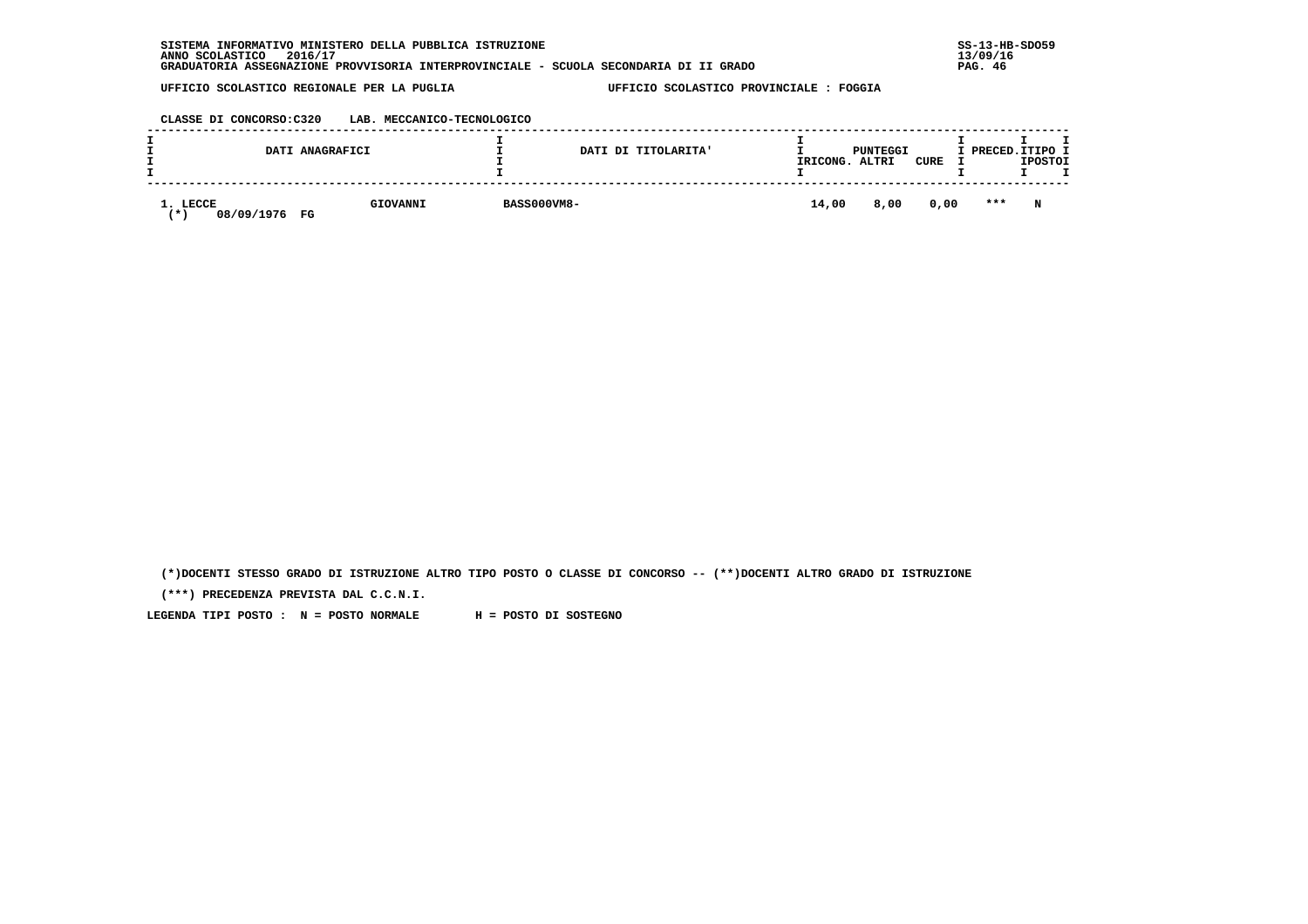| SISTEMA INFORMATIVO MINISTERO DELLA PUBBLICA ISTRUZIONE                               | $SS-13-HE$ |
|---------------------------------------------------------------------------------------|------------|
| 2016/17<br>ANNO SCOLASTICO                                                            | 13/09/16   |
| GRADUATORIA ASSEGNAZIONE PROVVISORIA INTERPROVINCIALE - SCUOLA SECONDARIA DI II GRADO | PAG. 47    |

 **CLASSE DI CONCORSO:D615 ARTE DECOR.PITTORICA E SCENOGRAFICA**

|                                             | DATI ANAGRAFICI |                |             | DATI DI TITOLARITA' | IRICONG. | PUNTEGGI<br>ALTRI | <b>CURE</b> | I PRECED.ITIPO I | <b>IPOSTOI</b> |  |
|---------------------------------------------|-----------------|----------------|-------------|---------------------|----------|-------------------|-------------|------------------|----------------|--|
| <b>GUERRA</b><br>15/10/1962 FG<br><b>**</b> |                 | <b>ANTONIA</b> | BAMM000VZ6- |                     | 6,00     | 0,00              | 0,00        |                  | H,N            |  |

 **(\*)DOCENTI STESSO GRADO DI ISTRUZIONE ALTRO TIPO POSTO O CLASSE DI CONCORSO -- (\*\*)DOCENTI ALTRO GRADO DI ISTRUZIONE**

 **(\*\*\*) PRECEDENZA PREVISTA DAL C.C.N.I.**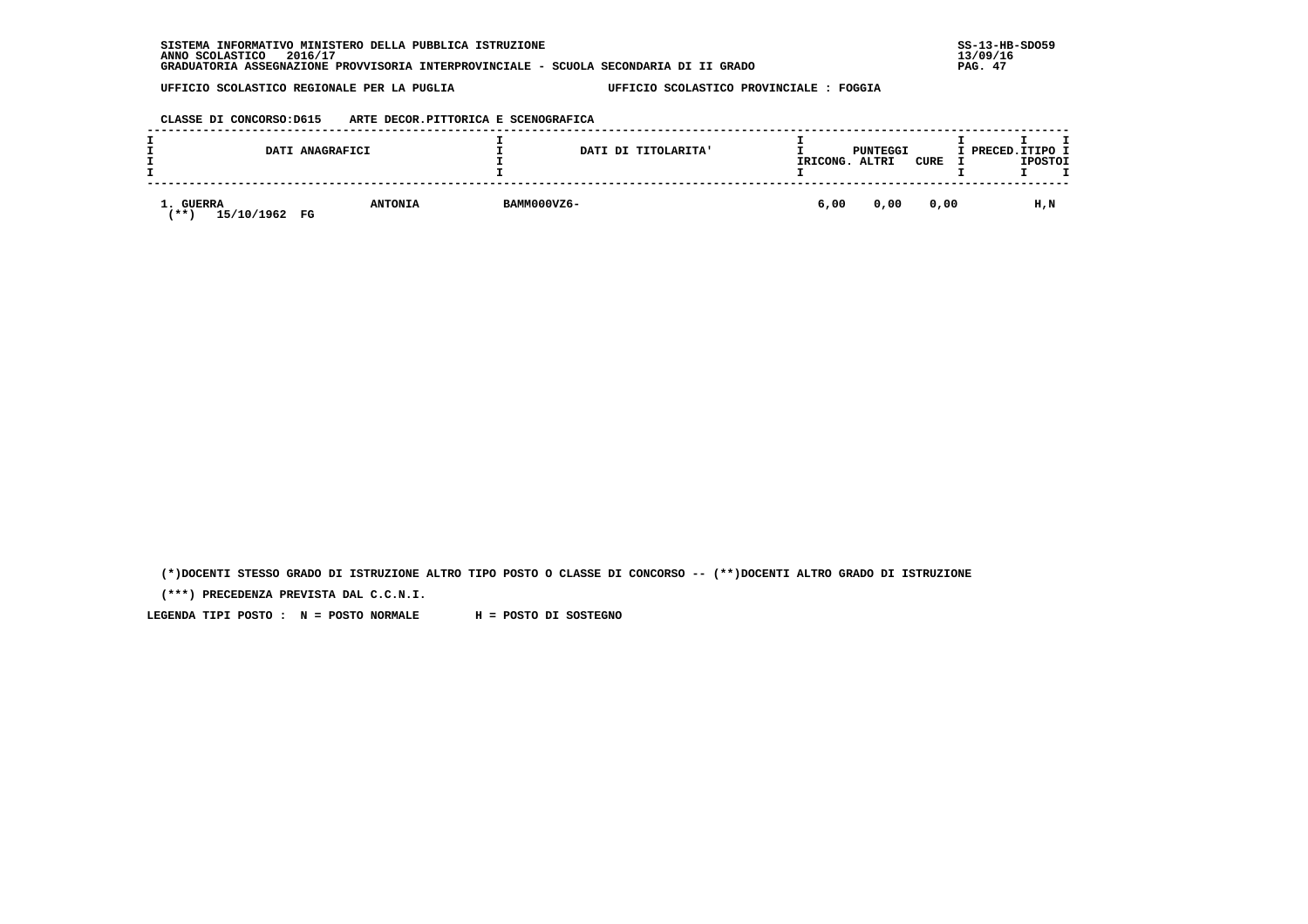| SISTEMA INFORMATIVO MINISTERO DELLA PUBBLICA ISTRUZIONE                               | $SS-13-HE$  |
|---------------------------------------------------------------------------------------|-------------|
| 2016/17<br>ANNO SCOLASTICO                                                            | 13/09/16    |
| GRADUATORIA ASSEGNAZIONE PROVVISORIA INTERPROVINCIALE - SCUOLA SECONDARIA DI II GRADO | .48<br>PAG. |

 **CLASSE DI CONCORSO:D619 ARTE LACCHE, DORATURA E RESTAURO**

|                                     | DATI ANAGRAFICI |                |             | DATI DI TITOLARITA' | IRICONG. | PUNTEGGI<br>ALTRI | CURE | I PRECED.ITIPO I | <b>IPOSTOI</b> |  |
|-------------------------------------|-----------------|----------------|-------------|---------------------|----------|-------------------|------|------------------|----------------|--|
| <b>GUERRA</b><br>15/10/1962<br>(**) | FG              | <b>ANTONIA</b> | BAMM000VZ6- |                     | 6,00     | 0,00              | 0,00 |                  | H,N            |  |

 **(\*)DOCENTI STESSO GRADO DI ISTRUZIONE ALTRO TIPO POSTO O CLASSE DI CONCORSO -- (\*\*)DOCENTI ALTRO GRADO DI ISTRUZIONE**

 **(\*\*\*) PRECEDENZA PREVISTA DAL C.C.N.I.**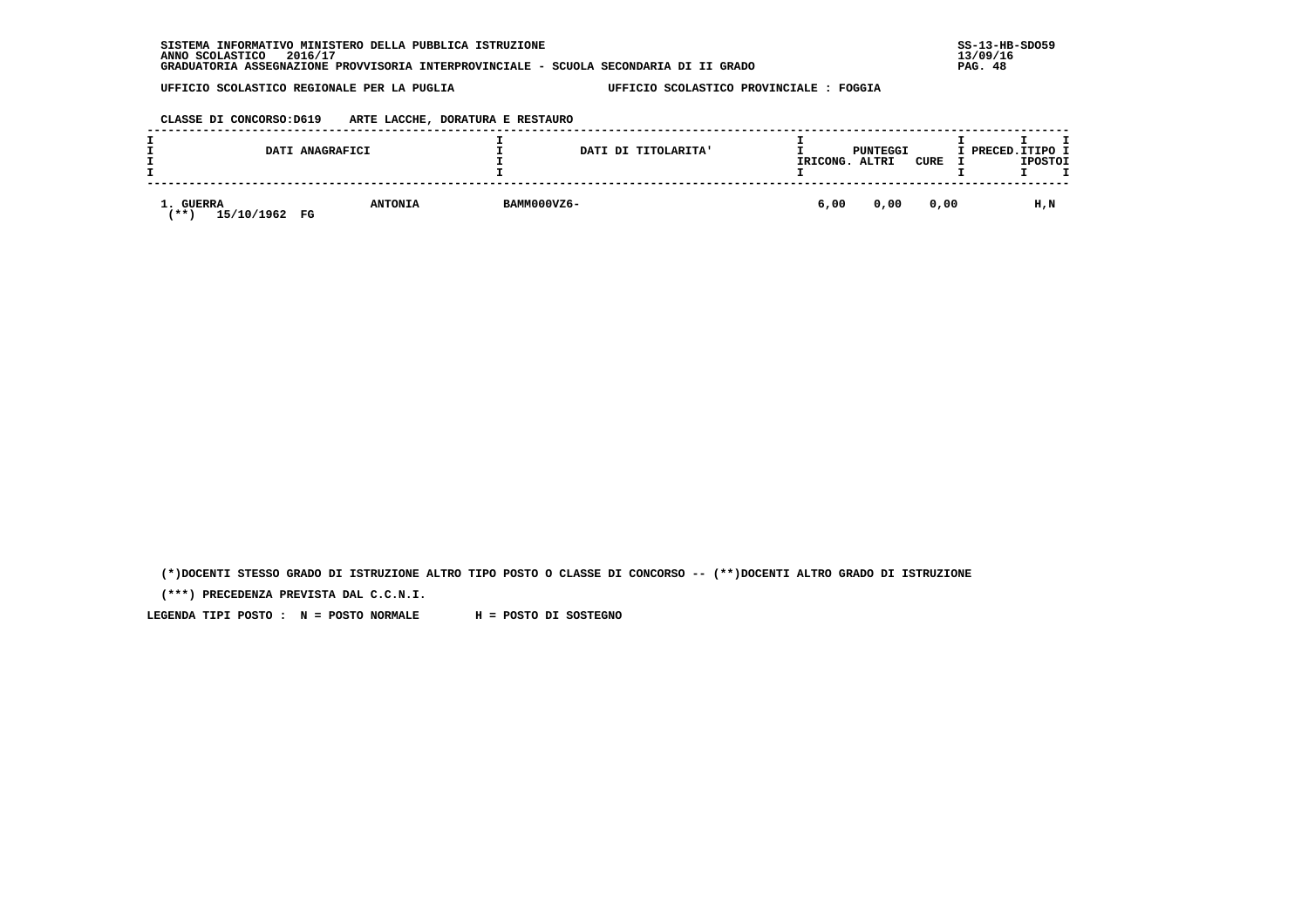## **TIPO POSTO: SOSTEGNO PER MINORATI PSICOFISICI**

| $\mathbf{I}$<br>I<br>$\mathbf{I}$ | DATI ANAGRAFICI                          |                         |                    | DATI DI TITOLARITA'                                | т<br>IRICONG. ALTRI<br>I | <b>PUNTEGGI</b> | <b>CURE</b> | Τ.<br>I<br>T. | PRECED. ITIPO I<br><b>IPOSTOI</b><br>I.<br>$\mathbf{T}$ |
|-----------------------------------|------------------------------------------|-------------------------|--------------------|----------------------------------------------------|--------------------------|-----------------|-------------|---------------|---------------------------------------------------------|
|                                   |                                          |                         |                    |                                                    |                          |                 |             |               |                                                         |
|                                   | 1. FIORE<br>16/09/1975 FG                | UMBERTO ANDREA          |                    | RMTA05201L-ISTITUTO TECNICO AGRARIO<br>(RICHIESTO) | 13,00                    | 7,00            | 0,00        | ***           | н                                                       |
|                                   | 2. DALOISO<br>29/09/1970<br>$_{\rm FG}$  | PATRIZIA                | <b>RNSS000VZ8-</b> | (RICHIESTO)                                        | 9,00                     | 3,00            | 0,00        | $***$         | H                                                       |
|                                   | 3. TOTTA<br>19/09/1978 FG                | <b>MARIA ANTONIETTA</b> | CHSS000VO8-        | (RICHIESTO)                                        | 13,00                    | 7,00            | 0,00        | $***$         | н                                                       |
|                                   | 4. LECCE<br>28/10/1963 FG                | GAETANO SALVATORE       | $CRSS000VZ8-$      | (RICHIESTO)                                        | 9,00                     | 3,00            | 0,00        | $***$         | H                                                       |
|                                   | 5. DE PADOVA<br>29/05/1959<br>FG         | PIERA                   | TVSS000VZ8-        | (RICHIESTO)                                        | 6,00                     | 0,00            | 0,00        | $***$         | H                                                       |
|                                   | 6. ORSO<br>25/06/1969<br>FG              | <b>ANDREA</b>           | <b>PESS000VI8-</b> | (RICHIESTO)                                        | 18,00                    | 6,00            | 18,00       | $***$         | н                                                       |
|                                   | 7. FRADUSCO<br>30/09/1968 FG             | <b>MICHELE</b>          | <b>RNSS000VZ8-</b> | (RICHIESTO)                                        | 13,00                    | 7,00            | 0,00        | $***$         | н                                                       |
|                                   | 8. NARDELLA<br>01/04/1970 FG             | <b>MICHELE</b>          | $CRSS000VZ8-$      | (RICHIESTO)                                        | 12,00                    | 6,00            | 0,00        | $***$         | н                                                       |
|                                   | 9. ZERULO<br>20/03/1971 FG               | <b>CARLA</b>            | VISS000VA8-        | (RICHIESTO)                                        | 9,00                     | 3,00            | 0,00        | $***$         | н                                                       |
|                                   | <b>COLASANTO</b><br>10.<br>02/01/1963 FG | <b>MARIA</b>            | <b>BLSS000VP8-</b> | (RICHIESTO)                                        | 6,00                     | 0,00            | 0,00        | ***           | H,N                                                     |

 **(\*)DOCENTI STESSO GRADO DI ISTRUZIONE ALTRO TIPO POSTO O CLASSE DI CONCORSO -- (\*\*)DOCENTI ALTRO GRADO DI ISTRUZIONE**

 **(\*\*\*) PRECEDENZA PREVISTA DAL C.C.N.I.**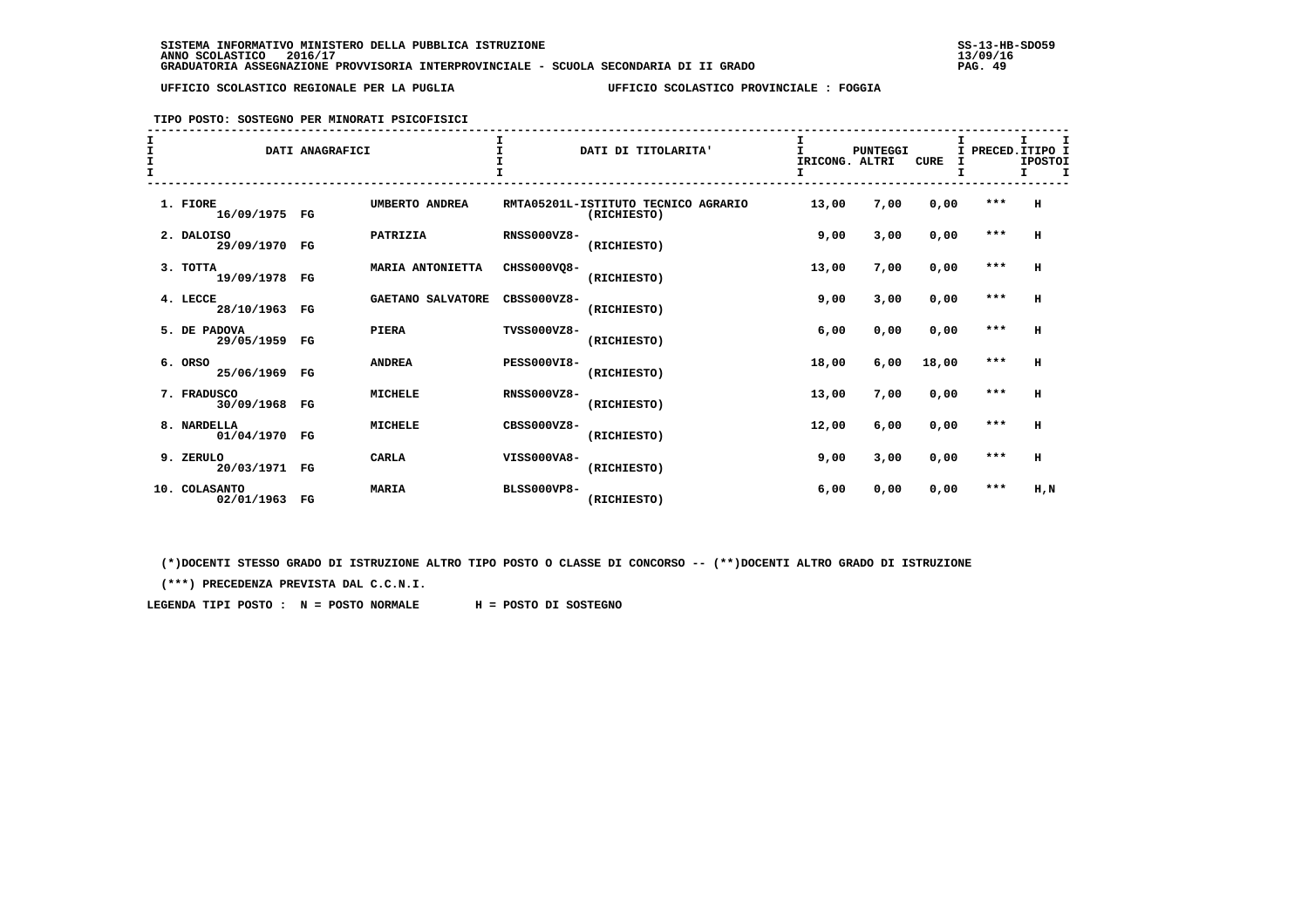## **TIPO POSTO: SOSTEGNO PER MINORATI PSICOFISICI**

| $rac{1}{1}$<br>$\mathbf{T}$ |                                 | DATI ANAGRAFICI |                   |                    | DATI DI TITOLARITA' | I<br>IRICONG. ALTRI<br>I | PUNTEGGI | <b>CURE</b> |         | I<br>PRECED. ITIPO I<br><b>IPOSTOI</b><br>I.<br>I |
|-----------------------------|---------------------------------|-----------------|-------------------|--------------------|---------------------|--------------------------|----------|-------------|---------|---------------------------------------------------|
|                             | 11. DI MOLA<br>31/01/1964 FG    |                 | CINZIA            | <b>BLSS000VP8-</b> | (RICHIESTO)         | 6,00                     | 0,00     | 0,00        | $***$   | H                                                 |
|                             | 12. SCILLITANI<br>17/10/1966 FG |                 | <b>BRUNO</b>      | CRSS000VM8-        | (RICHIESTO)         | 6,00                     | 0,00     | 0,00        | $***$   | $H$ , $N$                                         |
|                             | 13. MONACO<br>13/04/1968 BA     |                 | <b>CONCETTA</b>   | <b>PSSS000VR8-</b> | (RICHIESTO)         | 6,00                     | 0,00     | 0,00        | $***$   | H                                                 |
|                             | 14. DE SANTIS<br>17/04/1974 FG  |                 | <b>DANIELA</b>    | <b>BLSS000VP8-</b> | (RICHIESTO)         | 6,00                     | 0,00     | 0,00        | $* * *$ | н                                                 |
|                             | 15. CANNATA<br>13/07/1973 FG    |                 | LINA              | FESS000VK8-        | (RICHIESTO)         | 9,00                     | 3,00     | 0,00        | $***$   | H                                                 |
|                             | 16. MELCHIONNA<br>25/08/1971 FG |                 | <b>DONATA</b>     | <b>BASS000VM8-</b> | (RICHIESTO)         | 16,00                    | 10,00    | 0.00        | $***$   | H                                                 |
|                             | 17. TENACE<br>11/11/1974 FG     |                 | <b>MICHELINA</b>  | CHSS000VO8-        | (RICHIESTO)         | 14,00                    | 8,00     | 0,00        | $***$   | H                                                 |
|                             | 18. LIZZADRO<br>27/09/1976 FG   |                 | <b>ANTONIETTA</b> | MOSS000VW8-        | (RICHIESTO)         | 14,00                    | 8,00     | 0,00        | $***$   | н                                                 |
|                             | 19. BRUNO<br>09/04/1977 MI      |                 | <b>BENEDETTA</b>  | CHSS000VQ8-        | (RICHIESTO)         | 14,00                    | 8,00     | 0,00        | $***$   | н                                                 |
|                             | 20. CALABRESE<br>19/11/1977 FG  |                 | <b>LOREDANA</b>   | <b>VESS000VP8-</b> | (RICHIESTO)         | 14,00                    | 8,00     | 0,00        | $***$   | н                                                 |

 **(\*)DOCENTI STESSO GRADO DI ISTRUZIONE ALTRO TIPO POSTO O CLASSE DI CONCORSO -- (\*\*)DOCENTI ALTRO GRADO DI ISTRUZIONE**

 **(\*\*\*) PRECEDENZA PREVISTA DAL C.C.N.I.**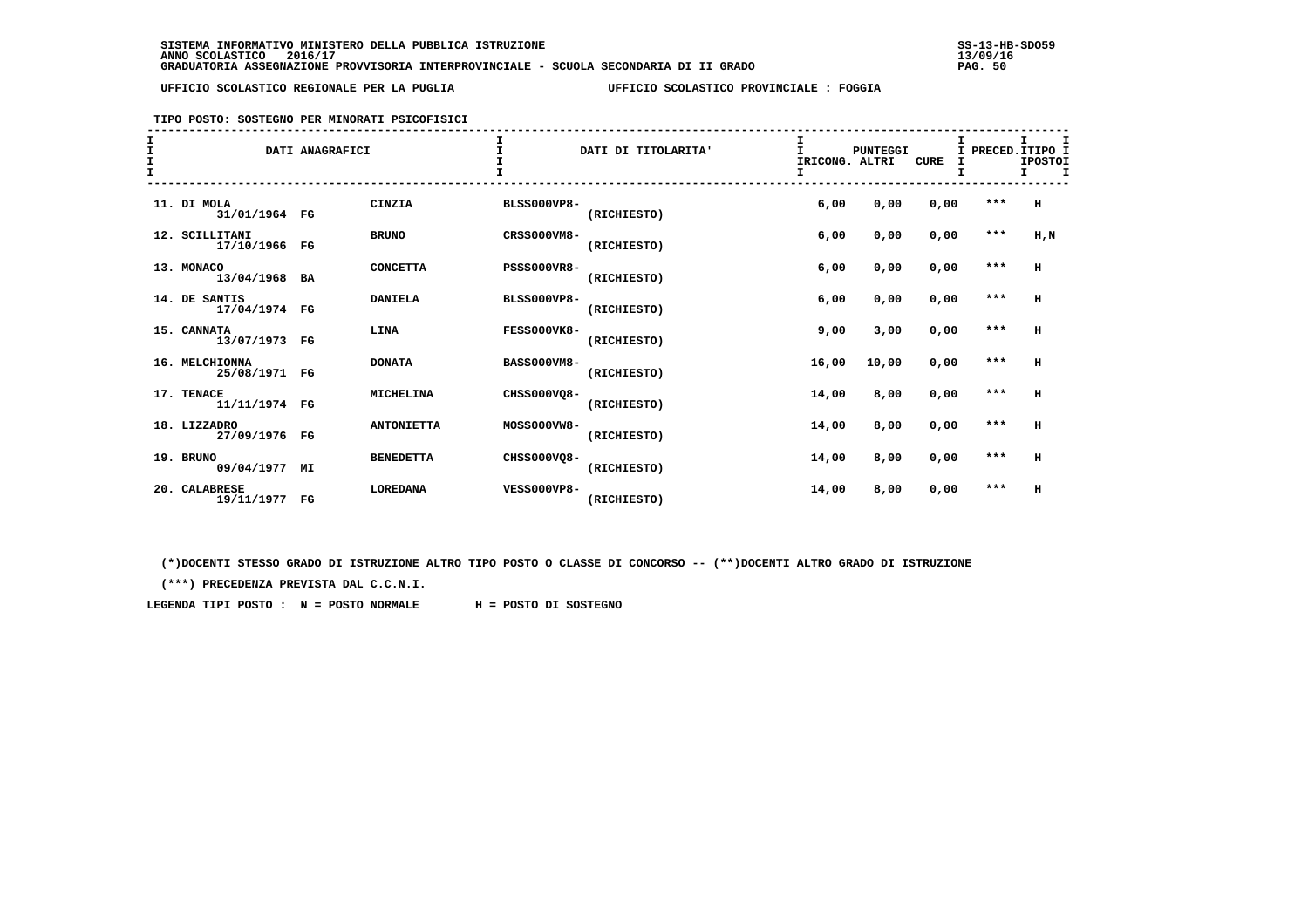### **TIPO POSTO: SOSTEGNO PER MINORATI PSICOFISICI**

| I<br>I<br>$\mathbf{I}$ |                               | DATI ANAGRAFICI |                    |                    | DATI DI TITOLARITA'                               | I<br>IRICONG. ALTRI<br>I | PUNTEGGI | <b>CURE</b> | т |         | I<br>PRECED. ITIPO I<br><b>IPOSTOI</b><br>I.<br>I |
|------------------------|-------------------------------|-----------------|--------------------|--------------------|---------------------------------------------------|--------------------------|----------|-------------|---|---------|---------------------------------------------------|
|                        | 21. SANTORO<br>02/06/1978 FG  |                 | <b>GIACOMO</b>     | VASS000VD8-        | (RICHIESTO)                                       | 14,00                    | 8,00     | 0,00        |   | ***     | H                                                 |
|                        | 22. SPADACCINO<br>23/05/1981  | FG              | <b>SARA DEBORA</b> | BOSS000VD8-        | (RICHIESTO)                                       | 14,00                    | 8,00     | 0,00        |   | $***$   | н                                                 |
|                        | 23. PRENCIPE<br>13/06/1981 FG |                 | <b>ANTONIA</b>     | BOSS000VD8-        | (RICHIESTO)                                       | 14,00                    | 8,00     | 0,00        |   | $* * *$ | H                                                 |
|                        | 24. GAETA<br>12/02/1982 FG    |                 | CAROLINA           | VISS000VA8-        | (RICHIESTO)                                       | 14,00                    | 8,00     | 0,00        |   | $***$   | H                                                 |
|                        | 25. STOICO<br>29/04/1966      | $_{\rm FG}$     | NICOLA ANTONIO     | BOSS000VD8-        | (RICHIESTO)                                       | 13,00                    | 7,00     | 0,00        |   | $***$   | H                                                 |
|                        | 26. DONCIGLIO<br>07/10/1971   | CЕ              | <b>CLELIA</b>      |                    | BORH022043-IPSSA BARTOLOMEO SCAPPI<br>(RICHIESTO) | 13,00                    | 7,00     | 0,00        |   | $***$   | H,N                                               |
|                        | 27. DE MARTINIS<br>11/02/1972 | EE              | MARIA ANTONIETTA   | <b>PSSS000VR8-</b> | (RICHIESTO)                                       | 13,00                    | 7,00     | 0,00        |   | $***$   | H                                                 |
|                        | 28. AVITABILE<br>24/04/1975   | NA              | <b>ANGELO</b>      | <b>PVSS000VM8-</b> | (RICHIESTO)                                       | 13,00                    | 7,00     | 0,00        |   | $***$   | H                                                 |
|                        | 29. TROMBETTA<br>13/12/1978   | FG              | <b>RITA</b>        | <b>CNSS000VR8-</b> | (RICHIESTO)                                       | 13,00                    | 7,00     | 0,00        |   | $***$   | н                                                 |
|                        | 30. DE ANGELIS<br>03/09/1979  | FG              | <b>ANGELA</b>      | VISS000VA8-        | (RICHIESTO)                                       | 13,00                    | 7,00     | 0,00        |   | $***$   | н                                                 |

 **(\*)DOCENTI STESSO GRADO DI ISTRUZIONE ALTRO TIPO POSTO O CLASSE DI CONCORSO -- (\*\*)DOCENTI ALTRO GRADO DI ISTRUZIONE**

 **(\*\*\*) PRECEDENZA PREVISTA DAL C.C.N.I.**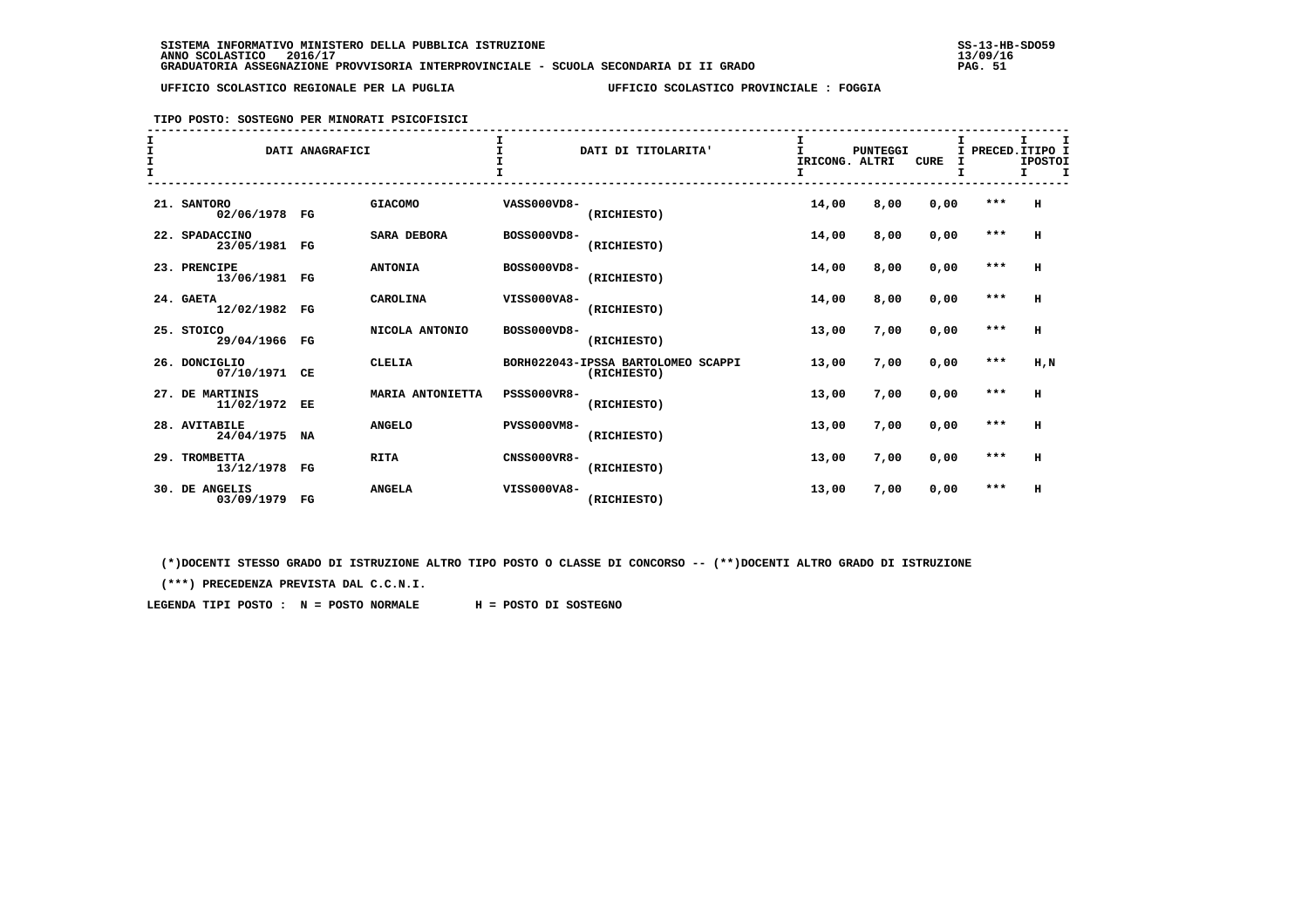### **TIPO POSTO: SOSTEGNO PER MINORATI PSICOFISICI**

| T<br>$\mathbf{I}$ |                                | DATI ANAGRAFICI |                    |                        | DATI DI TITOLARITA'                                      | IRICONG. ALTRI<br>I | <b>PUNTEGGI</b> | <b>CURE</b> | I<br>I | I PRECED. ITIPO I<br><b>IPOSTOI</b><br>I<br>I. |
|-------------------|--------------------------------|-----------------|--------------------|------------------------|----------------------------------------------------------|---------------------|-----------------|-------------|--------|------------------------------------------------|
|                   | 31. SAVINO<br>15/07/1980 FG    |                 | <b>CONCETTA</b>    | <b>MISS000VB8-</b>     | (RICHIESTO)                                              | 13,00               | 7,00            | 0,00        | $***$  | H                                              |
|                   | 32. DI TORO<br>16/06/1971 FG   |                 | <b>PIETRO</b>      |                        | RARI007016-I.T.I.P. L. BUCCI - SEZ. PROF.<br>(RICHIESTO) | 10,00               | 4,00            | 0,00        | $***$  | н                                              |
|                   | 33. VIVOLI<br>03/12/1971 FG    |                 | ROCCO PIO          | <b>BASS000VM8-</b>     | (RICHIESTO)                                              | 10,00               | 4,00            | 0,00        | $***$  | $H$ , $N$                                      |
|                   | 34. MAGNATTA<br>24/08/1973 FG  |                 | ANNA RITA          | $CRSS000VZ8-$          | (RICHIESTO)                                              | 10,00               | 4,00            | 0,00        | $***$  | н                                              |
|                   | 35. CELETTI<br>30/10/1973 FG   |                 | <b>STEFANIA</b>    | <b>BASS000VM8-</b>     | (RICHIESTO)                                              | 10,00               | 4,00            | 0,00        | $***$  | н                                              |
|                   | 36. CAVALLO<br>17/10/1974 FG   |                 | <b>ANNAISA</b>     | MNSS000VM8-            | (RICHIESTO)                                              | 10,00               | 4,00            | 0,00        | $***$  | н                                              |
|                   | 37. LA MONACA<br>15/02/1975 FG |                 | <b>STEFANIA</b>    | <b>TOSS000VB8-</b>     | (RICHIESTO)                                              | 10,00               | 4,00            | 0,00        | $***$  | H                                              |
|                   | 38. ZAGARIA<br>26/04/1975 BA   |                 | ROSA LOREDANA      |                        | PNRC00801T-IPSCT F. FLORA<br>(RICHIESTO)                 | 10,00               | 4,00            | 0,00        | ***    | н                                              |
|                   | 39. CHIETI<br>05/05/1975 FG    |                 | <b>VALERIA</b>     | TORC037015-L. LAGRANGE | (RICHIESTO)                                              | 10,00               | 4,00            | 0,00        | $***$  | н                                              |
|                   | 40. SOCCIO<br>06/02/1977 FG    |                 | <b>ANNA TERESA</b> | VISS000VA8-            | (RICHIESTO)                                              | 10,00               | 4,00            | 0,00        | $***$  | н                                              |

 **(\*)DOCENTI STESSO GRADO DI ISTRUZIONE ALTRO TIPO POSTO O CLASSE DI CONCORSO -- (\*\*)DOCENTI ALTRO GRADO DI ISTRUZIONE**

 **(\*\*\*) PRECEDENZA PREVISTA DAL C.C.N.I.**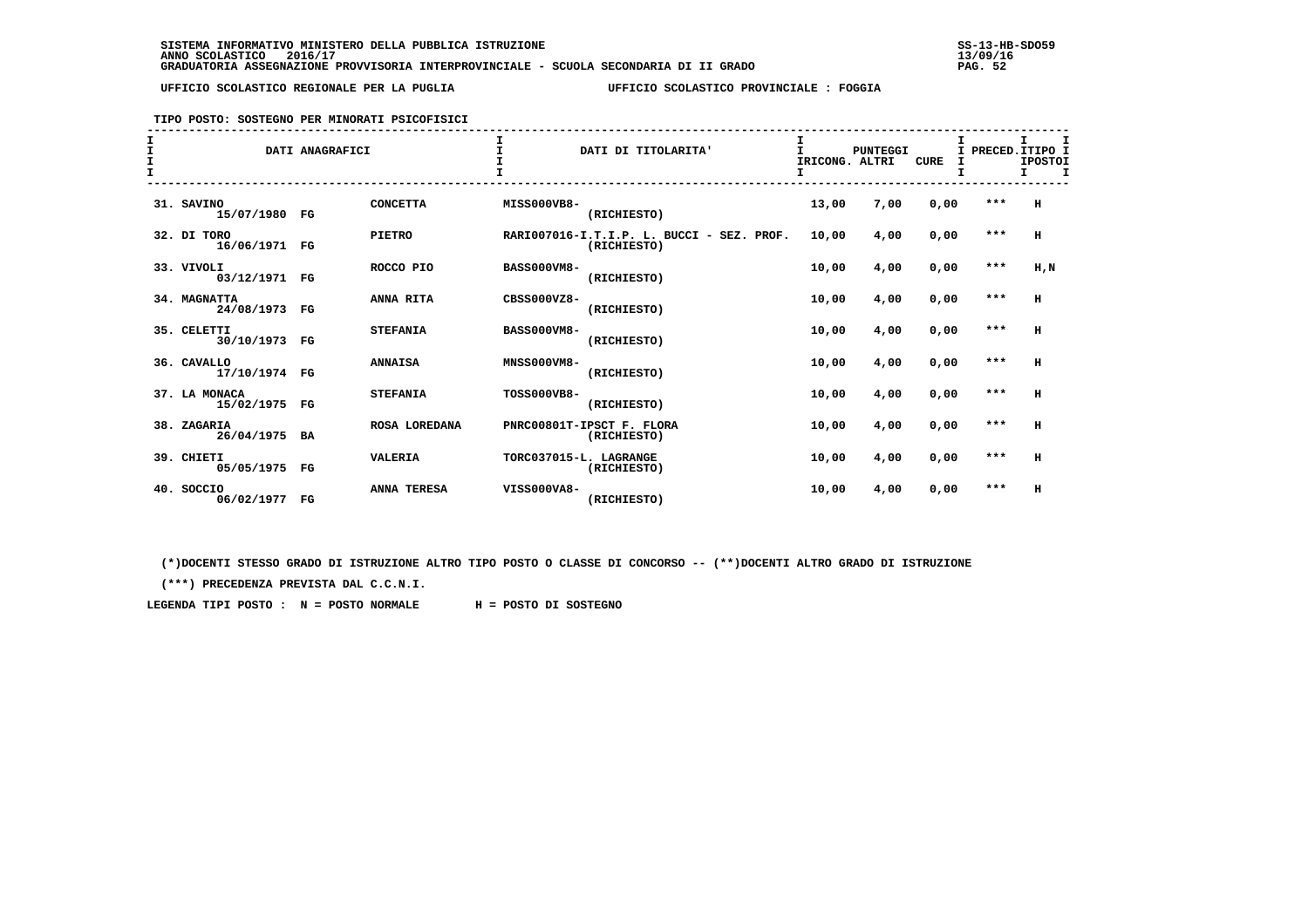# **TIPO POSTO: SOSTEGNO PER MINORATI PSICOFISICI**

| I<br>$\mathbf{I}$ |                                 | DATI ANAGRAFICI |                                |                    | DATI DI TITOLARITA'                             |        | IRICONG. ALTRI<br>I | PUNTEGGI | <b>CURE</b> | т | PRECED. ITIPO I | I<br><b>IPOSTOI</b><br>I. | I |
|-------------------|---------------------------------|-----------------|--------------------------------|--------------------|-------------------------------------------------|--------|---------------------|----------|-------------|---|-----------------|---------------------------|---|
|                   | 41. D'ALOISO<br>02/01/1981 CB   |                 | <b>MARIA GIOVANNA</b>          | <b>BSSS000VF8-</b> | (RICHIESTO)                                     |        | 10,00               | 4,00     | 0,00        |   | $***$           | H, N                      |   |
|                   | 42. FERRANDINO<br>27/05/1974 FG |                 | CINZIA                         |                    | CHTD01801B-"EINAUDI" ORTONA<br>(RICHIESTO)      |        | 15,00               | 9,00     | 0,00        |   | $***$           | H                         |   |
|                   | 43. CARMONE<br>02/06/1974 FG    |                 | <b>ANTONELLA</b>               | <b>PVSS000VM8-</b> | (RICHIESTO)                                     |        | 15,00               | 9,00     | 0,00        |   | $***$           | H                         |   |
|                   | 44. MASULLI<br>12/06/1965 FG    |                 | <b>GABRIELE</b>                | FESS000VK8-        | (RICHIESTO)                                     |        | 12,00               | 6,00     | 0,00        |   | $***$           | H                         |   |
|                   | 45. AOUILANO<br>03/10/1968      | $_{\rm FG}$     | DAMARIDE CONCETTA              | $CRSS000VZ8-$      | (RICHIESTO)                                     |        | 12,00               | 6,00     | 0,00        |   | $***$           | H                         |   |
|                   | 46. FICUCIELLO<br>18/05/1969    | FG              | LUCA CARMELO OTTOR BOSS000VD8- |                    | (RICHIESTO)                                     |        | 12,00               | 6,00     | 0,00        |   | $***$           | н                         |   |
|                   | 47. D'ORTA<br>29/08/1969        | $_{\rm FG}$     | <b>MARIA PIA</b>               | MISS000VB8-        | (RICHIESTO)                                     |        | 12,00               | 6,00     | 0,00        |   | $***$           | H                         |   |
|                   | 48. GIANNUBILO<br>19/07/1970 FG |                 | ETTORE FORTUNATO               |                    | CBTD01801V-IST. TEC. COMMERCIALE<br>(RICHIESTO) | "G.BOC | 12,00               | 6,00     | 0,00        |   | $***$           | H                         |   |
|                   | 49. SPAGNUOLO<br>25/08/1970     | FG              | <b>MARCELLA</b>                | CBSS000VZ8-        | (RICHIESTO)                                     |        | 12,00               | 6,00     | 0,00        |   | $***$           | н                         |   |
|                   | 50. GALANTE<br>19/11/1971 FG    |                 | <b>ANTONIETTA</b>              | <b>PCSS000VD8-</b> | (RICHIESTO)                                     |        | 12,00               | 6,00     | 0,00        |   | $***$           | н                         |   |

 **(\*)DOCENTI STESSO GRADO DI ISTRUZIONE ALTRO TIPO POSTO O CLASSE DI CONCORSO -- (\*\*)DOCENTI ALTRO GRADO DI ISTRUZIONE**

 **(\*\*\*) PRECEDENZA PREVISTA DAL C.C.N.I.**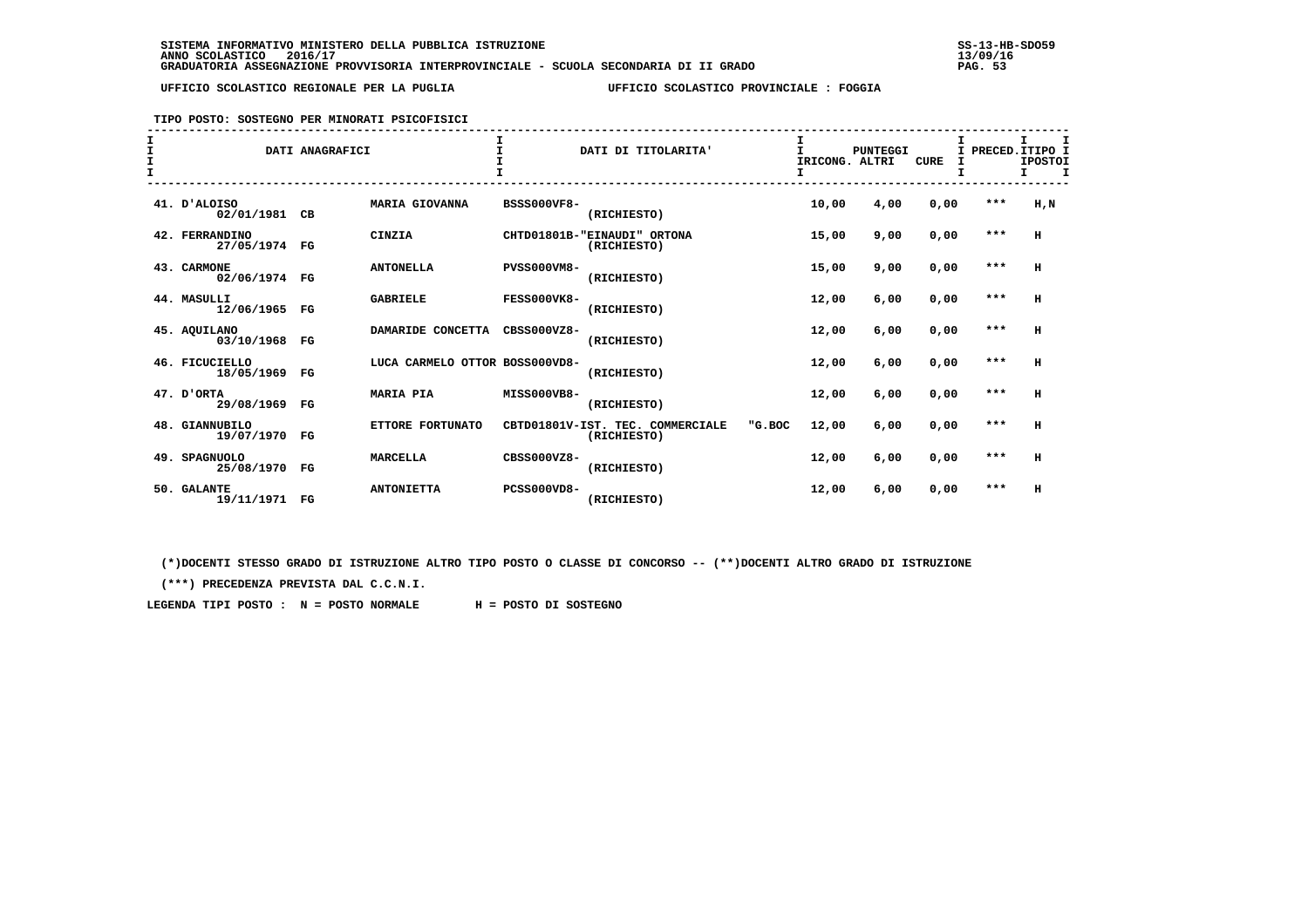**TIPO POSTO: SOSTEGNO PER MINORATI PSICOFISICI**

## **------------------------------------------------------------------------------------------------------------------------------------ I I I I I I**I PRECED. ITIPO I  **I** DATI ANAGRAFICI **I** DATI DI TITOLARITA' **I** PUNTEGGI I PUNTEGGI I PRECONG ALTRI **IPOSTOT** IRICONG. ALTRI CURE I  $I$   $I$  **I I I I I I ------------------------------------------------------------------------------------------------------------------------------------ 51. DI SIENO COSTANZA LOSS000VZ8- 12,00 6,00 0,00 \*\*\* H 25/06/1972 FG (RICHIESTO) 52. EVANGELISTA ANNA MARIA NATALI TVSS000VZ8- 12,00 6,00 0,00 \*\*\* H 25/12/1972 FG (RICHIESTO) 53. LIOIA FRANCESCA BASS000VM8- 12,00 6,00 0,00 \*\*\* H 20/03/1973 FG (RICHIESTO) 54. PICCIRILLI LUCA VITF004013-ITI "DA VINCI" 12,00 6,00 0,00 \*\*\* H 01/01/1974 FG (RICHIESTO) 55. D'ANTINO ALESSANDRA CBSS000VZ8- 12,00 6,00 0,00 \*\*\* H 23/04/1974 VA (RICHIESTO) 56. MARSICO FULVIA ANNA ANSS000VY8- 12,00 6,00 0,00 \*\*\* H 26/07/1974 FG (RICHIESTO) 57. LEGGIERI LOREDANA RESS000VC8- 12,00 6,00 0,00 \*\*\* H 25/10/1974 FG (RICHIESTO) 58. ANTONINO ROSANNA PESS000VI8- 12,00 6,00 0,00 \*\*\* H 14/12/1974 FG (RICHIESTO) 59. MATERA ARCANGELA VRSS000VG8- 12,00 6,00 0,00 \*\*\* H 04/06/1975 FG (RICHIESTO) 60. ANGIOLILLO LUISA BASS000VM8- 12,00 6,00 0,00 \*\*\* H 29/07/1975 FG (RICHIESTO)**

 **(\*)DOCENTI STESSO GRADO DI ISTRUZIONE ALTRO TIPO POSTO O CLASSE DI CONCORSO -- (\*\*)DOCENTI ALTRO GRADO DI ISTRUZIONE**

 **(\*\*\*) PRECEDENZA PREVISTA DAL C.C.N.I.**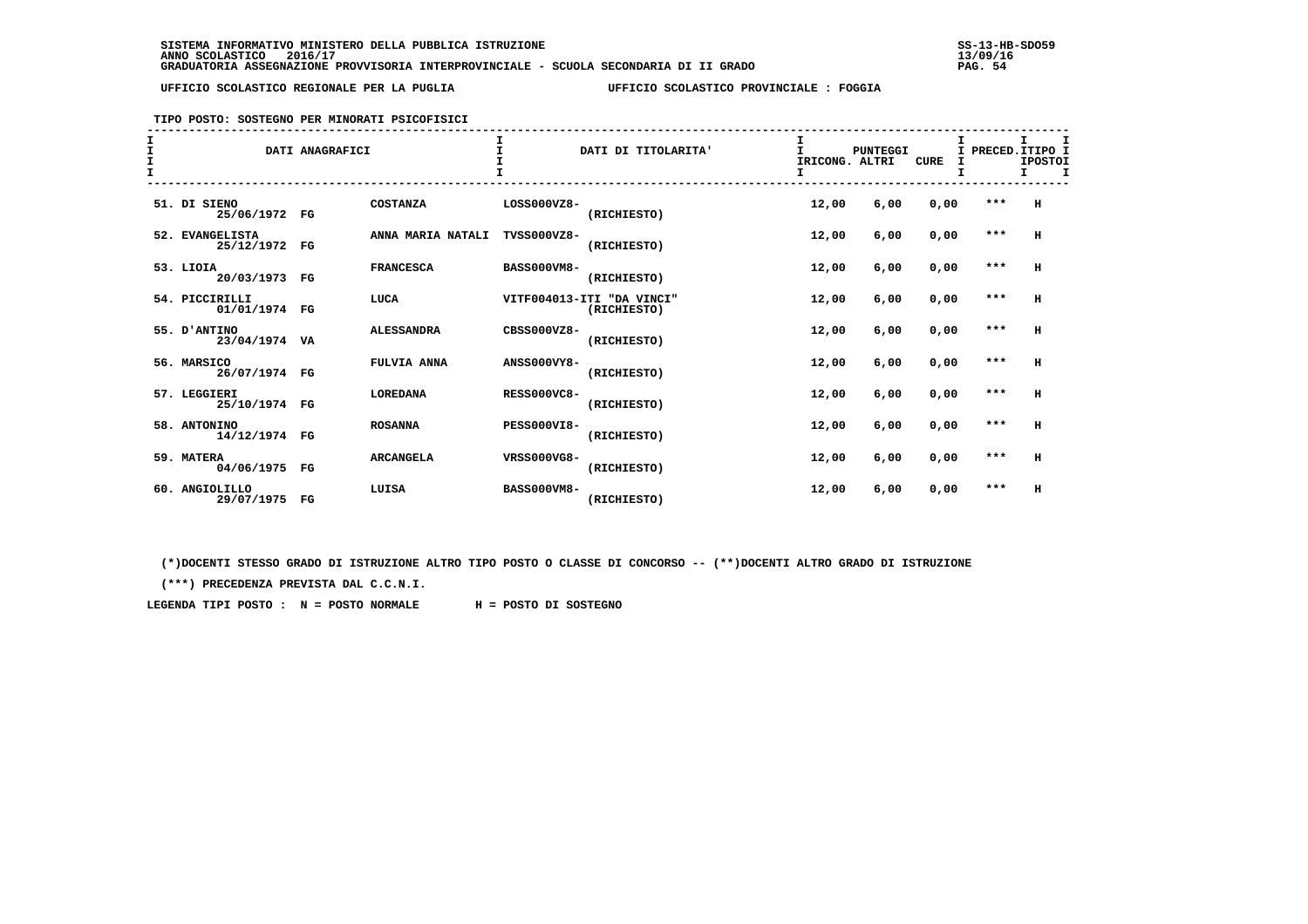### **TIPO POSTO: SOSTEGNO PER MINORATI PSICOFISICI**

| $\mathbf{r}$ |                                | DATI ANAGRAFICI |                   |                    | DATI DI TITOLARITA'                                      | IRICONG. ALTRI | <b>PUNTEGGI</b> | <b>CURE</b> | I PRECED. ITIPO I | т<br><b>IPOSTOI</b><br>$\mathbf{T}$<br>I. |
|--------------|--------------------------------|-----------------|-------------------|--------------------|----------------------------------------------------------|----------------|-----------------|-------------|-------------------|-------------------------------------------|
|              | 61. LOMBARDI<br>23/09/1978 FG  |                 | <b>ANGELA</b>     | CBSS000VZ8-        | (RICHIESTO)                                              | 12,00          | 6,00            | 0,00        | $***$             | H                                         |
|              | 62. RENDINA<br>30/03/1961 FG   |                 | <b>MICHELE</b>    | MISS000VB8-        | (RICHIESTO)                                              | 9,00           | 3,00            | 0,00        | $***$             | H                                         |
|              | 63. CASILLI<br>22/04/1977 FG   |                 | <b>FRANCESCA</b>  | CHSS000VQ8-        | (RICHIESTO)                                              | 9,00           | 3,00            | 0,00        | $***$             | H                                         |
|              | 64. PADOVANO<br>06/09/1978 FG  |                 | CLAUDIO           | <b>BLSS000VP8-</b> | (RICHIESTO)                                              | 9,00           | 3,00            | 0,00        | $***$             | H                                         |
|              | 65. SALCITO<br>22/11/1967 EE   |                 | <b>ANTONIETTA</b> |                    | LERI022017-I.S.I.S.S.-"L. SCARAMBONE"-LEC<br>(RICHIESTO) | 12,00          | 6.00            | 0,00        | $***$             | H                                         |
|              | 66. GUADAGNO<br>03/12/1974 TO  |                 | MARGHERITA SARA   | <b>ANSS000VY8-</b> | (RICHIESTO)                                              | 6,00           | 0,00            | 0,00        | $***$             | H                                         |
|              | 67. PAPAGNO<br>17/05/1974 FG   |                 | <b>MARIA</b>      | VISS000VA8-        | (RICHIESTO)                                              | 15,00          | 9,00            | 0,00        |                   | н                                         |
|              | 68. DADDARIO<br>31/03/1975 FG  |                 | <b>ELVIRA</b>     | <b>BASS000VM8-</b> | (RICHIESTO)                                              | 14,00          | 8,00            | 0,00        |                   | H                                         |
|              | 69. FINO<br>10/04/1981 FG      |                 | MARIA MICHELA     | <b>ANSS000VY8-</b> | (RICHIESTO)                                              | 14,00          | 8,00            | 0,00        |                   | H                                         |
|              | 70. PANNIELLO<br>02/10/1964 FG |                 | LUIGI             | $RNSS000VZ8-$      | (RICHIESTO)                                              | 12,00          | 6,00            | 0,00        |                   | H.N                                       |

 **(\*)DOCENTI STESSO GRADO DI ISTRUZIONE ALTRO TIPO POSTO O CLASSE DI CONCORSO -- (\*\*)DOCENTI ALTRO GRADO DI ISTRUZIONE**

 **(\*\*\*) PRECEDENZA PREVISTA DAL C.C.N.I.**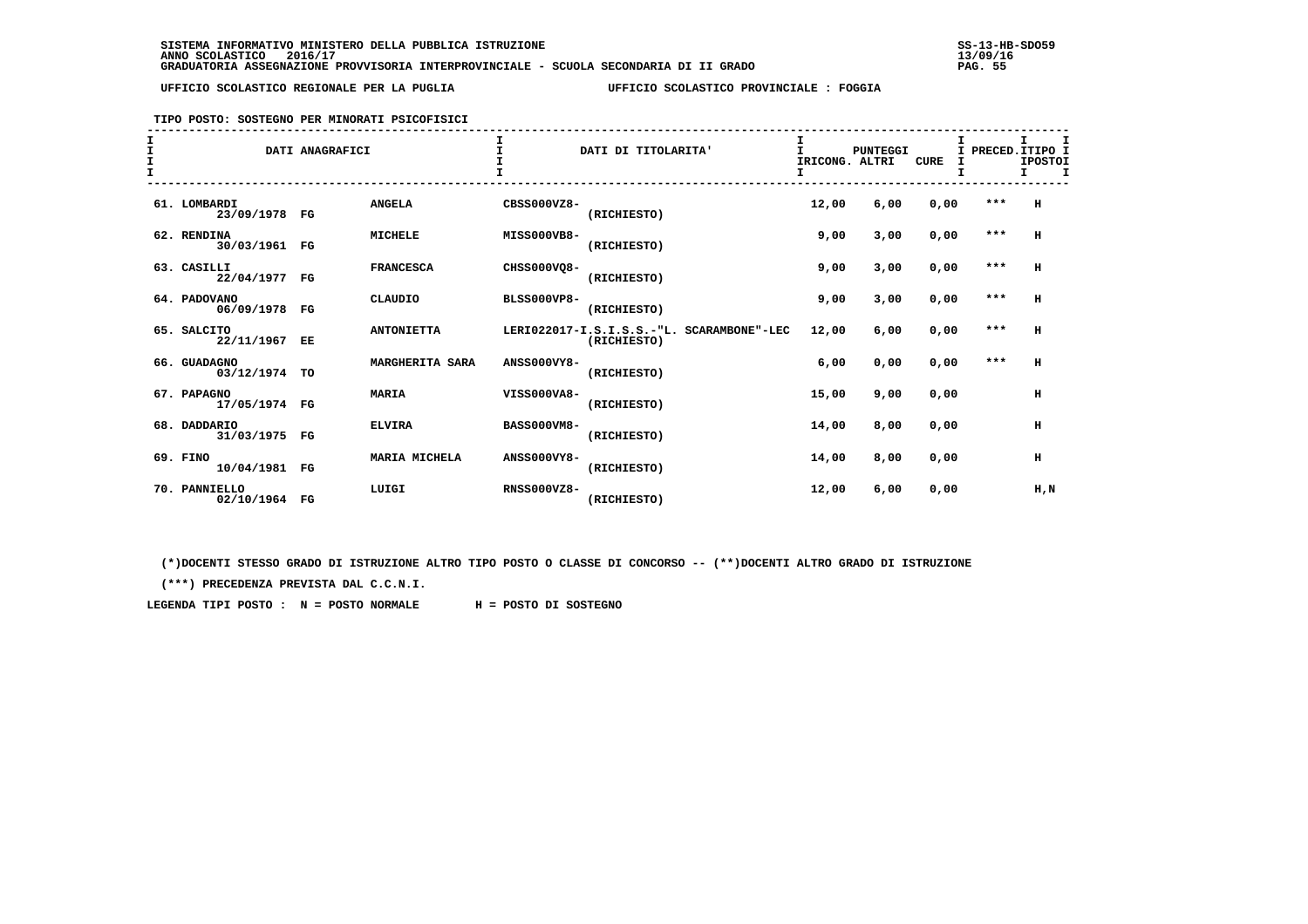**TIPO POSTO: SOSTEGNO PER MINORATI PSICOFISICI**

# **------------------------------------------------------------------------------------------------------------------------------------ I I I I I I**I PRECED. ITIPO I **I** DATI ANAGRAFICI **I** DATI DI TITOLARITA' **I** PUNTEGGI I PUNTEGGI I PUNTEGGI I PRECEDENTE CONGLESS OF TRECOMO IPOSTOI **T I** IRICONG. ALTRI CURE I IPOSTOL IN THE CURE I IPOSTOL IN THE CURE I IPOSTOL IS A VERTILE OURE I IPOSTOL IN THE CURE I IPOSTOL IN THE CURE I IPOSTOL IN THE CURE I IPOSTOL IN THE CURE I IPOSTOL IN THE CURE I IPOSTOL IN  $I$   $I$  **I I I I I I ------------------------------------------------------------------------------------------------------------------------------------ 71. PRATTICHIZZO MICHELE PSSS000VR8- 12,00 6,00 0,00 H,N 15/02/1965 FG (RICHIESTO) 72. BOTTA POMPEA MARGHERITA PSSS000VR8- 12,00 6,00 0,00 H 03/08/1969 FG (RICHIESTO) 73. MEDUGNO CATIA CBSS000VZ8- 10,00 4,00 0,00 H 31/10/1975 FG (RICHIESTO) 74. BRUNO FLAVIA EMANUELA VESS000VP8- 10,00 4,00 0,00 H 19/07/1977 FG (RICHIESTO) 75. DEDDA LEONARDO TVSS000VZ8- 9,00 3,00 0,00 H 03/07/1960 FG (RICHIESTO) 76. GAGGIANO ANTONIETTA,RAFFAEL CHSS000VQ8- 9,00 3,00 0,00 H 22/04/1964 FG (RICHIESTO) 77. STOICO ANTONIO BOSS000VD8- 9,00 3,00 0,00 H 11/01/1966 FG (RICHIESTO) 78. MURGO PASQUALE CBSS000VZ8- 9,00 3,00 0,00 H 07/03/1967 FG (RICHIESTO) 79. LUCIANI MICHELINA ATSS000VZ8- 9,00 3,00 0,00 H 11/01/1970 FG (RICHIESTO) 80. FERRETTI PIERA SABRINA FISS000VW8- 9,00 3,00 0,00 H 04/06/1970 FG (RICHIESTO)**

 **(\*)DOCENTI STESSO GRADO DI ISTRUZIONE ALTRO TIPO POSTO O CLASSE DI CONCORSO -- (\*\*)DOCENTI ALTRO GRADO DI ISTRUZIONE**

 **(\*\*\*) PRECEDENZA PREVISTA DAL C.C.N.I.**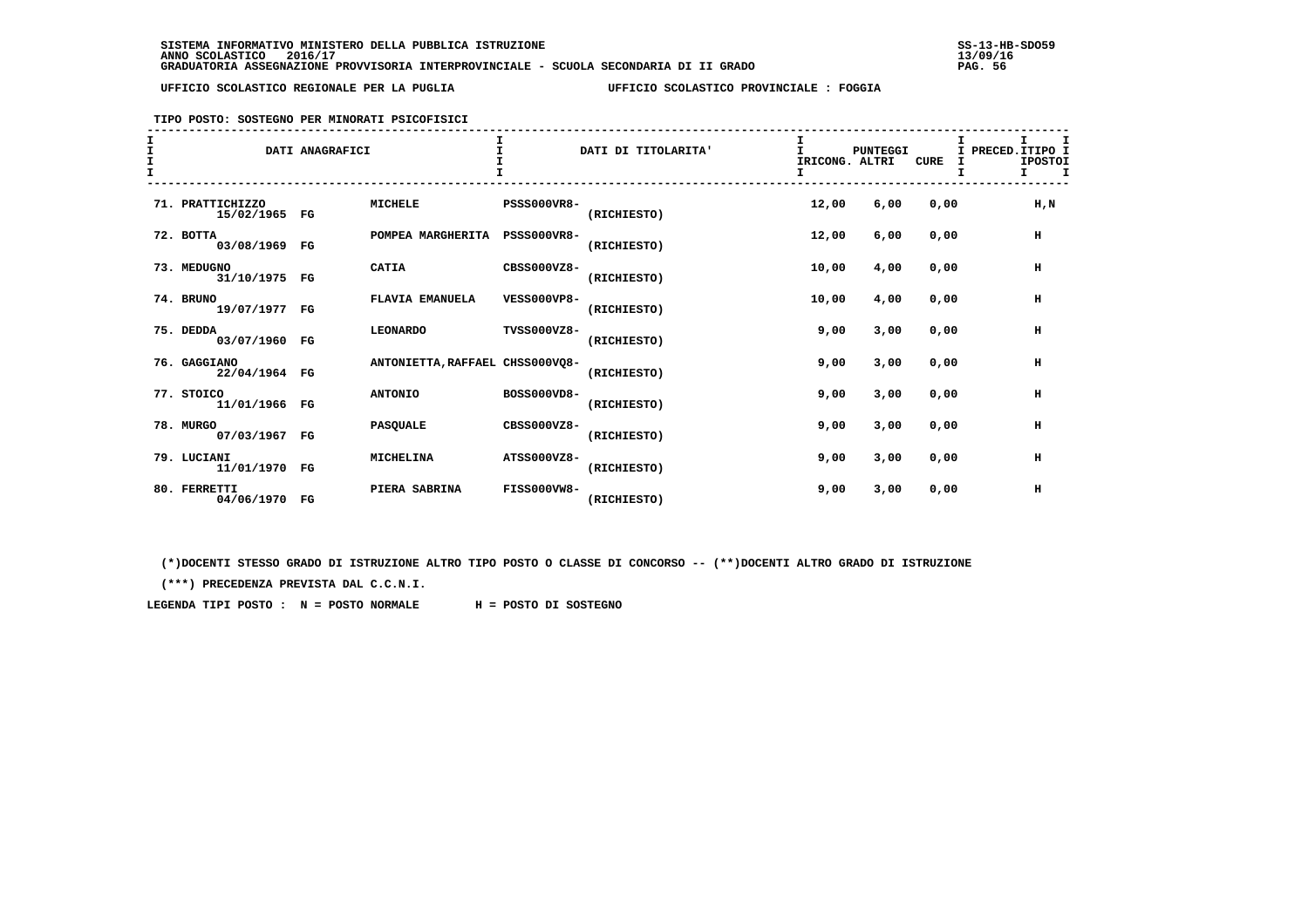### **TIPO POSTO: SOSTEGNO PER MINORATI PSICOFISICI**

| $\mathbf T$ |                               | DATI ANAGRAFICI |                    |                    | DATI DI TITOLARITA' | IRICONG. ALTRI<br>I | <b>PUNTEGGI</b> | <b>CURE</b> | I PRECED. ITIPO I<br>I | <b>IPOSTOI</b><br>$\mathbf I$<br>I. |
|-------------|-------------------------------|-----------------|--------------------|--------------------|---------------------|---------------------|-----------------|-------------|------------------------|-------------------------------------|
|             | 81. CIARCIA<br>05/03/1972 FG  |                 | MARIA DONATELLA    | LOSS000VZ8-        | (RICHIESTO)         | 9,00                | 3,00            | 0,00        |                        | н                                   |
|             | 82. OTELLO<br>02/04/1977 FG   |                 | <b>RAFFAELLA</b>   | TOSS000VB8-        | (RICHIESTO)         | 9,00                | 3,00            | 0.00        |                        | н                                   |
|             | 83. GUALANO<br>08/06/1962 FG  |                 | COSMO              | <b>TVSS000VZ8-</b> | (RICHIESTO)         | 6,00                | 0,00            | 0,00        |                        | н                                   |
|             | 84. ROSITO<br>10/08/1962 BG   |                 | MAURIZIO           | VRSS000VG8-        | (RICHIESTO)         | 6,00                | 0,00            | 0,00        |                        | $\,$ H                              |
|             | 85. GAITA<br>12/02/1963 FG    |                 | <b>SABRINA</b>     | <b>VESS000VP8-</b> | (RICHIESTO)         | 6,00                | 0,00            | 0.00        |                        | н                                   |
|             | 86. MARTUCCI<br>08/09/1964 FG |                 | <b>MARIA LUISA</b> | ISSS000VH8-        | (RICHIESTO)         | 6,00                | 0,00            | 0.00        |                        | $\,$ H                              |
|             | 87. PERTONE<br>06/09/1965 FG  |                 | COSTANZA           | CHSS000VO8-        | (RICHIESTO)         | 6,00                | 0,00            | 0,00        |                        | $\,$ H                              |
|             | 88. PALUMBO<br>14/09/1965 FG  |                 | <b>FILOMENA</b>    | <b>ROSS000VH8-</b> | (RICHIESTO)         | 6,00                | 0,00            | 0,00        |                        | н                                   |
|             | 89. TURCO<br>06/10/1969 FG    |                 | <b>LEONARDO</b>    | <b>TVSS000VZ8-</b> | (RICHIESTO)         | 6,00                | 0,00            | 0,00        |                        | н                                   |
|             | 90. CEGLIA<br>04/04/1970 FG   |                 | LUCIA STEFANIA     | CHSS000VO8-        | (RICHIESTO)         | 6,00                | 0,00            | 0,00        |                        | н                                   |

 **(\*)DOCENTI STESSO GRADO DI ISTRUZIONE ALTRO TIPO POSTO O CLASSE DI CONCORSO -- (\*\*)DOCENTI ALTRO GRADO DI ISTRUZIONE**

 **(\*\*\*) PRECEDENZA PREVISTA DAL C.C.N.I.**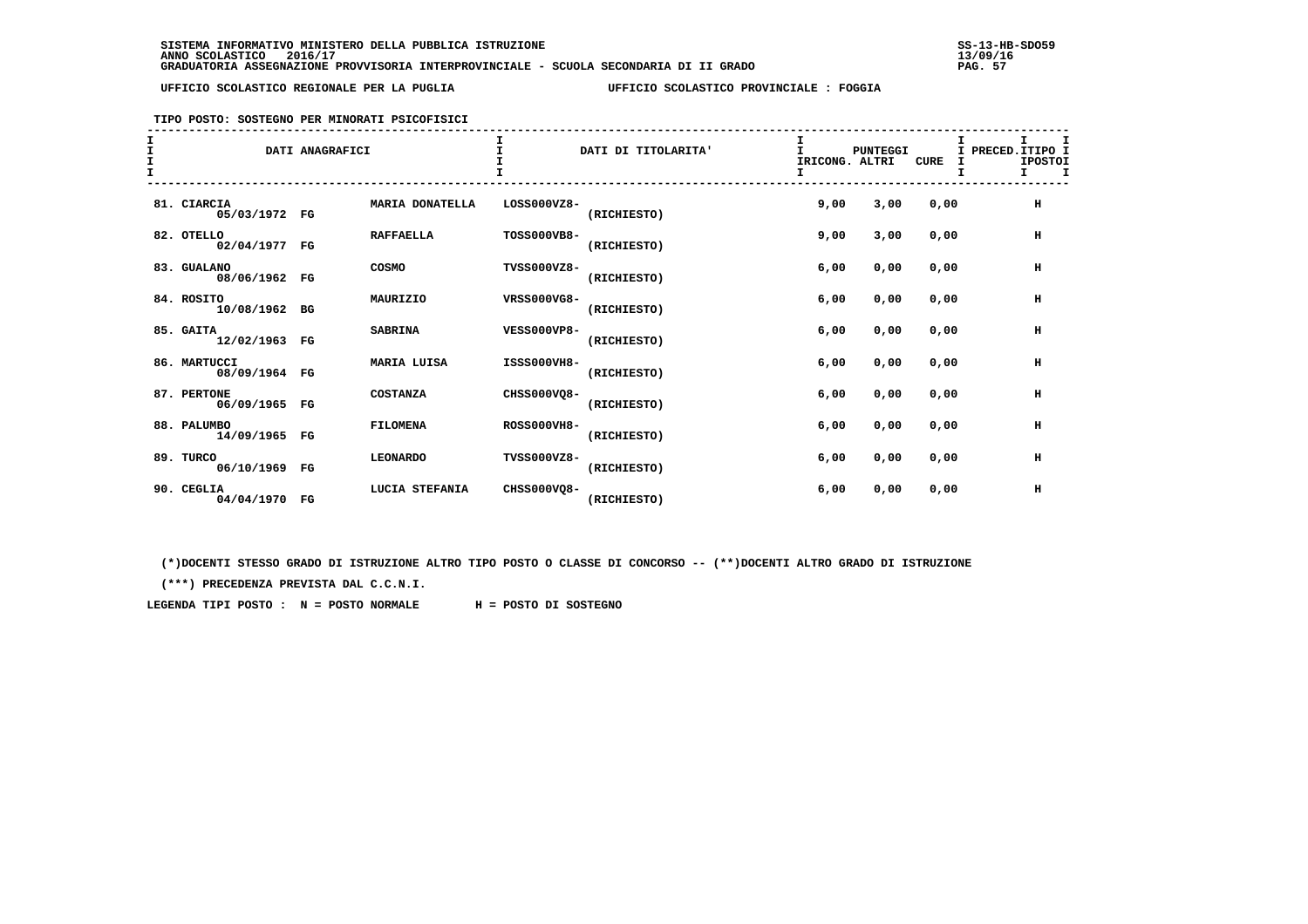### **TIPO POSTO: SOSTEGNO PER MINORATI PSICOFISICI**

| T |                                    | DATI ANAGRAFICI |                 |                    | DATI DI TITOLARITA'                                       |      | <b>PUNTEGGI</b><br>IRICONG. ALTRI | <b>CURE</b> | Τ.<br>I | т<br>PRECED.ITIPO I<br><b>IPOSTOI</b><br>I<br>$\mathbf{I}$ |
|---|------------------------------------|-----------------|-----------------|--------------------|-----------------------------------------------------------|------|-----------------------------------|-------------|---------|------------------------------------------------------------|
|   | 91. POPPA<br>13/04/1971 FG         |                 | <b>CATERINA</b> |                    | MORC08000G-CATTANEO DELEDDA- SOCIO<br>COMM<br>(RICHIESTO) | 6.00 | 0,00                              | 0.00        |         | н                                                          |
|   | 92. PALLOZZI<br>01/08/1972 FG      |                 | <b>ANNALISA</b> | MISS000VB8-        | (RICHIESTO)                                               | 6,00 | 0,00                              | 0.00        |         | н                                                          |
|   | 93. SESSA<br>08/03/1973 RM         |                 | <b>DANIELA</b>  | <b>BLSS000VP8-</b> | (RICHIESTO)                                               | 6,00 | 0,00                              | 0,00        |         | н                                                          |
|   | 94. SECCIA<br>30/03/1974 FG        |                 | <b>ROBERTO</b>  | <b>BSSS000VF8-</b> | (RICHIESTO)                                               | 6,00 | 0,00                              | 0,00        |         | H,N                                                        |
|   | 95. CERASOLI<br>28/06/1974 FG      |                 | <b>MAURO</b>    | TVSS000VZ8-        | (RICHIESTO)                                               | 6.00 | 0,00                              | 0.00        |         | н                                                          |
|   | 96. CANFORA<br>18/01/1975 FG       |                 | <b>ROSALBA</b>  | <b>BOSS000VD8-</b> | (RICHIESTO)                                               | 6.00 | 0,00                              | 0.00        |         | H                                                          |
|   | 97. PADALINO<br>24/07/1975 FG      |                 | <b>ROSALBA</b>  | <b>ANSS000VY8-</b> | (RICHIESTO)                                               | 6,00 | 0,00                              | 0,00        |         | H                                                          |
|   | 98. MACCHIAROLA<br>29/02/1976 TO   |                 | <b>ROSANNA</b>  |                    | RMRH01000T- IPSSAR "TOR CARBONE"<br>(RICHIESTO)           | 6,00 | 0,00                              | 0,00        |         | н                                                          |
|   | 99. MARTINO<br>29/04/1976 FG       |                 | <b>LEONARDO</b> | <b>TRSS000VN8-</b> | (RICHIESTO)                                               | 6,00 | 0,00                              | 0,00        |         | н                                                          |
|   | 100. MASTROMATTEO<br>20/08/1976 FG |                 | <b>ANNALISA</b> | <b>BLSS000VP8-</b> | (RICHIESTO)                                               | 6.00 | 0,00                              | 0,00        |         | н                                                          |

 **(\*)DOCENTI STESSO GRADO DI ISTRUZIONE ALTRO TIPO POSTO O CLASSE DI CONCORSO -- (\*\*)DOCENTI ALTRO GRADO DI ISTRUZIONE**

 **(\*\*\*) PRECEDENZA PREVISTA DAL C.C.N.I.**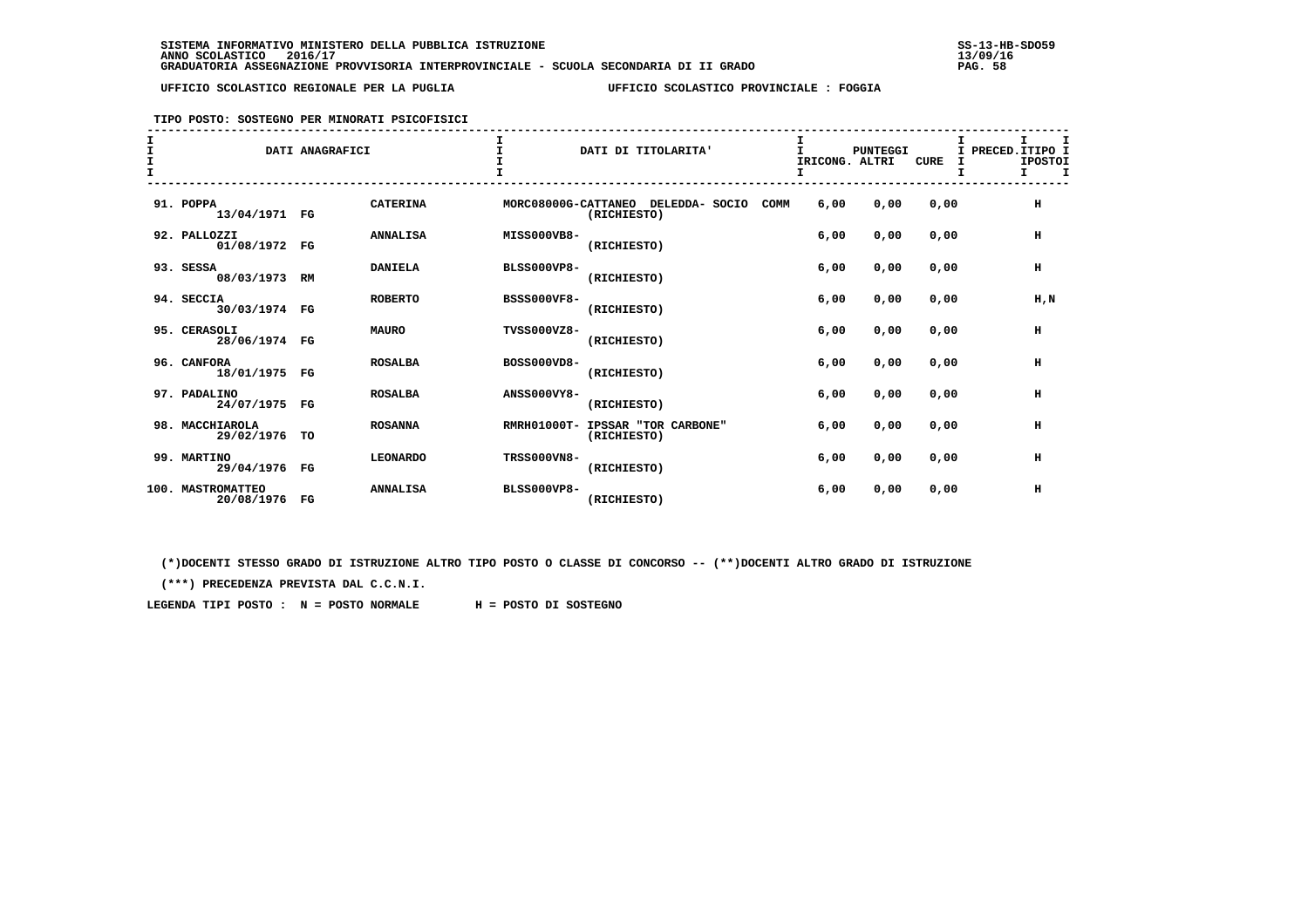**TIPO POSTO: SOSTEGNO PER MINORATI PSICOFISICI**

| I<br>I.<br>$\frac{1}{1}$ |                                  | DATI ANAGRAFICI |                   | $\mathbf{I}$       | DATI DI TITOLARITA'                                    | I<br>$\mathbf{I}$<br>IRICONG. ALTRI<br>I | PUNTEGGI | CURE | I.<br>I PRECED. ITIPO I<br><b>IPOSTOI</b><br>I<br>I. |
|--------------------------|----------------------------------|-----------------|-------------------|--------------------|--------------------------------------------------------|------------------------------------------|----------|------|------------------------------------------------------|
| 101.                     | TAROLLA<br>31/08/1976 FG         |                 | <b>ANTONIO</b>    |                    | RGTD00801N-I.T.C. " Q.CATAUDELLA "<br>(RICHIESTO)      | 6,00                                     | 0,00     | 0,00 | н                                                    |
|                          | 102. NARDELLA<br>05/10/1976 FG   |                 | <b>MICHELE</b>    | LOSS000VZ8-        | (RICHIESTO)                                            | 6,00                                     | 0,00     | 0,00 | н                                                    |
|                          | 103. CARELLA<br>07/11/1976 FG    |                 | ANNA RITA         | MISS000VB8-        | (RICHIESTO)                                            | 6,00                                     | 0,00     | 0,00 | н                                                    |
|                          | 104. VILLANI<br>15/08/1977 FG    |                 | <b>PALMA</b>      | BOSS000VD8-        | (RICHIESTO)                                            | 6,00                                     | 0,00     | 0,00 | н                                                    |
|                          | 105. DI CARLO<br>02/12/1977 FG   |                 | <b>CARMINE</b>    |                    | RNRH01000Q-I.P.S.S.A.R.<br>"S. SAVIOLI"<br>(RICHIESTO) | 6,00                                     | 0,00     | 0,00 | $\,$ H                                               |
|                          | 106. MARCHITTO<br>31/01/1978 FG  |                 | SIMONA GRAZIAPIA  | VISS000VA8-        | (RICHIESTO)                                            | 6,00                                     | 0,00     | 0,00 | н                                                    |
|                          | 107. FARES<br>31/03/1978 FG      |                 | <b>GUERINO</b>    |                    | PTRC010007-LUIGI EINAUDI<br>(RICHIESTO)                | 6,00                                     | 0,00     | 0,00 | н                                                    |
|                          | 108. DI GIOVINE<br>01/07/1978 FG |                 | ANNA MARIA GRAZIA | <b>PSSS000VR8-</b> | (RICHIESTO)                                            | 6,00                                     | 0,00     | 0,00 | н                                                    |
|                          | 109. IAVARONE<br>07/09/1978 FG   |                 | <b>CLARA</b>      | <b>PSSS000VR8-</b> | (RICHIESTO)                                            | 6,00                                     | 0,00     | 0,00 | н                                                    |
|                          | 110. PIEMONTESE<br>03/05/1979    | $_{\rm FG}$     | LIBERA MARIA      | MOSS000VW8-        | (RICHIESTO)                                            | 6,00                                     | 0,00     | 0,00 | н                                                    |

 **(\*)DOCENTI STESSO GRADO DI ISTRUZIONE ALTRO TIPO POSTO O CLASSE DI CONCORSO -- (\*\*)DOCENTI ALTRO GRADO DI ISTRUZIONE**

 **(\*\*\*) PRECEDENZA PREVISTA DAL C.C.N.I.**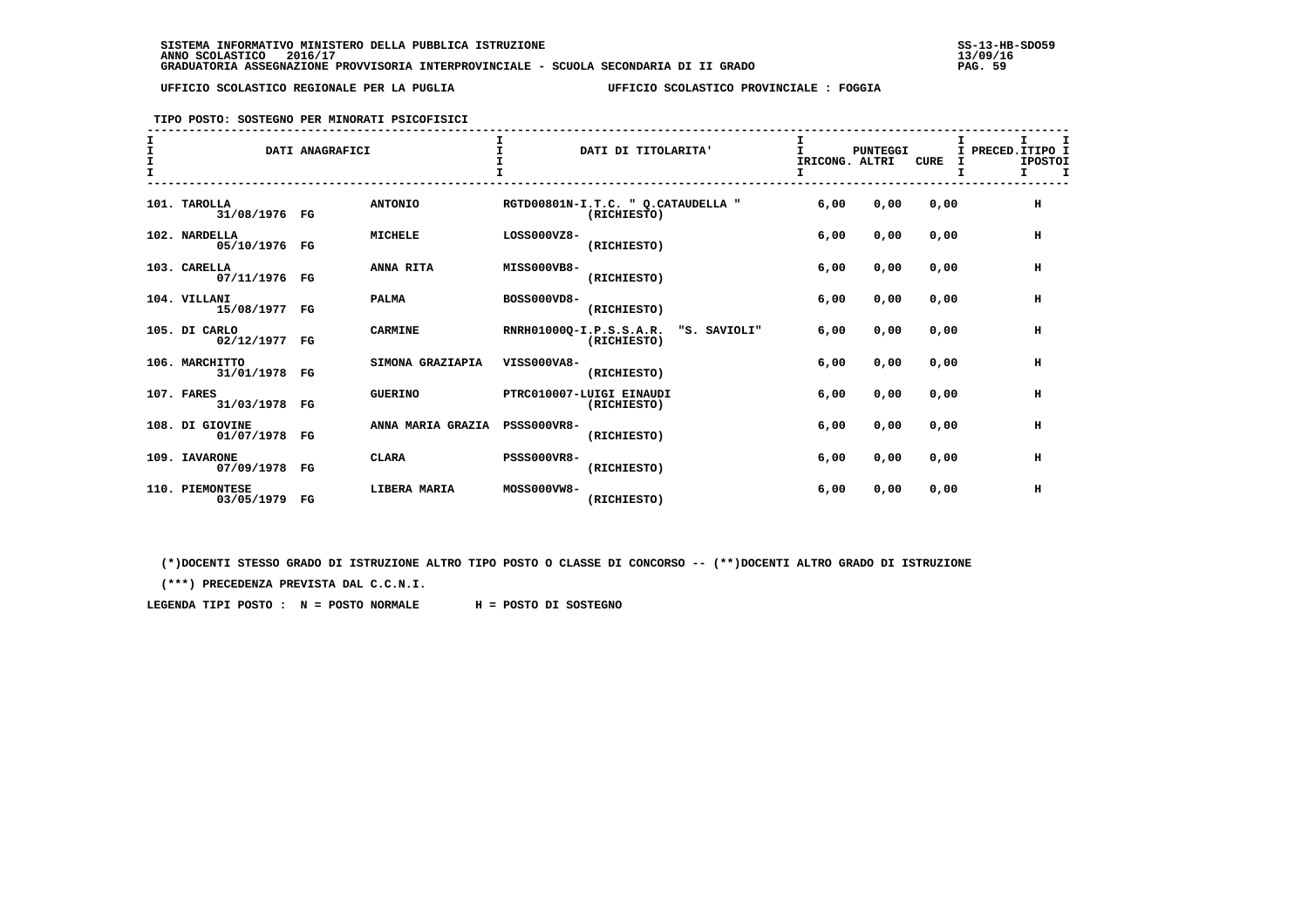**TIPO POSTO: SOSTEGNO PER MINORATI PSICOFISICI**

| I<br>$\frac{1}{1}$ |                                          | DATI ANAGRAFICI |                   |                       | DATI DI TITOLARITA'                                  | T.<br>IRICONG. ALTRI | <b>PUNTEGGI</b> | CURE  |       | I.<br>I PRECED. ITIPO I<br><b>IPOSTOI</b><br>т<br>I. |
|--------------------|------------------------------------------|-----------------|-------------------|-----------------------|------------------------------------------------------|----------------------|-----------------|-------|-------|------------------------------------------------------|
|                    | 111. DE CESARE<br>16/05/1979 FG          |                 | <b>TEODORO</b>    |                       | VCRH040019-IPSSAR "SOLDATI" GATTINARA<br>(RICHIESTO) | 6,00                 | 0,00            | 0.00  |       | H                                                    |
|                    | 112. SABATELLI<br>13/10/1979 FG          |                 | <b>MICHELA</b>    |                       | FIRH020009-"BUONTALENTI"<br>(RICHIESTO)              | 6,00                 | 0,00            | 0,00  |       | н                                                    |
|                    | 113. DI BARI<br>18/10/1979 FG            |                 | <b>GABRIELLA</b>  | RERH008011-"A. MOTTI" | (RICHIESTO)                                          | 6,00                 | 0,00            | 0,00  |       | H, N                                                 |
|                    | 114. LA MANNA<br>26/08/1980 FG           |                 | <b>GIUSEPPINA</b> | TVSS000VZ8-           | (RICHIESTO)                                          | 6,00                 | 0,00            | 0.00  |       | н                                                    |
|                    | 115. LEONE<br>27/11/1981 FG              |                 | ANNA MICHELA      |                       | CHTF01301E-E. MATTEI ITI<br>(RICHIESTO)              | 6,00                 | 0,00            | 0,00  |       | H                                                    |
|                    | 116. DE SANTIS<br>23/06/1960 FG<br>$(*)$ |                 | <b>GIOVANNA</b>   | <b>BISS000VI8-</b>    | (RICHIESTO)                                          | 6,00                 | 0,00            | 0,00  | $***$ | H,N                                                  |
|                    | 117. AOUILINO<br>$(*)$ 27/10/1978        | TO              | <b>GIANNA</b>     |                       | PSRC003012-I.P.C. "A. OLIVETTI"<br>(RICHIESTO)       | 6.00                 | 0.00            | 0.00  | $***$ | H                                                    |
|                    | 118. FIORENTINO<br>09/02/1963<br>$(*)$   | $_{\rm FG}$     | GIOVANNI          | VRSS000VG8-           | (RICHIESTO)                                          | 18,00                | 6,00            | 18,00 | $***$ | $H$ , $N$                                            |
|                    | 119. VOLPE<br>16/10/1976 BA<br>$(*)$     |                 | FELICIA VALERIA   | <b>RASS000VR8-</b>    | (RICHIESTO)                                          | 17,00                | 11,00           | 0,00  | $***$ | H,N                                                  |
|                    | 120. PATERNO<br>$(*)$<br>20/05/1973 BA   |                 | <b>VINCENZA</b>   | MOSS000VW8-           | (RICHIESTO)                                          | 13,00                | 7,00            | 0,00  | ***   | H,N                                                  |

 **(\*)DOCENTI STESSO GRADO DI ISTRUZIONE ALTRO TIPO POSTO O CLASSE DI CONCORSO -- (\*\*)DOCENTI ALTRO GRADO DI ISTRUZIONE**

 **(\*\*\*) PRECEDENZA PREVISTA DAL C.C.N.I.**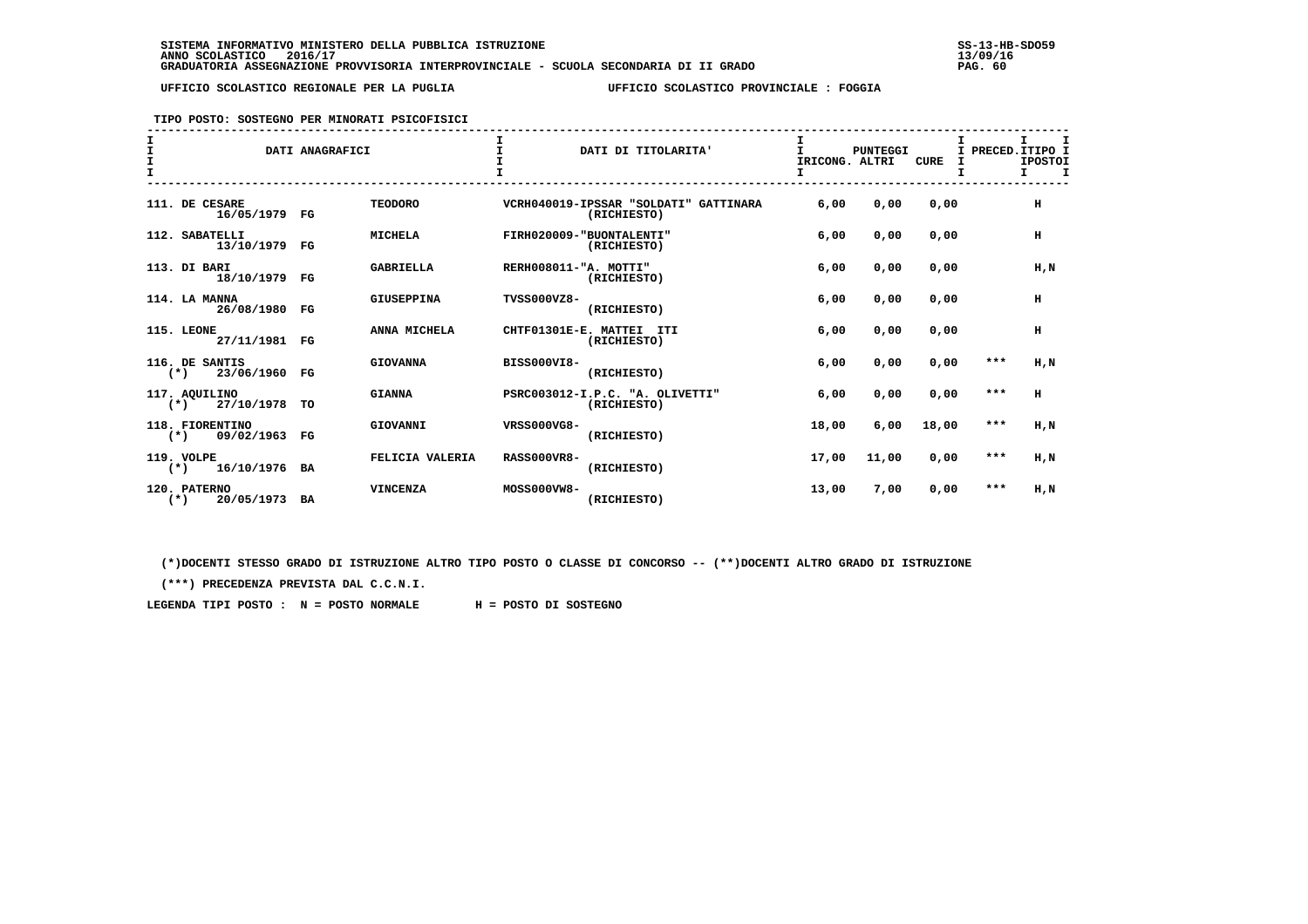**TIPO POSTO: SOSTEGNO PER MINORATI PSICOFISICI**

| I.<br>I<br>$\mathbf{r}$ |                                              | DATI ANAGRAFICI |                                |                    | DATI DI TITOLARITA' | I<br>T.<br>IRICONG. ALTRI | <b>PUNTEGGI</b> | CURE | I PRECED. ITIPO I<br>I | т.<br><b>IPOSTOI</b><br>т<br>Τ. |
|-------------------------|----------------------------------------------|-----------------|--------------------------------|--------------------|---------------------|---------------------------|-----------------|------|------------------------|---------------------------------|
|                         | 121. COLUCCI<br>06/09/1977 FG<br>$(\star)$   |                 | LUIGI CRISTIAN PIO BASS000VM8- |                    | (RICHIESTO)         | 13,00                     | 7,00            | 0,00 | $***$                  | H.N                             |
|                         | 122. BALASCIO<br>$(*)$<br>18/10/1968 FG      |                 | <b>ANGELA</b>                  | GOSS000VM8-        | (RICHIESTO)         | 10,00                     | 4,00            | 0,00 | $***$                  | $H$ , $N$                       |
|                         | 123. FORTUNATO<br>$(*)$ 07/02/1975 FG        |                 | FATIMA PIA                     | GOSS000VM8-        | (RICHIESTO)         | 10,00                     | 4,00            | 0,00 | ***                    | $H$ , $N$                       |
|                         | 124. DE CATO<br>$(*)$ 06/10/1979 FG          |                 | <b>MICHELA</b>                 | VRSS000VG8-        | (RICHIESTO)         | 10,00                     | 4,00            | 0,00 | $***$                  | $H$ , $N$                       |
|                         | 125. CASSOTTA<br>$(*)$ 02/07/1975 BA         |                 | <b>MARIA TERESA</b>            | <b>BASS000VM8-</b> | (RICHIESTO)         | 15,00                     | 9,00            | 0,00 | $***$                  | H                               |
|                         | 126. RAIETA<br>$(*)$ 26/10/1965 BN           |                 | <b>ANGELA</b>                  | <b>ROSS000VH8-</b> | (RICHIESTO)         | 12,00                     | 6,00            | 0,00 | $***$                  | $H$ , $N$                       |
|                         | 127. PISANTE<br>$(*)$ 01/06/1969 FG          |                 | LEA MARIA PIA                  | $LOS000VZ8-$       | (RICHIESTO)         | 12,00                     | 6,00            | 0,00 | $***$                  | H.N                             |
|                         | 128. LEONE<br>$(*)$ 14/10/1971 FG            |                 | <b>PAOLA</b>                   | TSSS000VD8-        | (RICHIESTO)         | 12,00                     | 6,00            | 0,00 | $***$                  | $H$ , $N$                       |
|                         | 129. FORTUNATO<br>05/09/1974 FG<br>$(\star)$ |                 | <b>STEFANIA</b>                | <b>BSSS000VF8-</b> | (RICHIESTO)         | 12,00                     | 6,00            | 0,00 | ***                    | $H$ , $N$                       |
|                         | 130. CAPACCHIONE<br>$(*)$ 10/05/1969 BA      |                 | ANTONIO MASSIMO                | VISS000VA8-        | (RICHIESTO)         | 9,00                      | 3,00            | 0,00 | ***                    | $H$ , $N$                       |

 **(\*)DOCENTI STESSO GRADO DI ISTRUZIONE ALTRO TIPO POSTO O CLASSE DI CONCORSO -- (\*\*)DOCENTI ALTRO GRADO DI ISTRUZIONE**

 **(\*\*\*) PRECEDENZA PREVISTA DAL C.C.N.I.**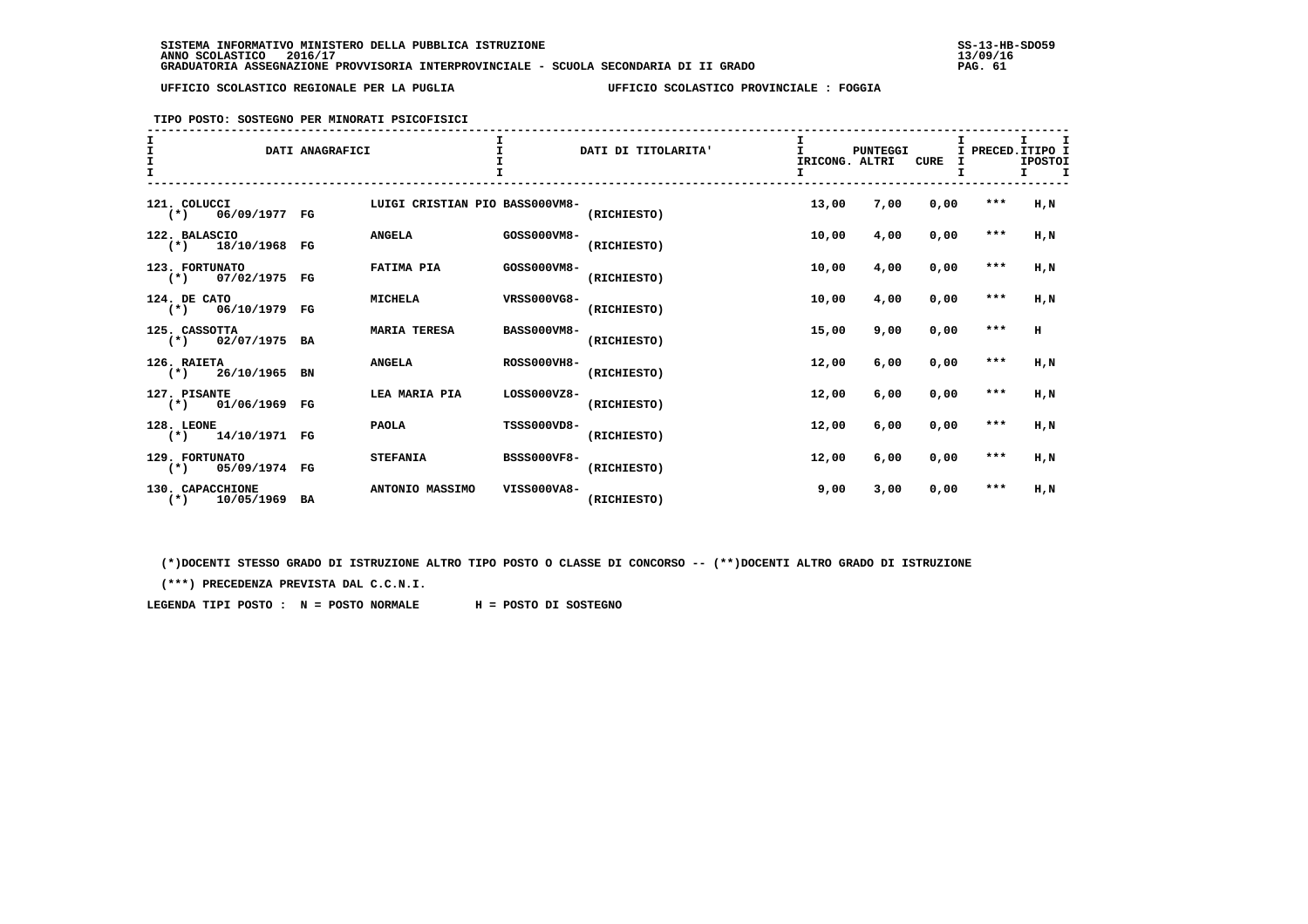### **TIPO POSTO: SOSTEGNO PER MINORATI PSICOFISICI**

| I<br>$\mathbf{I}$ |                                          | DATI ANAGRAFICI |                                |                    | DATI DI TITOLARITA'                                        | I<br>IRICONG. ALTRI<br>I. | <b>PUNTEGGI</b> | <b>CURE</b> | T.<br>I PRECED. ITIPO I<br><b>IPOSTOI</b><br>I<br>$\mathbf{T}$<br>$\mathbf{T}$ |
|-------------------|------------------------------------------|-----------------|--------------------------------|--------------------|------------------------------------------------------------|---------------------------|-----------------|-------------|--------------------------------------------------------------------------------|
| $(*)$             | 131. LA MARCA<br>30/05/1970 EE           |                 | ODILE                          | <b>BASS000VM8-</b> | (RICHIESTO)                                                | 12,00                     | 6,00            | 0.00        | H.N                                                                            |
|                   | 132. BONABITACOLA<br>$(*)$ 03/07/1975 FG |                 | <b>GIANLUCA</b>                | CBSS000VZ8-        | (RICHIESTO)                                                | 12,00                     | 0,00            | 12,00       | H,N                                                                            |
|                   | 133. GAMMAROTA<br>$(*)$ 11/06/1967 FG    |                 | CARLA                          | <b>PCSS000VD8-</b> | (RICHIESTO)                                                | 9,00                      | 3,00            | 0,00        | H, N                                                                           |
|                   | 134. MIRMINA<br>$(*)$ 09/05/1971 FG      |                 | ANNA MONIA                     | <b>BASS000VM8-</b> | (RICHIESTO)                                                | 9,00                      | 3,00            | 0,00        | H,N                                                                            |
|                   | 135. GIULIANI<br>$(*)$ 13/06/1956 FG     |                 | MARIA ASSUNTA ANTO PNSS000VF8- |                    | (RICHIESTO)                                                | 6,00                      | 0,00            | 0,00        | H, N                                                                           |
| 136. BOCOLA       | $(*)$ 06/12/1960 FG                      |                 | GIUSEPPE NICOLA                | BISS000VI8-        | (RICHIESTO)                                                | 6,00                      | 0,00            | 0.00        | H.N                                                                            |
|                   | 137. SIBILLA<br>$(*)$ 09/06/1961 FG      |                 | ALDA ANNA MARIA                |                    | PTRA010008-IST.PROF "DE'<br>FRANCESCHI - A.<br>(RICHIESTO) | 6,00                      | 0,00            | 0,00        | H, N                                                                           |
|                   | 138. MASSARO<br>$(*)$ 27/11/1965 FG      |                 | <b>EMILIA</b>                  | GOSS000VM8-        | (RICHIESTO)                                                | 6,00                      | 0,00            | 0,00        | H.N                                                                            |
|                   | 139. SETTANNI<br>$(*)$ 11/06/1966 FG     |                 | <b>ANTONIETTA</b>              | IMSS000VG8-        | (RICHIESTO)                                                | 6,00                      | 0,00            | 0,00        | H, N                                                                           |
|                   | 140. DE MARTINIS<br>$(*)$ 16/07/1969 FG  |                 | MARIA ANTONIETTA               | PDSS000VT8-        | (RICHIESTO)                                                | 6,00                      | 0,00            | 0,00        | H,N                                                                            |

 **(\*)DOCENTI STESSO GRADO DI ISTRUZIONE ALTRO TIPO POSTO O CLASSE DI CONCORSO -- (\*\*)DOCENTI ALTRO GRADO DI ISTRUZIONE**

 **(\*\*\*) PRECEDENZA PREVISTA DAL C.C.N.I.**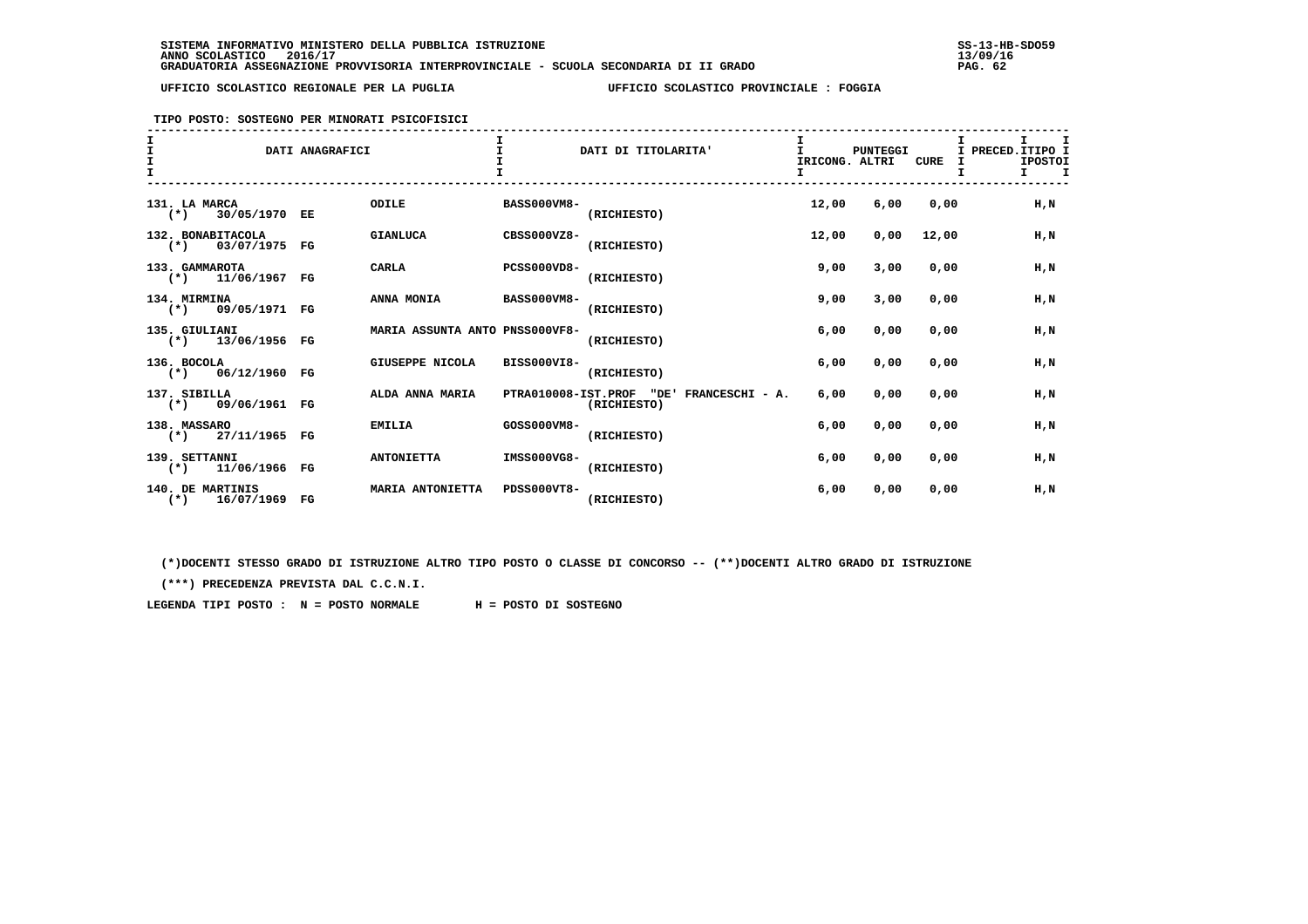## **TIPO POSTO: SOSTEGNO PER MINORATI PSICOFISICI**

| T         |                                        | DATI ANAGRAFICI |                   |                    | DATI DI TITOLARITA' | IRICONG. ALTRI<br>I. | PUNTEGGI | <b>CURE</b> | т       | I.<br>I PRECED. ITIPO I<br><b>IPOSTOI</b><br>I. |
|-----------|----------------------------------------|-----------------|-------------------|--------------------|---------------------|----------------------|----------|-------------|---------|-------------------------------------------------|
| 141. COCO | $(*)$ 27/06/1972 FG                    |                 | <b>ANTONIO</b>    | <b>PDSS000VT8-</b> | (RICHIESTO)         | 6,00                 | 0,00     | 0.00        |         | $H$ , $N$                                       |
|           | 142. MIRAGLIA<br>$(*)$ 31/10/1979 FG   |                 | <b>FABRIZIO</b>   | <b>RMSS000VI8-</b> | (RICHIESTO)         | 6,00                 | 0,00     | 0.00        |         | $H$ , $N$                                       |
|           | 143. CIUFFREDA<br>$(**)$ 25/06/1975 BA |                 | <b>DANIELA</b>    | RMMM000VW6-        | (RICHIESTO)         | 20,00                | 8,00     | 20,00       | $***$   | H                                               |
|           | 144. RINALDI<br>$(**)$ 10/02/1979 FG   |                 | <b>PASQUALE</b>   | RMMM000VW6-        | (RICHIESTO)         | 13,00                | 7,00     | 0,00        | $***$   | H                                               |
|           | 145. AMOROSO<br>$(**)$ 14/10/1975 FG   |                 | GIUSEPPINA        | RAMM000VD6-        | (RICHIESTO)         | 19,00                | 7,00     | 19,00       | $***$   | H                                               |
|           | 146. BATTIANTE<br>$(**)$ 05/01/1976 FG |                 | <b>ANTONIETTA</b> | REMM000VP6-        | (RICHIESTO)         | 14,00                | 8,00     | 0,00        | $* * *$ | H                                               |
|           | 147. SGARRO<br>$(**)$ 28/07/1975 FG    |                 | <b>PAOLA</b>      | RMMM000VW6-        | (RICHIESTO)         | 10,00                | 4,00     | 0,00        | $***$   | H                                               |
|           | 148. SIMONE<br>$(**)$ 12/05/1972 FG    |                 | <b>MICHELA</b>    | RMMM000VW6-        | (RICHIESTO)         | 9,00                 | 3,00     | 0,00        | $***$   | н                                               |
|           | 149. FALCONE<br>$(**)$ 16/06/1975 FG   |                 | LORENZO PIO       | CBMM000VL6-        | (RICHIESTO)         | 6,00                 | 0,00     | 0,00        | $***$   | H                                               |
|           | 150. IATESTA<br>$(**)$ 13/07/1978 FG   |                 | <b>FRANCESCA</b>  | PSMM000VD6-        | (RICHIESTO)         | 6,00                 | 0,00     | 0,00        | $***$   | H                                               |

 **(\*)DOCENTI STESSO GRADO DI ISTRUZIONE ALTRO TIPO POSTO O CLASSE DI CONCORSO -- (\*\*)DOCENTI ALTRO GRADO DI ISTRUZIONE**

 **(\*\*\*) PRECEDENZA PREVISTA DAL C.C.N.I.**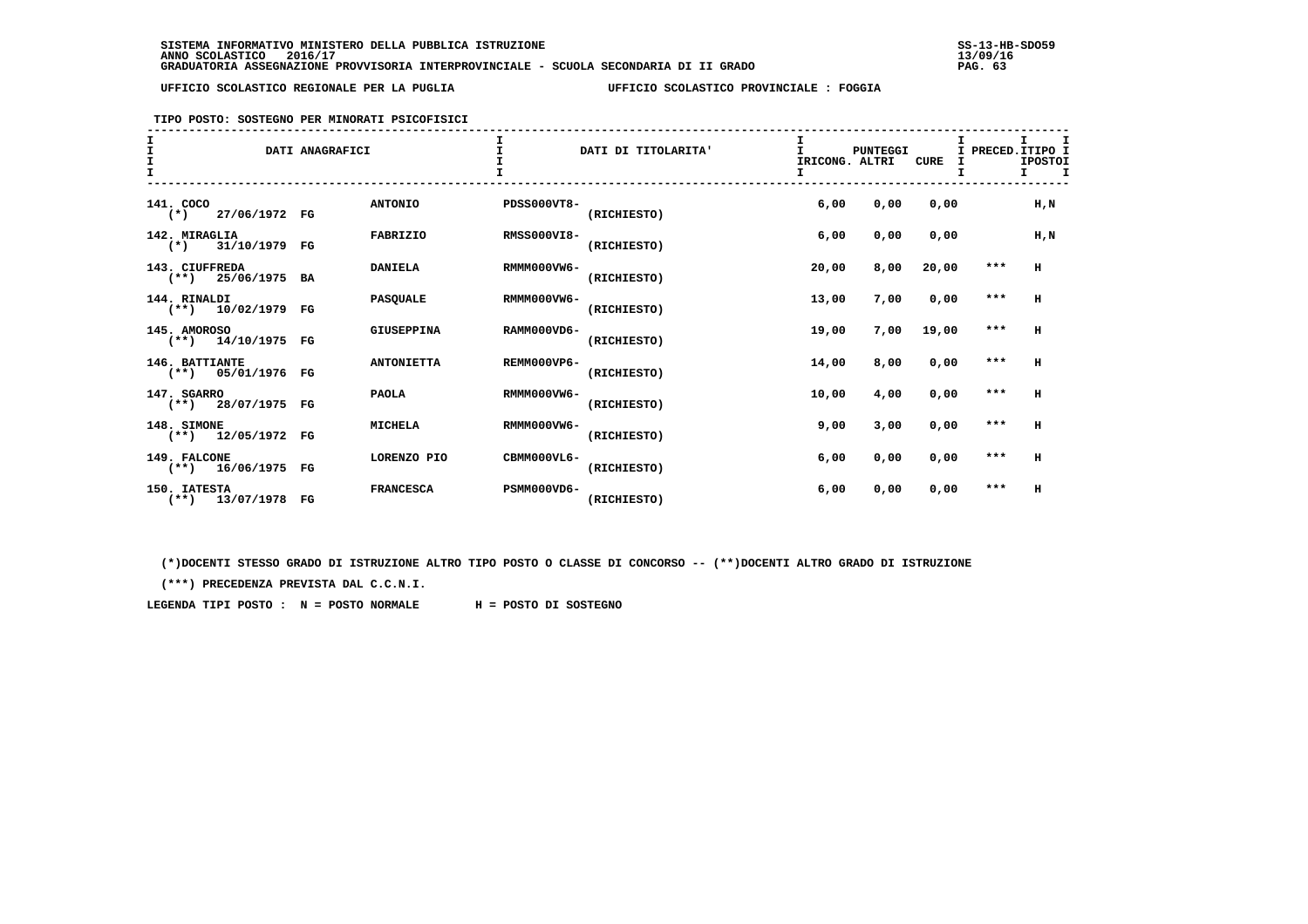**TIPO POSTO: SOSTEGNO PER MINORATI PSICOFISICI**

## **------------------------------------------------------------------------------------------------------------------------------------ I I I I I I**I PRECED. ITIPO I **I I** DATI ANAGRAFICI **I** DATI DI TITOLARITA' **I** PUNTEGGI I PUNTEGGI **IPOSTOT I** I ISLAMING THE CURE I ISLAMING THE CURE I ISLAMING TO TRICONG. ALTRI CURE I  $I$   $I$  **I I I I I I ------------------------------------------------------------------------------------------------------------------------------------ 151. PALMIERI LUCIA RMMM000VW6- 6,00 0,00 0,00 \*\*\* H,N (\*\*) 15/07/1973 FG (RICHIESTO) 152. DIPACE SILVIA MARIA ANNA MIMM000VN6- 6,00 0,00 0,00 \*\*\* H** $(**)$  02/02/1977 BA  **153. TURCO MARIA LUCIA APMM000VA6- 16,00 10,00 0,00 \*\*\* H**(\*\*) 25/12/1973 FG  **154. D'URSO TIZIANA DORA CHMM000VC6- 14,00 8,00 0,00 \*\*\* H (\*\*) 30/05/1974 TO (RICHIESTO) 155. BONGHI MARIA TEMM000VH6- 14,00 8,00 0,00 \*\*\* H (\*\*) 08/01/1980 FG (RICHIESTO) 156. BORRELLI MARIANNA DAFNER ANMM000VK6- 13,00 7,00 0,00 \*\*\* H**(\*\*) 05/09/1972 FG  **157. PELLEGRINO ANTONELLA BAMM000VZ6- 13,00 7,00 0,00 \*\*\* H (\*\*) 05/08/1975 FG (RICHIESTO) 158. DI IORIO ALESSIA PSMM000VD6- 13,00 7,00 0,00 \*\*\* H (\*\*) 02/05/1978 FG (RICHIESTO) 159. VOVOLA LUCIA FOMM000VC6- 13,00 7,00 0,00 \*\*\* H (\*\*) 04/08/1979 FG (RICHIESTO) 160. DE VIVO FLORIANA RMMM000VW6- 10,00 4,00 0,00 \*\*\* H**(\*\*) 18/07/1972 FG

 **(\*)DOCENTI STESSO GRADO DI ISTRUZIONE ALTRO TIPO POSTO O CLASSE DI CONCORSO -- (\*\*)DOCENTI ALTRO GRADO DI ISTRUZIONE**

 **(\*\*\*) PRECEDENZA PREVISTA DAL C.C.N.I.**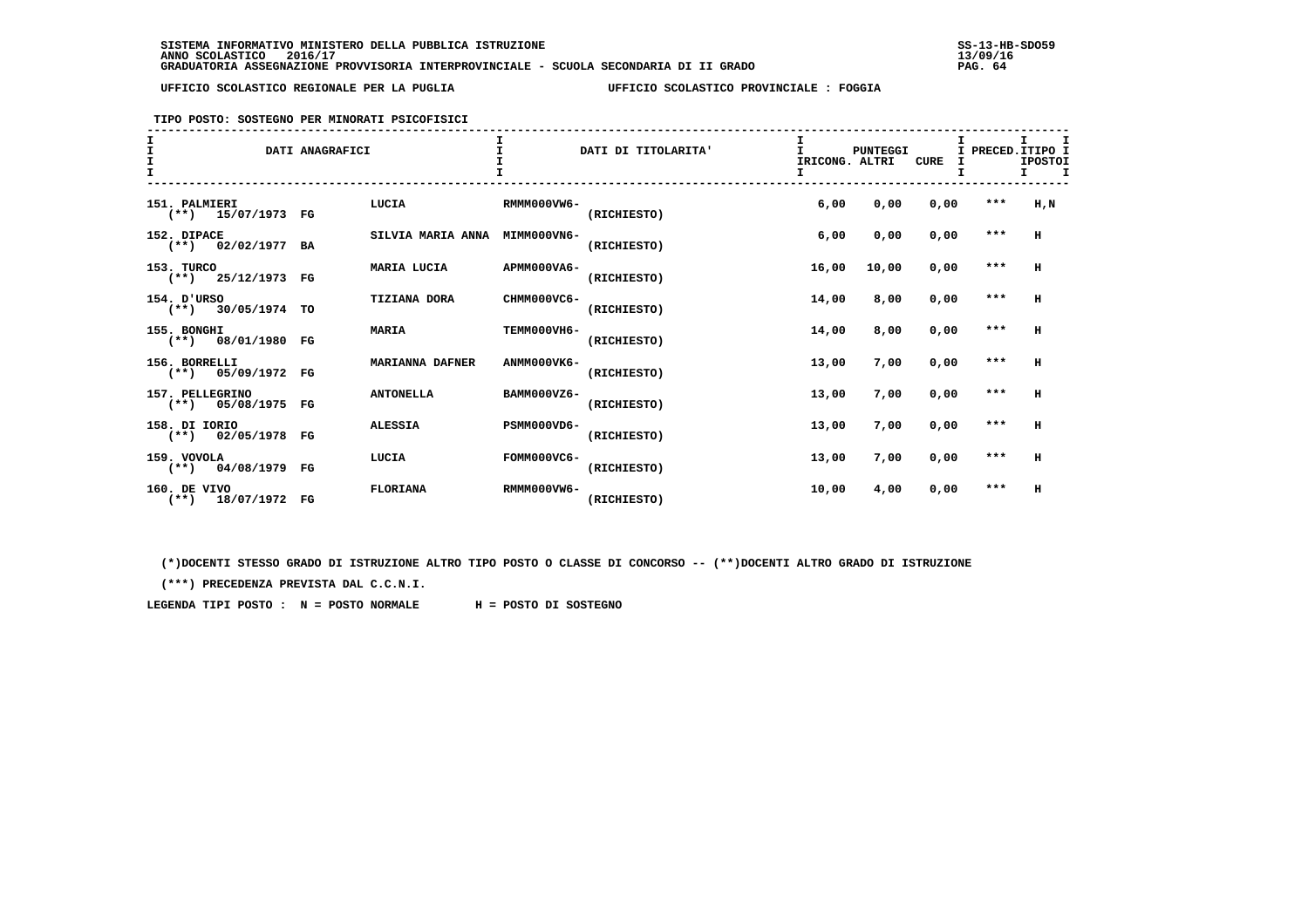### **TIPO POSTO: SOSTEGNO PER MINORATI PSICOFISICI**

| T |                                           | DATI ANAGRAFICI |                                |             | DATI DI TITOLARITA' | IRICONG. ALTRI<br>I. | PUNTEGGI | <b>CURE</b> | I PRECED. ITIPO I | T.<br><b>IPOSTOI</b><br>$\mathbf I$<br>I. |
|---|-------------------------------------------|-----------------|--------------------------------|-------------|---------------------|----------------------|----------|-------------|-------------------|-------------------------------------------|
|   | 161. BISCEGLIA<br>23/09/1974 FG<br>$(**)$ |                 | <b>ROSALIA</b>                 | RMMM000VW6- | (RICHIESTO)         | 10,00                | 4,00     | 0,00        | $***$             | H                                         |
|   | 162. COCOMAZZI<br>$(**)$ 10/05/1980 FG    |                 | <b>MARIATERESA</b>             | RMMM000VW6- | (RICHIESTO)         | 10,00                | 4,00     | 0,00        | ***               | н                                         |
|   | 163. STANISCI<br>$(**)$ 27/04/1981 EE     |                 | LILIANA                        | CHMM000VC6- | (RICHIESTO)         | 10,00                | 4,00     | 0,00        | $***$             | н                                         |
|   | 164. NOTARANGELO<br>$(**)$ 18/06/1972 FG  |                 | <b>ANNARITA</b>                | CHMM000VC6- | (RICHIESTO)         | 15,00                | 3,00     | 15,00       | $***$             | H,N                                       |
|   | 165. PROCACCINO<br>$(**)$ 26/04/1974 FG   |                 | <b>ANNA</b>                    | ANMM000VK6- | (RICHIESTO)         | 12,00                | 6,00     | 0,00        | ***               | H                                         |
|   | 166. DI GIOIA<br>$(**)$ 28/07/1974 FG     |                 | <b>FEDERICA</b>                | RNMM000VL6- | (RICHIESTO)         | 9,00                 | 3,00     | 0.00        | $***$             | H                                         |
|   | 167. CAPPETTI<br>$(**)$ 31/07/1976 FG     |                 | <b>FRANCESCA</b>               | RMMM000VW6- | (RICHIESTO)         | 9,00                 | 3,00     | 0,00        | $***$             | H                                         |
|   | 168. GIOSEFFI<br>$(**)$ 22/02/1977 FG     |                 | <b>EMMA</b>                    | RMMM000VW6- | (RICHIESTO)         | 9,00                 | 3,00     | 0,00        | $***$             | н                                         |
|   | 169. SPINELLI<br>$(**)$ 20/01/1976 FG     |                 | GIUSEPPINA INCORON RMMM000VW6- |             | (RICHIESTO)         | 13,00                | 7,00     | 0,00        |                   | H,N                                       |
|   | 170. LONGO<br>$(**)$ 28/10/1969 FG        |                 | <b>FILOMENA</b>                | RAMM000VD6- | (RICHIESTO)         | 12,00                | 6,00     | 0,00        |                   | н                                         |

 **(\*)DOCENTI STESSO GRADO DI ISTRUZIONE ALTRO TIPO POSTO O CLASSE DI CONCORSO -- (\*\*)DOCENTI ALTRO GRADO DI ISTRUZIONE**

 **(\*\*\*) PRECEDENZA PREVISTA DAL C.C.N.I.**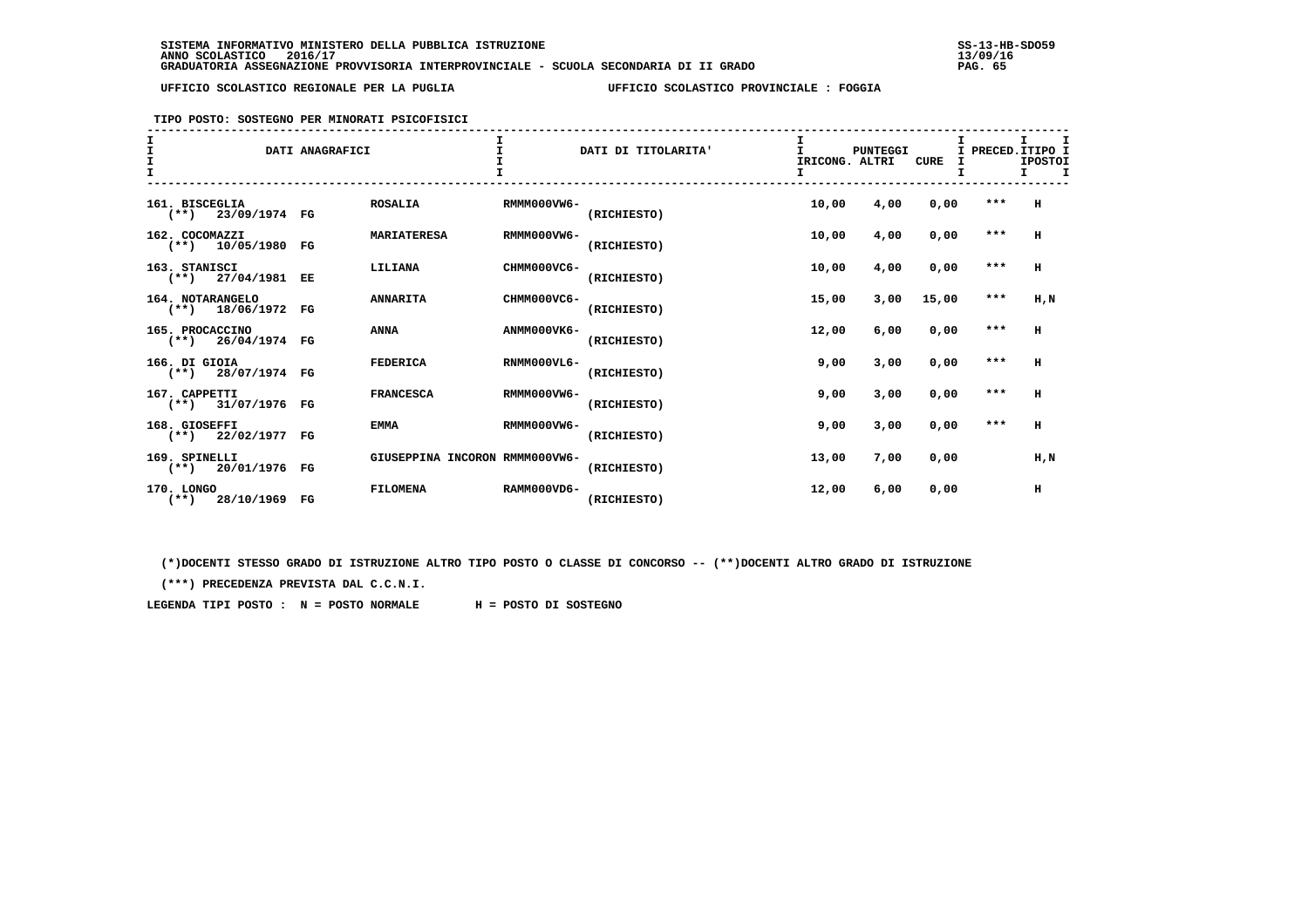**TIPO POSTO: SOSTEGNO PER MINORATI PSICOFISICI**

| I<br>$\mathbf{I}$<br>$\frac{\texttt{I}}{\texttt{I}}$ |                                         | DATI ANAGRAFICI |                    |             | DATI DI TITOLARITA' | T.<br>IRICONG. ALTRI | <b>PUNTEGGI</b> | CURE | I PRECED. ITIPO I<br>I | I<br>I.<br><b>IPOSTOI</b><br>т<br>т. |
|------------------------------------------------------|-----------------------------------------|-----------------|--------------------|-------------|---------------------|----------------------|-----------------|------|------------------------|--------------------------------------|
|                                                      | 171. D'IMPERIO<br>$(**)$ 05/02/1981 FG  |                 | <b>MARIA ELENA</b> | PTMM000VT6- | (RICHIESTO)         | 10,00                | 4,00            | 0.00 |                        | H.N                                  |
|                                                      | 172. GALANTINO<br>$(**)$ 27/01/1967 BA  |                 | <b>ANNA</b>        | MCMM000VX6- | (RICHIESTO)         | 9,00                 | 3,00            | 0,00 |                        | н                                    |
|                                                      | 173. PIEMONTESE<br>$(**)$ 12/02/1971 FG |                 | <b>SILVANA</b>     | ANMM000VK6- | (RICHIESTO)         | 9,00                 | 3,00            | 0.00 |                        | н                                    |
|                                                      | 174. VAIRO<br>$(**)$ 29/01/1974 EE      |                 | LUCIA              | RMMM000VW6- | (RICHIESTO)         | 9,00                 | 3,00            | 0,00 |                        | н                                    |
|                                                      | 175. GUERRA<br>$(**)$ 15/10/1962 FG     |                 | <b>ANTONIA</b>     | BAMM000VZ6- | (RICHIESTO)         | 6,00                 | 0,00            | 0,00 |                        | H,N                                  |
|                                                      | 176. STODUTO<br>$(**)$ 23/10/1964 FG    |                 | <b>EMANUELA</b>    | ANMM000VK6- | (RICHIESTO)         | 6,00                 | 0,00            | 0,00 |                        | $H$ , $N$                            |
|                                                      | 177. SALA<br>$(**)$ 15/06/1966 FG       |                 | <b>GIACOMA</b>     | BOMM000VO6- | (RICHIESTO)         | 6,00                 | 0,00            | 0,00 |                        | н                                    |
|                                                      | 178. RICCO<br>$(**)$ 23/07/1970 BA      |                 | <b>ANGELA</b>      | FOMM000VC6- | (RICHIESTO)         | 6,00                 | 0,00            | 0,00 |                        | н                                    |
|                                                      | 179. SIMONE<br>$(**)$ 13/07/1971 FG     |                 | CECILIA            | RMMM000VW6- | (RICHIESTO)         | 6,00                 | 0,00            | 0.00 |                        | $\,$ H                               |
|                                                      | 180. VETRITTO<br>$(**)$ 06/03/1972 FG   |                 | <b>GRAZIA</b>      | PDMM000VF6- | (RICHIESTO)         | 6,00                 | 0,00            | 0,00 |                        | H,N                                  |

 **(\*)DOCENTI STESSO GRADO DI ISTRUZIONE ALTRO TIPO POSTO O CLASSE DI CONCORSO -- (\*\*)DOCENTI ALTRO GRADO DI ISTRUZIONE**

 **(\*\*\*) PRECEDENZA PREVISTA DAL C.C.N.I.**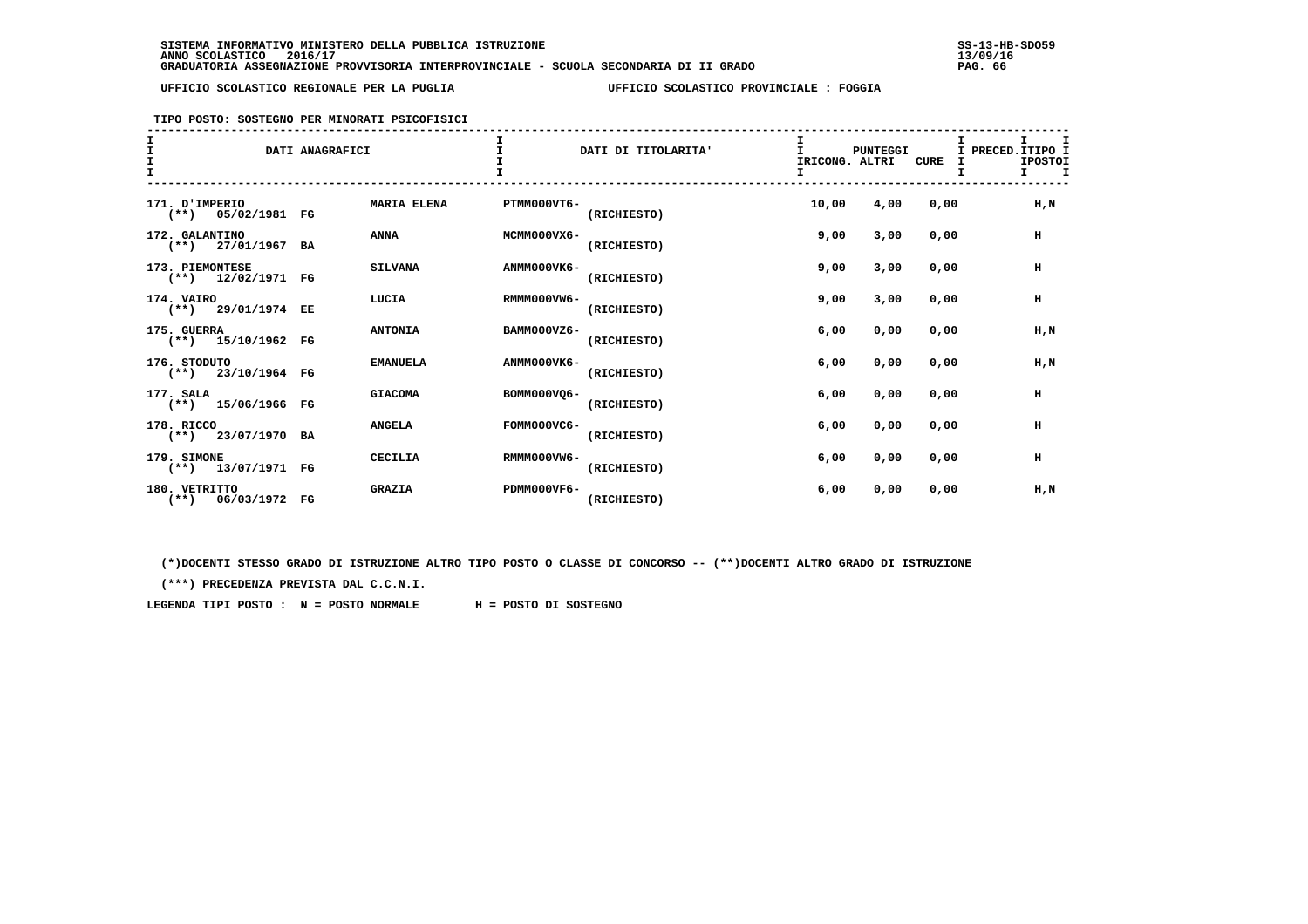**TIPO POSTO: SOSTEGNO PER MINORATI PSICOFISICI**

## **------------------------------------------------------------------------------------------------------------------------------------ I I I I I I**I PRECED. ITIPO I **I I** DATI ANAGRAFICI **I** DATI DI TITOLARITA' **I** PUNTEGGI I PRECEDENT ALL PRESENT OF TRECONGLAT TREATLY OF THE CONGLAT TREATLY OF THE CONGLAT OF THE CONGLATION OF THE CONGLATION OF THE CONGLATION OF THE CONGLATION OF TH IPOSTOI <u>I</u> I ISLAMINATORE IN THE SERVER ON THE SERVER ON THE CURE I ISLAMINATORE IN THE CURE I  $I$   $I$  **I I I I I I ------------------------------------------------------------------------------------------------------------------------------------ 181. NADDEO ANNARITA RMMM000VW6- 6,00 0,00 0,00 H**- (\*\*) 28/10/1972 FG  **182. SPINA STEFANIA DOMENICA RMMM000VW6- 6,00 0,00 0,00 H,N**(\*\*) 21/04/1974 KR  **183. MASCIOCCO ROSARIA ANNA GRAZI ANMM000VK6- 6,00 0,00 0,00 H,N (\*\*) 11/06/1974 MI (RICHIESTO) 184. NARDELLA ANTONIETTA ANMM000VK6- 6,00 0,00 0,00 H,N (\*\*) 06/12/1975 FG (RICHIESTO) 185. PINO CONCETTA BGMM000VQ6- 6,00 0,00 0,00 H (\*\*) 02/08/1976 ME (RICHIESTO) 186. RICOTTA MICHELA RIMM000VA6- 6,00 0,00 0,00 H**(\*\*) 08/10/1976 FG  **187. TAVAGLIONE EMILIA RMMM000VW6- 6,00 0,00 0,00 H**(\*\*) 01/03/1977 FG  **188. SCROCCO MARIA LUCA RAMM000VD6- 6,00 0,00 0,00 H (\*\*) 25/10/1977 FG (RICHIESTO) 189. MARCONE CONSIGLIA ROBERTA MCMM000VX6- 6,00 0,00 0,00 H**(\*\*) 25/05/1978 FG  **190. DE SERIO SIMONA ANNA TEMM000VH6- 6,00 0,00 0,00 H (\*\*) 01/12/1978 FG (RICHIESTO)**

 **(\*)DOCENTI STESSO GRADO DI ISTRUZIONE ALTRO TIPO POSTO O CLASSE DI CONCORSO -- (\*\*)DOCENTI ALTRO GRADO DI ISTRUZIONE**

 **(\*\*\*) PRECEDENZA PREVISTA DAL C.C.N.I.**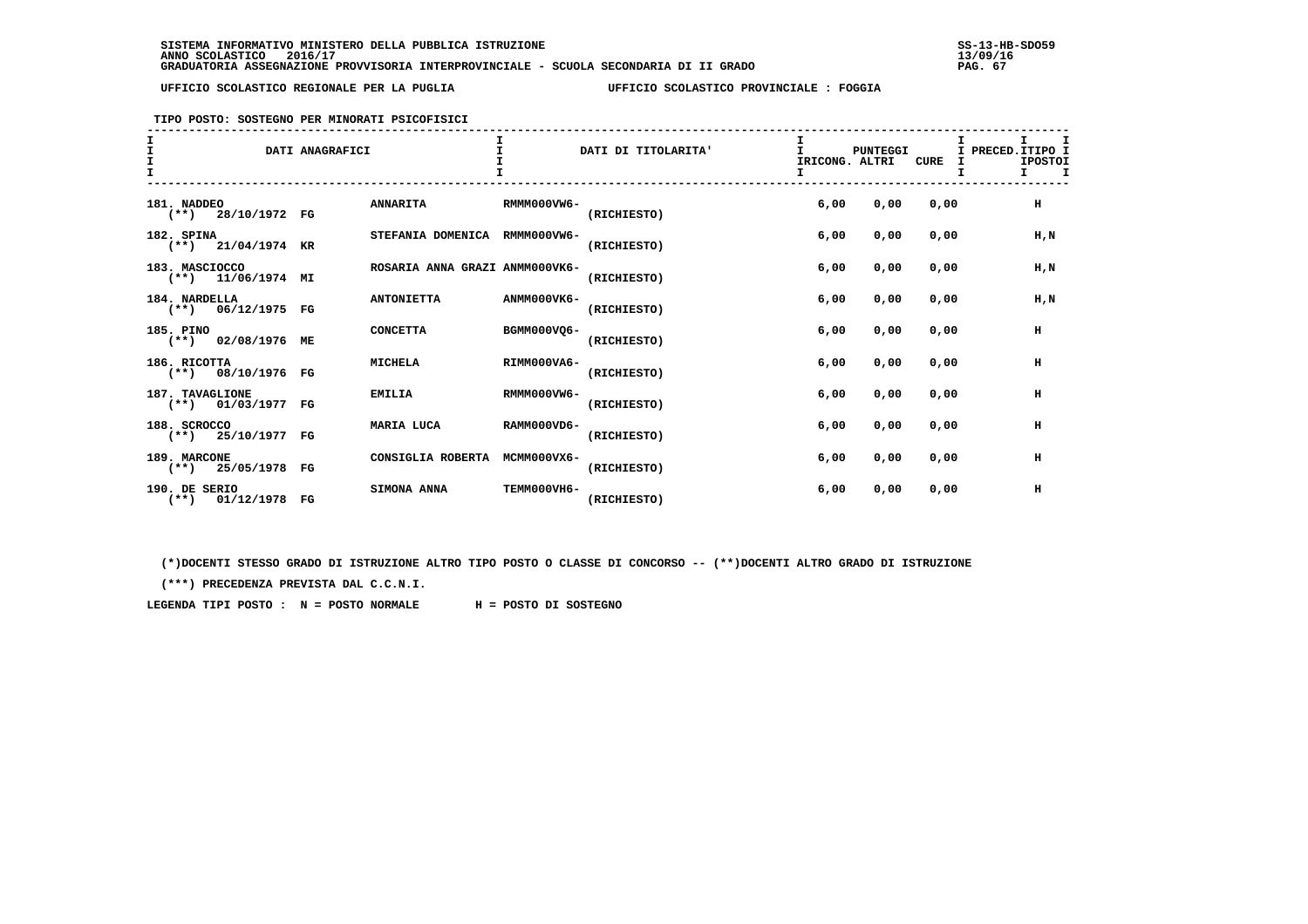# **TIPO POSTO: SOSTEGNO PER MINORATI PSICOFISICI**

| $\frac{\texttt{I}}{\texttt{I}}$ |                                          | DATI ANAGRAFICI |                      |             | DATI DI TITOLARITA' | IRICONG. ALTRI | PUNTEGGI | <b>CURE</b> | I PRECED.ITIPO | <b>IPOSTOI</b> |
|---------------------------------|------------------------------------------|-----------------|----------------------|-------------|---------------------|----------------|----------|-------------|----------------|----------------|
|                                 | 191. MIMMO<br>10/12/1978 FG<br>$(***)$   |                 | <b>MICHELE</b>       | RMMM000VW6- | (RICHIESTO)         | 6,00           | 0,00     | 0,00        |                | н              |
|                                 | 192. SCOPECE<br>$(**)$ 18/07/1979 FG     |                 | <b>DANIELA</b>       | RMMM000VW6- | (RICHIESTO)         | 6,00           | 0,00     | 0,00        |                | н              |
|                                 | 193. LA LUNA<br>15/07/1980<br>$(**+)$    | FG              | <b>DANIELA</b>       | RMMM000VW6- | (RICHIESTO)         | 6,00           | 0,00     | 0,00        |                | н              |
|                                 | 194. FABIANO<br>$(**)$ 17/11/1980 FG     |                 | MARILISA             | RMMM000VW6- | (RICHIESTO)         | 6,00           | 0,00     | 0,00        |                | н              |
|                                 | 195. PALUMBO<br>01/08/1981 FG<br>$(***)$ |                 | <b>SARA</b>          | MCMM000VX6- | (RICHIESTO)         | 6,00           | 0,00     | 0,00        |                | н              |
|                                 | 196. TOTO<br>16/12/1981<br>$(***)$       | FG              | <b>GIUSI ANTONIA</b> | RMMM000VW6- | (RICHIESTO)         | 6,00           | 0,00     | 0,00        |                | н              |

 **(\*)DOCENTI STESSO GRADO DI ISTRUZIONE ALTRO TIPO POSTO O CLASSE DI CONCORSO -- (\*\*)DOCENTI ALTRO GRADO DI ISTRUZIONE**

 **(\*\*\*) PRECEDENZA PREVISTA DAL C.C.N.I.**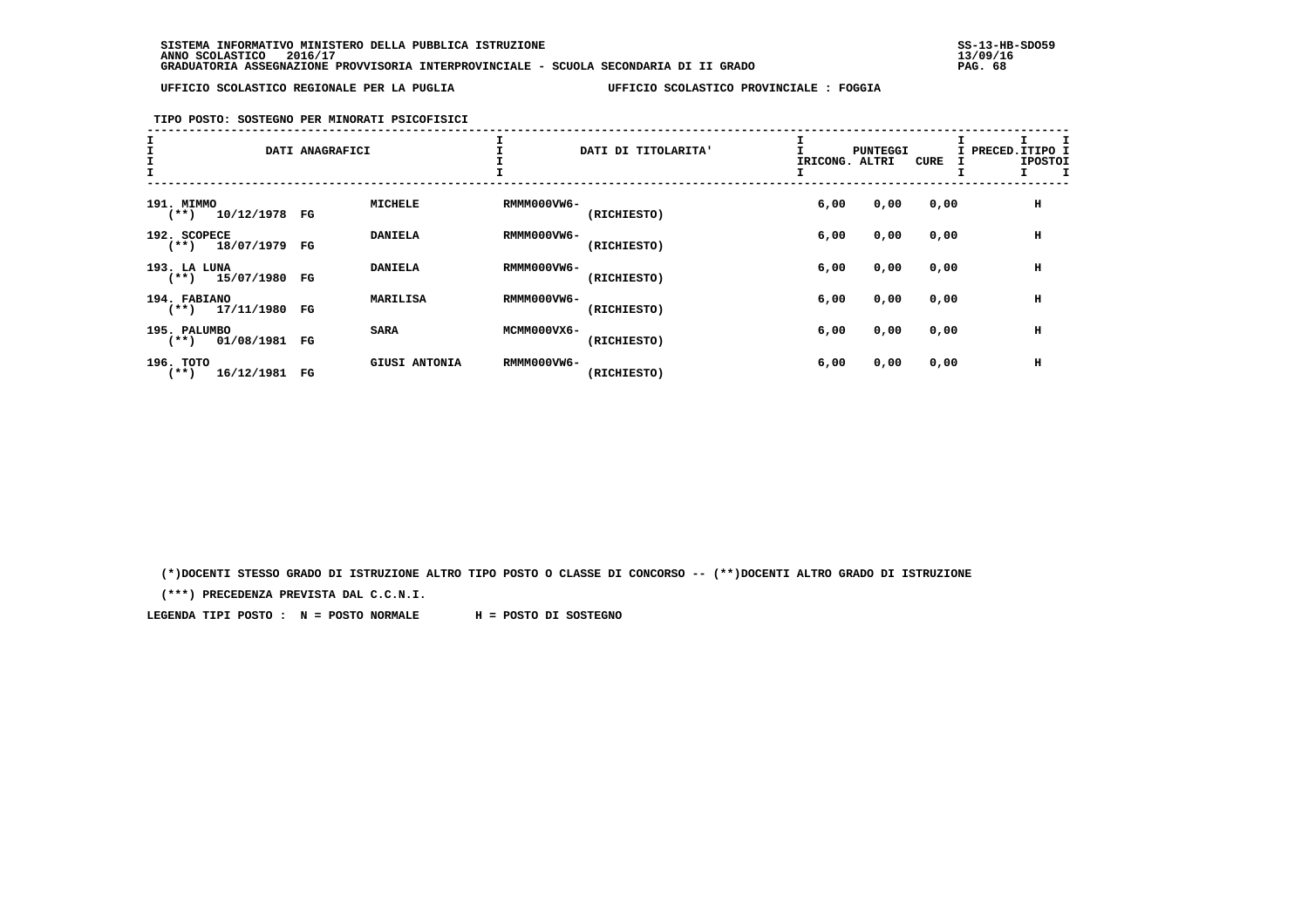**TIPO POSTO: SOSTEGNO PER MINORATI DELL 'UDITO**

| I<br>I<br>T |                               | DATI ANAGRAFICI |                          |                    | DATI DI TITOLARITA'                                | T<br>IRICONG. ALTRI | <b>PUNTEGGI</b> | CURE  | T.<br>I | I<br>PRECED. ITIPO I<br><b>IPOSTOI</b><br>т |
|-------------|-------------------------------|-----------------|--------------------------|--------------------|----------------------------------------------------|---------------------|-----------------|-------|---------|---------------------------------------------|
|             | 1. FIORE<br>16/09/1975 FG     |                 | UMBERTO ANDREA           |                    | RMTA05201L-ISTITUTO TECNICO AGRARIO<br>(RICHIESTO) | 13,00               | 7,00            | 0,00  | $***$   | н                                           |
|             | 2. DALOISO<br>29/09/1970 FG   |                 | PATRIZIA                 | <b>RNSS000VZ8-</b> | (RICHIESTO)                                        | 9,00                | 3,00            | 0,00  | ***     | н                                           |
|             | 3. TOTTA<br>19/09/1978 FG     |                 | MARIA ANTONIETTA         | CHSS000VO8-        | (RICHIESTO)                                        | 13,00               | 7,00            | 0,00  | $* * *$ | н                                           |
|             | 4. LECCE<br>28/10/1963 FG     |                 | <b>GAETANO SALVATORE</b> | $CRSS000VZ8-$      | (RICHIESTO)                                        | 9,00                | 3,00            | 0,00  | $***$   | н                                           |
|             | 5. DE PADOVA<br>29/05/1959 FG |                 | <b>PIERA</b>             | TVSS000VZ8-        | (RICHIESTO)                                        | 6,00                | 0,00            | 0,00  | $***$   | H                                           |
|             | 6. ORSO<br>25/06/1969         | FG              | <b>ANDREA</b>            | <b>PESS000VI8-</b> | (RICHIESTO)                                        | 18,00               | 6,00            | 18,00 | ***     | н                                           |
|             | 7. FRADUSCO<br>30/09/1968 FG  |                 | <b>MICHELE</b>           | <b>RNSS000VZ8-</b> | (RICHIESTO)                                        | 13,00               | 7,00            | 0,00  | $***$   | н                                           |
|             | 8. NARDELLA<br>01/04/1970 FG  |                 | <b>MICHELE</b>           | $CRSS000VZ8-$      | (RICHIESTO)                                        | 12,00               | 6,00            | 0,00  | $***$   | н                                           |
|             | 9. ZERULO<br>20/03/1971 FG    |                 | <b>CARLA</b>             | VISS000VA8-        | (RICHIESTO)                                        | 9,00                | 3,00            | 0,00  | $* * *$ | н                                           |
|             | 10. COLASANTO<br>02/01/1963   | $_{\rm FG}$     | <b>MARIA</b>             | <b>BLSS000VP8-</b> | (RICHIESTO)                                        | 6,00                | 0,00            | 0,00  | $***$   | H,N                                         |

 **(\*)DOCENTI STESSO GRADO DI ISTRUZIONE ALTRO TIPO POSTO O CLASSE DI CONCORSO -- (\*\*)DOCENTI ALTRO GRADO DI ISTRUZIONE**

 **(\*\*\*) PRECEDENZA PREVISTA DAL C.C.N.I.**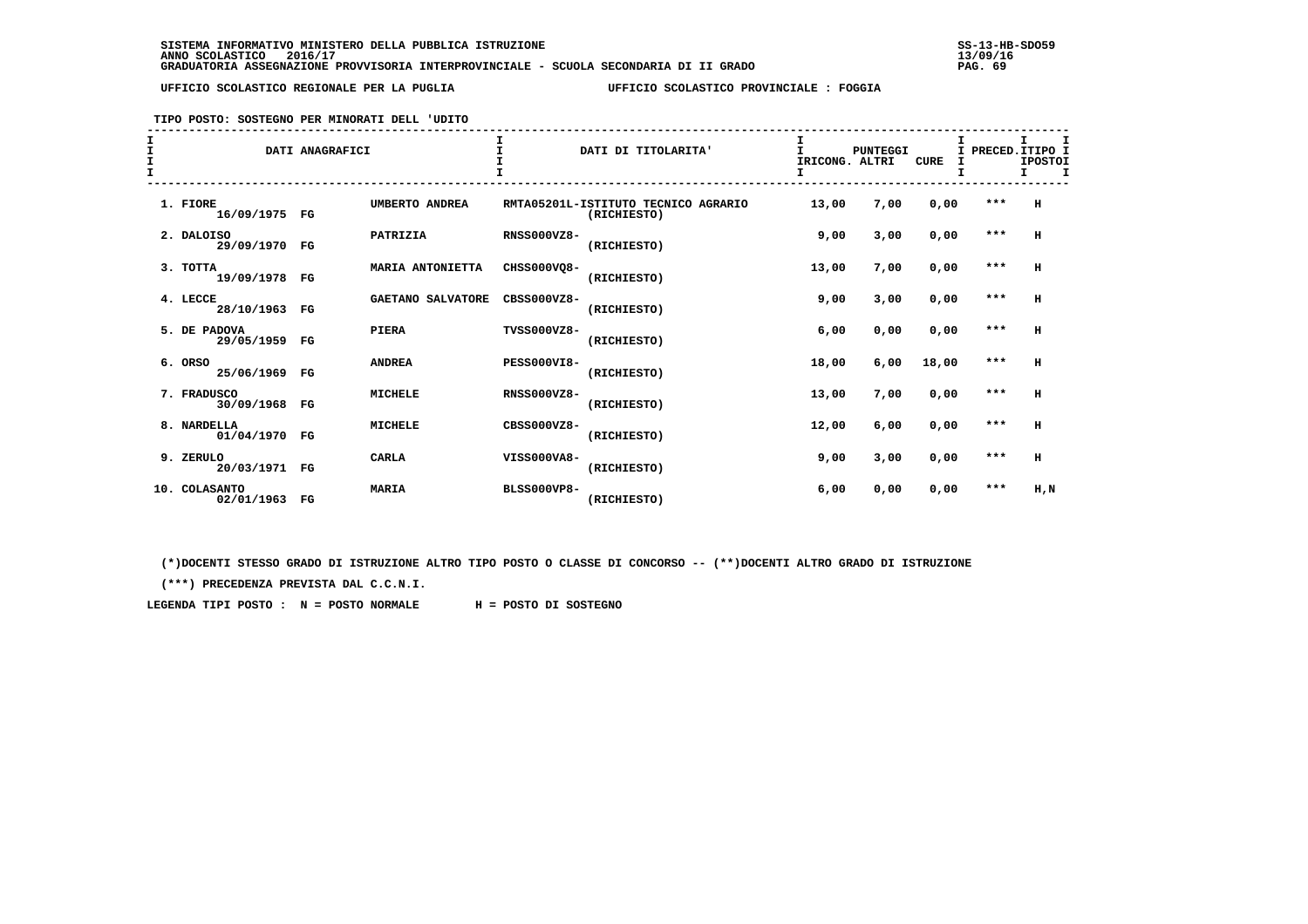### **TIPO POSTO: SOSTEGNO PER MINORATI DELL 'UDITO**

| I<br>I<br>$\mathbf{I}$ |                                 | DATI ANAGRAFICI |                   |                    | DATI DI TITOLARITA' | I<br>IRICONG. ALTRI<br>I | PUNTEGGI | <b>CURE</b> |         | I<br>PRECED. ITIPO I<br><b>IPOSTOI</b><br>I.<br>I |
|------------------------|---------------------------------|-----------------|-------------------|--------------------|---------------------|--------------------------|----------|-------------|---------|---------------------------------------------------|
|                        | 11. DI MOLA<br>31/01/1964 FG    |                 | CINZIA            | <b>BLSS000VP8-</b> | (RICHIESTO)         | 6,00                     | 0,00     | 0,00        | ***     | H                                                 |
|                        | 12. SCILLITANI<br>17/10/1966 FG |                 | <b>BRUNO</b>      | <b>CRSS000VM8-</b> | (RICHIESTO)         | 6,00                     | 0,00     | 0,00        | $***$   | H, N                                              |
|                        | 13. MONACO<br>13/04/1968 BA     |                 | <b>CONCETTA</b>   | <b>PSSS000VR8-</b> | (RICHIESTO)         | 6,00                     | 0,00     | 0,00        | $***$   | H                                                 |
|                        | 14. DE SANTIS<br>17/04/1974 FG  |                 | <b>DANIELA</b>    | <b>BLSS000VP8-</b> | (RICHIESTO)         | 6,00                     | 0,00     | 0,00        | $***$   | H                                                 |
|                        | 15. CANNATA<br>13/07/1973 FG    |                 | LINA              | FESS000VK8-        | (RICHIESTO)         | 9,00                     | 3,00     | 0,00        | $* * *$ | H                                                 |
|                        | 16. MELCHIONNA<br>25/08/1971 FG |                 | <b>DONATA</b>     | <b>BASS000VM8-</b> | (RICHIESTO)         | 16,00                    | 10,00    | 0,00        | $***$   | H                                                 |
|                        | 17. TENACE<br>11/11/1974 FG     |                 | <b>MICHELINA</b>  | CHSS000VO8-        | (RICHIESTO)         | 14,00                    | 8,00     | 0,00        | $***$   | H                                                 |
|                        | 18. LIZZADRO<br>27/09/1976 FG   |                 | <b>ANTONIETTA</b> | MOSS000VW8-        | (RICHIESTO)         | 14,00                    | 8,00     | 0,00        | $***$   | H                                                 |
|                        | 19. BRUNO<br>09/04/1977 MI      |                 | <b>BENEDETTA</b>  | CHSS000VQ8-        | (RICHIESTO)         | 14,00                    | 8,00     | 0,00        | $***$   | н                                                 |
|                        | 20. CALABRESE<br>19/11/1977     | FG              | <b>LOREDANA</b>   | <b>VESS000VP8-</b> | (RICHIESTO)         | 14,00                    | 8,00     | 0,00        | ***     | н                                                 |

 **(\*)DOCENTI STESSO GRADO DI ISTRUZIONE ALTRO TIPO POSTO O CLASSE DI CONCORSO -- (\*\*)DOCENTI ALTRO GRADO DI ISTRUZIONE**

 **(\*\*\*) PRECEDENZA PREVISTA DAL C.C.N.I.**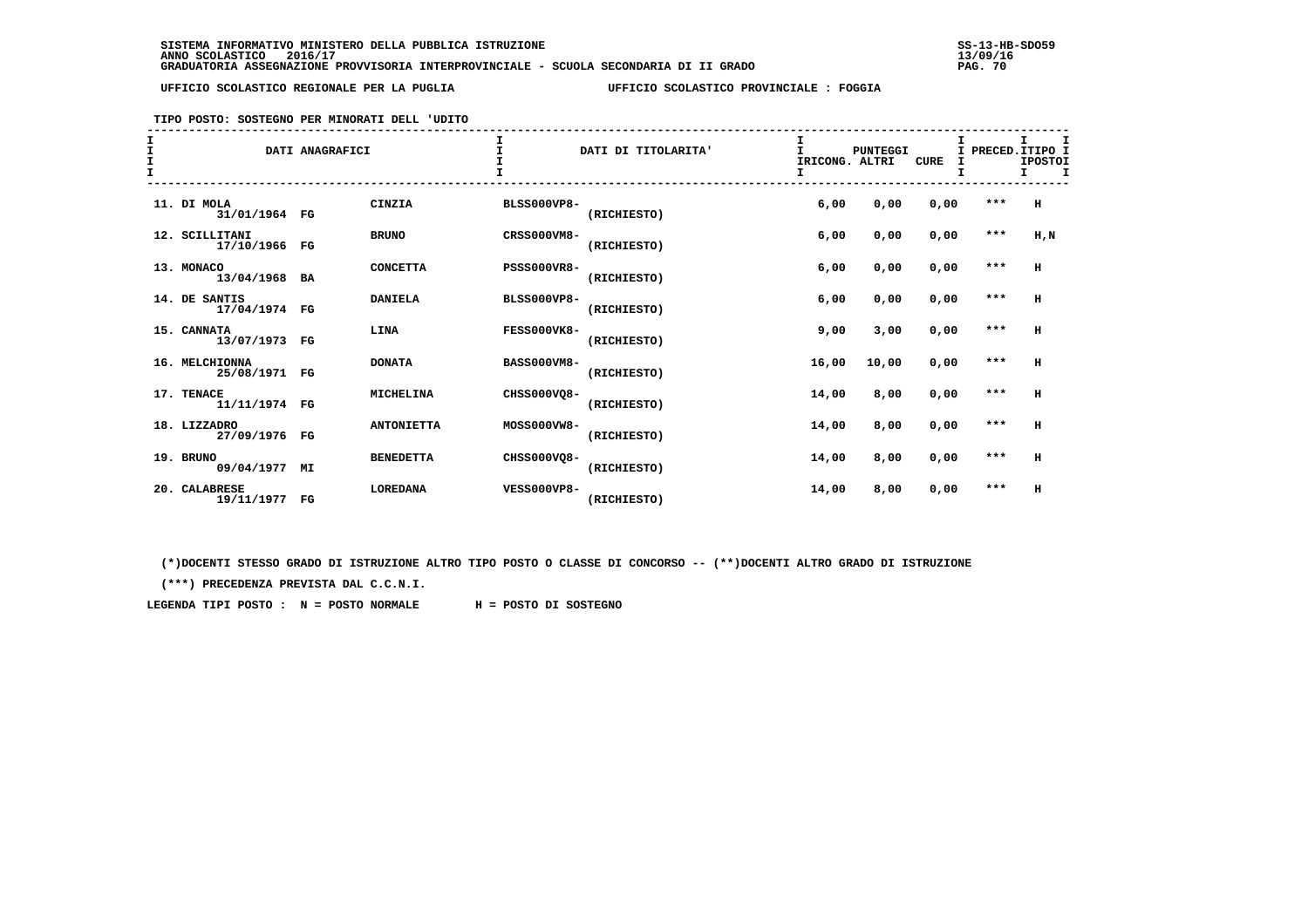### **TIPO POSTO: SOSTEGNO PER MINORATI DELL 'UDITO**

| I<br>I<br>$\mathbf{I}$ |                               | DATI ANAGRAFICI |                    |                    | DATI DI TITOLARITA'                               | I<br>T.<br>IRICONG. ALTRI<br>I | <b>PUNTEGGI</b> | <b>CURE</b> | I<br>T. | I PRECED. ITIPO I<br><b>IPOSTOI</b><br>$\mathbf{I}$<br>I. |
|------------------------|-------------------------------|-----------------|--------------------|--------------------|---------------------------------------------------|--------------------------------|-----------------|-------------|---------|-----------------------------------------------------------|
|                        | 21. SANTORO<br>02/06/1978 FG  |                 | <b>GIACOMO</b>     | VASS000VD8-        | (RICHIESTO)                                       | 14,00                          | 8,00            | 0,00        | ***     | H                                                         |
|                        | 22. SPADACCINO<br>23/05/1981  | FG              | <b>SARA DEBORA</b> | BOSS000VD8-        | (RICHIESTO)                                       | 14,00                          | 8,00            | 0,00        | $***$   | H                                                         |
|                        | 23. PRENCIPE<br>13/06/1981 FG |                 | <b>ANTONIA</b>     | BOSS000VD8-        | (RICHIESTO)                                       | 14,00                          | 8,00            | 0,00        | $***$   | н                                                         |
|                        | 24. GAETA<br>12/02/1982 FG    |                 | CAROLINA           | VISS000VA8-        | (RICHIESTO)                                       | 14,00                          | 8,00            | 0,00        | $***$   | $\,$ H                                                    |
|                        | 25. STOICO<br>29/04/1966      | $_{\rm FG}$     | NICOLA ANTONIO     | BOSS000VD8-        | (RICHIESTO)                                       | 13,00                          | 7,00            | 0,00        | $***$   | H                                                         |
|                        | 26. DONCIGLIO<br>07/10/1971   | CE              | <b>CLELIA</b>      |                    | BORH022043-IPSSA BARTOLOMEO SCAPPI<br>(RICHIESTO) | 13,00                          | 7,00            | 0,00        | $***$   | H,N                                                       |
|                        | 27. DE MARTINIS<br>11/02/1972 | EE              | MARIA ANTONIETTA   | <b>PSSS000VR8-</b> | (RICHIESTO)                                       | 13,00                          | 7,00            | 0,00        | $***$   | н                                                         |
|                        | 28. AVITABILE<br>24/04/1975   | NA              | <b>ANGELO</b>      | <b>PVSS000VM8-</b> | (RICHIESTO)                                       | 13,00                          | 7,00            | 0,00        | $***$   | H                                                         |
|                        | 29. TROMBETTA<br>13/12/1978   | $_{\rm FG}$     | <b>RITA</b>        | <b>CNSS000VR8-</b> | (RICHIESTO)                                       | 13,00                          | 7,00            | 0,00        | $***$   | н                                                         |
|                        | 30. DE ANGELIS<br>03/09/1979  | $_{\rm FG}$     | <b>ANGELA</b>      | VISS000VA8-        | (RICHIESTO)                                       | 13,00                          | 7,00            | 0,00        | $***$   | н                                                         |

 **(\*)DOCENTI STESSO GRADO DI ISTRUZIONE ALTRO TIPO POSTO O CLASSE DI CONCORSO -- (\*\*)DOCENTI ALTRO GRADO DI ISTRUZIONE**

 **(\*\*\*) PRECEDENZA PREVISTA DAL C.C.N.I.**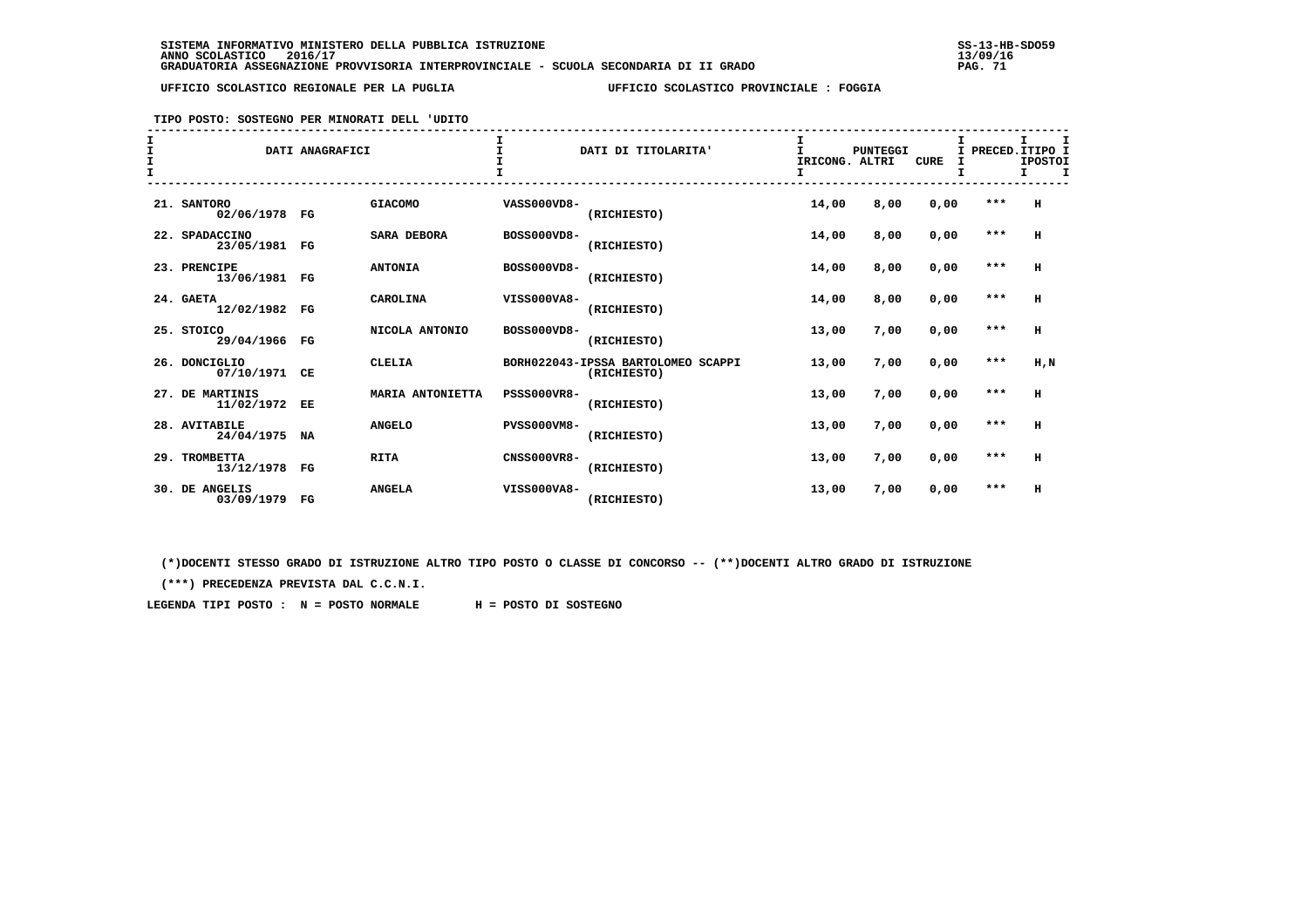### **TIPO POSTO: SOSTEGNO PER MINORATI DELL 'UDITO**

| I<br>$\mathbf{I}$ |                                | DATI ANAGRAFICI |                    |                        | DATI DI TITOLARITA'                                      | IRICONG. ALTRI<br>I | PUNTEGGI | <b>CURE</b> | т<br>I<br>т | PRECED. ITIPO I<br><b>IPOSTOI</b><br>I.<br>$\mathbf T$ |
|-------------------|--------------------------------|-----------------|--------------------|------------------------|----------------------------------------------------------|---------------------|----------|-------------|-------------|--------------------------------------------------------|
|                   | 31. SAVINO<br>15/07/1980 FG    |                 | <b>CONCETTA</b>    | MISS000VB8-            | (RICHIESTO)                                              | 13,00               | 7,00     | 0,00        | ***         | н                                                      |
|                   | 32. DI TORO<br>16/06/1971 FG   |                 | <b>PIETRO</b>      |                        | RARI007016-I.T.I.P. L. BUCCI - SEZ. PROF.<br>(RICHIESTO) | 10,00               | 4,00     | 0,00        | $* * *$     | н                                                      |
|                   | 33. VIVOLI<br>03/12/1971 FG    |                 | ROCCO PIO          | <b>BASS000VM8-</b>     | (RICHIESTO)                                              | 10,00               | 4,00     | 0,00        | $***$       | H, N                                                   |
|                   | 34. MAGNATTA<br>24/08/1973 FG  |                 | ANNA RITA          | $CRSS000VZ8-$          | (RICHIESTO)                                              | 10,00               | 4,00     | 0,00        | $***$       | $\mathbf H$                                            |
|                   | 35. CELETTI<br>30/10/1973 FG   |                 | <b>STEFANIA</b>    | <b>BASS000VM8-</b>     | (RICHIESTO)                                              | 10,00               | 4,00     | 0,00        | $***$       | н                                                      |
|                   | 36. CAVALLO<br>17/10/1974 FG   |                 | <b>ANNAISA</b>     | <b>MNSS000VM8-</b>     | (RICHIESTO)                                              | 10,00               | 4,00     | 0,00        | $***$       | н                                                      |
|                   | 37. LA MONACA<br>15/02/1975 FG |                 | <b>STEFANIA</b>    | <b>TOSS000VB8-</b>     | (RICHIESTO)                                              | 10,00               | 4,00     | 0,00        | $***$       | н                                                      |
|                   | 38. ZAGARIA<br>26/04/1975 BA   |                 | ROSA LOREDANA      |                        | PNRC00801T-IPSCT F. FLORA<br>(RICHIESTO)                 | 10,00               | 4,00     | 0,00        | $***$       | н                                                      |
|                   | 39. CHIETI<br>05/05/1975 FG    |                 | <b>VALERIA</b>     | TORC037015-L. LAGRANGE | (RICHIESTO)                                              | 10,00               | 4,00     | 0,00        | $* * *$     | н                                                      |
|                   | 40. SOCCIO<br>06/02/1977 FG    |                 | <b>ANNA TERESA</b> | VISS000VA8-            | (RICHIESTO)                                              | 10,00               | 4,00     | 0,00        | $***$       | н                                                      |

 **(\*)DOCENTI STESSO GRADO DI ISTRUZIONE ALTRO TIPO POSTO O CLASSE DI CONCORSO -- (\*\*)DOCENTI ALTRO GRADO DI ISTRUZIONE**

 **(\*\*\*) PRECEDENZA PREVISTA DAL C.C.N.I.**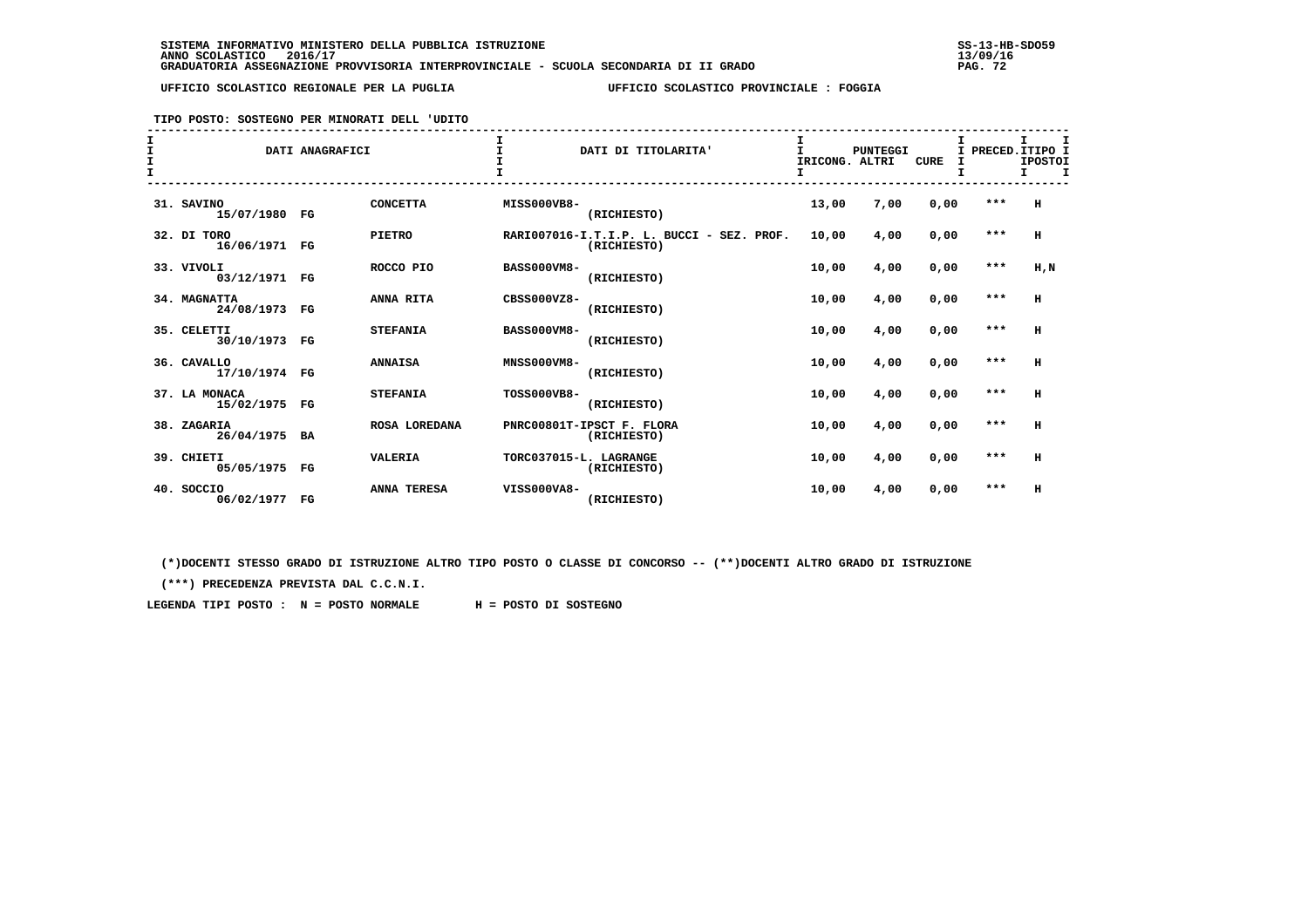# **TIPO POSTO: SOSTEGNO PER MINORATI DELL 'UDITO**

| $\mathbf I$<br>I |                                  | DATI ANAGRAFICI |                   |                    | DATI DI TITOLARITA'                             |        | I<br>т<br>IRICONG. ALTRI | <b>PUNTEGGI</b> | <b>CURE</b> | I     | I PRECED. ITIPO I<br><b>IPOSTOI</b> |   |
|------------------|----------------------------------|-----------------|-------------------|--------------------|-------------------------------------------------|--------|--------------------------|-----------------|-------------|-------|-------------------------------------|---|
| $\mathbf{I}$     |                                  |                 |                   |                    |                                                 |        | I                        |                 |             | I     | I.                                  | т |
|                  | 41. FERRANDINO<br>27/05/1974 FG  |                 | CINZIA            |                    | CHTD01801B-"EINAUDI" ORTONA<br>(RICHIESTO)      |        | 15,00                    | 9,00            | 0,00        | ***   | H                                   |   |
|                  | 42. CARMONE<br>02/06/1974 FG     |                 | <b>ANTONELLA</b>  | <b>PVSS000VM8-</b> | (RICHIESTO)                                     |        | 15,00                    | 9,00            | 0,00        | $***$ | H                                   |   |
|                  | 43. MASULLI<br>12/06/1965 FG     |                 | <b>GABRIELE</b>   | FESS000VK8-        | (RICHIESTO)                                     |        | 12,00                    | 6,00            | 0,00        | $***$ | H                                   |   |
|                  | 44. AQUILANO<br>03/10/1968 FG    |                 | DAMARIDE CONCETTA | $CRSS000VZ8-$      | (RICHIESTO)                                     |        | 12,00                    | 6,00            | 0,00        | $***$ | H                                   |   |
|                  | 45. D'ORTA<br>29/08/1969         | $_{\rm FG}$     | <b>MARIA PIA</b>  | MISS000VB8-        | (RICHIESTO)                                     |        | 12,00                    | 6,00            | 0,00        | $***$ | н                                   |   |
|                  | 46. GIANNUBILO<br>19/07/1970     | FG              | ETTORE FORTUNATO  |                    | CBTD01801V-IST. TEC. COMMERCIALE<br>(RICHIESTO) | "G.BOC | 12,00                    | 6,00            | 0,00        | $***$ | н                                   |   |
|                  | 47. SPAGNUOLO<br>25/08/1970      | $_{\rm FG}$     | <b>MARCELLA</b>   | $CRSS000VZ8-$      | (RICHIESTO)                                     |        | 12,00                    | 6,00            | 0,00        | $***$ | н                                   |   |
|                  | 48. GALANTE<br>19/11/1971 FG     |                 | <b>ANTONIETTA</b> | <b>PCSS000VD8-</b> | (RICHIESTO)                                     |        | 12,00                    | 6,00            | 0,00        | $***$ | H                                   |   |
|                  | 49. DI SIENO<br>25/06/1972 FG    |                 | <b>COSTANZA</b>   | LOSS000VZ8-        | (RICHIESTO)                                     |        | 12,00                    | 6,00            | 0,00        | $***$ | H                                   |   |
| 50.              | <b>EVANGELISTA</b><br>25/12/1972 | $_{\rm FG}$     | ANNA MARIA NATALI | TVSS000VZ8-        | (RICHIESTO)                                     |        | 12,00                    | 6,00            | 0,00        | $***$ | H                                   |   |

 **(\*)DOCENTI STESSO GRADO DI ISTRUZIONE ALTRO TIPO POSTO O CLASSE DI CONCORSO -- (\*\*)DOCENTI ALTRO GRADO DI ISTRUZIONE**

 **(\*\*\*) PRECEDENZA PREVISTA DAL C.C.N.I.**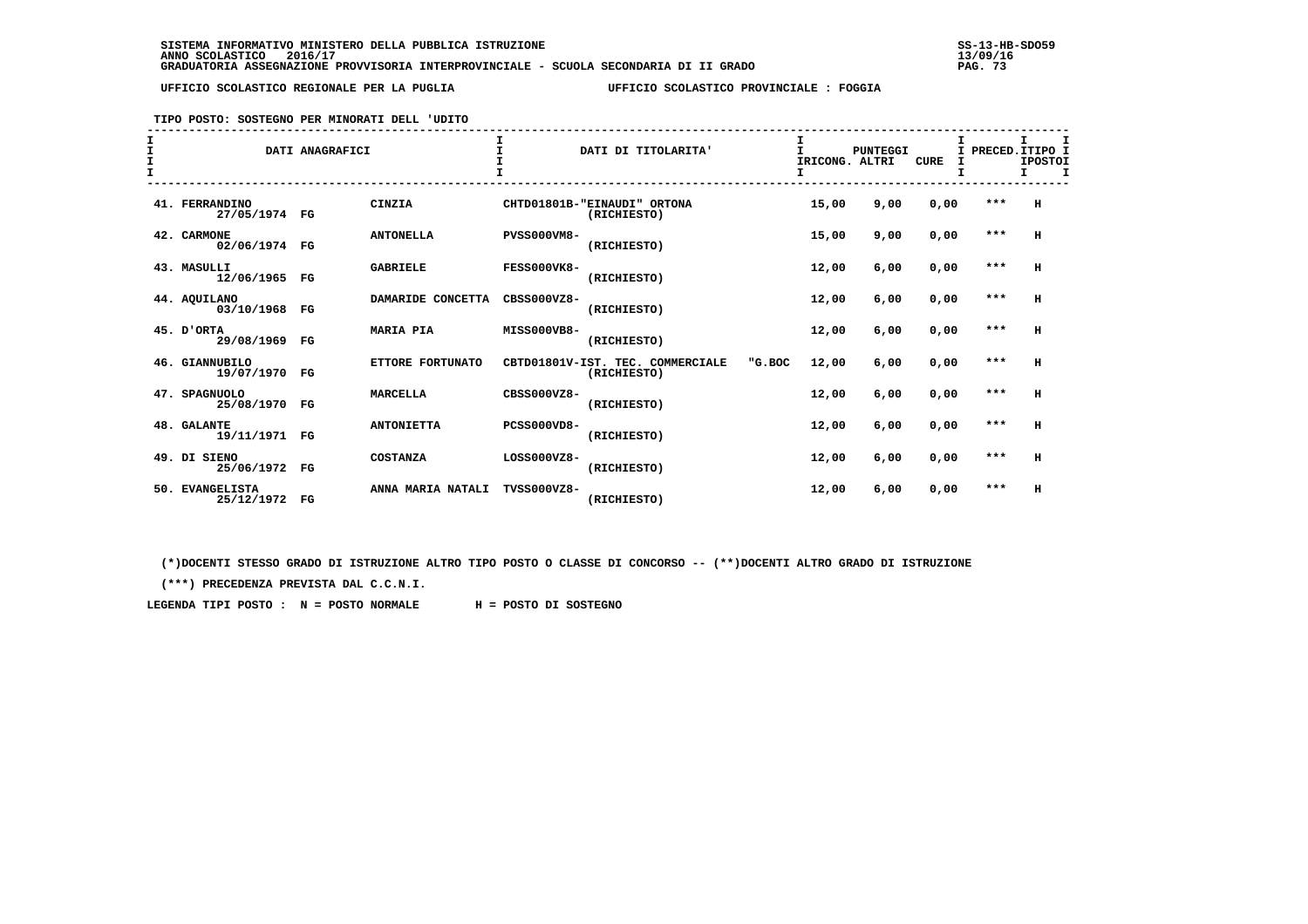### **TIPO POSTO: SOSTEGNO PER MINORATI DELL 'UDITO**

| I<br>I<br>$\mathbf{I}$ |                                 | DATI ANAGRAFICI |                    |                    | DATI DI TITOLARITA'                      | IRICONG. ALTRI<br>I | <b>PUNTEGGI</b> | <b>CURE</b> | Τ.<br>I<br>т | PRECED. ITIPO I<br><b>IPOSTOI</b><br>I.<br>$\mathbf T$ |
|------------------------|---------------------------------|-----------------|--------------------|--------------------|------------------------------------------|---------------------|-----------------|-------------|--------------|--------------------------------------------------------|
|                        | 51. LIOIA<br>20/03/1973 FG      |                 | <b>FRANCESCA</b>   | <b>BASS000VM8-</b> | (RICHIESTO)                              | 12,00               | 6,00            | 0,00        | ***          | н                                                      |
|                        | 52. PICCIRILLI<br>01/01/1974 FG |                 | LUCA               |                    | VITF004013-ITI "DA VINCI"<br>(RICHIESTO) | 12,00               | 6,00            | 0,00        | $* * *$      | н                                                      |
|                        | 53. D'ANTINO<br>23/04/1974 VA   |                 | <b>ALESSANDRA</b>  | $CRSS000VZ8-$      | (RICHIESTO)                              | 12,00               | 6,00            | 0,00        | $***$        | н                                                      |
|                        | 54. MARSICO<br>26/07/1974 FG    |                 | <b>FULVIA ANNA</b> | <b>ANSS000VY8-</b> | (RICHIESTO)                              | 12,00               | 6,00            | 0,00        | $***$        | $\mathbf H$                                            |
|                        | 55. LEGGIERI<br>25/10/1974 FG   |                 | <b>LOREDANA</b>    | <b>RESS000VC8-</b> | (RICHIESTO)                              | 12,00               | 6.00            | 0,00        | $***$        | н                                                      |
|                        | 56. ANTONINO<br>14/12/1974 FG   |                 | <b>ROSANNA</b>     | <b>PESS000VI8-</b> | (RICHIESTO)                              | 12,00               | 6,00            | 0,00        | $***$        | н                                                      |
|                        | 57. MATERA<br>04/06/1975 FG     |                 | <b>ARCANGELA</b>   | VRSS000VG8-        | (RICHIESTO)                              | 12,00               | 6,00            | 0,00        | $***$        | н                                                      |
|                        | 58. ANGIOLILLO<br>29/07/1975 FG |                 | LUISA              | <b>BASS000VM8-</b> | (RICHIESTO)                              | 12,00               | 6,00            | 0,00        | $***$        | $\mathbf H$                                            |
|                        | 59. LOMBARDI<br>23/09/1978 FG   |                 | <b>ANGELA</b>      | CBSS000VZ8-        | (RICHIESTO)                              | 12,00               | 6,00            | 0,00        | $***$        | н                                                      |
|                        | 60. RENDINA<br>30/03/1961 FG    |                 | <b>MICHELE</b>     | MISS000VB8-        | (RICHIESTO)                              | 9,00                | 3,00            | 0,00        | $***$        | н                                                      |

 **(\*)DOCENTI STESSO GRADO DI ISTRUZIONE ALTRO TIPO POSTO O CLASSE DI CONCORSO -- (\*\*)DOCENTI ALTRO GRADO DI ISTRUZIONE**

 **(\*\*\*) PRECEDENZA PREVISTA DAL C.C.N.I.**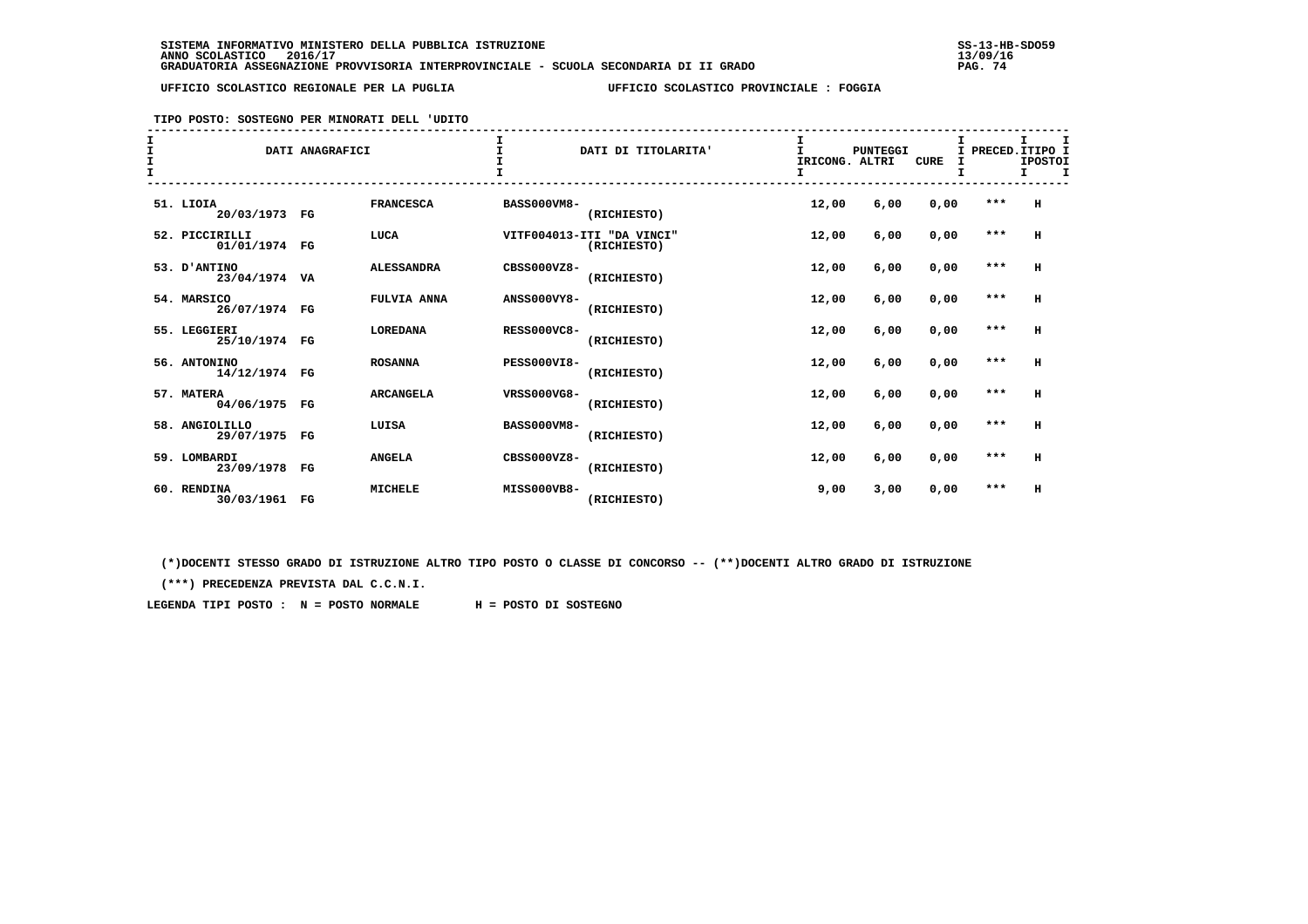### **TIPO POSTO: SOSTEGNO PER MINORATI DELL 'UDITO**

| T |                                   | DATI ANAGRAFICI |                        |                    | DATI DI TITOLARITA' | IRICONG. ALTRI<br>I. | <b>PUNTEGGI</b> | <b>CURE</b> | Τ.    | т<br>PRECED.ITIPO I<br><b>IPOSTOI</b><br>I<br>I. |
|---|-----------------------------------|-----------------|------------------------|--------------------|---------------------|----------------------|-----------------|-------------|-------|--------------------------------------------------|
|   | 61. CASILLI<br>22/04/1977 FG      |                 | <b>FRANCESCA</b>       | CHSS000VO8-        | (RICHIESTO)         | 9,00                 | 3,00            | 0,00        | $***$ | H                                                |
|   | 62. PADOVANO<br>06/09/1978 FG     |                 | CLAUDIO                | <b>BLSS000VP8-</b> | (RICHIESTO)         | 9,00                 | 3,00            | 0,00        | $***$ | H                                                |
|   | 63. GUADAGNO<br>03/12/1974 TO     |                 | MARGHERITA SARA        | <b>ANSS000VY8-</b> | (RICHIESTO)         | 6,00                 | 0,00            | 0,00        | $***$ | н                                                |
|   | 64. PAPAGNO<br>17/05/1974 FG      |                 | <b>MARIA</b>           | VISS000VA8-        | (RICHIESTO)         | 15,00                | 9,00            | 0,00        |       | н                                                |
|   | 65. DADDARIO<br>31/03/1975 FG     |                 | <b>ELVIRA</b>          | <b>BASS000VM8-</b> | (RICHIESTO)         | 14,00                | 8,00            | 0,00        |       | н                                                |
|   | 66. PANNIELLO<br>02/10/1964 FG    |                 | LUIGI                  | <b>RNSS000VZ8-</b> | (RICHIESTO)         | 12,00                | 6,00            | 0.00        |       | H.N                                              |
|   | 67. PRATTICHIZZO<br>15/02/1965 FG |                 | <b>MICHELE</b>         | <b>PSSS000VR8-</b> | (RICHIESTO)         | 12,00                | 6,00            | 0,00        |       | H, N                                             |
|   | 68. BOTTA<br>03/08/1969 FG        |                 | POMPEA MARGHERITA      | <b>PSSS000VR8-</b> | (RICHIESTO)         | 12,00                | 6,00            | 0,00        |       | н                                                |
|   | 69. MEDUGNO<br>31/10/1975 FG      |                 | <b>CATIA</b>           | CBSS000VZ8-        | (RICHIESTO)         | 10,00                | 4,00            | 0,00        |       | н                                                |
|   | 70. BRUNO<br>19/07/1977 FG        |                 | <b>FLAVIA EMANUELA</b> | <b>VESS000VP8-</b> | (RICHIESTO)         | 10,00                | 4,00            | 0,00        |       | н                                                |

 **(\*)DOCENTI STESSO GRADO DI ISTRUZIONE ALTRO TIPO POSTO O CLASSE DI CONCORSO -- (\*\*)DOCENTI ALTRO GRADO DI ISTRUZIONE**

 **(\*\*\*) PRECEDENZA PREVISTA DAL C.C.N.I.**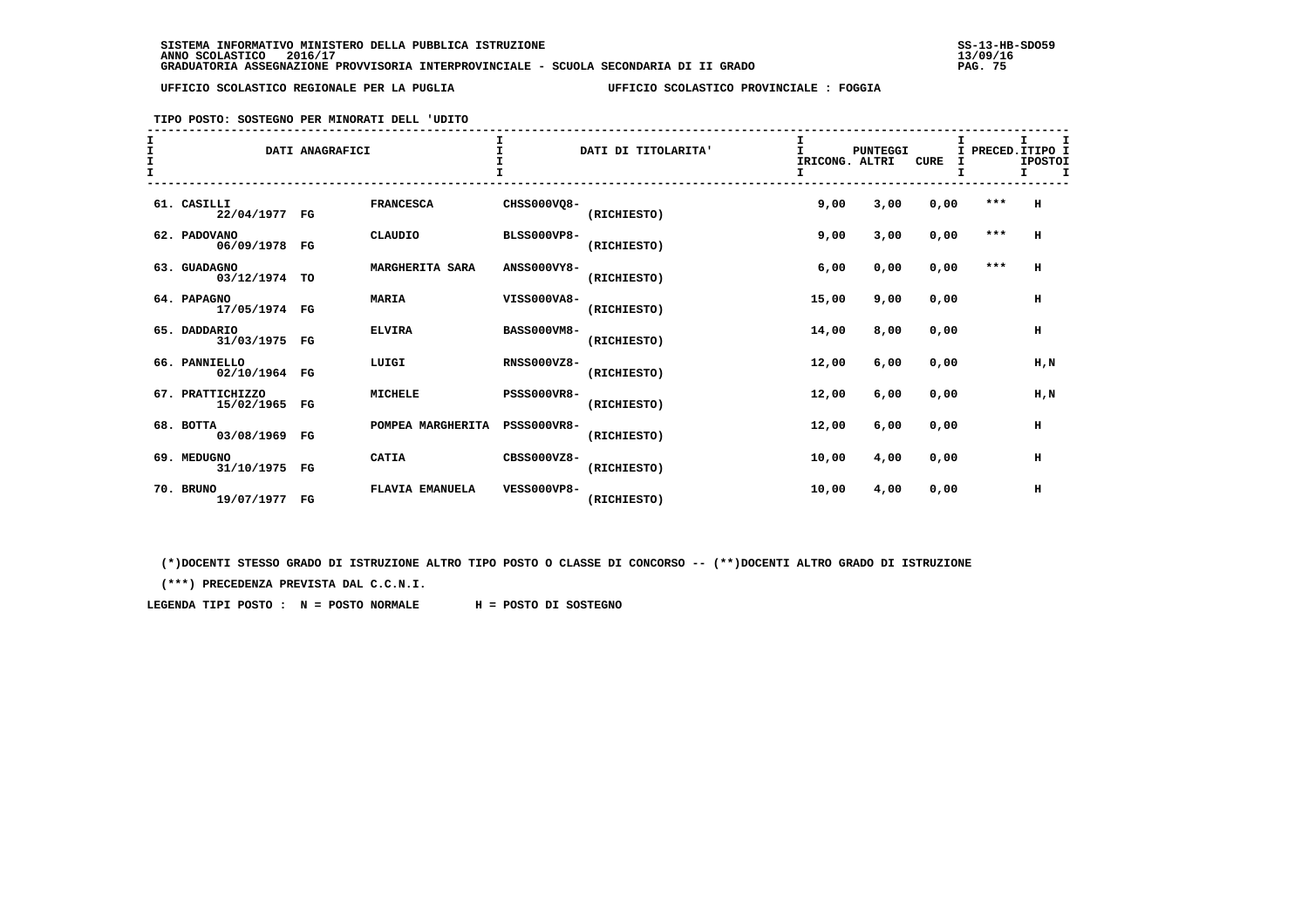### **TIPO POSTO: SOSTEGNO PER MINORATI DELL 'UDITO**

| т |                               | DATI ANAGRAFICI |                                 |                    | DATI DI TITOLARITA' | IRICONG. ALTRI<br>I | <b>PUNTEGGI</b> | <b>CURE</b> | I | I PRECED. ITIPO I<br><b>IPOSTOI</b><br>$\mathbf I$<br>I. |
|---|-------------------------------|-----------------|---------------------------------|--------------------|---------------------|---------------------|-----------------|-------------|---|----------------------------------------------------------|
|   | 71. DEDDA<br>03/07/1960 FG    |                 | <b>LEONARDO</b>                 | <b>TVSS000VZ8-</b> | (RICHIESTO)         | 9,00                | 3,00            | 0.00        |   | $\,$ H                                                   |
|   | 72. GAGGIANO<br>22/04/1964 FG |                 | ANTONIETTA, RAFFAEL CHSS000VQ8- |                    | (RICHIESTO)         | 9,00                | 3,00            | 0.00        |   | н                                                        |
|   | 73. STOICO<br>11/01/1966 FG   |                 | <b>ANTONIO</b>                  | BOSS000VD8-        | (RICHIESTO)         | 9,00                | 3,00            | 0,00        |   | н                                                        |
|   | 74. MURGO<br>07/03/1967 FG    |                 | <b>PASQUALE</b>                 | CBSS000VZ8-        | (RICHIESTO)         | 9,00                | 3,00            | 0,00        |   | $\,$ H                                                   |
|   | 75. LUCIANI<br>11/01/1970 FG  |                 | <b>MICHELINA</b>                | ATSS000VZ8-        | (RICHIESTO)         | 9,00                | 3,00            | 0.00        |   | н                                                        |
|   | 76. FERRETTI<br>04/06/1970 FG |                 | PIERA SABRINA                   | <b>FISS000VW8-</b> | (RICHIESTO)         | 9,00                | 3,00            | 0.00        |   | H                                                        |
|   | 77. CIARCIA<br>05/03/1972 FG  |                 | <b>MARIA DONATELLA</b>          | $LOS000VZ8-$       | (RICHIESTO)         | 9,00                | 3,00            | 0,00        |   | $\,$ H                                                   |
|   | 78. OTELLO<br>02/04/1977 FG   |                 | <b>RAFFAELLA</b>                | TOSS000VB8-        | (RICHIESTO)         | 9,00                | 3,00            | 0,00        |   | н                                                        |
|   | 79. GUALANO<br>08/06/1962 FG  |                 | COSMO                           | TVSS000VZ8-        | (RICHIESTO)         | 6,00                | 0,00            | 0,00        |   | н                                                        |
|   | 80. ROSITO<br>10/08/1962 BG   |                 | MAURIZIO                        | VRSS000VG8-        | (RICHIESTO)         | 6.00                | 0,00            | 0,00        |   | н                                                        |

 **(\*)DOCENTI STESSO GRADO DI ISTRUZIONE ALTRO TIPO POSTO O CLASSE DI CONCORSO -- (\*\*)DOCENTI ALTRO GRADO DI ISTRUZIONE**

 **(\*\*\*) PRECEDENZA PREVISTA DAL C.C.N.I.**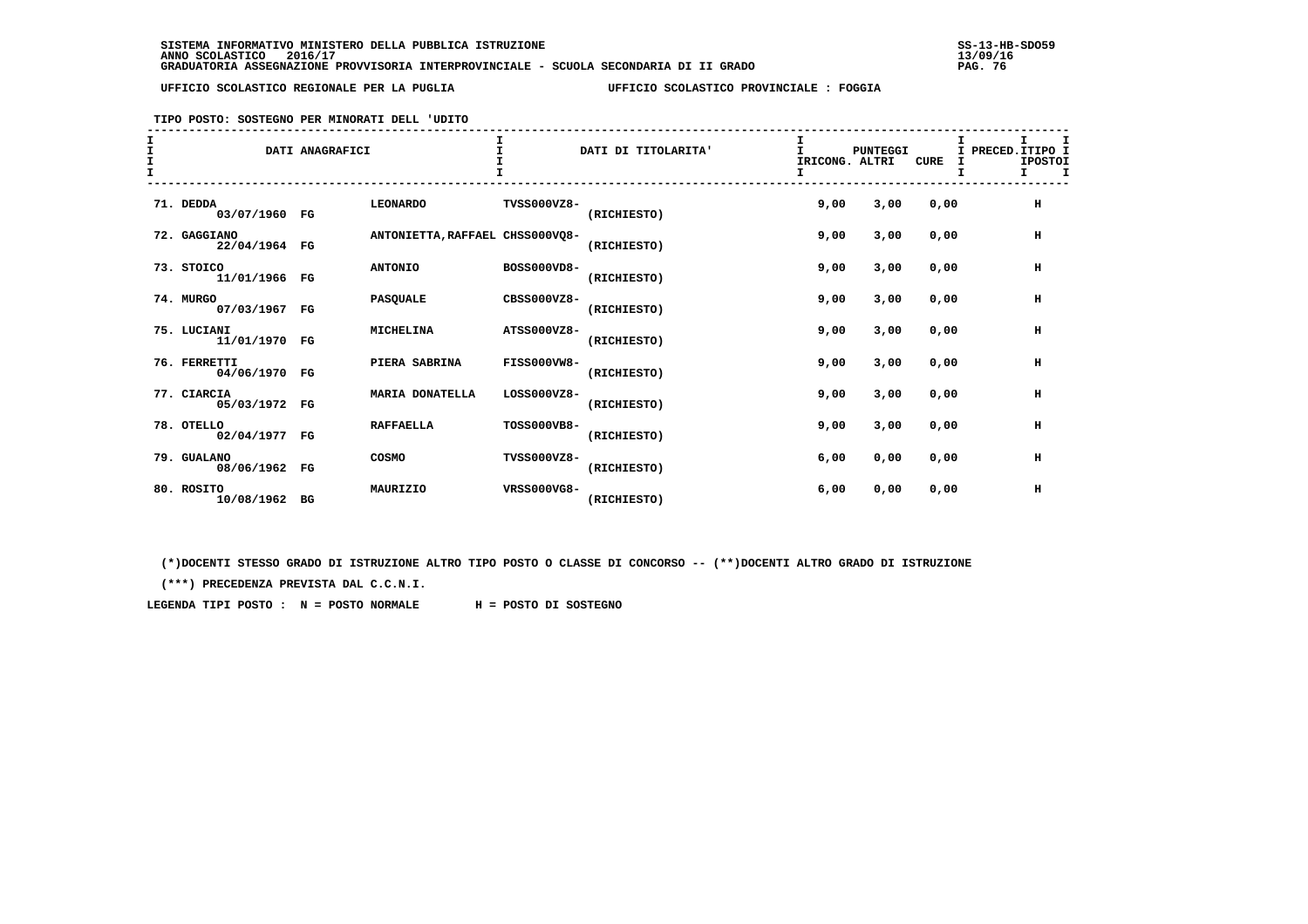### **TIPO POSTO: SOSTEGNO PER MINORATI DELL 'UDITO**

| T |                               | DATI ANAGRAFICI |                    |                    | DATI DI TITOLARITA'                               | IRICONG. ALTRI<br>I. | <b>PUNTEGGI</b> | <b>CURE</b> | т<br>PRECED.ITIPO I<br>Τ.<br><b>IPOSTOI</b><br>I<br>I<br>$\mathbf{I}$ |
|---|-------------------------------|-----------------|--------------------|--------------------|---------------------------------------------------|----------------------|-----------------|-------------|-----------------------------------------------------------------------|
|   | 81. GAITA<br>12/02/1963 FG    |                 | <b>SABRINA</b>     | <b>VESS000VP8-</b> | (RICHIESTO)                                       | 6,00                 | 0,00            | 0,00        | н                                                                     |
|   | 82. MARTUCCI<br>08/09/1964 FG |                 | <b>MARIA LUISA</b> | ISSS000VH8-        | (RICHIESTO)                                       | 6,00                 | 0,00            | 0,00        | н                                                                     |
|   | 83. PERTONE<br>06/09/1965 FG  |                 | <b>COSTANZA</b>    | CHSS000VQ8-        | (RICHIESTO)                                       | 6,00                 | 0,00            | 0,00        | н                                                                     |
|   | 84. PALUMBO<br>14/09/1965 FG  |                 | <b>FILOMENA</b>    | <b>ROSS000VH8-</b> | (RICHIESTO)                                       | 6,00                 | 0,00            | 0,00        | н                                                                     |
|   | 85. TURCO<br>06/10/1969 FG    |                 | <b>LEONARDO</b>    | TVSS000VZ8-        | (RICHIESTO)                                       | 6.00                 | 0,00            | 0,00        | н                                                                     |
|   | 86. CEGLIA<br>04/04/1970 FG   |                 | LUCIA STEFANIA     | CHSS000VQ8-        | (RICHIESTO)                                       | 6.00                 | 0,00            | 0.00        | H                                                                     |
|   | 87. POPPA<br>13/04/1971 FG    |                 | <b>CATERINA</b>    |                    | MORC08000G-CATTANEO DELEDDA- SOCIO<br>(RICHIESTO) | 6,00<br>COMM         | 0,00            | 0,00        | н                                                                     |
|   | 88. PALLOZZI<br>01/08/1972 FG |                 | <b>ANNALISA</b>    | MISS000VB8-        | (RICHIESTO)                                       | 6,00                 | 0,00            | 0,00        | н                                                                     |
|   | 89. SESSA<br>08/03/1973 RM    |                 | <b>DANIELA</b>     | <b>BLSS000VP8-</b> | (RICHIESTO)                                       | 6,00                 | 0,00            | 0,00        | н                                                                     |
|   | 90. SECCIA<br>30/03/1974 FG   |                 | <b>ROBERTO</b>     | <b>BSSS000VF8-</b> | (RICHIESTO)                                       | 6.00                 | 0,00            | 0,00        | H,N                                                                   |

 **(\*)DOCENTI STESSO GRADO DI ISTRUZIONE ALTRO TIPO POSTO O CLASSE DI CONCORSO -- (\*\*)DOCENTI ALTRO GRADO DI ISTRUZIONE**

 **(\*\*\*) PRECEDENZA PREVISTA DAL C.C.N.I.**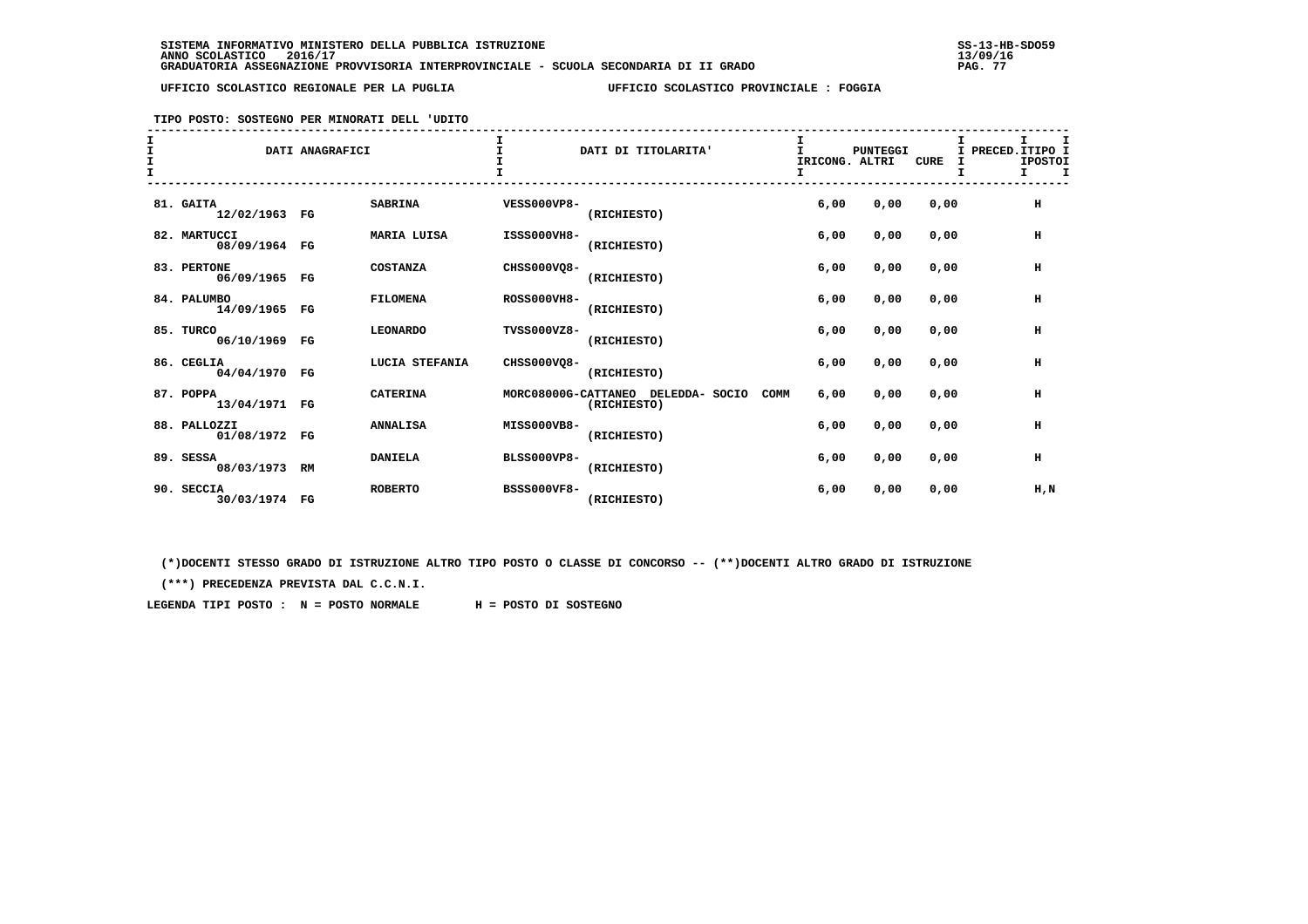### **TIPO POSTO: SOSTEGNO PER MINORATI DELL 'UDITO**

| T<br>I |                                   | DATI ANAGRAFICI |                  |                    | DATI DI TITOLARITA'                                    | IRICONG. ALTRI<br>Ι. | PUNTEGGI | <b>CURE</b> | Τ.<br>т | I<br>PRECED. ITIPO I<br><b>IPOSTOI</b><br>I.<br>I |
|--------|-----------------------------------|-----------------|------------------|--------------------|--------------------------------------------------------|----------------------|----------|-------------|---------|---------------------------------------------------|
|        | 91. CERASOLI<br>28/06/1974 FG     |                 | <b>MAURO</b>     | TVSS000VZ8-        | (RICHIESTO)                                            | 6,00                 | 0,00     | 0,00        |         | H                                                 |
|        | 92. CANFORA<br>18/01/1975 FG      |                 | <b>ROSALBA</b>   | BOSS000VD8-        | (RICHIESTO)                                            | 6,00                 | 0,00     | 0,00        |         | н                                                 |
|        | 93. PADALINO<br>24/07/1975 FG     |                 | <b>ROSALBA</b>   | <b>ANSS000VY8-</b> | (RICHIESTO)                                            | 6,00                 | 0,00     | 0,00        |         | H                                                 |
|        | 94. MASTROMATTEO<br>20/08/1976 FG |                 | <b>ANNALISA</b>  | <b>BLSS000VP8-</b> | (RICHIESTO)                                            | 6,00                 | 0,00     | 0,00        |         | H                                                 |
|        | 95. TAROLLA<br>31/08/1976 FG      |                 | <b>ANTONIO</b>   |                    | RGTD00801N-I.T.C. " Q.CATAUDELLA "<br>(RICHIESTO)      | 6.00                 | 0.00     | 0.00        |         | H                                                 |
|        | 96. NARDELLA<br>05/10/1976 FG     |                 | <b>MICHELE</b>   | LOSS000VZ8-        | (RICHIESTO)                                            | 6,00                 | 0,00     | 0.00        |         | H                                                 |
|        | 97. CARELLA<br>07/11/1976 FG      |                 | ANNA RITA        | MISS000VB8-        | (RICHIESTO)                                            | 6,00                 | 0,00     | 0.00        |         | H                                                 |
|        | 98. VILLANI<br>15/08/1977 FG      |                 | <b>PALMA</b>     | BOSS000VD8-        | (RICHIESTO)                                            | 6,00                 | 0,00     | 0,00        |         | H                                                 |
|        | 99. DI CARLO<br>02/12/1977 FG     |                 | <b>CARMINE</b>   |                    | RNRH01000Q-I.P.S.S.A.R.<br>"S. SAVIOLI"<br>(RICHIESTO) | 6,00                 | 0,00     | 0,00        |         | H                                                 |
|        | 100. MARCHITTO<br>31/01/1978 FG   |                 | SIMONA GRAZIAPIA | VISS000VA8-        | (RICHIESTO)                                            | 6,00                 | 0,00     | 0,00        |         | н                                                 |

 **(\*)DOCENTI STESSO GRADO DI ISTRUZIONE ALTRO TIPO POSTO O CLASSE DI CONCORSO -- (\*\*)DOCENTI ALTRO GRADO DI ISTRUZIONE**

 **(\*\*\*) PRECEDENZA PREVISTA DAL C.C.N.I.**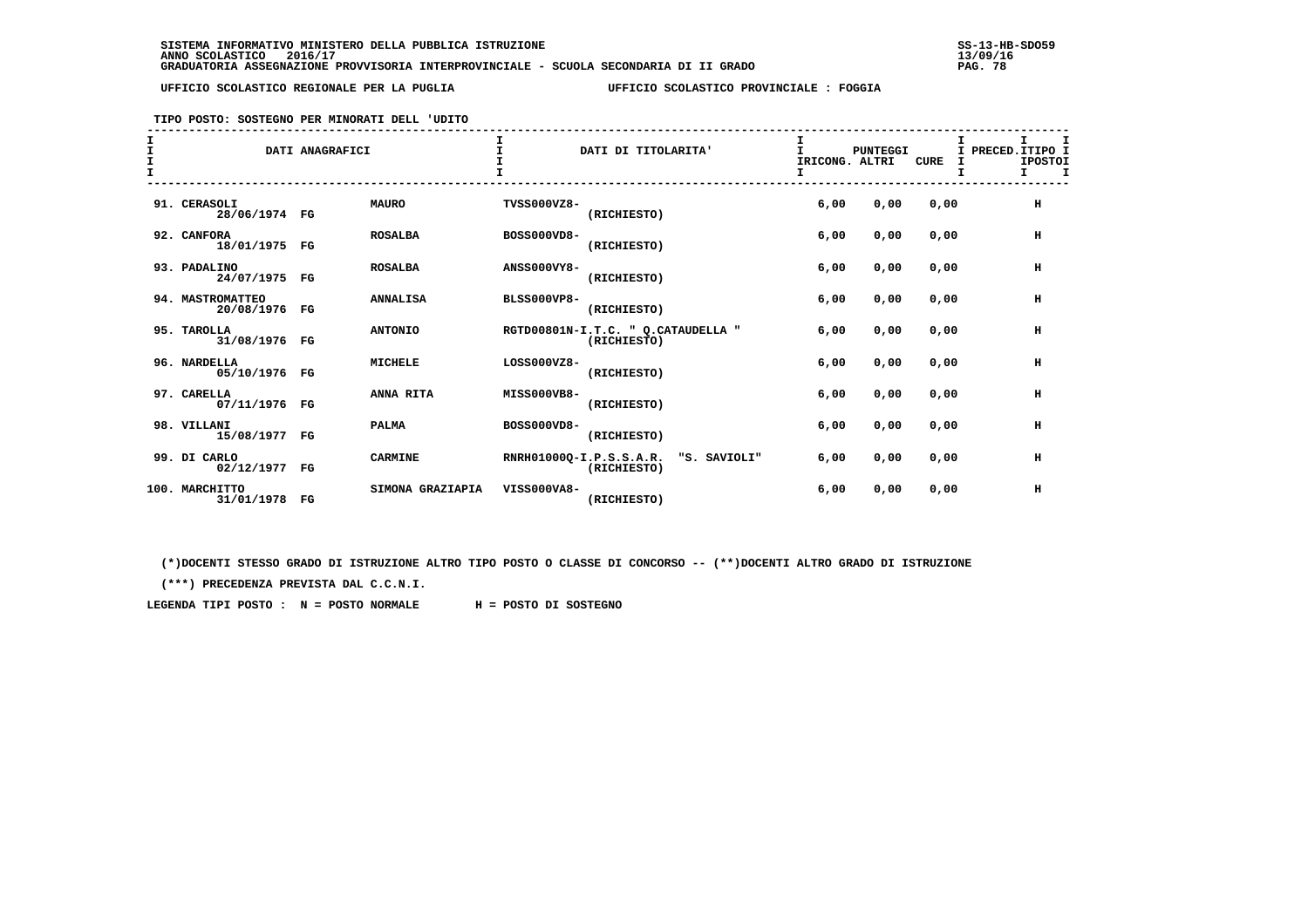**TIPO POSTO: SOSTEGNO PER MINORATI DELL 'UDITO**

| I<br>I<br>$\mathbf{r}$ |                                        | DATI ANAGRAFICI |                   |                      | DATI DI TITOLARITA'                            | I<br>T.<br>IRICONG. ALTRI | <b>PUNTEGGI</b> | CURE  | I PRECED. ITIPO I<br>I | т<br><b>IPOSTOI</b><br>т. |
|------------------------|----------------------------------------|-----------------|-------------------|----------------------|------------------------------------------------|---------------------------|-----------------|-------|------------------------|---------------------------|
|                        | 101. FARES<br>31/03/1978 FG            |                 | <b>GUERINO</b>    |                      | PTRC010007-LUIGI EINAUDI<br>(RICHIESTO)        | 6,00                      | 0,00            | 0,00  |                        | H                         |
|                        | 102. DI GIOVINE<br>01/07/1978 FG       |                 | ANNA MARIA GRAZIA | <b>PSSS000VR8-</b>   | (RICHIESTO)                                    | 6,00                      | 0,00            | 0,00  |                        | н                         |
|                        | 103. IAVARONE<br>07/09/1978 FG         |                 | <b>CLARA</b>      | <b>PSSS000VR8-</b>   | (RICHIESTO)                                    | 6,00                      | 0,00            | 0,00  |                        | н                         |
|                        | 104. PIEMONTESE<br>03/05/1979 FG       |                 | LIBERA MARIA      | MOSS000VW8-          | (RICHIESTO)                                    | 6,00                      | 0,00            | 0,00  |                        | н                         |
|                        | 105. SABATELLI<br>13/10/1979 FG        |                 | <b>MICHELA</b>    |                      | FIRH020009-"BUONTALENTI"<br>(RICHIESTO)        | 6,00                      | 0,00            | 0,00  |                        | $\,$ H                    |
|                        | 106. LA MANNA<br>26/08/1980 FG         |                 | <b>GIUSEPPINA</b> | TVSS000VZ8-          | (RICHIESTO)                                    | 6,00                      | 0,00            | 0,00  |                        | н                         |
|                        | 107. LEONE<br>27/11/1981 FG            |                 | ANNA MICHELA      | CHTF01301E-E. MATTEI | ITI<br>(RICHIESTO)                             | 6.00                      | 0,00            | 0,00  |                        | H                         |
|                        | 108. DE SANTIS<br>23/06/1960<br>$(*)$  | $_{\rm FG}$     | <b>GIOVANNA</b>   | <b>BISS000VI8-</b>   | (RICHIESTO)                                    | 6,00                      | 0,00            | 0,00  | $***$                  | H, N                      |
|                        | 109. AQUILINO<br>27/10/1978<br>$(*)$   | TO              | <b>GIANNA</b>     |                      | PSRC003012-I.P.C. "A. OLIVETTI"<br>(RICHIESTO) | 6,00                      | 0,00            | 0,00  | $***$                  | н                         |
|                        | 110. FIORENTINO<br>$(*)$<br>09/02/1963 | FG              | GIOVANNI          | VRSS000VG8-          | (RICHIESTO)                                    | 18,00                     | 6,00            | 18,00 | $***$                  | H,N                       |

 **(\*)DOCENTI STESSO GRADO DI ISTRUZIONE ALTRO TIPO POSTO O CLASSE DI CONCORSO -- (\*\*)DOCENTI ALTRO GRADO DI ISTRUZIONE**

 **(\*\*\*) PRECEDENZA PREVISTA DAL C.C.N.I.**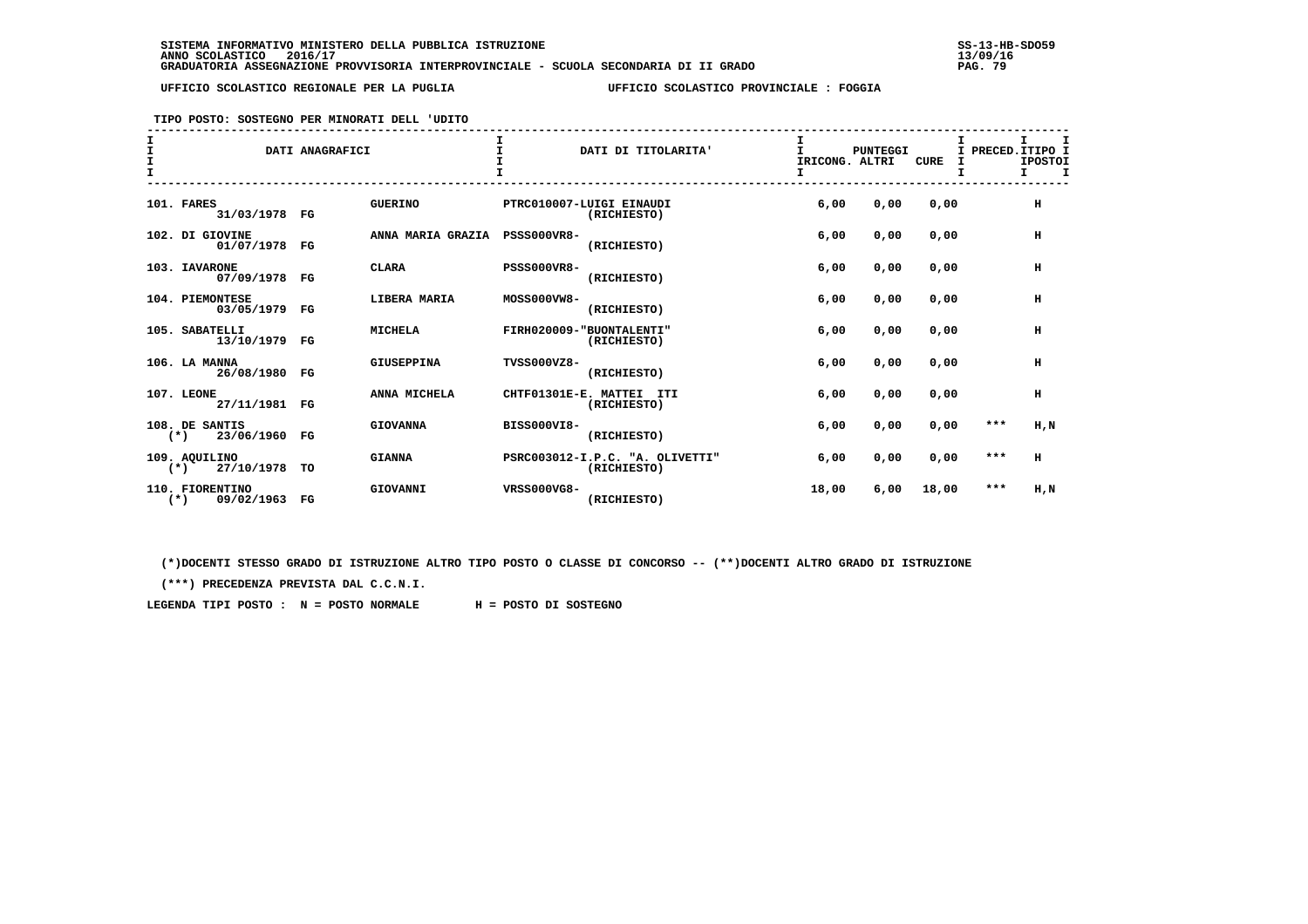**TIPO POSTO: SOSTEGNO PER MINORATI DELL 'UDITO**

| $\mathbf{I}$<br>I |                                       | DATI ANAGRAFICI |                                |                    | DATI DI TITOLARITA' | IRICONG. ALTRI<br>I. | PUNTEGGI | <b>CURE</b> | I       | I PRECED. ITIPO I<br><b>IPOSTOI</b><br>$\mathbf I$<br>I. |
|-------------------|---------------------------------------|-----------------|--------------------------------|--------------------|---------------------|----------------------|----------|-------------|---------|----------------------------------------------------------|
|                   | 111. VOLPE<br>$(*)$ 16/10/1976 BA     |                 | FELICIA VALERIA                | <b>RASS000VR8-</b> | (RICHIESTO)         | 17,00                | 11,00    | 0,00        | $***$   | H,N                                                      |
|                   | 112. PATERNO<br>$(*)$ 20/05/1973 BA   |                 | <b>VINCENZA</b>                | MOSS000VW8-        | (RICHIESTO)         | 13,00                | 7,00     | 0,00        | ***     | H,N                                                      |
|                   | 113. COLUCCI<br>$(*)$ 06/09/1977 FG   |                 | LUIGI CRISTIAN PIO BASS000VM8- |                    | (RICHIESTO)         | 13,00                | 7,00     | 0,00        | ***     | H, N                                                     |
|                   | 114. BALASCIO<br>$(*)$ 18/10/1968 FG  |                 | <b>ANGELA</b>                  | GOSS000VM8-        | (RICHIESTO)         | 10,00                | 4,00     | 0,00        | $***$   | H,N                                                      |
|                   | 115. FORTUNATO<br>$(*)$ 07/02/1975 FG |                 | <b>FATIMA PIA</b>              | GOSS000VM8-        | (RICHIESTO)         | 10,00                | 4,00     | 0,00        | $* * *$ | H.N                                                      |
|                   | 116. DE CATO<br>$(*)$ 06/10/1979 FG   |                 | <b>MICHELA</b>                 | VRSS000VG8-        | (RICHIESTO)         | 10,00                | 4,00     | 0,00        | $***$   | H.N                                                      |
|                   | 117. CASSOTTA<br>$(*)$ 02/07/1975 BA  |                 | <b>MARIA TERESA</b>            | <b>BASS000VM8-</b> | (RICHIESTO)         | 15,00                | 9,00     | 0,00        | $* * *$ | $\mathbf H$                                              |
|                   | 118. RAIETA<br>$(*)$ 26/10/1965 BN    |                 | <b>ANGELA</b>                  | <b>ROSS000VH8-</b> | (RICHIESTO)         | 12,00                | 6,00     | 0,00        | ***     | H, N                                                     |
|                   | 119. PISANTE<br>$(*)$ 01/06/1969 FG   |                 | LEA MARIA PIA                  | LOSS000VZ8-        | (RICHIESTO)         | 12,00                | 6,00     | 0,00        | $***$   | H,N                                                      |
|                   | 120. LEONE<br>14/10/1971 FG<br>$(*)$  |                 | <b>PAOLA</b>                   | <b>TSSS000VD8-</b> | (RICHIESTO)         | 12,00                | 6,00     | 0,00        | ***     | H,N                                                      |

 **(\*)DOCENTI STESSO GRADO DI ISTRUZIONE ALTRO TIPO POSTO O CLASSE DI CONCORSO -- (\*\*)DOCENTI ALTRO GRADO DI ISTRUZIONE**

 **(\*\*\*) PRECEDENZA PREVISTA DAL C.C.N.I.**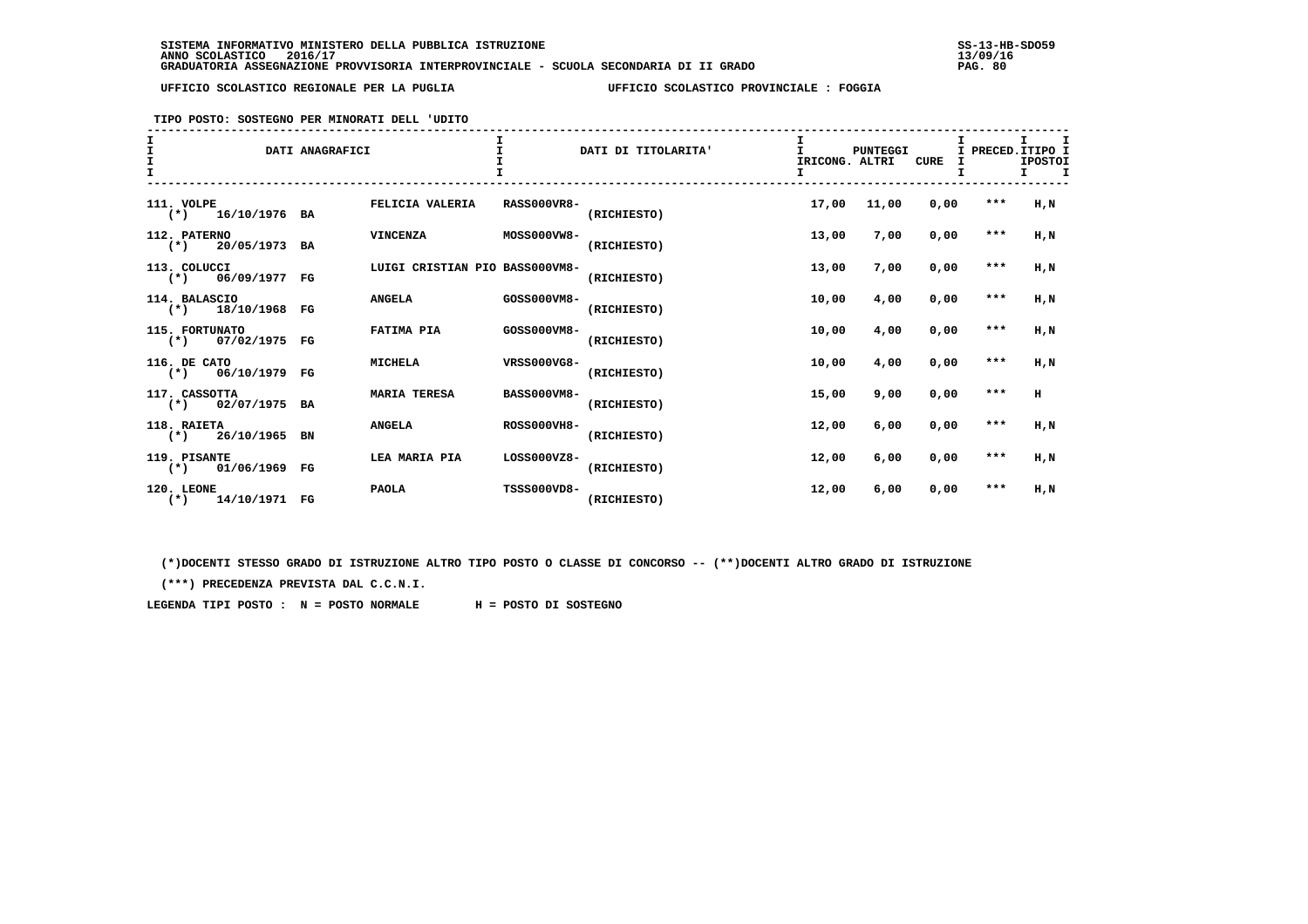**TIPO POSTO: SOSTEGNO PER MINORATI DELL 'UDITO**

| $\mathbf{I}$<br>Ī<br>$\mathbf{T}$ |                                            | DATI ANAGRAFICI |                                |                     | DATI DI TITOLARITA'                    | IRICONG. ALTRI<br>I | <b>PUNTEGGI</b> | <b>CURE</b> | I     | I PRECED. ITIPO I<br><b>IPOSTOI</b><br>$\mathbf I$<br>I. |
|-----------------------------------|--------------------------------------------|-----------------|--------------------------------|---------------------|----------------------------------------|---------------------|-----------------|-------------|-------|----------------------------------------------------------|
|                                   | 121. FORTUNATO<br>$(*)$<br>05/09/1974 FG   |                 | <b>STEFANIA</b>                | <b>BSSS000VF8-</b>  | (RICHIESTO)                            | 12,00               | 6,00            | 0,00        | $***$ | H.N                                                      |
|                                   | 122. CAPACCHIONE<br>$(*)$<br>10/05/1969 BA |                 | ANTONIO MASSIMO                | VISS000VA8-         | (RICHIESTO)                            | 9,00                | 3,00            | 0,00        | $***$ | H.N                                                      |
|                                   | 123. LA MARCA<br>$(*)$ 30/05/1970 EE       |                 | ODILE                          | <b>BASS000VM8-</b>  | (RICHIESTO)                            | 12,00               | 6,00            | 0,00        |       | H,N                                                      |
|                                   | 124. BONABITACOLA<br>$(*)$ 03/07/1975 FG   |                 | <b>GIANLUCA</b>                | CBSS000VZ8-         | (RICHIESTO)                            | 12,00               | 0,00            | 12,00       |       | H,N                                                      |
|                                   | 125. GAMMAROTA<br>$(*)$ 11/06/1967 FG      |                 | <b>CARLA</b>                   | <b>PCSS000VD8-</b>  | (RICHIESTO)                            | 9,00                | 3,00            | 0.00        |       | H.N                                                      |
|                                   | 126. MIRMINA<br>$(\star)$<br>09/05/1971 FG |                 | ANNA MONIA                     | <b>BASS000VM8-</b>  | (RICHIESTO)                            | 9,00                | 3,00            | 0,00        |       | H.N                                                      |
|                                   | 127. GIULIANI<br>$(*)$ 13/06/1956 FG       |                 | MARIA ASSUNTA ANTO PNSS000VF8- |                     | (RICHIESTO)                            | 6,00                | 0,00            | 0.00        |       | $H$ , $N$                                                |
|                                   | 128. BOCOLA<br>$(*)$ 06/12/1960 FG         |                 | GIUSEPPE NICOLA                | <b>BISS000VI8-</b>  | (RICHIESTO)                            | 6,00                | 0,00            | 0.00        |       | H.N                                                      |
|                                   | 129. SIBILLA<br>$(*)$ 09/06/1961 FG        |                 | ALDA ANNA MARIA                | PTRA010008-IST.PROF | "DE"<br>FRANCESCHI - A.<br>(RICHIESTO) | 6,00                | 0,00            | 0,00        |       | H, N                                                     |
|                                   | 130. MASSARO<br>$(*)$<br>27/11/1965 FG     |                 | <b>EMILIA</b>                  | GOSS000VM8-         | (RICHIESTO)                            | 6,00                | 0,00            | 0,00        |       | $H$ , $N$                                                |

 **(\*)DOCENTI STESSO GRADO DI ISTRUZIONE ALTRO TIPO POSTO O CLASSE DI CONCORSO -- (\*\*)DOCENTI ALTRO GRADO DI ISTRUZIONE**

 **(\*\*\*) PRECEDENZA PREVISTA DAL C.C.N.I.**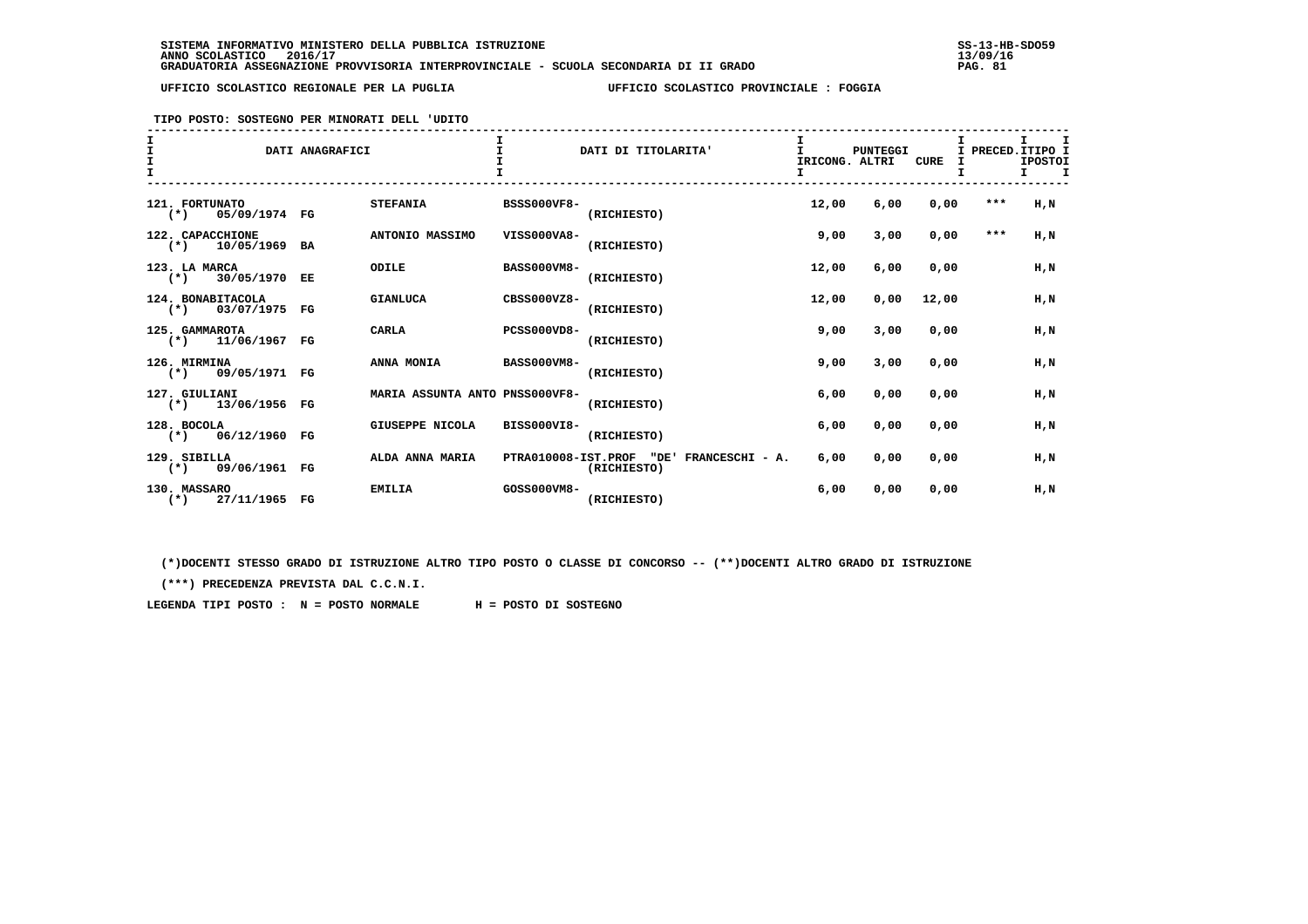**TIPO POSTO: SOSTEGNO PER MINORATI DELL 'UDITO**

| T     |                                        | DATI ANAGRAFICI |                   |                    | DATI DI TITOLARITA' | IRICONG. ALTRI<br>I | PUNTEGGI | <b>CURE</b> | т. |         | I.<br>I PRECED. ITIPO I<br><b>IPOSTOI</b><br>I. |
|-------|----------------------------------------|-----------------|-------------------|--------------------|---------------------|---------------------|----------|-------------|----|---------|-------------------------------------------------|
|       | 131. SETTANNI                          |                 | <b>ANTONIETTA</b> | IMSS000VG8-        |                     | 6,00                | 0,00     | 0.00        |    |         | $H$ , $N$                                       |
| $(*)$ | 11/06/1966 FG<br>132. DE MARTINIS      |                 | MARIA ANTONIETTA  | PDSS000VT8-        | (RICHIESTO)         | 6,00                | 0,00     | 0.00        |    |         | $H$ , $N$                                       |
|       | $(*)$ 16/07/1969<br>133. MIRAGLIA      | FG              | <b>FABRIZIO</b>   | <b>RMSS000VI8-</b> | (RICHIESTO)         | 6,00                | 0,00     | 0,00        |    |         | H, N                                            |
|       | $(*)$ 31/10/1979 FG<br>134. CIUFFREDA  |                 | <b>DANIELA</b>    | RMMM000VW6-        | (RICHIESTO)         | 20,00               | 8,00     | 20,00       |    | $* * *$ | н                                               |
|       | $(**)$ 25/06/1975 BA<br>135. AMOROSO   |                 | GIUSEPPINA        | RAMM000VD6-        | (RICHIESTO)         | 19,00               | 7,00     | 19,00       |    | $***$   | H                                               |
|       | $(**)$ 14/10/1975 FG<br>136. BATTIANTE |                 | <b>ANTONIETTA</b> | REMM000VP6-        | (RICHIESTO)         | 14,00               | 8,00     | 0.00        |    | $* * *$ | H                                               |
|       | $(**)$ 05/01/1976 FG<br>137. SGARRO    |                 | <b>PAOLA</b>      | RMMM000VW6-        | (RICHIESTO)         | 10,00               | 4,00     | 0,00        |    | $***$   | H                                               |
|       | $(**)$ 28/07/1975 FG<br>138. SIMONE    |                 | <b>MICHELA</b>    | RMMM000VW6-        | (RICHIESTO)         | 9,00                | 3,00     | 0,00        |    | $***$   | н                                               |
|       | $(**)$ 12/05/1972 FG<br>139. FALCONE   |                 | LORENZO PIO       | CBMM000VL6-        | (RICHIESTO)         | 6,00                | 0,00     | 0,00        |    | $***$   | H                                               |
|       | $(**)$ 16/06/1975 FG<br>140. IATESTA   |                 | <b>FRANCESCA</b>  | PSMM000VD6-        | (RICHIESTO)         | 6,00                | 0,00     | 0,00        |    | $***$   | H                                               |
|       | $(**)$ 13/07/1978 FG                   |                 |                   |                    | (RICHIESTO)         |                     |          |             |    |         |                                                 |

 **(\*)DOCENTI STESSO GRADO DI ISTRUZIONE ALTRO TIPO POSTO O CLASSE DI CONCORSO -- (\*\*)DOCENTI ALTRO GRADO DI ISTRUZIONE**

 **(\*\*\*) PRECEDENZA PREVISTA DAL C.C.N.I.**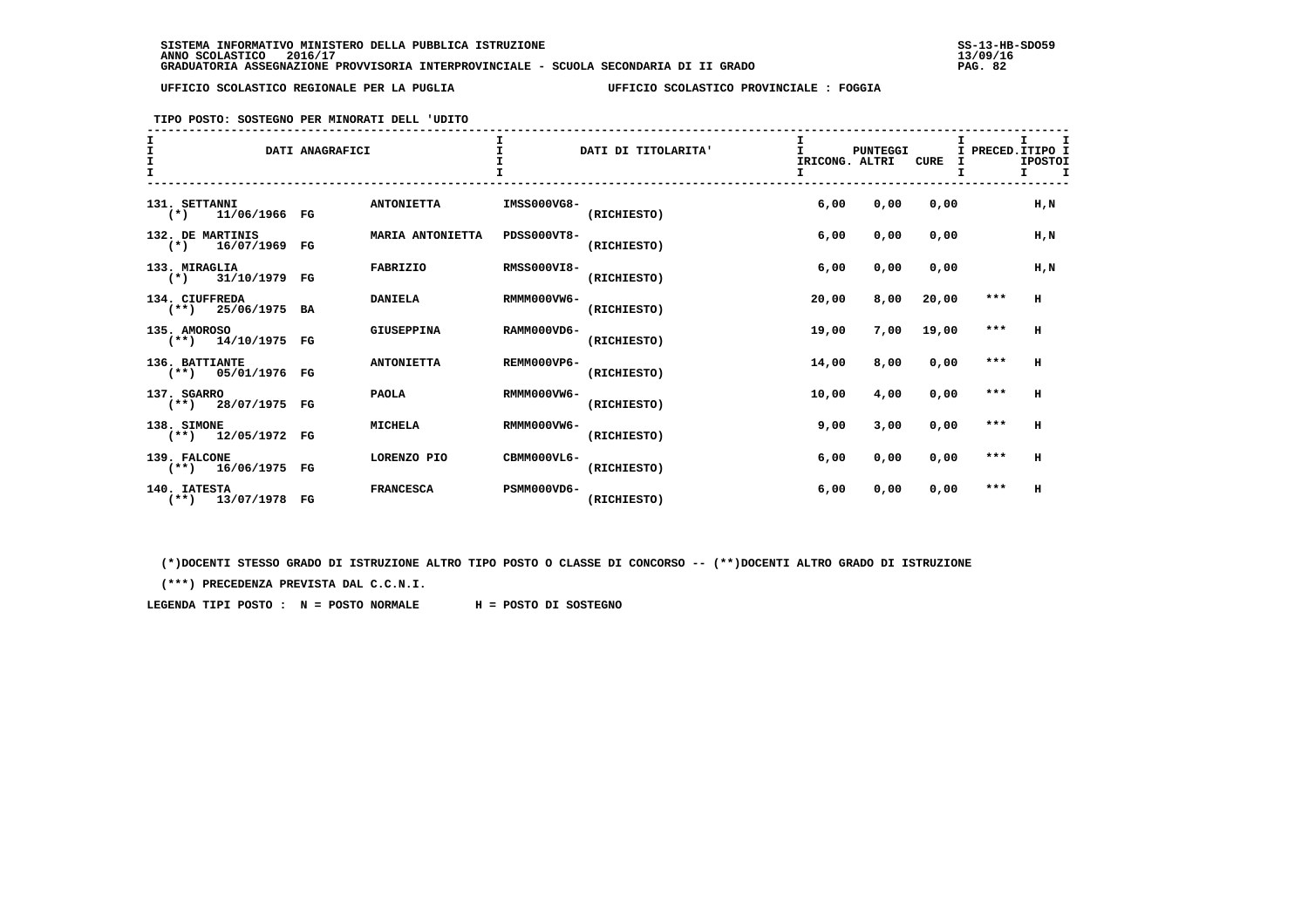**TIPO POSTO: SOSTEGNO PER MINORATI DELL 'UDITO**

| $\frac{1}{1}$<br>$\mathbf{I}$ |                                         | DATI ANAGRAFICI |                        |             | DATI DI TITOLARITA' | IRICONG. ALTRI<br>I | PUNTEGGI | <b>CURE</b> | I PRECED. ITIPO I<br>т | I.<br><b>IPOSTOI</b><br>I. |
|-------------------------------|-----------------------------------------|-----------------|------------------------|-------------|---------------------|---------------------|----------|-------------|------------------------|----------------------------|
|                               | 141. PALMIERI<br>$(**)$ 15/07/1973 FG   |                 | LUCIA                  | RMMM000VW6- | (RICHIESTO)         | 6,00                | 0,00     | 0,00        | $***$                  | $H$ , $N$                  |
|                               | 142. DIPACE<br>$(**)$ 02/02/1977 BA     |                 | SILVIA MARIA ANNA      | MIMM000VN6- | (RICHIESTO)         | 6,00                | 0,00     | 0,00        | $***$                  | H                          |
|                               | 143. TURCO<br>$(**)$ 25/12/1973 FG      |                 | MARIA LUCIA            | APMM000VA6- | (RICHIESTO)         | 16,00               | 10,00    | 0,00        | $***$                  | H                          |
|                               | 144. D'URSO<br>$(**)$ 30/05/1974 TO     |                 | <b>TIZIANA DORA</b>    | CHMM000VC6- | (RICHIESTO)         | 14,00               | 8,00     | 0,00        | $***$                  | н                          |
|                               | 145. BONGHI<br>$(**)$ 08/01/1980 FG     |                 | <b>MARIA</b>           | TEMM000VH6- | (RICHIESTO)         | 14,00               | 8,00     | 0,00        | $***$                  | H                          |
|                               | 146. BORRELLI<br>$(**)$ 05/09/1972 FG   |                 | <b>MARIANNA DAFNER</b> | ANMM000VK6- | (RICHIESTO)         | 13,00               | 7,00     | 0,00        | $***$                  | H                          |
|                               | 147. PELLEGRINO<br>$(**)$ 05/08/1975 FG |                 | <b>ANTONELLA</b>       | BAMM000VZ6- | (RICHIESTO)         | 13,00               | 7,00     | 0,00        | $***$                  | H                          |
|                               | 148. DI IORIO<br>$(**)$ 02/05/1978 FG   |                 | <b>ALESSIA</b>         | PSMM000VD6- | (RICHIESTO)         | 13,00               | 7,00     | 0,00        | $***$                  | н                          |
|                               | 149. VOVOLA<br>$(**)$ 04/08/1979 FG     |                 | LUCIA                  | FOMM000VC6- | (RICHIESTO)         | 13,00               | 7,00     | 0,00        | $***$                  | н                          |
|                               | 150. DE VIVO<br>$(**)$ 18/07/1972 FG    |                 | <b>FLORIANA</b>        | RMMM000VW6- | (RICHIESTO)         | 10,00               | 4,00     | 0,00        | ***                    | H                          |

 **(\*)DOCENTI STESSO GRADO DI ISTRUZIONE ALTRO TIPO POSTO O CLASSE DI CONCORSO -- (\*\*)DOCENTI ALTRO GRADO DI ISTRUZIONE**

 **(\*\*\*) PRECEDENZA PREVISTA DAL C.C.N.I.**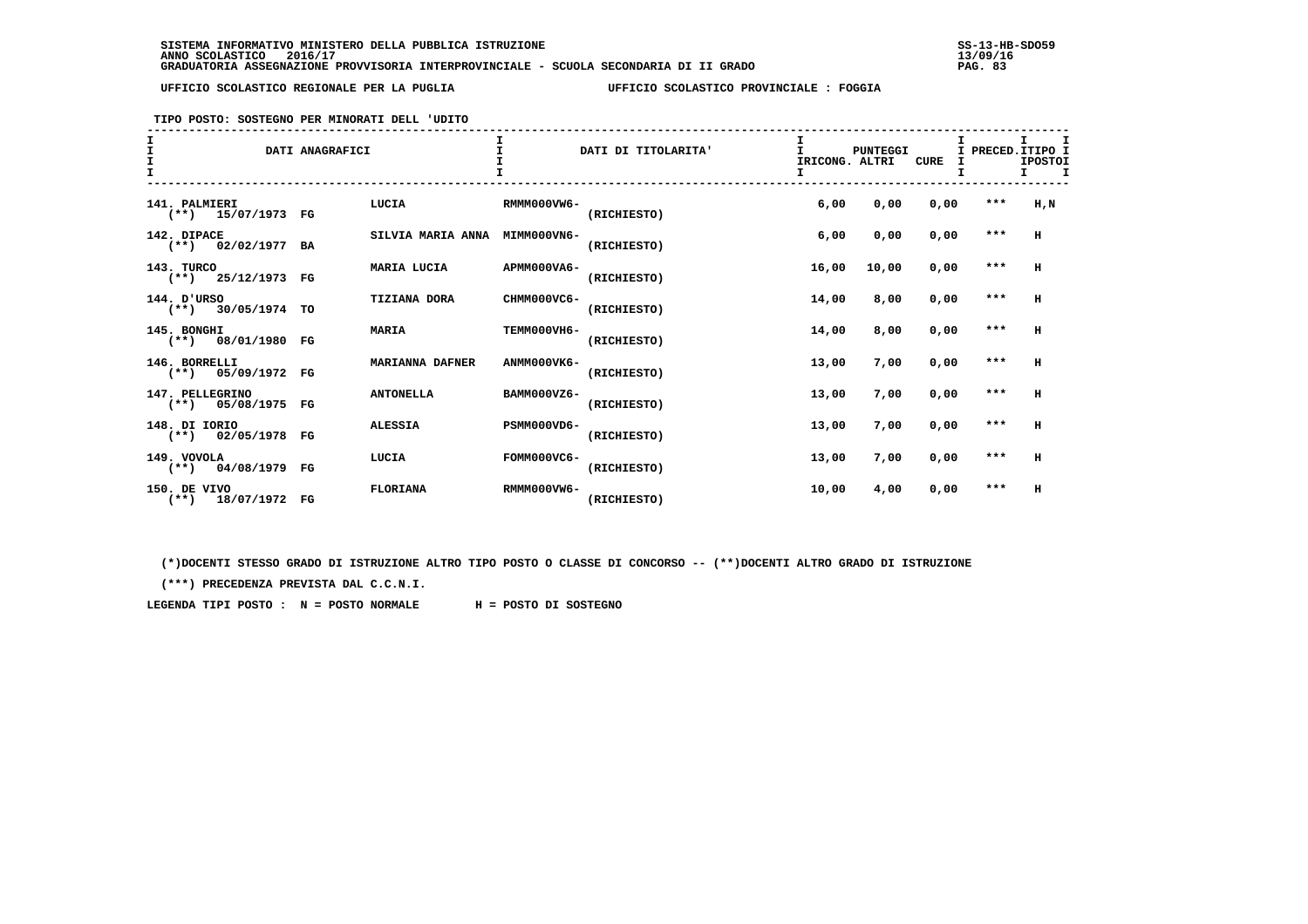**TIPO POSTO: SOSTEGNO PER MINORATI DELL 'UDITO**

| $\mathbf{I}$<br>$\mathbf{r}$ |                                         | DATI ANAGRAFICI |                                |             | DATI DI TITOLARITA' | I<br>IRICONG. ALTRI | <b>PUNTEGGI</b> | <b>CURE</b> | I PRECED. ITIPO I | т.<br><b>IPOSTOI</b><br>т. |
|------------------------------|-----------------------------------------|-----------------|--------------------------------|-------------|---------------------|---------------------|-----------------|-------------|-------------------|----------------------------|
|                              | 151. BISCEGLIA<br>$(**)$ 23/09/1974 FG  |                 | <b>ROSALIA</b>                 | RMMM000VW6- | (RICHIESTO)         | 10,00               | 4,00            | 0,00        | $***$             | н                          |
|                              | 152. COCOMAZZI<br>$(**)$ 10/05/1980 FG  |                 | <b>MARIATERESA</b>             | RMMM000VW6- | (RICHIESTO)         | 10,00               | 4,00            | 0,00        | $***$             | н                          |
|                              | 153. STANISCI<br>$(**)$ 27/04/1981 EE   |                 | LILIANA                        | CHMM000VC6- | (RICHIESTO)         | 10,00               | 4,00            | 0,00        | $***$             | H                          |
|                              | 154. PROCACCINO<br>$(**)$ 26/04/1974 FG |                 | ANNA                           | ANMM000VK6- | (RICHIESTO)         | 12,00               | 6,00            | 0,00        | $***$             | н                          |
|                              | 155. DI GIOIA<br>$(**)$ 28/07/1974 FG   |                 | <b>FEDERICA</b>                | RNMM000VL6- | (RICHIESTO)         | 9,00                | 3,00            | 0,00        | $***$             | н                          |
|                              | 156. CAPPETTI<br>$(**)$ 31/07/1976 FG   |                 | <b>FRANCESCA</b>               | RMMM000VW6- | (RICHIESTO)         | 9,00                | 3,00            | 0,00        | $***$             | H                          |
|                              | 157. GIOSEFFI<br>$(**)$ 22/02/1977 FG   |                 | <b>EMMA</b>                    | RMMM000VW6- | (RICHIESTO)         | 9,00                | 3,00            | 0,00        | $***$             | н                          |
|                              | 158. SPINELLI<br>$(**)$ 20/01/1976 FG   |                 | GIUSEPPINA INCORON RMMM000VW6- |             | (RICHIESTO)         | 13,00               | 7,00            | 0,00        |                   | H.N                        |
|                              | 159. LONGO<br>$(**)$ 28/10/1969 FG      |                 | <b>FILOMENA</b>                | RAMM000VD6- | (RICHIESTO)         | 12,00               | 6,00            | 0.00        |                   | н                          |
|                              | 160. D'IMPERIO<br>$(**)$ 05/02/1981 FG  |                 | <b>MARIA ELENA</b>             | PTMM000VT6- | (RICHIESTO)         | 10,00               | 4,00            | 0,00        |                   | $H$ , $N$                  |

 **(\*)DOCENTI STESSO GRADO DI ISTRUZIONE ALTRO TIPO POSTO O CLASSE DI CONCORSO -- (\*\*)DOCENTI ALTRO GRADO DI ISTRUZIONE**

 **(\*\*\*) PRECEDENZA PREVISTA DAL C.C.N.I.**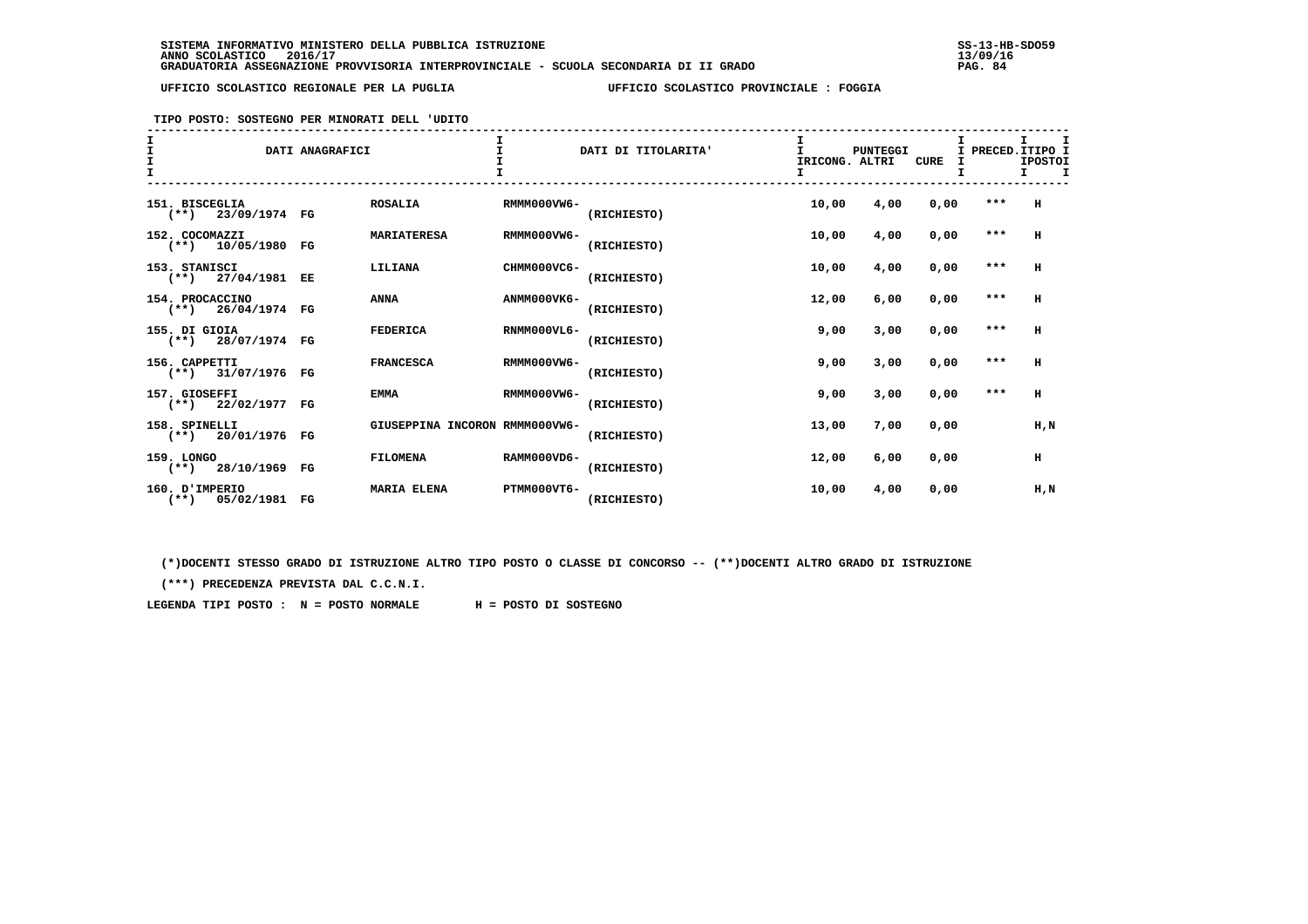**TIPO POSTO: SOSTEGNO PER MINORATI DELL 'UDITO**

| T<br>$\mathbf{I}$ |                                         | DATI ANAGRAFICI |                   |             | DATI DI TITOLARITA' | $\mathbf{I}$<br>IRICONG. ALTRI | <b>PUNTEGGI</b> | CURE | I PRECED. ITIPO I | T.<br><b>IPOSTOI</b><br>т |  |
|-------------------|-----------------------------------------|-----------------|-------------------|-------------|---------------------|--------------------------------|-----------------|------|-------------------|---------------------------|--|
|                   | 161. GALANTINO<br>$(**)$ 27/01/1967 BA  |                 | <b>ANNA</b>       | MCMM000VX6- | (RICHIESTO)         | 9,00                           | 3,00            | 0,00 |                   | н                         |  |
|                   | 162. PIEMONTESE<br>$(**)$ 12/02/1971 FG |                 | <b>SILVANA</b>    | ANMM000VK6- | (RICHIESTO)         | 9,00                           | 3,00            | 0,00 |                   | н                         |  |
|                   | 163. VAIRO<br>$(**)$ 29/01/1974 EE      |                 | LUCIA             | RMMM000VW6- | (RICHIESTO)         | 9,00                           | 3,00            | 0,00 |                   | н                         |  |
|                   | 164. STODUTO<br>$(**)$ 23/10/1964 FG    |                 | <b>EMANUELA</b>   | ANMM000VK6- | (RICHIESTO)         | 6,00                           | 0,00            | 0,00 |                   | H,N                       |  |
|                   | 165. SALA<br>$(**)$ 15/06/1966 FG       |                 | <b>GIACOMA</b>    | BOMM000VO6- | (RICHIESTO)         | 6,00                           | 0,00            | 0,00 |                   | н                         |  |
|                   | 166. RICCO<br>$(**)$ 23/07/1970 BA      |                 | <b>ANGELA</b>     | FOMM000VC6- | (RICHIESTO)         | 6,00                           | 0,00            | 0,00 |                   | н                         |  |
|                   | 167. SIMONE<br>$(**)$ 13/07/1971 FG     |                 | <b>CECILIA</b>    | RMMM000VW6- | (RICHIESTO)         | 6,00                           | 0,00            | 0,00 |                   | н                         |  |
|                   | 168. VETRITTO<br>$(**)$ 06/03/1972 FG   |                 | <b>GRAZIA</b>     | PDMM000VF6- | (RICHIESTO)         | 6,00                           | 0,00            | 0,00 |                   | H,N                       |  |
|                   | 169. NADDEO<br>$(**)$ 28/10/1972 FG     |                 | <b>ANNARITA</b>   | RMMM000VW6- | (RICHIESTO)         | 6,00                           | 0,00            | 0,00 |                   | н                         |  |
|                   | 170. SPINA<br>$(**)$ 21/04/1974 KR      |                 | STEFANIA DOMENICA | RMMM000VW6- | (RICHIESTO)         | 6,00                           | 0,00            | 0,00 |                   | H,N                       |  |

 **(\*)DOCENTI STESSO GRADO DI ISTRUZIONE ALTRO TIPO POSTO O CLASSE DI CONCORSO -- (\*\*)DOCENTI ALTRO GRADO DI ISTRUZIONE**

 **(\*\*\*) PRECEDENZA PREVISTA DAL C.C.N.I.**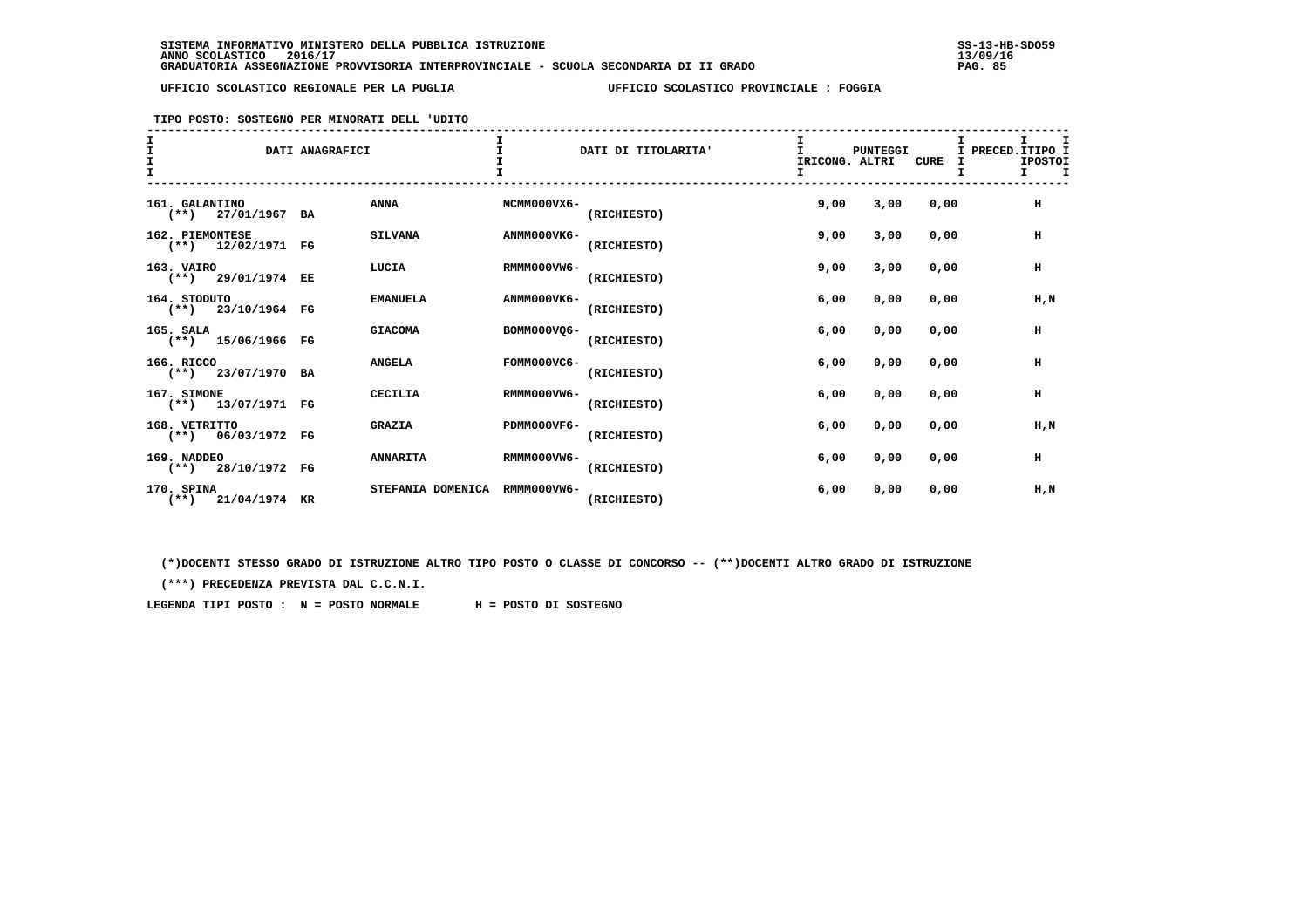**TIPO POSTO: SOSTEGNO PER MINORATI DELL 'UDITO**

| T<br>T |                                         | DATI ANAGRAFICI |                                | I.          | DATI DI TITOLARITA' | т<br>IRICONG. ALTRI<br>I | PUNTEGGI | CURE | I PRECED. ITIPO I<br>т | I.<br><b>IPOSTOI</b><br>I. |  |
|--------|-----------------------------------------|-----------------|--------------------------------|-------------|---------------------|--------------------------|----------|------|------------------------|----------------------------|--|
|        | 171. MASCIOCCO<br>$(**)$ 11/06/1974 MI  |                 | ROSARIA ANNA GRAZI ANMM000VK6- |             | (RICHIESTO)         | 6,00                     | 0,00     | 0,00 |                        | H, N                       |  |
|        | 172. NARDELLA<br>$(**)$ 06/12/1975 FG   |                 | <b>ANTONIETTA</b>              | ANMM000VK6- | (RICHIESTO)         | 6,00                     | 0,00     | 0.00 |                        | $H$ , $N$                  |  |
|        | 173. PINO<br>(**) 02/08/1976 ME         |                 | <b>CONCETTA</b>                | BGMM000VO6- | (RICHIESTO)         | 6,00                     | 0,00     | 0,00 |                        | н                          |  |
|        | 174. RICOTTA<br>$(**)$ 08/10/1976 FG    |                 | <b>MICHELA</b>                 | RIMM000VA6- | (RICHIESTO)         | 6,00                     | 0,00     | 0,00 |                        | н                          |  |
|        | 175. TAVAGLIONE<br>$(**)$ 01/03/1977 FG |                 | <b>EMILIA</b>                  | RMMM000VW6- | (RICHIESTO)         | 6,00                     | 0,00     | 0.00 |                        | н                          |  |
|        | 176. SCROCCO<br>$(**)$ 25/10/1977 FG    |                 | MARIA LUCA                     | RAMM000VD6- | (RICHIESTO)         | 6,00                     | 0,00     | 0.00 |                        | н                          |  |
|        | 177. MARCONE<br>$(**)$ 25/05/1978 FG    |                 | CONSIGLIA ROBERTA              | MCMM000VX6- | (RICHIESTO)         | 6,00                     | 0,00     | 0.00 |                        | н                          |  |
|        | 178. DE SERIO<br>$(**)$ 01/12/1978 FG   |                 | SIMONA ANNA                    | TEMM000VH6- | (RICHIESTO)         | 6,00                     | 0,00     | 0.00 |                        | н                          |  |
|        | 179. MIMMO<br>$(**)$ 10/12/1978 FG      |                 | <b>MICHELE</b>                 | RMMM000VW6- | (RICHIESTO)         | 6,00                     | 0,00     | 0,00 |                        | н                          |  |
|        | 180. SCOPECE<br>$(**)$ 18/07/1979 FG    |                 | <b>DANIELA</b>                 | RMMM000VW6- | (RICHIESTO)         | 6,00                     | 0,00     | 0,00 |                        | н                          |  |

 **(\*)DOCENTI STESSO GRADO DI ISTRUZIONE ALTRO TIPO POSTO O CLASSE DI CONCORSO -- (\*\*)DOCENTI ALTRO GRADO DI ISTRUZIONE**

 **(\*\*\*) PRECEDENZA PREVISTA DAL C.C.N.I.**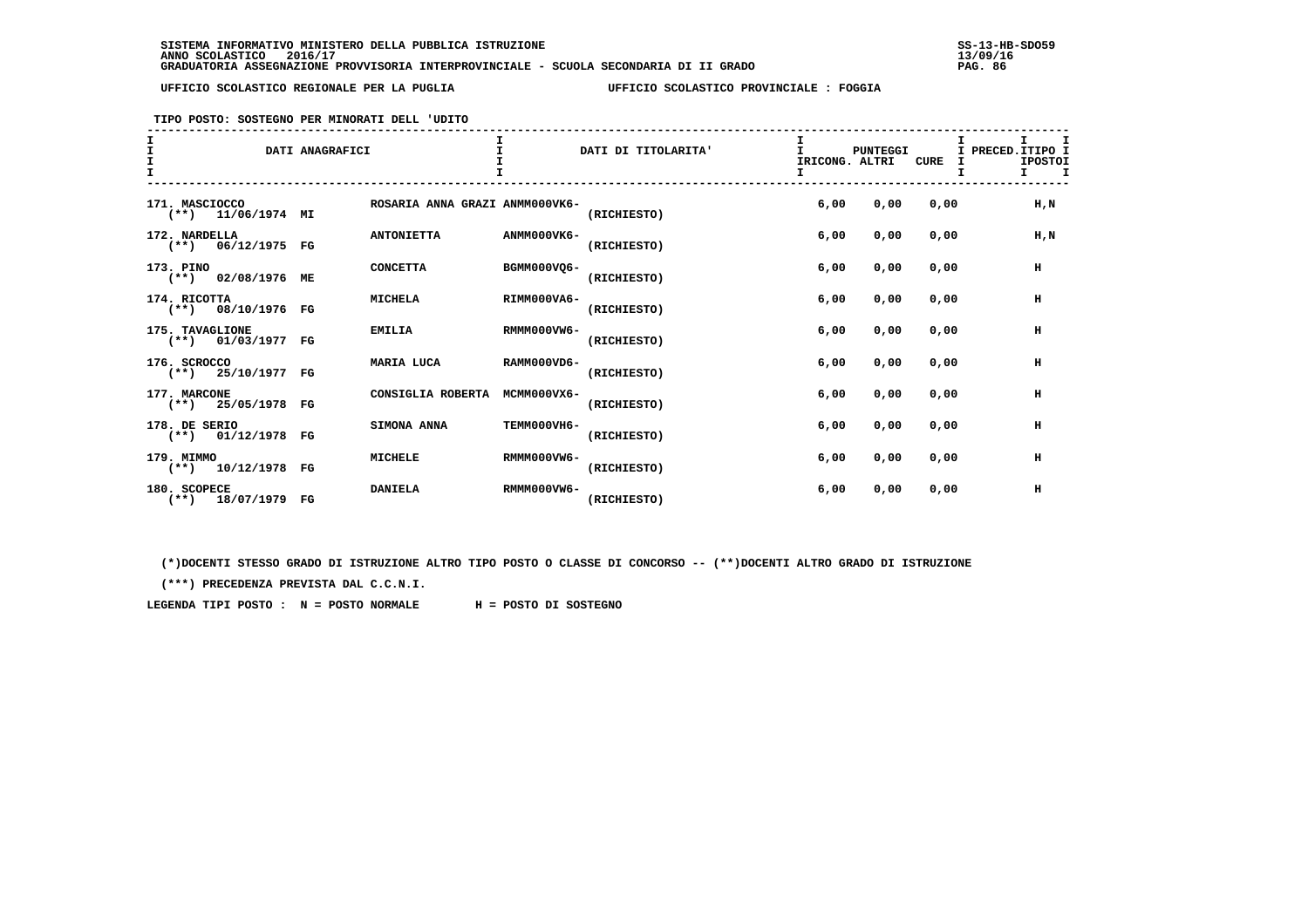**TIPO POSTO: SOSTEGNO PER MINORATI DELL 'UDITO**

| I                      |               | DATI ANAGRAFICI |                      |             | DATI DI TITOLARITA' | IRICONG. ALTRI | PUNTEGGI | CURE | I PRECED.ITIPO I | <b>IPOSTOI</b> |  |
|------------------------|---------------|-----------------|----------------------|-------------|---------------------|----------------|----------|------|------------------|----------------|--|
| 181. LA LUNA<br>$***)$ | 15/07/1980 FG |                 | <b>DANIELA</b>       | RMMM000VW6- | (RICHIESTO)         | 6,00           | 0,00     | 0,00 |                  | н              |  |
| 182. FABIANO<br>(**)   | 17/11/1980    | FG              | MARILISA             | RMMM000VW6- | (RICHIESTO)         | 6,00           | 0,00     | 0,00 |                  | н              |  |
| 183. PALUMBO<br>$***)$ | 01/08/1981    | FG              | <b>SARA</b>          | MCMM000VX6- | (RICHIESTO)         | 6,00           | 0,00     | 0,00 |                  | н              |  |
| 184. TOTO<br>'**)      | 16/12/1981    | FG              | <b>GIUSI ANTONIA</b> | RMMM000VW6- | (RICHIESTO)         | 6,00           | 0,00     | 0,00 |                  | н              |  |

 **(\*)DOCENTI STESSO GRADO DI ISTRUZIONE ALTRO TIPO POSTO O CLASSE DI CONCORSO -- (\*\*)DOCENTI ALTRO GRADO DI ISTRUZIONE**

 **(\*\*\*) PRECEDENZA PREVISTA DAL C.C.N.I.**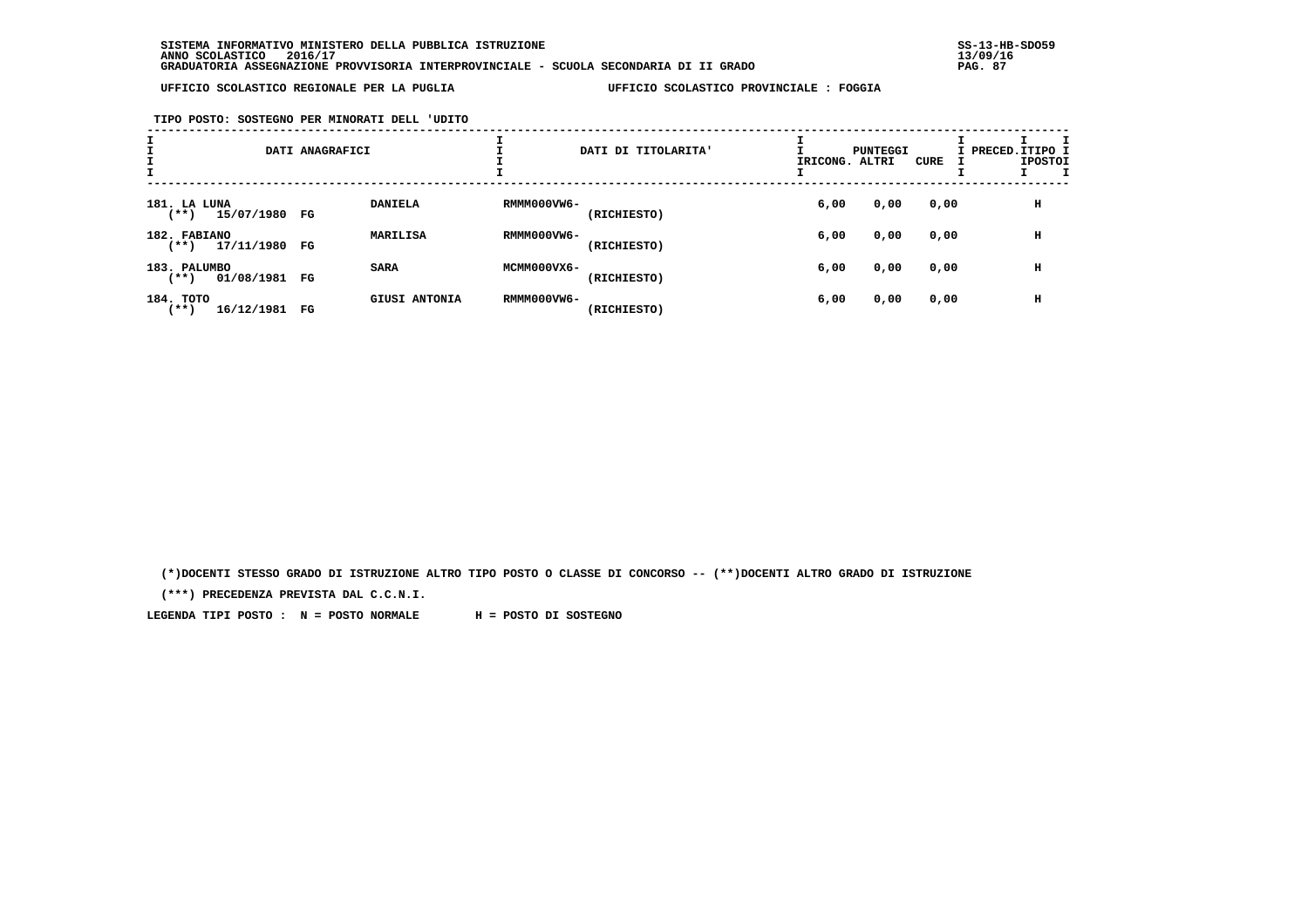**TIPO POSTO: SOSTEGNO PER MINORATI DELLA VISTA**

| I<br>I<br>I<br>$\mathbf{I}$ |     |                            | DATI ANAGRAFICI |                   | $\mathbf{r}$<br>т  | DATI DI TITOLARITA'                                | $\mathbf{I}$<br>IRICONG. ALTRI | <b>PUNTEGGI</b> | <b>CURE</b><br>I | I PRECED. ITIPO I | T.<br><b>IPOSTOI</b><br>Τ. |  |
|-----------------------------|-----|----------------------------|-----------------|-------------------|--------------------|----------------------------------------------------|--------------------------------|-----------------|------------------|-------------------|----------------------------|--|
|                             |     | 1. FIORE<br>16/09/1975 FG  |                 | UMBERTO ANDREA    |                    | RMTA05201L-ISTITUTO TECNICO AGRARIO<br>(RICHIESTO) | 13,00                          | 7,00            | 0,00             | $***$             | $\mathbf H$                |  |
|                             |     | 2. DALOISO<br>29/09/1970   | $_{\rm FG}$     | PATRIZIA          | <b>RNSS000VZ8-</b> | (RICHIESTO)                                        | 9,00                           | 3,00            | 0,00             | ***               | н                          |  |
|                             |     | 3. TOTTA<br>19/09/1978     | FG              | MARIA ANTONIETTA  | CHSS000VQ8-        | (RICHIESTO)                                        | 13,00                          | 7,00            | 0,00             | $***$             | н                          |  |
|                             |     | 4. LECCE<br>28/10/1963     | $_{\rm FG}$     | GAETANO SALVATORE | CBSS000VZ8-        | (RICHIESTO)                                        | 9,00                           | 3,00            | 0,00             | $* * *$           | н                          |  |
|                             |     | 5. DE PADOVA<br>29/05/1959 | FG              | <b>PIERA</b>      | TVSS000VZ8-        | (RICHIESTO)                                        | 6,00                           | 0,00            | 0,00             | $***$             | н                          |  |
|                             |     | 6. ORSO<br>25/06/1969      | $_{\rm FG}$     | <b>ANDREA</b>     | <b>PESS000VI8-</b> | (RICHIESTO)                                        | 18,00                          | 6,00            | 18,00            | $***$             | н                          |  |
|                             |     | 7. FRADUSCO<br>30/09/1968  | $_{\rm FG}$     | <b>MICHELE</b>    | $RNSS000VZ8-$      | (RICHIESTO)                                        | 13,00                          | 7,00            | 0,00             | $***$             | H                          |  |
|                             |     | 8. NARDELLA<br>01/04/1970  | $_{\rm FG}$     | <b>MICHELE</b>    | $CRSS000VZ8-$      | (RICHIESTO)                                        | 12,00                          | 6,00            | 0,00             | ***               | н                          |  |
|                             |     | 9. ZERULO<br>20/03/1971    | FG              | <b>CARLA</b>      | VISS000VA8-        | (RICHIESTO)                                        | 9,00                           | 3,00            | 0,00             | $***$             | н                          |  |
|                             | 10. | COLASANTO<br>02/01/1963    | $_{\rm FG}$     | <b>MARIA</b>      | <b>BLSS000VP8-</b> | (RICHIESTO)                                        | 6.00                           | 0,00            | 0,00             | ***               | H,N                        |  |

 **(\*)DOCENTI STESSO GRADO DI ISTRUZIONE ALTRO TIPO POSTO O CLASSE DI CONCORSO -- (\*\*)DOCENTI ALTRO GRADO DI ISTRUZIONE**

 **(\*\*\*) PRECEDENZA PREVISTA DAL C.C.N.I.**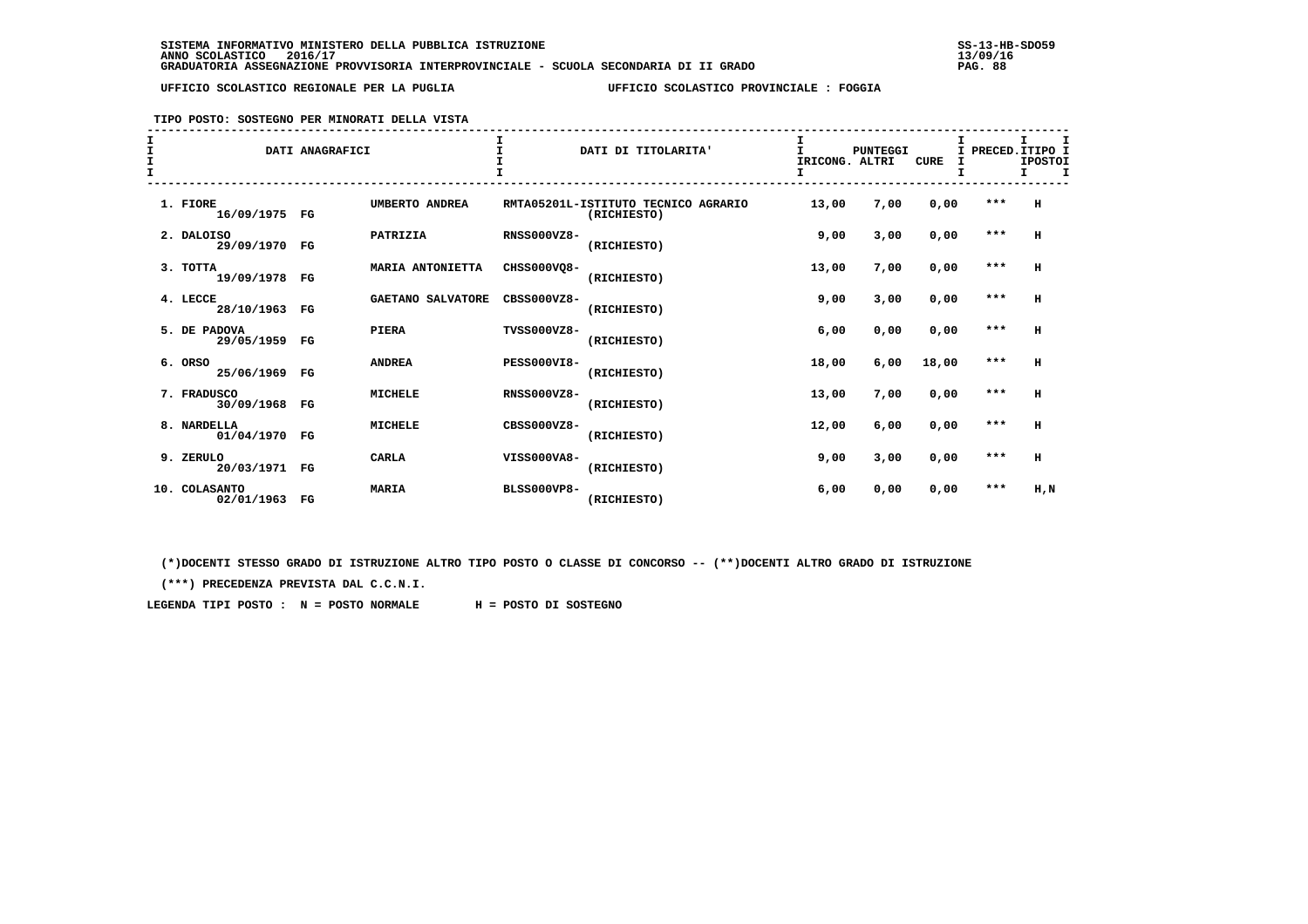## **TIPO POSTO: SOSTEGNO PER MINORATI DELLA VISTA**

| $rac{1}{1}$<br>$\mathbf{T}$ |                                 | DATI ANAGRAFICI |                   |                    | DATI DI TITOLARITA' | I<br>IRICONG. ALTRI<br>I | PUNTEGGI | <b>CURE</b> |         | I<br>PRECED. ITIPO I<br><b>IPOSTOI</b><br>I.<br>I |
|-----------------------------|---------------------------------|-----------------|-------------------|--------------------|---------------------|--------------------------|----------|-------------|---------|---------------------------------------------------|
|                             | 11. DI MOLA<br>31/01/1964 FG    |                 | <b>CINZIA</b>     | <b>BLSS000VP8-</b> | (RICHIESTO)         | 6,00                     | 0,00     | 0,00        | $***$   | H                                                 |
|                             | 12. SCILLITANI<br>17/10/1966 FG |                 | <b>BRUNO</b>      | CRSS000VM8-        | (RICHIESTO)         | 6,00                     | 0,00     | 0,00        | $***$   | $H$ , $N$                                         |
|                             | 13. MONACO<br>13/04/1968 BA     |                 | <b>CONCETTA</b>   | <b>PSSS000VR8-</b> | (RICHIESTO)         | 6,00                     | 0,00     | 0,00        | $***$   | н                                                 |
|                             | 14. DE SANTIS<br>17/04/1974 FG  |                 | <b>DANIELA</b>    | <b>BLSS000VP8-</b> | (RICHIESTO)         | 6,00                     | 0,00     | 0,00        | $* * *$ | н                                                 |
|                             | 15. CANNATA<br>13/07/1973 FG    |                 | LINA              | FESS000VK8-        | (RICHIESTO)         | 9,00                     | 3,00     | 0,00        | $***$   | H                                                 |
|                             | 16. MELCHIONNA<br>25/08/1971 FG |                 | <b>DONATA</b>     | <b>BASS000VM8-</b> | (RICHIESTO)         | 16,00                    | 10,00    | 0.00        | $***$   | H                                                 |
|                             | 17. TENACE<br>11/11/1974 FG     |                 | <b>MICHELINA</b>  | CHSS000VO8-        | (RICHIESTO)         | 14,00                    | 8,00     | 0,00        | $***$   | H                                                 |
|                             | 18. LIZZADRO<br>27/09/1976 FG   |                 | <b>ANTONIETTA</b> | MOSS000VW8-        | (RICHIESTO)         | 14,00                    | 8,00     | 0,00        | $***$   | н                                                 |
|                             | 19. BRUNO<br>09/04/1977 MI      |                 | <b>BENEDETTA</b>  | CHSS000VQ8-        | (RICHIESTO)         | 14,00                    | 8,00     | 0,00        | $***$   | н                                                 |
|                             | 20. CALABRESE<br>19/11/1977 FG  |                 | <b>LOREDANA</b>   | <b>VESS000VP8-</b> | (RICHIESTO)         | 14,00                    | 8,00     | 0,00        | $***$   | н                                                 |

 **(\*)DOCENTI STESSO GRADO DI ISTRUZIONE ALTRO TIPO POSTO O CLASSE DI CONCORSO -- (\*\*)DOCENTI ALTRO GRADO DI ISTRUZIONE**

 **(\*\*\*) PRECEDENZA PREVISTA DAL C.C.N.I.**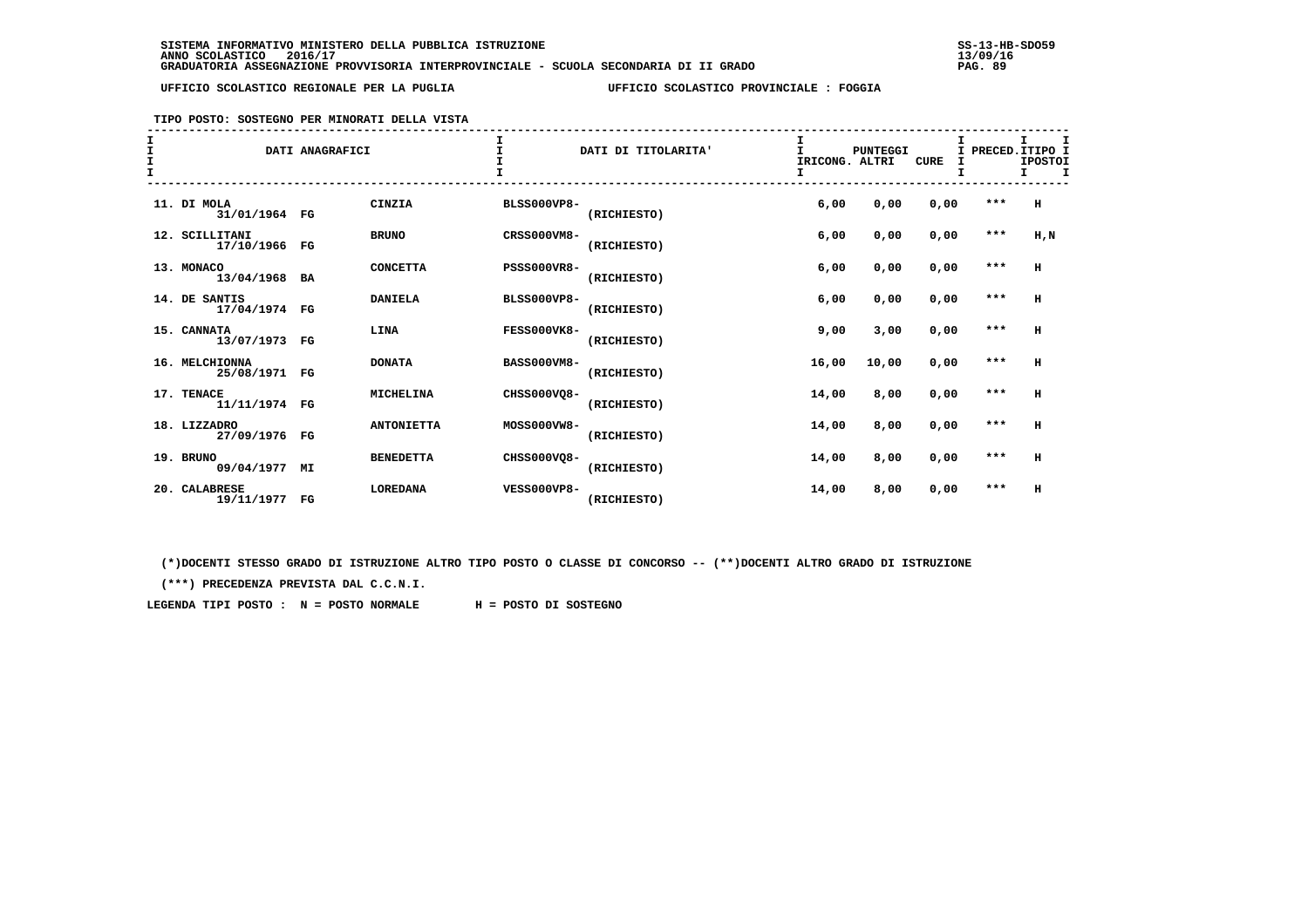### **TIPO POSTO: SOSTEGNO PER MINORATI DELLA VISTA**

| I<br>I<br>$\mathbf{I}$ |                               | DATI ANAGRAFICI |                    |                    | DATI DI TITOLARITA'                               | I<br>T.<br>IRICONG. ALTRI<br>I | <b>PUNTEGGI</b> | <b>CURE</b> | I<br>T. | I PRECED. ITIPO I<br><b>IPOSTOI</b><br>$\mathbf{I}$<br>I. |
|------------------------|-------------------------------|-----------------|--------------------|--------------------|---------------------------------------------------|--------------------------------|-----------------|-------------|---------|-----------------------------------------------------------|
|                        | 21. SANTORO<br>02/06/1978 FG  |                 | <b>GIACOMO</b>     | VASS000VD8-        | (RICHIESTO)                                       | 14,00                          | 8,00            | 0,00        | ***     | H                                                         |
|                        | 22. SPADACCINO<br>23/05/1981  | FG              | <b>SARA DEBORA</b> | BOSS000VD8-        | (RICHIESTO)                                       | 14,00                          | 8,00            | 0,00        | $***$   | H                                                         |
|                        | 23. PRENCIPE<br>13/06/1981 FG |                 | <b>ANTONIA</b>     | BOSS000VD8-        | (RICHIESTO)                                       | 14,00                          | 8,00            | 0,00        | $***$   | н                                                         |
|                        | 24. GAETA<br>12/02/1982 FG    |                 | CAROLINA           | VISS000VA8-        | (RICHIESTO)                                       | 14,00                          | 8,00            | 0,00        | $***$   | $\,$ H                                                    |
|                        | 25. STOICO<br>29/04/1966      | $_{\rm FG}$     | NICOLA ANTONIO     | BOSS000VD8-        | (RICHIESTO)                                       | 13,00                          | 7,00            | 0,00        | $***$   | H                                                         |
|                        | 26. DONCIGLIO<br>07/10/1971   | CE              | <b>CLELIA</b>      |                    | BORH022043-IPSSA BARTOLOMEO SCAPPI<br>(RICHIESTO) | 13,00                          | 7,00            | 0,00        | $***$   | $H$ , $N$                                                 |
|                        | 27. DE MARTINIS<br>11/02/1972 | EE              | MARIA ANTONIETTA   | <b>PSSS000VR8-</b> | (RICHIESTO)                                       | 13,00                          | 7,00            | 0,00        | $***$   | н                                                         |
|                        | 28. AVITABILE<br>24/04/1975   | NA              | <b>ANGELO</b>      | <b>PVSS000VM8-</b> | (RICHIESTO)                                       | 13,00                          | 7,00            | 0,00        | $***$   | H                                                         |
|                        | 29. TROMBETTA<br>13/12/1978   | $_{\rm FG}$     | <b>RITA</b>        | <b>CNSS000VR8-</b> | (RICHIESTO)                                       | 13,00                          | 7,00            | 0,00        | $***$   | н                                                         |
|                        | 30. DE ANGELIS<br>03/09/1979  | $_{\rm FG}$     | <b>ANGELA</b>      | VISS000VA8-        | (RICHIESTO)                                       | 13,00                          | 7,00            | 0,00        | $***$   | н                                                         |

 **(\*)DOCENTI STESSO GRADO DI ISTRUZIONE ALTRO TIPO POSTO O CLASSE DI CONCORSO -- (\*\*)DOCENTI ALTRO GRADO DI ISTRUZIONE**

 **(\*\*\*) PRECEDENZA PREVISTA DAL C.C.N.I.**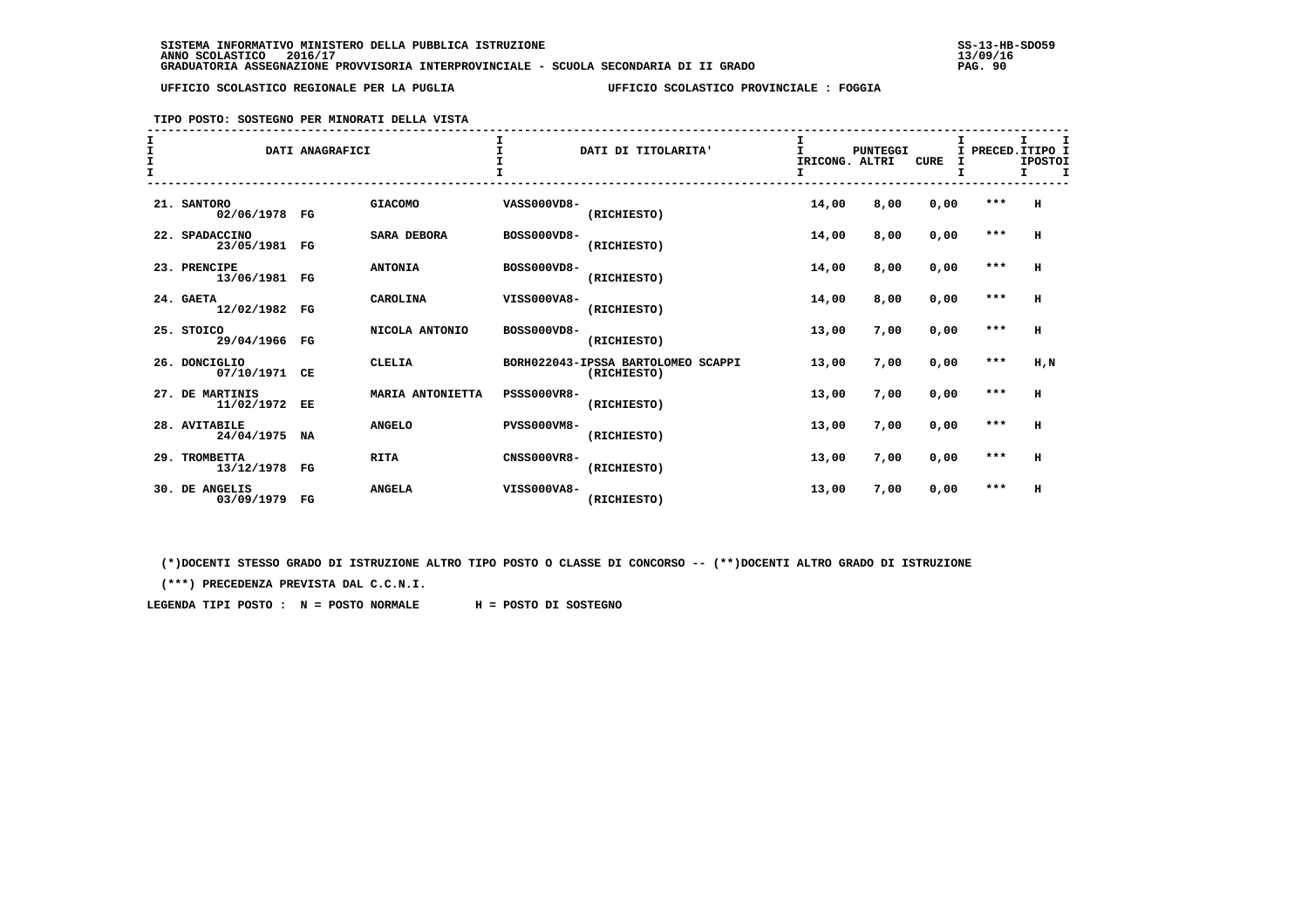## **TIPO POSTO: SOSTEGNO PER MINORATI DELLA VISTA**

| I<br>$\mathbf{I}$ |                                | DATI ANAGRAFICI |                    |                        | DATI DI TITOLARITA'                                      | I<br>IRICONG. ALTRI<br>I | PUNTEGGI | <b>CURE</b> | т.    | I<br>PRECED. ITIPO I<br><b>IPOSTOI</b><br>I.<br>I |
|-------------------|--------------------------------|-----------------|--------------------|------------------------|----------------------------------------------------------|--------------------------|----------|-------------|-------|---------------------------------------------------|
|                   | 31. SAVINO<br>15/07/1980 FG    |                 | <b>CONCETTA</b>    | MISS000VB8-            | (RICHIESTO)                                              | 13,00                    | 7,00     | 0,00        | ***   | H                                                 |
|                   | 32. DI TORO<br>16/06/1971 FG   |                 | <b>PIETRO</b>      |                        | RARI007016-I.T.I.P. L. BUCCI - SEZ. PROF.<br>(RICHIESTO) | 10,00                    | 4,00     | 0,00        | $***$ | H                                                 |
|                   | 33. VIVOLI<br>03/12/1971 FG    |                 | ROCCO PIO          | <b>BASS000VM8-</b>     | (RICHIESTO)                                              | 10,00                    | 4,00     | 0,00        | $***$ | $H$ , $N$                                         |
|                   | 34. MAGNATTA<br>24/08/1973 FG  |                 | ANNA RITA          | CBSS000VZ8-            | (RICHIESTO)                                              | 10,00                    | 4,00     | 0,00        | $***$ | H                                                 |
|                   | 35. CELETTI<br>30/10/1973 FG   |                 | <b>STEFANIA</b>    | <b>BASS000VM8-</b>     | (RICHIESTO)                                              | 10,00                    | 4,00     | 0.00        | $***$ | H                                                 |
|                   | 36. CAVALLO<br>17/10/1974 FG   |                 | <b>ANNAISA</b>     | <b>MNSS000VM8-</b>     | (RICHIESTO)                                              | 10,00                    | 4,00     | 0,00        | $***$ | H                                                 |
|                   | 37. LA MONACA<br>15/02/1975 FG |                 | <b>STEFANIA</b>    | <b>TOSS000VB8-</b>     | (RICHIESTO)                                              | 10,00                    | 4,00     | 0,00        | $***$ | H                                                 |
|                   | 38. ZAGARIA<br>26/04/1975 BA   |                 | ROSA LOREDANA      |                        | PNRC00801T-IPSCT F. FLORA<br>(RICHIESTO)                 | 10,00                    | 4,00     | 0,00        | $***$ | H                                                 |
|                   | 39. CHIETI<br>05/05/1975 FG    |                 | <b>VALERIA</b>     | TORC037015-L. LAGRANGE | (RICHIESTO)                                              | 10,00                    | 4,00     | 0,00        | $***$ | н                                                 |
|                   | 40. SOCCIO<br>06/02/1977 FG    |                 | <b>ANNA TERESA</b> | VISS000VA8-            | (RICHIESTO)                                              | 10,00                    | 4,00     | 0,00        | $***$ | н                                                 |

 **(\*)DOCENTI STESSO GRADO DI ISTRUZIONE ALTRO TIPO POSTO O CLASSE DI CONCORSO -- (\*\*)DOCENTI ALTRO GRADO DI ISTRUZIONE**

 **(\*\*\*) PRECEDENZA PREVISTA DAL C.C.N.I.**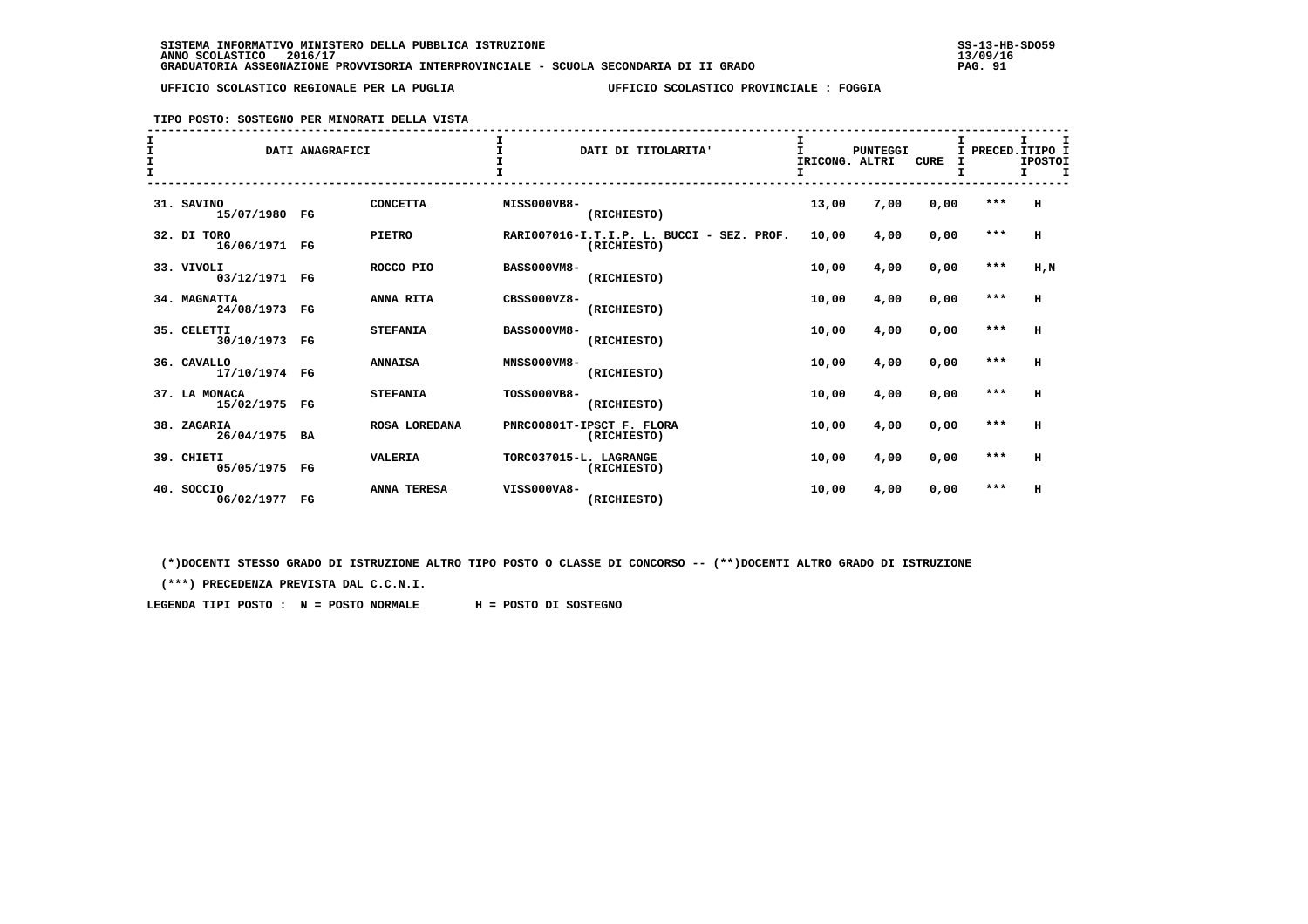**TIPO POSTO: SOSTEGNO PER MINORATI DELLA VISTA**

| I<br>$\mathbf{I}$<br>$\mathbf{I}$<br>$\mathbf$ |                                 | DATI ANAGRAFICI |                   | $\mathsf{T}$       | DATI DI TITOLARITA'                             |        | $\mathbf{I}$<br>IRICONG. ALTRI | <b>PUNTEGGI</b> | <b>CURE</b> | I PRECED. ITIPO I<br>I | т.<br><b>IPOSTOI</b><br>т. |  |
|------------------------------------------------|---------------------------------|-----------------|-------------------|--------------------|-------------------------------------------------|--------|--------------------------------|-----------------|-------------|------------------------|----------------------------|--|
|                                                | 41. FERRANDINO<br>27/05/1974 FG |                 | CINZIA            |                    | CHTD01801B-"EINAUDI" ORTONA<br>(RICHIESTO)      |        | 15,00                          | 9,00            | 0,00        | $***$                  | н                          |  |
|                                                | 42. CARMONE<br>02/06/1974 FG    |                 | <b>ANTONELLA</b>  | <b>PVSS000VM8-</b> | (RICHIESTO)                                     |        | 15,00                          | 9,00            | 0,00        | ***                    | H                          |  |
|                                                | 43. MASULLI<br>12/06/1965 FG    |                 | <b>GABRIELE</b>   | <b>FESS000VK8-</b> | (RICHIESTO)                                     |        | 12,00                          | 6,00            | 0,00        | $***$                  | H                          |  |
|                                                | 44. AQUILANO<br>03/10/1968      | FG              | DAMARIDE CONCETTA | $CRSS000VZ8-$      | (RICHIESTO)                                     |        | 12,00                          | 6,00            | 0,00        | $***$                  | н                          |  |
|                                                | 45. D'ORTA<br>29/08/1969 FG     |                 | <b>MARIA PIA</b>  | MISS000VB8-        | (RICHIESTO)                                     |        | 12,00                          | 6,00            | 0,00        | $***$                  | н                          |  |
|                                                | 46. GIANNUBILO<br>19/07/1970 FG |                 | ETTORE FORTUNATO  |                    | CBTD01801V-IST. TEC. COMMERCIALE<br>(RICHIESTO) | "G.BOC | 12,00                          | 6,00            | 0,00        | $***$                  | H                          |  |
|                                                | 47. SPAGNUOLO<br>25/08/1970     | FG              | <b>MARCELLA</b>   | CBSS000VZ8-        | (RICHIESTO)                                     |        | 12,00                          | 6,00            | 0,00        | $***$                  | н                          |  |
|                                                | 48. GALANTE<br>19/11/1971 FG    |                 | <b>ANTONIETTA</b> | PCSS000VD8-        | (RICHIESTO)                                     |        | 12,00                          | 6,00            | 0,00        | $***$                  | н                          |  |
|                                                | 49. DI SIENO<br>25/06/1972 FG   |                 | <b>COSTANZA</b>   | $LOS000VZ8-$       | (RICHIESTO)                                     |        | 12,00                          | 6,00            | 0,00        | $***$                  | H                          |  |
|                                                | 50. EVANGELISTA<br>25/12/1972   | FG              | ANNA MARIA NATALI | TVSS000VZ8-        | (RICHIESTO)                                     |        | 12,00                          | 6,00            | 0,00        | ***                    | H                          |  |

 **(\*)DOCENTI STESSO GRADO DI ISTRUZIONE ALTRO TIPO POSTO O CLASSE DI CONCORSO -- (\*\*)DOCENTI ALTRO GRADO DI ISTRUZIONE**

 **(\*\*\*) PRECEDENZA PREVISTA DAL C.C.N.I.**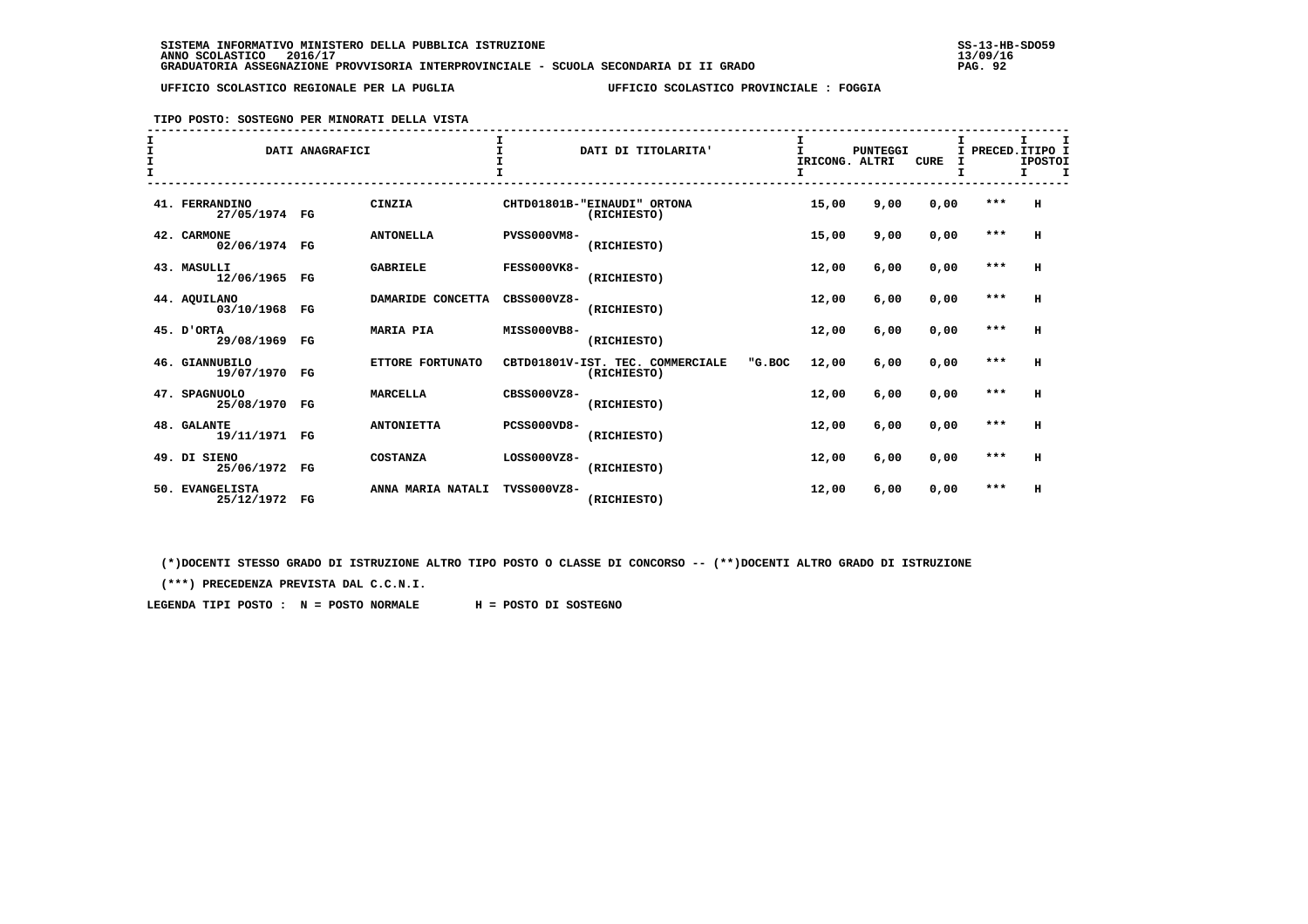## **TIPO POSTO: SOSTEGNO PER MINORATI DELLA VISTA**

| $\mathbf I$<br>I<br>$\mathbf{I}$ |                                 | DATI ANAGRAFICI |                   |                    | DATI DI TITOLARITA'                      | I<br>IRICONG. ALTRI<br>I | PUNTEGGI | <b>CURE</b> | т. |       | I<br>PRECED. ITIPO I<br><b>IPOSTOI</b><br>I.<br>I |
|----------------------------------|---------------------------------|-----------------|-------------------|--------------------|------------------------------------------|--------------------------|----------|-------------|----|-------|---------------------------------------------------|
|                                  | 51. LIOIA<br>20/03/1973 FG      |                 | <b>FRANCESCA</b>  | <b>BASS000VM8-</b> | (RICHIESTO)                              | 12,00                    | 6,00     | 0,00        |    | ***   | H                                                 |
|                                  | 52. PICCIRILLI<br>01/01/1974 FG |                 | LUCA              |                    | VITF004013-ITI "DA VINCI"<br>(RICHIESTO) | 12,00                    | 6,00     | 0,00        |    | ***   | H                                                 |
|                                  | 53. D'ANTINO<br>23/04/1974 VA   |                 | <b>ALESSANDRA</b> | $CRSS000VZ8-$      | (RICHIESTO)                              | 12,00                    | 6,00     | 0,00        |    | $***$ | H                                                 |
|                                  | 54. MARSICO<br>26/07/1974 FG    |                 | FULVIA ANNA       | <b>ANSS000VY8-</b> | (RICHIESTO)                              | 12,00                    | 6,00     | 0,00        |    | $***$ | H                                                 |
|                                  | 55. LEGGIERI<br>25/10/1974 FG   |                 | <b>LOREDANA</b>   | <b>RESS000VC8-</b> | (RICHIESTO)                              | 12,00                    | 6,00     | 0,00        |    | $***$ | H                                                 |
|                                  | 56. ANTONINO<br>14/12/1974 FG   |                 | <b>ROSANNA</b>    | PESS000VI8-        | (RICHIESTO)                              | 12,00                    | 6,00     | 0,00        |    | $***$ | H                                                 |
|                                  | 57. MATERA<br>04/06/1975 FG     |                 | <b>ARCANGELA</b>  | VRSS000VG8-        | (RICHIESTO)                              | 12,00                    | 6,00     | 0,00        |    | $***$ | H                                                 |
|                                  | 58. ANGIOLILLO<br>29/07/1975 FG |                 | LUISA             | <b>BASS000VM8-</b> | (RICHIESTO)                              | 12,00                    | 6,00     | 0,00        |    | $***$ | H                                                 |
|                                  | 59. LOMBARDI<br>23/09/1978 FG   |                 | <b>ANGELA</b>     | CBSS000VZ8-        | (RICHIESTO)                              | 12,00                    | 6,00     | 0,00        |    | $***$ | н                                                 |
|                                  | 60. RENDINA<br>30/03/1961 FG    |                 | <b>MICHELE</b>    | MISS000VB8-        | (RICHIESTO)                              | 9,00                     | 3,00     | 0,00        |    | $***$ | H                                                 |

 **(\*)DOCENTI STESSO GRADO DI ISTRUZIONE ALTRO TIPO POSTO O CLASSE DI CONCORSO -- (\*\*)DOCENTI ALTRO GRADO DI ISTRUZIONE**

 **(\*\*\*) PRECEDENZA PREVISTA DAL C.C.N.I.**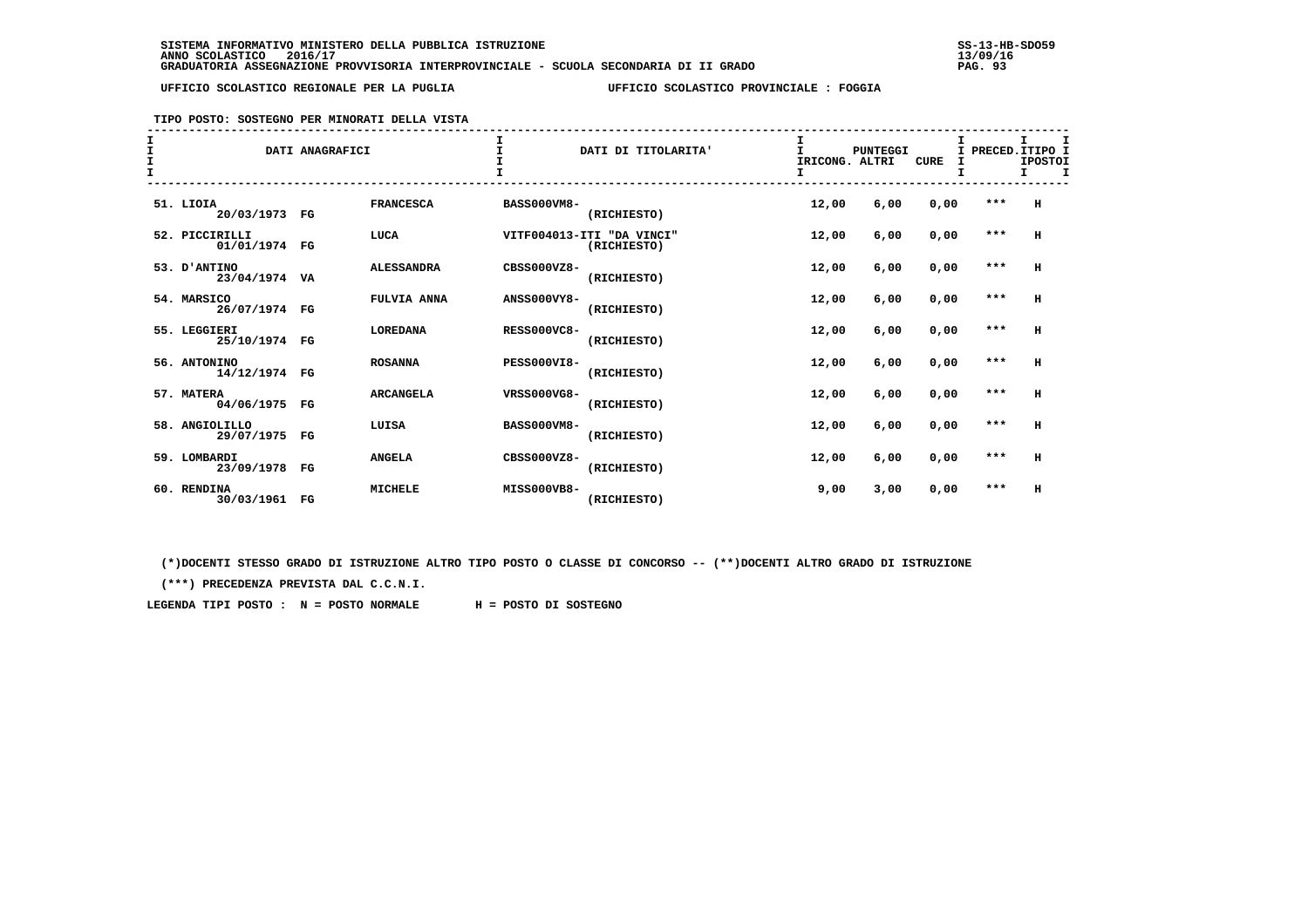**TIPO POSTO: SOSTEGNO PER MINORATI DELLA VISTA**

| T<br>$\mathbf{I}$<br>$\mathbf{T}$ |                                   | DATI ANAGRAFICI |                        |                    | DATI DI TITOLARITA' | T.<br>IRICONG. ALTRI | <b>PUNTEGGI</b> | <b>CURE</b> | I PRECED. ITIPO I<br>I | <b>IPOSTOI</b><br>Τ. | I |
|-----------------------------------|-----------------------------------|-----------------|------------------------|--------------------|---------------------|----------------------|-----------------|-------------|------------------------|----------------------|---|
|                                   | 61. CASILLI<br>22/04/1977 FG      |                 | <b>FRANCESCA</b>       | CHSS000VQ8-        | (RICHIESTO)         | 9,00                 | 3,00            | 0,00        | $***$                  | н                    |   |
|                                   | 62. PADOVANO<br>06/09/1978 FG     |                 | CLAUDIO                | <b>BLSS000VP8-</b> | (RICHIESTO)         | 9,00                 | 3,00            | 0,00        | $***$                  | $\mathbf H$          |   |
|                                   | 63. GUADAGNO<br>03/12/1974 TO     |                 | MARGHERITA SARA        | <b>ANSS000VY8-</b> | (RICHIESTO)         | 6,00                 | 0,00            | 0,00        | $* * *$                | н                    |   |
|                                   | 64. PAPAGNO<br>17/05/1974 FG      |                 | <b>MARIA</b>           | VISS000VA8-        | (RICHIESTO)         | 15,00                | 9,00            | 0,00        |                        | $\,$ H               |   |
|                                   | 65. DADDARIO<br>31/03/1975 FG     |                 | <b>ELVIRA</b>          | <b>BASS000VM8-</b> | (RICHIESTO)         | 14,00                | 8,00            | 0,00        |                        | н                    |   |
|                                   | 66. PANNIELLO<br>02/10/1964 FG    |                 | LUIGI                  | <b>RNSS000VZ8-</b> | (RICHIESTO)         | 12,00                | 6,00            | 0.00        |                        | H.N                  |   |
|                                   | 67. PRATTICHIZZO<br>15/02/1965 FG |                 | <b>MICHELE</b>         | <b>PSSS000VR8-</b> | (RICHIESTO)         | 12,00                | 6,00            | 0,00        |                        | H.N                  |   |
|                                   | 68. BOTTA<br>03/08/1969 FG        |                 | POMPEA MARGHERITA      | <b>PSSS000VR8-</b> | (RICHIESTO)         | 12,00                | 6,00            | 0,00        |                        | $\,$ H               |   |
|                                   | 69. MEDUGNO<br>31/10/1975 FG      |                 | <b>CATIA</b>           | CBSS000VZ8-        | (RICHIESTO)         | 10,00                | 4,00            | 0,00        |                        | н                    |   |
|                                   | 70. BRUNO<br>19/07/1977 FG        |                 | <b>FLAVIA EMANUELA</b> | <b>VESS000VP8-</b> | (RICHIESTO)         | 10,00                | 4,00            | 0,00        |                        | н                    |   |

 **(\*)DOCENTI STESSO GRADO DI ISTRUZIONE ALTRO TIPO POSTO O CLASSE DI CONCORSO -- (\*\*)DOCENTI ALTRO GRADO DI ISTRUZIONE**

 **(\*\*\*) PRECEDENZA PREVISTA DAL C.C.N.I.**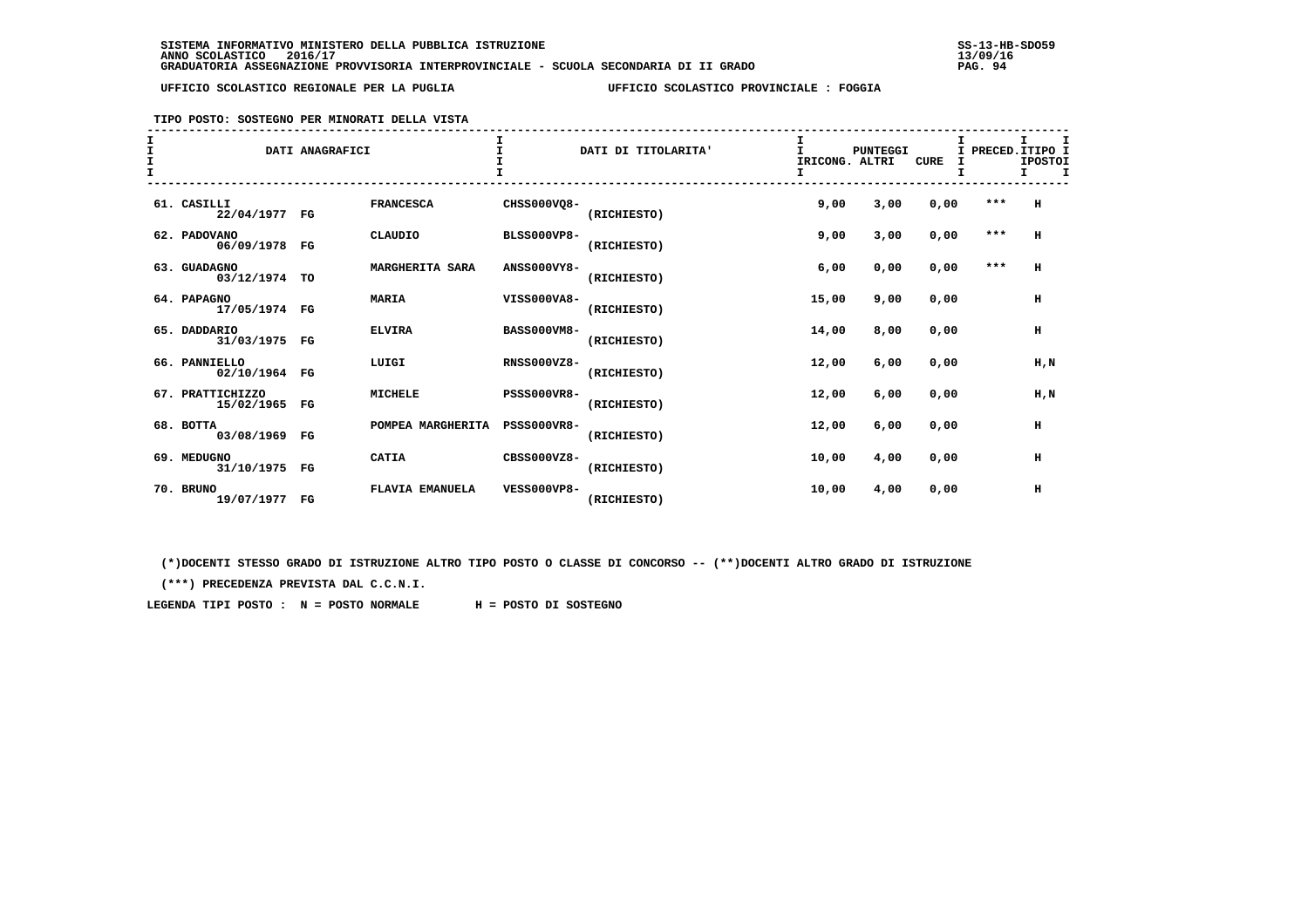**TIPO POSTO: SOSTEGNO PER MINORATI DELLA VISTA**

| т |                               | DATI ANAGRAFICI |                                 |                    | DATI DI TITOLARITA' | IRICONG. ALTRI | PUNTEGGI | CURE | т | I PRECED. ITIPO I<br><b>IPOSTOI</b><br>$\mathbf I$<br>I. |
|---|-------------------------------|-----------------|---------------------------------|--------------------|---------------------|----------------|----------|------|---|----------------------------------------------------------|
|   | 71. DEDDA<br>03/07/1960 FG    |                 | <b>LEONARDO</b>                 | TVSS000VZ8-        | (RICHIESTO)         | 9,00           | 3,00     | 0.00 |   | H                                                        |
|   | 72. GAGGIANO<br>22/04/1964 FG |                 | ANTONIETTA, RAFFAEL CHSS000VQ8- |                    | (RICHIESTO)         | 9,00           | 3,00     | 0.00 |   | н                                                        |
|   | 73. STOICO<br>11/01/1966 FG   |                 | <b>ANTONIO</b>                  | BOSS000VD8-        | (RICHIESTO)         | 9,00           | 3,00     | 0,00 |   | н                                                        |
|   | 74. MURGO<br>07/03/1967 FG    |                 | <b>PASQUALE</b>                 | CBSS000VZ8-        | (RICHIESTO)         | 9,00           | 3,00     | 0,00 |   | н                                                        |
|   | 75. LUCIANI<br>11/01/1970 FG  |                 | MICHELINA                       | ATSS000VZ8-        | (RICHIESTO)         | 9,00           | 3,00     | 0.00 |   | $\,$ H                                                   |
|   | 76. FERRETTI<br>04/06/1970 FG |                 | PIERA SABRINA                   | <b>FISS000VW8-</b> | (RICHIESTO)         | 9,00           | 3,00     | 0.00 |   | н                                                        |
|   | 77. CIARCIA<br>05/03/1972 FG  |                 | <b>MARIA DONATELLA</b>          | LOSS000VZ8-        | (RICHIESTO)         | 9,00           | 3,00     | 0,00 |   | H                                                        |
|   | 78. OTELLO<br>02/04/1977 FG   |                 | <b>RAFFAELLA</b>                | TOSS000VB8-        | (RICHIESTO)         | 9,00           | 3,00     | 0,00 |   | н                                                        |
|   | 79. GUALANO<br>08/06/1962 FG  |                 | COSMO                           | TVSS000VZ8-        | (RICHIESTO)         | 6,00           | 0,00     | 0,00 |   | н                                                        |
|   | 80. ROSITO<br>10/08/1962 BG   |                 | MAURIZIO                        | VRSS000VG8-        | (RICHIESTO)         | 6,00           | 0,00     | 0,00 |   | н                                                        |

 **(\*)DOCENTI STESSO GRADO DI ISTRUZIONE ALTRO TIPO POSTO O CLASSE DI CONCORSO -- (\*\*)DOCENTI ALTRO GRADO DI ISTRUZIONE**

 **(\*\*\*) PRECEDENZA PREVISTA DAL C.C.N.I.**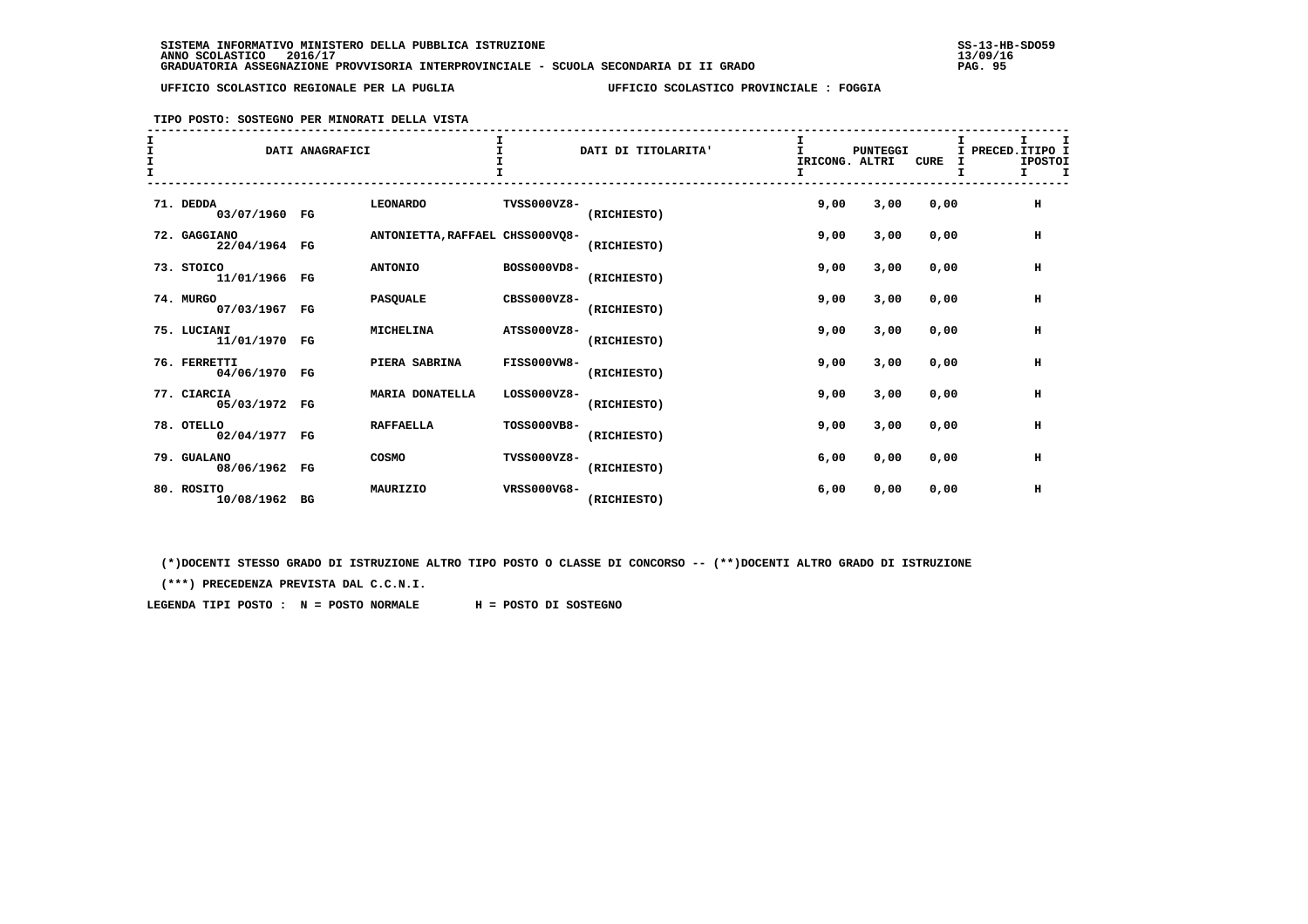## **TIPO POSTO: SOSTEGNO PER MINORATI DELLA VISTA**

| $\mathbf{T}$ |                               | DATI ANAGRAFICI |                    |                    | DATI DI TITOLARITA'                                       | IRICONG. ALTRI<br>I. | PUNTEGGI | <b>CURE</b> | т<br>PRECED.ITIPO I<br><b>IPOSTOI</b><br>$\mathbf{I}$ | $\mathbf I$ |
|--------------|-------------------------------|-----------------|--------------------|--------------------|-----------------------------------------------------------|----------------------|----------|-------------|-------------------------------------------------------|-------------|
|              | 81. GAITA<br>12/02/1963 FG    |                 | <b>SABRINA</b>     | <b>VESS000VP8-</b> | (RICHIESTO)                                               | 6,00                 | 0,00     | 0,00        | н                                                     |             |
|              | 82. MARTUCCI<br>08/09/1964 FG |                 | <b>MARIA LUISA</b> | ISSS000VH8-        | (RICHIESTO)                                               | 6,00                 | 0,00     | 0,00        | н                                                     |             |
|              | 83. PERTONE<br>06/09/1965 FG  |                 | <b>COSTANZA</b>    | CHSS000VQ8-        | (RICHIESTO)                                               | 6,00                 | 0,00     | 0,00        | н                                                     |             |
|              | 84. PALUMBO<br>14/09/1965 FG  |                 | <b>FILOMENA</b>    | <b>ROSS000VH8-</b> | (RICHIESTO)                                               | 6,00                 | 0,00     | 0,00        | н                                                     |             |
|              | 85. TURCO<br>06/10/1969 FG    |                 | <b>LEONARDO</b>    | TVSS000VZ8-        | (RICHIESTO)                                               | 6,00                 | 0,00     | 0,00        | H                                                     |             |
|              | 86. CEGLIA<br>04/04/1970 FG   |                 | LUCIA STEFANIA     | CHSS000VQ8-        | (RICHIESTO)                                               | 6,00                 | 0,00     | 0.00        | н                                                     |             |
|              | 87. POPPA<br>13/04/1971 FG    |                 | <b>CATERINA</b>    |                    | MORC08000G-CATTANEO DELEDDA- SOCIO<br>COMM<br>(RICHIESTO) | 6,00                 | 0,00     | 0,00        | H                                                     |             |
|              | 88. PALLOZZI<br>01/08/1972 FG |                 | <b>ANNALISA</b>    | MISS000VB8-        | (RICHIESTO)                                               | 6,00                 | 0,00     | 0,00        | н                                                     |             |
|              | 89. SESSA<br>08/03/1973 RM    |                 | <b>DANIELA</b>     | <b>BLSS000VP8-</b> | (RICHIESTO)                                               | 6,00                 | 0,00     | 0,00        | н                                                     |             |
|              | 90. SECCIA<br>30/03/1974 FG   |                 | <b>ROBERTO</b>     | <b>BSSS000VF8-</b> | (RICHIESTO)                                               | 6,00                 | 0,00     | 0,00        | H,N                                                   |             |

 **(\*)DOCENTI STESSO GRADO DI ISTRUZIONE ALTRO TIPO POSTO O CLASSE DI CONCORSO -- (\*\*)DOCENTI ALTRO GRADO DI ISTRUZIONE**

 **(\*\*\*) PRECEDENZA PREVISTA DAL C.C.N.I.**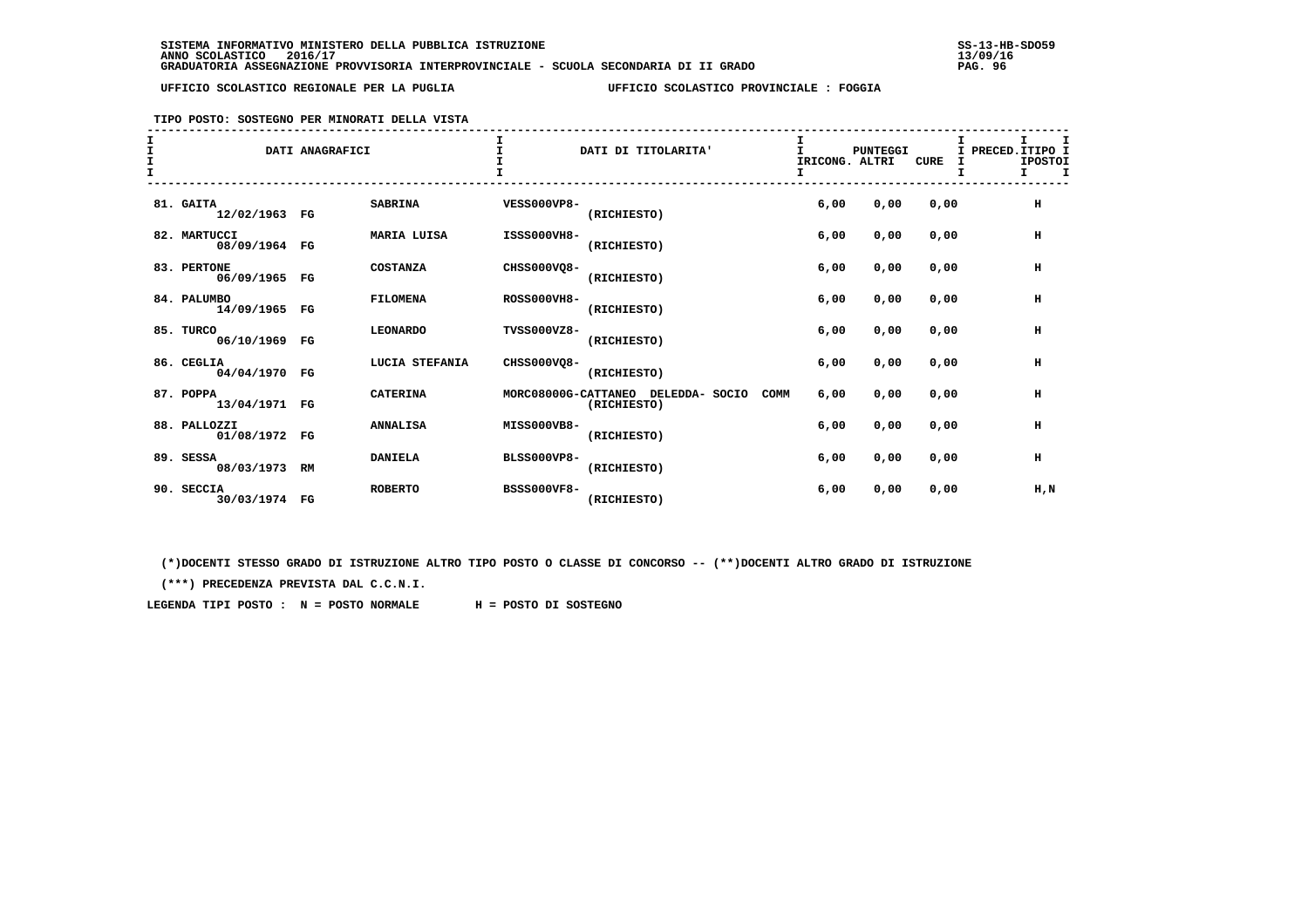## **TIPO POSTO: SOSTEGNO PER MINORATI DELLA VISTA**

| T |                                   | DATI ANAGRAFICI |                  |                    | DATI DI TITOLARITA'                                    | I<br>T<br>IRICONG. ALTRI | <b>PUNTEGGI</b> | <b>CURE</b> | т<br>I PRECED. ITIPO I<br><b>IPOSTOI</b><br>I<br>т<br>т. |
|---|-----------------------------------|-----------------|------------------|--------------------|--------------------------------------------------------|--------------------------|-----------------|-------------|----------------------------------------------------------|
|   | 91. CERASOLI<br>28/06/1974 FG     |                 | <b>MAURO</b>     | <b>TVSS000VZ8-</b> | (RICHIESTO)                                            | 6,00                     | 0,00            | 0,00        | $\,$ H                                                   |
|   | 92. CANFORA<br>18/01/1975 FG      |                 | <b>ROSALBA</b>   | BOSS000VD8-        | (RICHIESTO)                                            | 6,00                     | 0,00            | 0,00        | н                                                        |
|   | 93. PADALINO<br>24/07/1975 FG     |                 | <b>ROSALBA</b>   | <b>ANSS000VY8-</b> | (RICHIESTO)                                            | 6,00                     | 0,00            | 0,00        | н                                                        |
|   | 94. MASTROMATTEO<br>20/08/1976 FG |                 | <b>ANNALISA</b>  | <b>BLSS000VP8-</b> | (RICHIESTO)                                            | 6,00                     | 0,00            | 0,00        | н                                                        |
|   | 95. TAROLLA<br>31/08/1976 FG      |                 | <b>ANTONIO</b>   |                    | RGTD00801N-I.T.C. " Q.CATAUDELLA "<br>(RICHIESTO)      | 6,00                     | 0,00            | 0,00        | H                                                        |
|   | 96. NARDELLA<br>05/10/1976 FG     |                 | <b>MICHELE</b>   | LOSS000VZ8-        | (RICHIESTO)                                            | 6,00                     | 0,00            | 0,00        | н                                                        |
|   | 97. CARELLA<br>07/11/1976 FG      |                 | ANNA RITA        | MISS000VB8-        | (RICHIESTO)                                            | 6,00                     | 0,00            | 0,00        | н                                                        |
|   | 98. VILLANI<br>15/08/1977 FG      |                 | <b>PALMA</b>     | BOSS000VD8-        | (RICHIESTO)                                            | 6,00                     | 0,00            | 0,00        | н                                                        |
|   | 99. DI CARLO<br>02/12/1977 FG     |                 | <b>CARMINE</b>   |                    | RNRH01000Q-I.P.S.S.A.R.<br>"S. SAVIOLI"<br>(RICHIESTO) | 6.00                     | 0,00            | 0,00        | н                                                        |
|   | 100. MARCHITTO<br>31/01/1978 FG   |                 | SIMONA GRAZIAPIA | VISS000VA8-        | (RICHIESTO)                                            | 6,00                     | 0,00            | 0,00        | н                                                        |

 **(\*)DOCENTI STESSO GRADO DI ISTRUZIONE ALTRO TIPO POSTO O CLASSE DI CONCORSO -- (\*\*)DOCENTI ALTRO GRADO DI ISTRUZIONE**

 **(\*\*\*) PRECEDENZA PREVISTA DAL C.C.N.I.**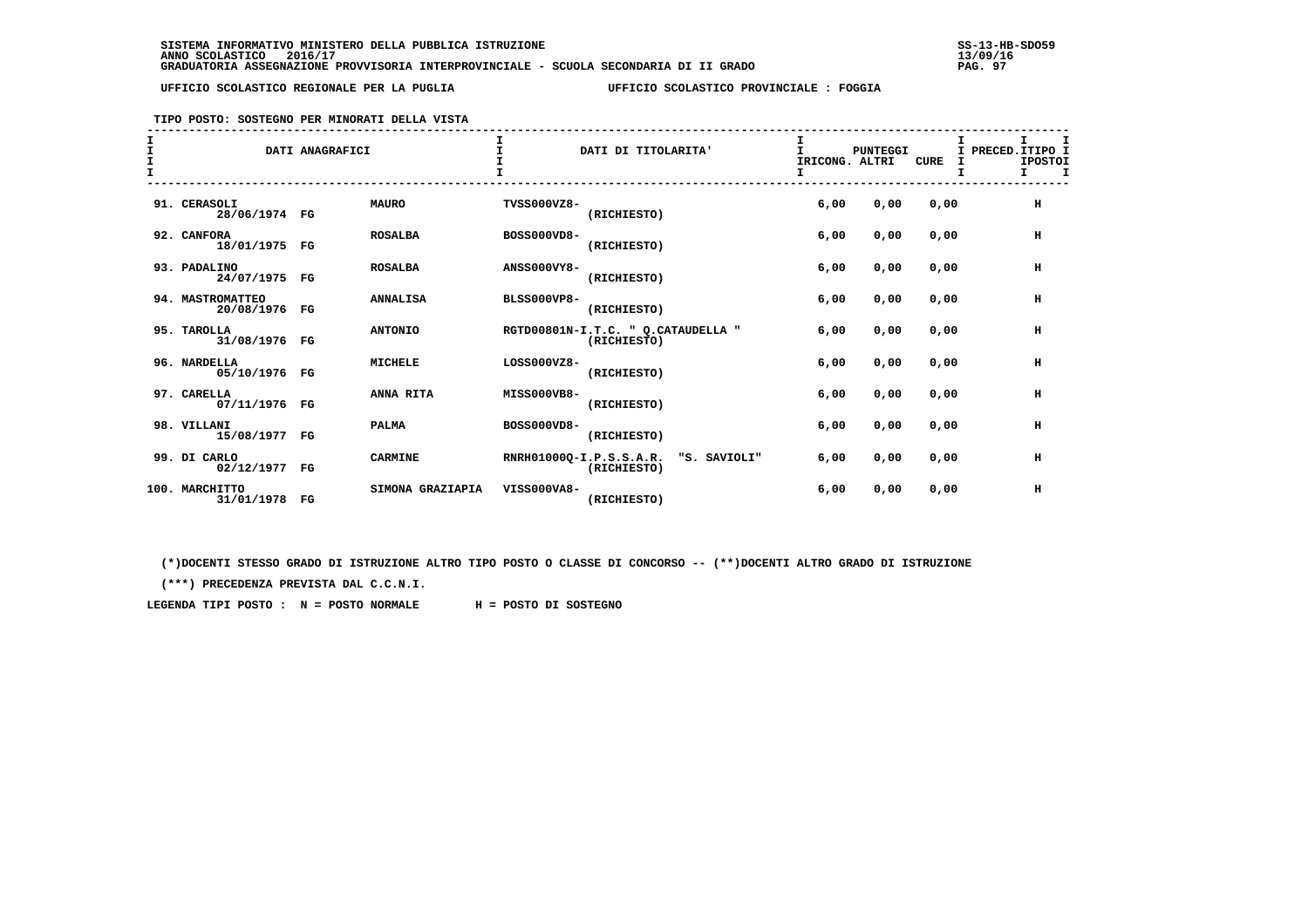**TIPO POSTO: SOSTEGNO PER MINORATI DELLA VISTA**

| $\mathbf{T}$ |                                           | DATI ANAGRAFICI |                   |                      | DATI DI TITOLARITA'                            | IRICONG. ALTRI | PUNTEGGI | <b>CURE</b> | I PRECED. ITIPO I | т<br><b>IPOSTOI</b><br><b>T</b><br>I. |  |
|--------------|-------------------------------------------|-----------------|-------------------|----------------------|------------------------------------------------|----------------|----------|-------------|-------------------|---------------------------------------|--|
|              | 101. FARES<br>31/03/1978 FG               |                 | <b>GUERINO</b>    |                      | PTRC010007-LUIGI EINAUDI<br>(RICHIESTO)        | 6,00           | 0,00     | 0,00        |                   | H                                     |  |
|              | 102. DI GIOVINE<br>01/07/1978 FG          |                 | ANNA MARIA GRAZIA | <b>PSSS000VR8-</b>   | (RICHIESTO)                                    | 6,00           | 0,00     | 0,00        |                   | н                                     |  |
|              | 103. IAVARONE<br>07/09/1978 FG            |                 | <b>CLARA</b>      | <b>PSSS000VR8-</b>   | (RICHIESTO)                                    | 6,00           | 0,00     | 0,00        |                   | н                                     |  |
|              | 104. PIEMONTESE<br>03/05/1979 FG          |                 | LIBERA MARIA      | MOSS000VW8-          | (RICHIESTO)                                    | 6,00           | 0,00     | 0,00        |                   | н                                     |  |
|              | 105. SABATELLI<br>13/10/1979 FG           |                 | <b>MICHELA</b>    |                      | FIRH020009-"BUONTALENTI"<br>(RICHIESTO)        | 6,00           | 0,00     | 0,00        |                   | н                                     |  |
|              | 106. LA MANNA<br>26/08/1980 FG            |                 | GIUSEPPINA        | TVSS000VZ8-          | (RICHIESTO)                                    | 6.00           | 0,00     | 0.00        |                   | H                                     |  |
|              | 107. LEONE<br>27/11/1981 FG               |                 | ANNA MICHELA      | CHTF01301E-E. MATTEI | ITI<br>(RICHIESTO)                             | 6,00           | 0,00     | 0,00        |                   | н                                     |  |
|              | 108. DE SANTIS<br>23/06/1960 FG<br>$(*)$  |                 | <b>GIOVANNA</b>   | <b>BISS000VI8-</b>   | (RICHIESTO)                                    | 6,00           | 0,00     | 0,00        | $***$             | H.N                                   |  |
|              | 109. AOUILINO<br>$(*)$ 27/10/1978         | TO              | <b>GIANNA</b>     |                      | PSRC003012-I.P.C. "A. OLIVETTI"<br>(RICHIESTO) | 6,00           | 0,00     | 0,00        | $* * *$           | H                                     |  |
|              | 110. FIORENTINO<br>$(*)$<br>09/02/1963 FG |                 | GIOVANNI          | VRSS000VG8-          | (RICHIESTO)                                    | 18,00          | 6,00     | 18,00       | ***               | H,N                                   |  |

 **(\*)DOCENTI STESSO GRADO DI ISTRUZIONE ALTRO TIPO POSTO O CLASSE DI CONCORSO -- (\*\*)DOCENTI ALTRO GRADO DI ISTRUZIONE**

 **(\*\*\*) PRECEDENZA PREVISTA DAL C.C.N.I.**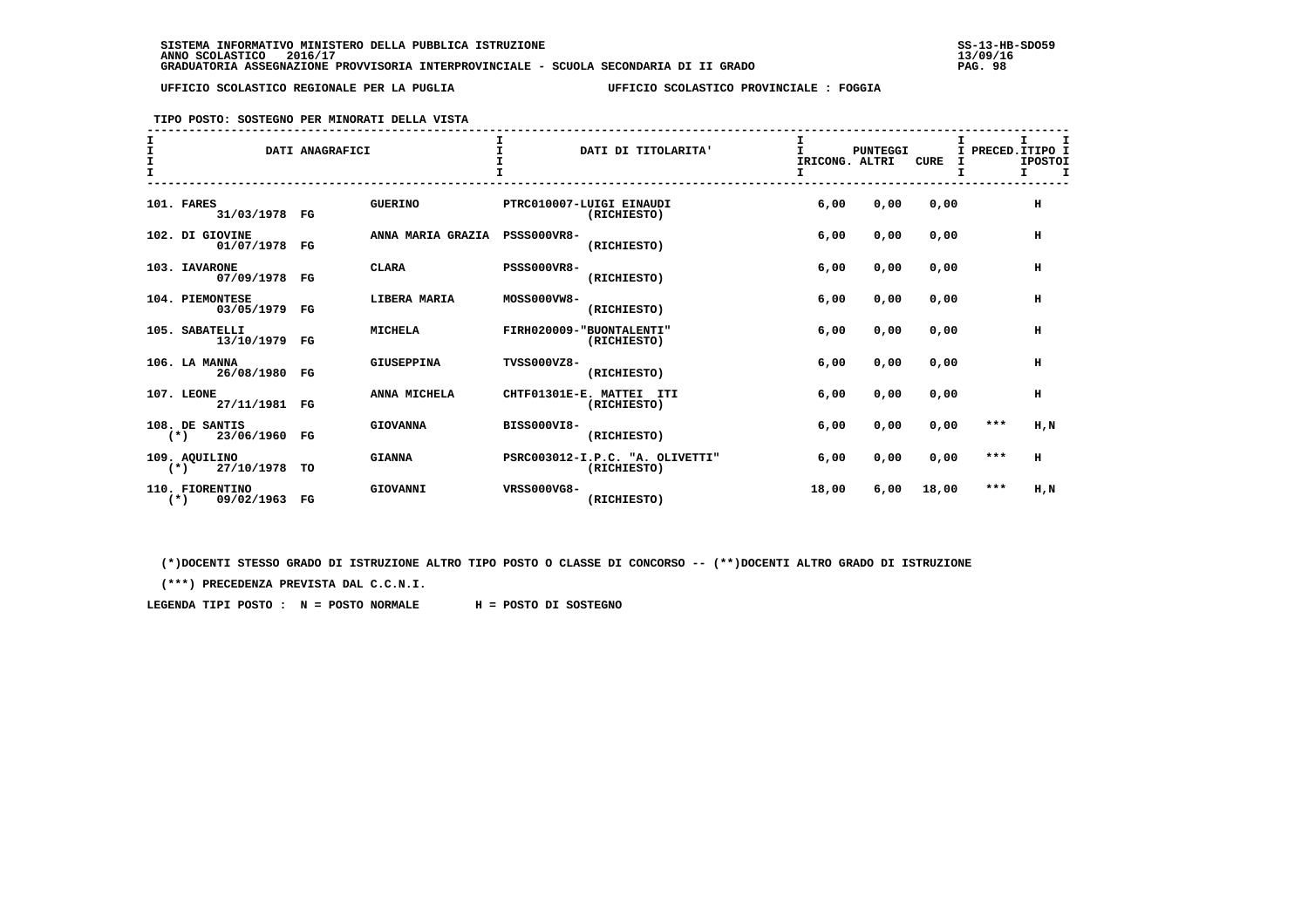**TIPO POSTO: SOSTEGNO PER MINORATI DELLA VISTA**

| I<br>$\mathbf{I}$<br>I |                                        | DATI ANAGRAFICI |                                |                    | DATI DI TITOLARITA' | T<br>IRICONG. ALTRI<br>I. | PUNTEGGI | <b>CURE</b> | I PRECED. ITIPO I | I.<br><b>IPOSTOI</b><br>т.<br>п |
|------------------------|----------------------------------------|-----------------|--------------------------------|--------------------|---------------------|---------------------------|----------|-------------|-------------------|---------------------------------|
|                        | 111. VOLPE<br>$(*)$ 16/10/1976 BA      |                 | FELICIA VALERIA                | <b>RASS000VR8-</b> | (RICHIESTO)         | 17,00                     | 11,00    | 0.00        | $***$             | $H$ , $N$                       |
|                        | 112. PATERNO<br>$(*)$<br>20/05/1973 BA |                 | <b>VINCENZA</b>                | MOSS000VW8-        | (RICHIESTO)         | 13,00                     | 7,00     | 0,00        | $***$             | $H$ , $N$                       |
|                        | 113. COLUCCI<br>$(*)$ 06/09/1977 FG    |                 | LUIGI CRISTIAN PIO BASS000VM8- |                    | (RICHIESTO)         | 13,00                     | 7,00     | 0,00        | ***               | H,N                             |
|                        | 114. BALASCIO<br>$(*)$ 18/10/1968 FG   |                 | <b>ANGELA</b>                  | GOSS000VM8-        | (RICHIESTO)         | 10,00                     | 4,00     | 0,00        | $***$             | H,N                             |
|                        | 115. FORTUNATO<br>$(*)$ 07/02/1975 FG  |                 | FATIMA PIA                     | GOSS000VM8-        | (RICHIESTO)         | 10,00                     | 4,00     | 0,00        | $***$             | H,N                             |
|                        | 116. DE CATO<br>$(*)$ 06/10/1979 FG    |                 | <b>MICHELA</b>                 | VRSS000VG8-        | (RICHIESTO)         | 10,00                     | 4,00     | 0,00        | $***$             | H,N                             |
|                        | 117. CASSOTTA<br>$(*)$ 02/07/1975 BA   |                 | <b>MARIA TERESA</b>            | <b>BASS000VM8-</b> | (RICHIESTO)         | 15,00                     | 9,00     | 0.00        | $***$             | H                               |
|                        | 118. RAIETA<br>$(*)$ 26/10/1965 BN     |                 | <b>ANGELA</b>                  | <b>ROSS000VH8-</b> | (RICHIESTO)         | 12,00                     | 6,00     | 0,00        | $***$             | H,N                             |
|                        | 119. PISANTE<br>$(*)$ 01/06/1969 FG    |                 | LEA MARIA PIA                  | $LOS000VZ8-$       | (RICHIESTO)         | 12,00                     | 6,00     | 0,00        | $***$             | H.N                             |
|                        | 120. LEONE<br>$(*)$ 14/10/1971 FG      |                 | <b>PAOLA</b>                   | <b>TSSS000VD8-</b> | (RICHIESTO)         | 12,00                     | 6,00     | 0,00        | ***               | H,N                             |

 **(\*)DOCENTI STESSO GRADO DI ISTRUZIONE ALTRO TIPO POSTO O CLASSE DI CONCORSO -- (\*\*)DOCENTI ALTRO GRADO DI ISTRUZIONE**

 **(\*\*\*) PRECEDENZA PREVISTA DAL C.C.N.I.**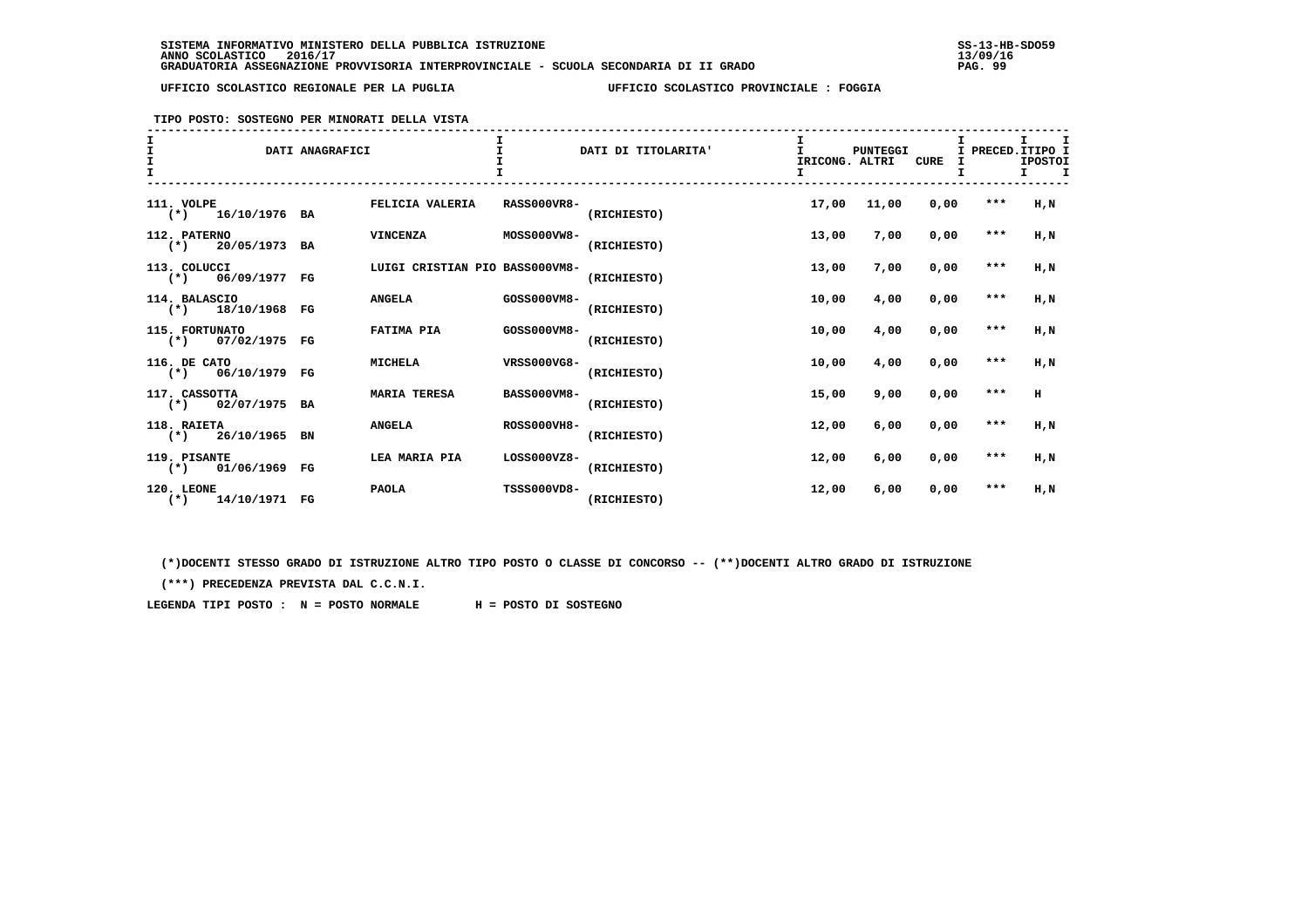**TIPO POSTO: SOSTEGNO PER MINORATI DELLA VISTA**

| T<br>$\mathbf{I}$<br>$\mathbf{T}$ |                                             | DATI ANAGRAFICI |                                | $\mathbf{T}$        | DATI DI TITOLARITA'                    | I<br>T.<br>IRICONG. ALTRI | PUNTEGGI | CURE  |       | т<br>I PRECED. ITIPO I<br><b>IPOSTOI</b><br>т. |
|-----------------------------------|---------------------------------------------|-----------------|--------------------------------|---------------------|----------------------------------------|---------------------------|----------|-------|-------|------------------------------------------------|
|                                   | 121. FORTUNATO<br>05/09/1974 FG<br>$(*)$    |                 | <b>STEFANIA</b>                | <b>BSSS000VF8-</b>  | (RICHIESTO)                            | 12,00                     | 6,00     | 0,00  | $***$ | $H$ , $N$                                      |
|                                   | 122. CAPACCHIONE<br>$(*)$<br>10/05/1969 BA  |                 | ANTONIO MASSIMO                | VISS000VA8-         | (RICHIESTO)                            | 9,00                      | 3,00     | 0,00  | $***$ | H,N                                            |
|                                   | 123. LA MARCA<br>30/05/1970 EE<br>$(\star)$ |                 | ODILE                          | <b>BASS000VM8-</b>  | (RICHIESTO)                            | 12,00                     | 6,00     | 0,00  |       | $H$ , $N$                                      |
|                                   | 124. BONABITACOLA<br>$(*)$ 03/07/1975 FG    |                 | <b>GIANLUCA</b>                | CBSS000VZ8-         | (RICHIESTO)                            | 12,00                     | 0,00     | 12,00 |       | H,N                                            |
|                                   | 125. GAMMAROTA<br>$(*)$ 11/06/1967 FG       |                 | CARLA                          | <b>PCSS000VD8-</b>  | (RICHIESTO)                            | 9,00                      | 3,00     | 0,00  |       | $H$ , $N$                                      |
|                                   | 126. MIRMINA<br>$(*)$ 09/05/1971 FG         |                 | ANNA MONIA                     | <b>BASS000VM8-</b>  | (RICHIESTO)                            | 9,00                      | 3,00     | 0,00  |       | H.N                                            |
|                                   | 127. GIULIANI<br>$(*)$ 13/06/1956 FG        |                 | MARIA ASSUNTA ANTO PNSS000VF8- |                     | (RICHIESTO)                            | 6,00                      | 0,00     | 0,00  |       | H.N                                            |
|                                   | 128. BOCOLA<br>$(*)$ 06/12/1960 FG          |                 | GIUSEPPE NICOLA                | BISS000VI8-         | (RICHIESTO)                            | 6,00                      | 0,00     | 0.00  |       | H.N                                            |
|                                   | 129. SIBILLA<br>$(*)$ 09/06/1961 FG         |                 | ALDA ANNA MARIA                | PTRA010008-IST.PROF | "DE'<br>FRANCESCHI - A.<br>(RICHIESTO) | 6,00                      | 0,00     | 0,00  |       | H.N                                            |
|                                   | 130. MASSARO<br>27/11/1965 FG<br>$(*)$      |                 | <b>EMILIA</b>                  | GOSS000VM8-         | (RICHIESTO)                            | 6,00                      | 0,00     | 0,00  |       | $H$ , $N$                                      |

 **(\*)DOCENTI STESSO GRADO DI ISTRUZIONE ALTRO TIPO POSTO O CLASSE DI CONCORSO -- (\*\*)DOCENTI ALTRO GRADO DI ISTRUZIONE**

 **(\*\*\*) PRECEDENZA PREVISTA DAL C.C.N.I.**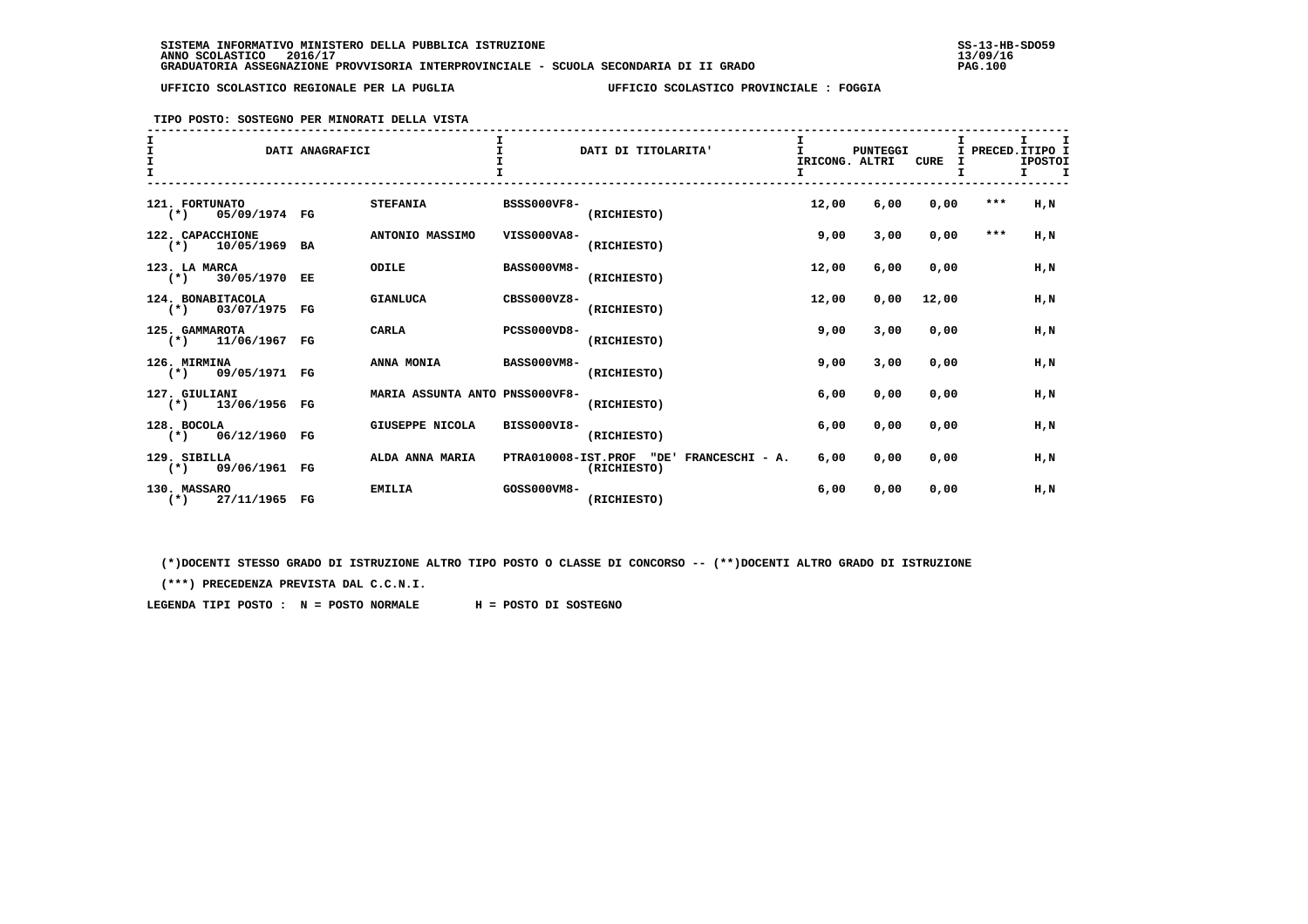**TIPO POSTO: SOSTEGNO PER MINORATI DELLA VISTA**

| T.<br>T<br>T |                                                | DATI ANAGRAFICI |                   | I.                 | DATI DI TITOLARITA' | т<br>IRICONG. ALTRI<br>I. | PUNTEGGI | <b>CURE</b> | I PRECED. ITIPO I<br>т | I.<br><b>IPOSTOI</b><br>I. |
|--------------|------------------------------------------------|-----------------|-------------------|--------------------|---------------------|---------------------------|----------|-------------|------------------------|----------------------------|
|              | 131. SETTANNI<br>$(*)$ 11/06/1966 FG           |                 | <b>ANTONIETTA</b> | IMSS000VG8-        | (RICHIESTO)         | 6,00                      | 0,00     | 0,00        |                        | H, N                       |
|              | 132. DE MARTINIS<br>16/07/1969 FG<br>$(\star)$ |                 | MARIA ANTONIETTA  | PDSS000VT8-        | (RICHIESTO)         | 6,00                      | 0,00     | 0.00        |                        | $H$ , $N$                  |
|              | 133. MIRAGLIA<br>$(*)$ 31/10/1979 FG           |                 | <b>FABRIZIO</b>   | <b>RMSS000VI8-</b> | (RICHIESTO)         | 6,00                      | 0,00     | 0,00        |                        | H, N                       |
|              | 134. CIUFFREDA<br>$(**)$ 25/06/1975 BA         |                 | <b>DANIELA</b>    | RMMM000VW6-        | (RICHIESTO)         | 20,00                     | 8,00     | 20,00       | $***$                  | H                          |
|              | 135. AMOROSO<br>$(**)$ 14/10/1975 FG           |                 | GIUSEPPINA        | RAMM000VD6-        | (RICHIESTO)         | 19,00                     | 7,00     | 19,00       | $***$                  | H                          |
|              | 136. BATTIANTE<br>$(**)$ 05/01/1976 FG         |                 | <b>ANTONIETTA</b> | REMM000VP6-        | (RICHIESTO)         | 14,00                     | 8,00     | 0,00        | $* * *$                | H                          |
|              | 137. SGARRO<br>$(**)$ 28/07/1975 FG            |                 | <b>PAOLA</b>      | RMMM000VW6-        | (RICHIESTO)         | 10,00                     | 4,00     | 0,00        | $***$                  | H                          |
|              | 138. SIMONE<br>(**) 12/05/1972 FG              |                 | <b>MICHELA</b>    | RMMM000VW6-        | (RICHIESTO)         | 9,00                      | 3,00     | 0,00        | $***$                  | H                          |
|              | 139. FALCONE<br>$(**)$ 16/06/1975 FG           |                 | LORENZO PIO       | CBMM000VL6-        | (RICHIESTO)         | 6,00                      | 0,00     | 0,00        | $***$                  | H                          |
|              | 140. IATESTA<br>$(**)$ 13/07/1978 FG           |                 | <b>FRANCESCA</b>  | PSMM000VD6-        | (RICHIESTO)         | 6,00                      | 0,00     | 0,00        | $***$                  | н                          |

 **(\*)DOCENTI STESSO GRADO DI ISTRUZIONE ALTRO TIPO POSTO O CLASSE DI CONCORSO -- (\*\*)DOCENTI ALTRO GRADO DI ISTRUZIONE**

 **(\*\*\*) PRECEDENZA PREVISTA DAL C.C.N.I.**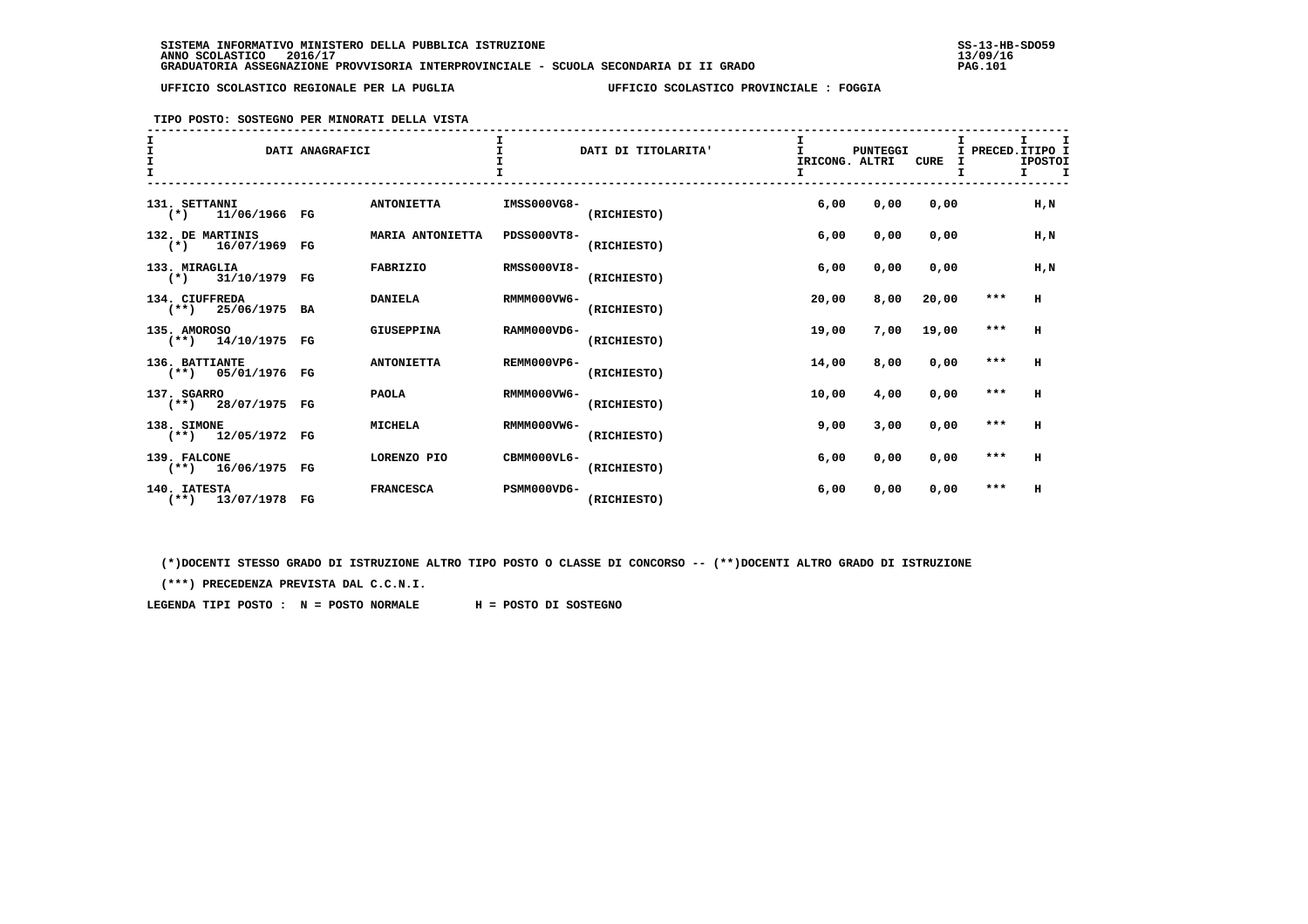**TIPO POSTO: SOSTEGNO PER MINORATI DELLA VISTA**

| I<br>ī<br>I     |                      | DATI ANAGRAFICI |                        |             | DATI DI TITOLARITA' | IRICONG. ALTRI<br>т | PUNTEGGI | <b>CURE</b> | I PRECED. ITIPO I | I.<br><b>IPOSTOI</b><br>т. |
|-----------------|----------------------|-----------------|------------------------|-------------|---------------------|---------------------|----------|-------------|-------------------|----------------------------|
| 141. PALMIERI   | $(**)$ 15/07/1973 FG |                 | LUCIA                  | RMMM000VW6- | (RICHIESTO)         | 6,00                | 0,00     | 0,00        | $***$             | H,N                        |
| 142. DIPACE     | $(**)$ 02/02/1977 BA |                 | SILVIA MARIA ANNA      | MIMM000VN6- | (RICHIESTO)         | 6,00                | 0,00     | 0,00        | $***$             | H                          |
| 143. TURCO      | $(**)$ 25/12/1973 FG |                 | MARIA LUCIA            | APMM000VA6- | (RICHIESTO)         | 16,00               | 10,00    | 0,00        | $***$             | н                          |
| 144. D'URSO     | $(**)$ 30/05/1974 TO |                 | <b>TIZIANA DORA</b>    | CHMM000VC6- | (RICHIESTO)         | 14,00               | 8,00     | 0,00        | $***$             | H                          |
| 145. BONGHI     | $(**)$ 08/01/1980 FG |                 | <b>MARIA</b>           | TEMM000VH6- | (RICHIESTO)         | 14,00               | 8,00     | 0,00        | $***$             | H                          |
| 146. BORRELLI   | $(**)$ 05/09/1972 FG |                 | <b>MARIANNA DAFNER</b> | ANMM000VK6- | (RICHIESTO)         | 13,00               | 7,00     | 0,00        | $***$             | H                          |
| 147. PELLEGRINO | $(**)$ 05/08/1975 FG |                 | <b>ANTONELLA</b>       | BAMM000VZ6- | (RICHIESTO)         | 13,00               | 7,00     | 0,00        | $***$             | H                          |
| 148. DI IORIO   | $(**)$ 02/05/1978 FG |                 | <b>ALESSIA</b>         | PSMM000VD6- | (RICHIESTO)         | 13,00               | 7,00     | 0,00        | $***$             | H                          |
| 149. VOVOLA     | $(**)$ 04/08/1979 FG |                 | LUCIA                  | FOMM000VC6- | (RICHIESTO)         | 13,00               | 7,00     | 0,00        | $***$             | H                          |
| 150. DE VIVO    | $(**)$ 18/07/1972 FG |                 | <b>FLORIANA</b>        | RMMM000VW6- | (RICHIESTO)         | 10,00               | 4,00     | 0,00        | ***               | H                          |

 **(\*)DOCENTI STESSO GRADO DI ISTRUZIONE ALTRO TIPO POSTO O CLASSE DI CONCORSO -- (\*\*)DOCENTI ALTRO GRADO DI ISTRUZIONE**

 **(\*\*\*) PRECEDENZA PREVISTA DAL C.C.N.I.**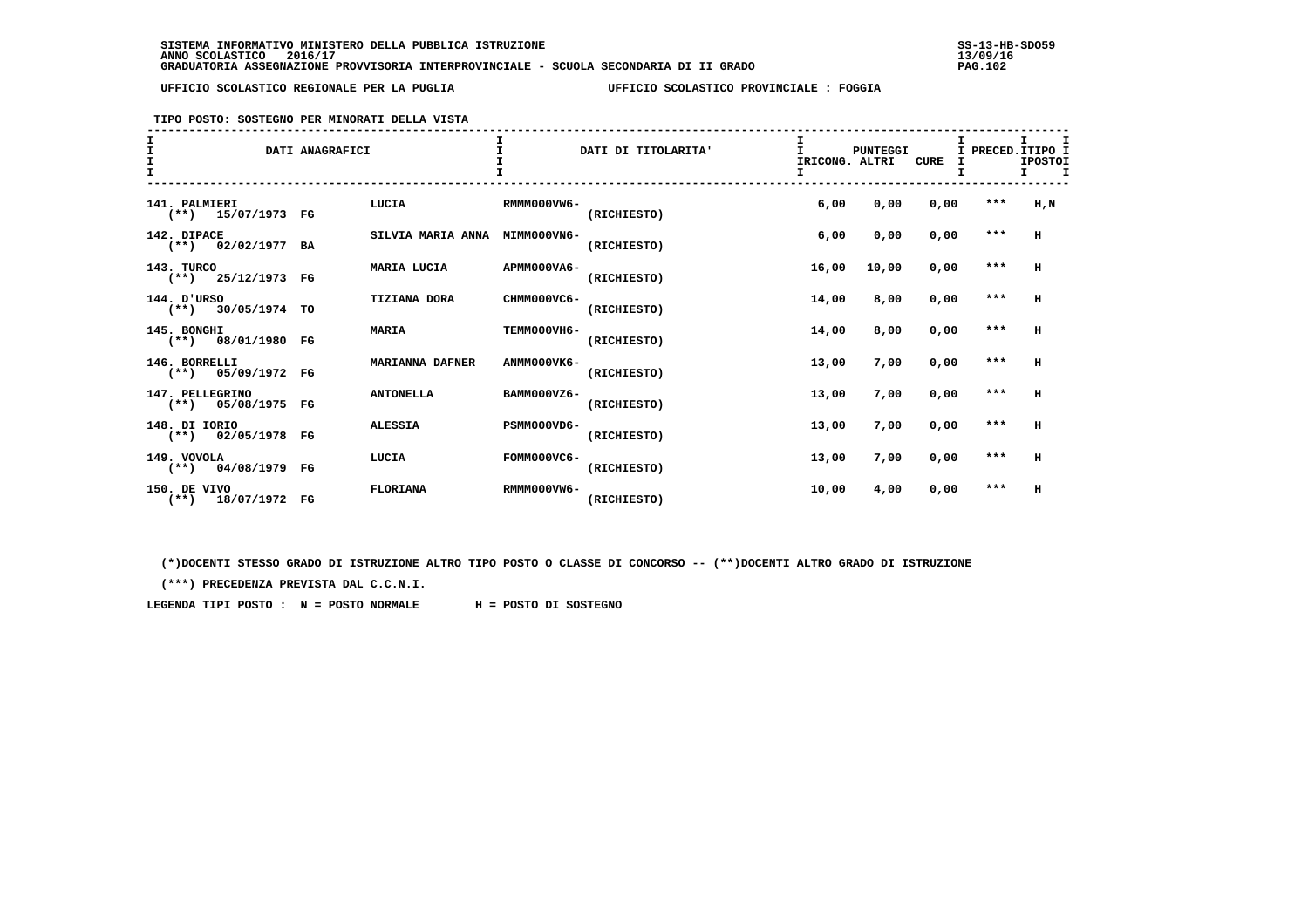**TIPO POSTO: SOSTEGNO PER MINORATI DELLA VISTA**

| T<br>$\mathbf{T}$ |                                         | DATI ANAGRAFICI |                                |             | DATI DI TITOLARITA' | T.<br>IRICONG. ALTRI | PUNTEGGI | CURE | I PRECED. ITIPO I | т.<br><b>IPOSTOI</b> |  |
|-------------------|-----------------------------------------|-----------------|--------------------------------|-------------|---------------------|----------------------|----------|------|-------------------|----------------------|--|
|                   | 151. BISCEGLIA<br>$(**)$ 23/09/1974 FG  |                 | <b>ROSALIA</b>                 | RMMM000VW6- | (RICHIESTO)         | 10,00                | 4,00     | 0,00 | $***$             | н                    |  |
|                   | 152. COCOMAZZI<br>$(**)$ 10/05/1980 FG  |                 | <b>MARIATERESA</b>             | RMMM000VW6- | (RICHIESTO)         | 10,00                | 4,00     | 0,00 | ***               | н                    |  |
|                   | 153. STANISCI<br>$(**)$ 27/04/1981 EE   |                 | LILIANA                        | CHMM000VC6- | (RICHIESTO)         | 10,00                | 4,00     | 0,00 | $***$             | H                    |  |
|                   | 154. PROCACCINO<br>$(**)$ 26/04/1974 FG |                 | ANNA                           | ANMM000VK6- | (RICHIESTO)         | 12,00                | 6,00     | 0,00 | $***$             | н                    |  |
|                   | 155. DI GIOIA<br>$(**)$ 28/07/1974 FG   |                 | <b>FEDERICA</b>                | RNMM000VL6- | (RICHIESTO)         | 9,00                 | 3,00     | 0,00 | $***$             | н                    |  |
|                   | 156. CAPPETTI<br>$(**)$ 31/07/1976 FG   |                 | <b>FRANCESCA</b>               | RMMM000VW6- | (RICHIESTO)         | 9,00                 | 3,00     | 0,00 | $***$             | H                    |  |
|                   | 157. GIOSEFFI<br>$(**)$ 22/02/1977 FG   |                 | <b>EMMA</b>                    | RMMM000VW6- | (RICHIESTO)         | 9,00                 | 3,00     | 0,00 | ***               | н                    |  |
|                   | 158. SPINELLI<br>$(**)$ 20/01/1976 FG   |                 | GIUSEPPINA INCORON RMMM000VW6- |             | (RICHIESTO)         | 13,00                | 7,00     | 0,00 |                   | $H$ , $N$            |  |
|                   | 159. LONGO<br>$(**)$ 28/10/1969 FG      |                 | <b>FILOMENA</b>                | RAMM000VD6- | (RICHIESTO)         | 12,00                | 6,00     | 0.00 |                   | н                    |  |
|                   | 160. D'IMPERIO<br>$(**)$ 05/02/1981 FG  |                 | <b>MARIA ELENA</b>             | PTMM000VT6- | (RICHIESTO)         | 10,00                | 4,00     | 0.00 |                   | $H$ , $N$            |  |

 **(\*)DOCENTI STESSO GRADO DI ISTRUZIONE ALTRO TIPO POSTO O CLASSE DI CONCORSO -- (\*\*)DOCENTI ALTRO GRADO DI ISTRUZIONE**

 **(\*\*\*) PRECEDENZA PREVISTA DAL C.C.N.I.**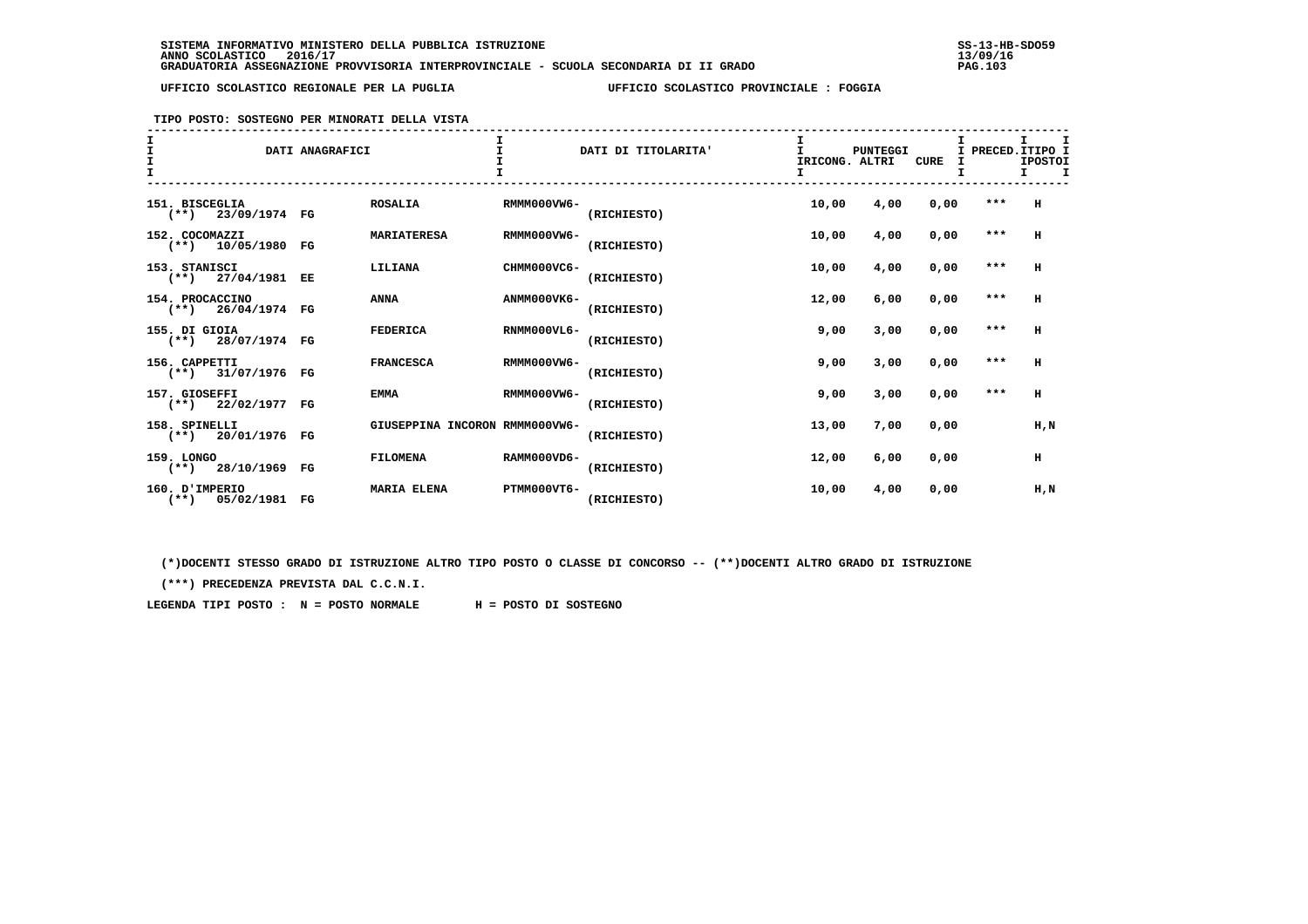# **TIPO POSTO: SOSTEGNO PER MINORATI DELLA VISTA**

|                                         | DATI ANAGRAFICI |                   |             | DATI DI TITOLARITA' | IRICONG. ALTRI | <b>PUNTEGGI</b> | <b>CURE</b> | I PRECED. ITIPO I | т.<br><b>IPOSTOI</b><br>$\mathbf{T}$<br>T. |
|-----------------------------------------|-----------------|-------------------|-------------|---------------------|----------------|-----------------|-------------|-------------------|--------------------------------------------|
| 161. GALANTINO<br>$(**)$ 27/01/1967 BA  |                 | ANNA              | MCMM000VX6- | (RICHIESTO)         | 9,00           | 3,00            | 0,00        |                   | н                                          |
| 162. PIEMONTESE<br>$(**)$ 12/02/1971 FG |                 | <b>SILVANA</b>    | ANMM000VK6- | (RICHIESTO)         | 9,00           | 3,00            | 0,00        |                   | н                                          |
| 163. VAIRO<br>$(**)$ 29/01/1974 EE      |                 | LUCIA             | RMMM000VW6- | (RICHIESTO)         | 9,00           | 3,00            | 0,00        |                   | н                                          |
| 164. STODUTO<br>$(**)$ 23/10/1964 FG    |                 | <b>EMANUELA</b>   | ANMM000VK6- | (RICHIESTO)         | 6,00           | 0,00            | 0,00        |                   | H,N                                        |
| 165. SALA<br>$(**)$ 15/06/1966 FG       |                 | <b>GIACOMA</b>    | BOMM000VO6- | (RICHIESTO)         | 6,00           | 0,00            | 0,00        |                   | н                                          |
| 166. RICCO<br>$(**)$ 23/07/1970 BA      |                 | <b>ANGELA</b>     | FOMM000VC6- | (RICHIESTO)         | 6,00           | 0,00            | 0.00        |                   | H                                          |
| 167. SIMONE<br>$(**)$ 13/07/1971 FG     |                 | <b>CECILIA</b>    | RMMM000VW6- | (RICHIESTO)         | 6,00           | 0,00            | 0,00        |                   | н                                          |
| 168. VETRITTO<br>$(**)$ 06/03/1972 FG   |                 | <b>GRAZIA</b>     | PDMM000VF6- | (RICHIESTO)         | 6,00           | 0,00            | 0,00        |                   | H.N                                        |
| 169. NADDEO<br>(**) 28/10/1972 FG       |                 | <b>ANNARITA</b>   | RMMM000VW6- | (RICHIESTO)         | 6,00           | 0,00            | 0,00        |                   | н                                          |
| 170. SPINA<br>$(**)$ 21/04/1974 KR      |                 | STEFANIA DOMENICA | RMMM000VW6- | (RICHIESTO)         | 6,00           | 0,00            | 0,00        |                   | H,N                                        |

 **(\*)DOCENTI STESSO GRADO DI ISTRUZIONE ALTRO TIPO POSTO O CLASSE DI CONCORSO -- (\*\*)DOCENTI ALTRO GRADO DI ISTRUZIONE**

 **(\*\*\*) PRECEDENZA PREVISTA DAL C.C.N.I.**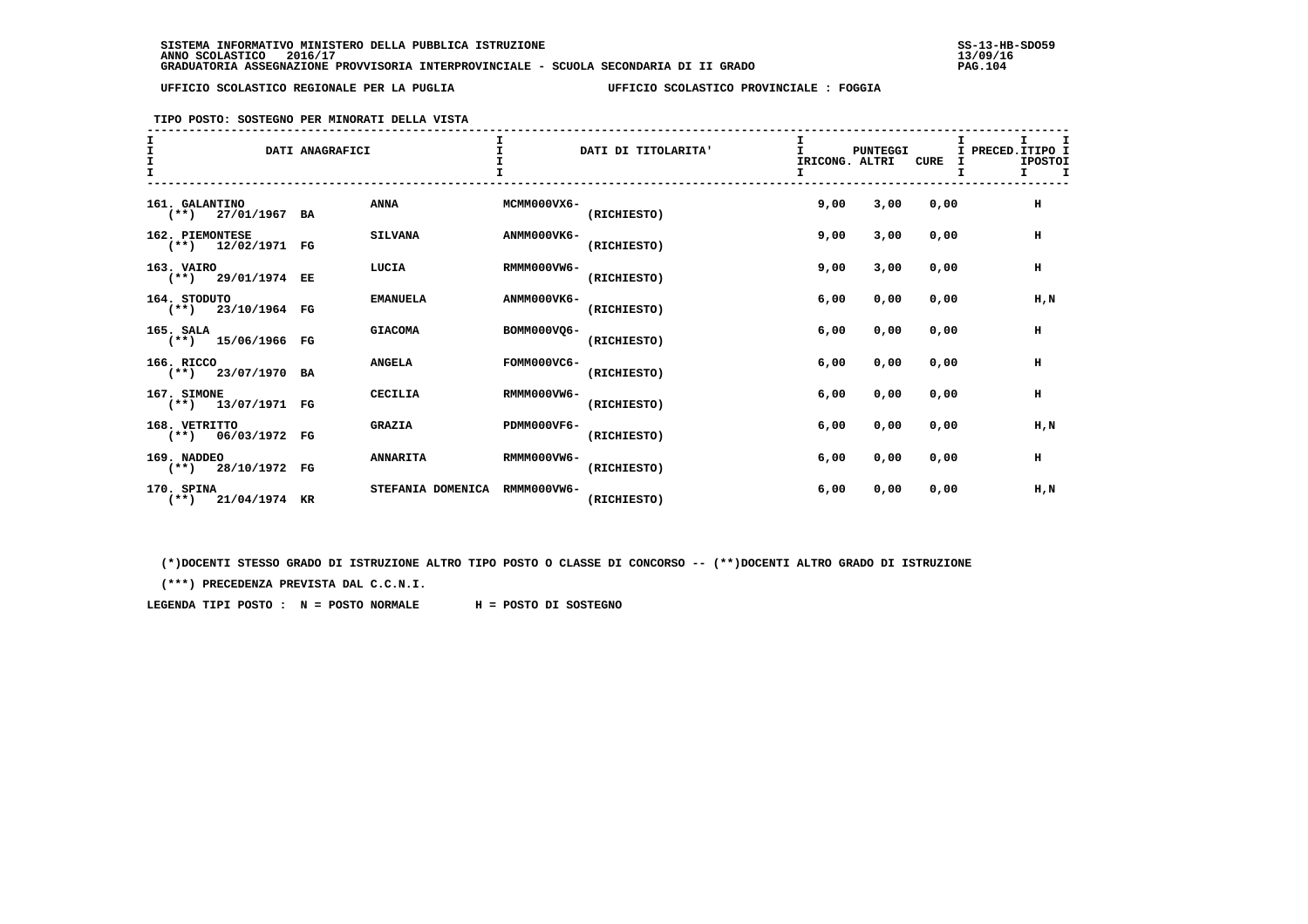**TIPO POSTO: SOSTEGNO PER MINORATI DELLA VISTA**

| $\mathbf{I}$<br>$\mathbf{T}$ |                                         | DATI ANAGRAFICI |                                |             | DATI DI TITOLARITA' | IRICONG. ALTRI | PUNTEGGI | <b>CURE</b> | I.<br>I PRECED. ITIPO I<br><b>IPOSTOI</b><br>т. |
|------------------------------|-----------------------------------------|-----------------|--------------------------------|-------------|---------------------|----------------|----------|-------------|-------------------------------------------------|
|                              | 171. MASCIOCCO<br>$(**)$ 11/06/1974 MI  |                 | ROSARIA ANNA GRAZI ANMM000VK6- |             | (RICHIESTO)         | 6,00           | 0,00     | 0,00        | H, N                                            |
|                              | 172. NARDELLA<br>$(**)$ 06/12/1975 FG   |                 | <b>ANTONIETTA</b>              | ANMM000VK6- | (RICHIESTO)         | 6,00           | 0,00     | 0,00        | H, N                                            |
|                              | 173. PINO<br>(**) 02/08/1976 ME         |                 | <b>CONCETTA</b>                | BGMM000VO6- | (RICHIESTO)         | 6,00           | 0,00     | 0.00        | н                                               |
|                              | 174. RICOTTA<br>$(**)$ 08/10/1976 FG    |                 | <b>MICHELA</b>                 | RIMM000VA6- | (RICHIESTO)         | 6,00           | 0,00     | 0,00        | н                                               |
|                              | 175. TAVAGLIONE<br>$(**)$ 01/03/1977 FG |                 | <b>EMILIA</b>                  | RMMM000VW6- | (RICHIESTO)         | 6,00           | 0,00     | 0,00        | н                                               |
|                              | 176. SCROCCO<br>$(**)$ 25/10/1977 FG    |                 | MARIA LUCA                     | RAMM000VD6- | (RICHIESTO)         | 6,00           | 0,00     | 0.00        | н                                               |
|                              | 177. MARCONE<br>$(**)$ 25/05/1978 FG    |                 | CONSIGLIA ROBERTA              | MCMM000VX6- | (RICHIESTO)         | 6,00           | 0,00     | 0.00        | $\,$ H                                          |
|                              | 178. DE SERIO<br>$(**)$ 01/12/1978 FG   |                 | SIMONA ANNA                    | TEMM000VH6- | (RICHIESTO)         | 6,00           | 0,00     | 0.00        | н                                               |
|                              | 179. MIMMO<br>$(**)$ 10/12/1978 FG      |                 | <b>MICHELE</b>                 | RMMM000VW6- | (RICHIESTO)         | 6,00           | 0,00     | 0.00        | н                                               |
|                              | 180. SCOPECE<br>$(**)$ 18/07/1979 FG    |                 | <b>DANIELA</b>                 | RMMM000VW6- | (RICHIESTO)         | 6,00           | 0,00     | 0,00        | н                                               |

 **(\*)DOCENTI STESSO GRADO DI ISTRUZIONE ALTRO TIPO POSTO O CLASSE DI CONCORSO -- (\*\*)DOCENTI ALTRO GRADO DI ISTRUZIONE**

 **(\*\*\*) PRECEDENZA PREVISTA DAL C.C.N.I.**